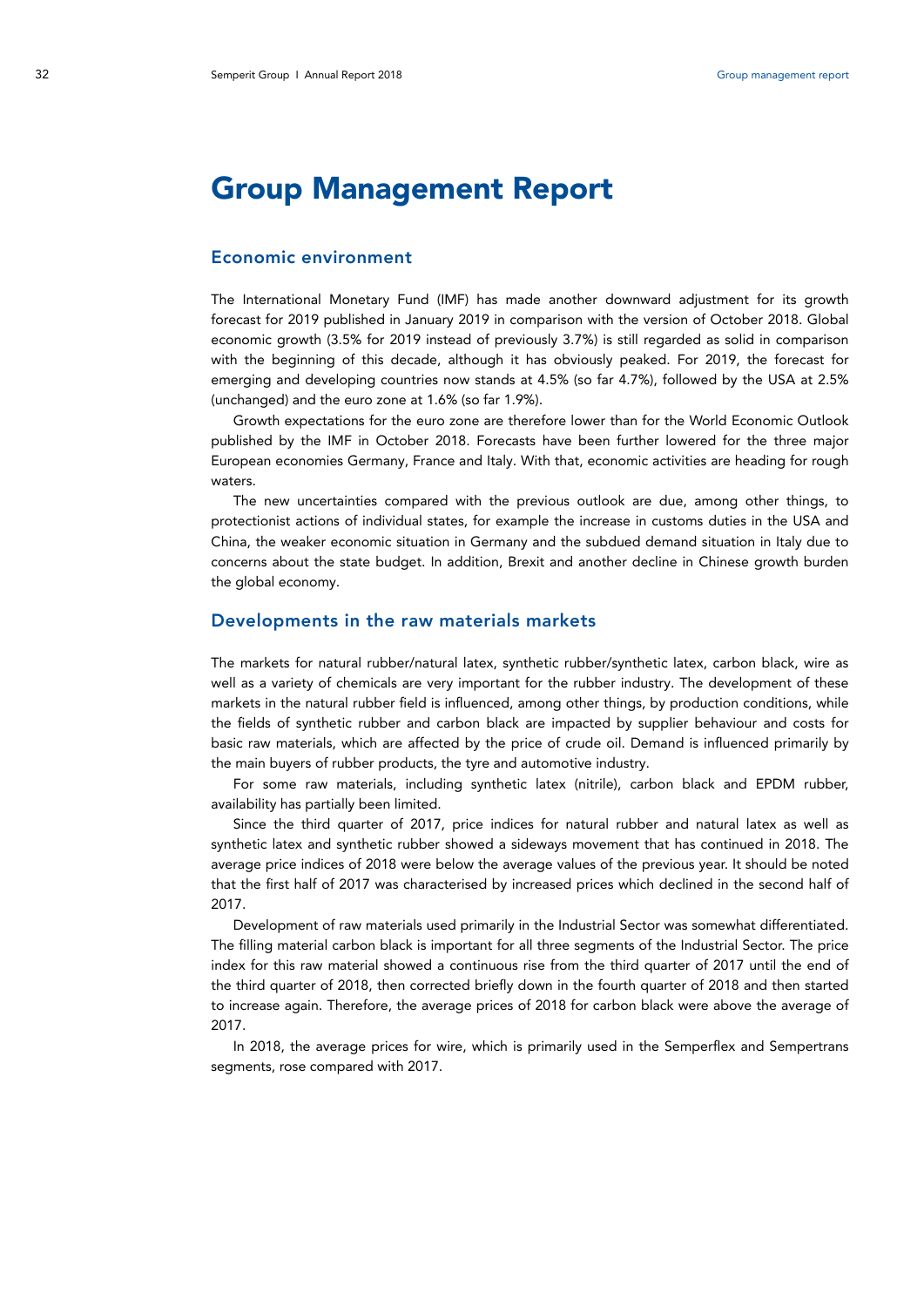# Revenue and earnings development

In 2018, the Semperit Group recorded an increase in revenue to EUR 878.5 million compared with the same period of the previous year. The Medical Sector recorded a decline of 7.6%. In contrast to this, the Industrial Sector achieved an increase in revenue of 5.6% (for details on the development of Sectors and segments, see page 8). The increase in the Industrial Sector was mainly characterised by an increase in the Semperflex segment. The decline in revenue in the Medical Sector, i.e. the Sempermed segment, is primarily due to a decline in volumes sold.

Therefore, the distribution of revenue shifted in favour of the Industrial Sector. In 2018, the Industrial Sector accounted for 65% and the Medical Sector 35% of the Semperit Group's revenue (2017: 61% to 39%).

In 2018, inventories decreased by EUR 3.7 million compared with an increase of EUR 14.8 million in 2017.

Other operating income amounted to EUR 5.4 million in 2018. The value of 2017, adjusted for the positive one-off effect (from last year's joint venture transaction, see below), totalled EUR 4.9 million, while the reported value amounted to EUR 92.4 million. This includes around EUR 88 million of positive one-off effects relating to the termination of almost all joint business activities with the Thai joint venture partner, Sri Trang Agro-Industry Public Co Ltd. Group ("joint venture transaction"). Of this, around EUR 78 million were recorded as other operating income in the Sempermed segment and around EUR 10 million in the Corporate Center segment in 2017. In 2017, these positive one-off effects were up against transaction-related legal and consulting expenses of around EUR 3 million, which were included in other operating expenses. In addition to the positive one-off effect from the joint venture transaction, there were also negative one-off effects in 2017, including the shutdown of the Sempertrans site in France, the value adjustment for already capitalised IT expenses as well as expenses relating to the tax audit for Austria (primarily energy tax rebate). In total, the positive one-off effect affecting EBITDA in 2017 amounted to around EUR 65 million, while the positive one-off effect affecting EBIT was around EUR 38 million.

In 2018, cost materials decreased by EUR 29.0 million or 5.4% to EUR 512.3 million. The change is primarily due to a decline in volumes sold in the Sempermed segment.

Personnel expenses decreased to EUR 178.0 million (-4.6%) in 2018. In a comparison of both periods it should be noted that in 2017 one-time expenses included special compensations for employees, payments to resigned board members, executives and employees as well as the shutdown of the Sempertrans site in France.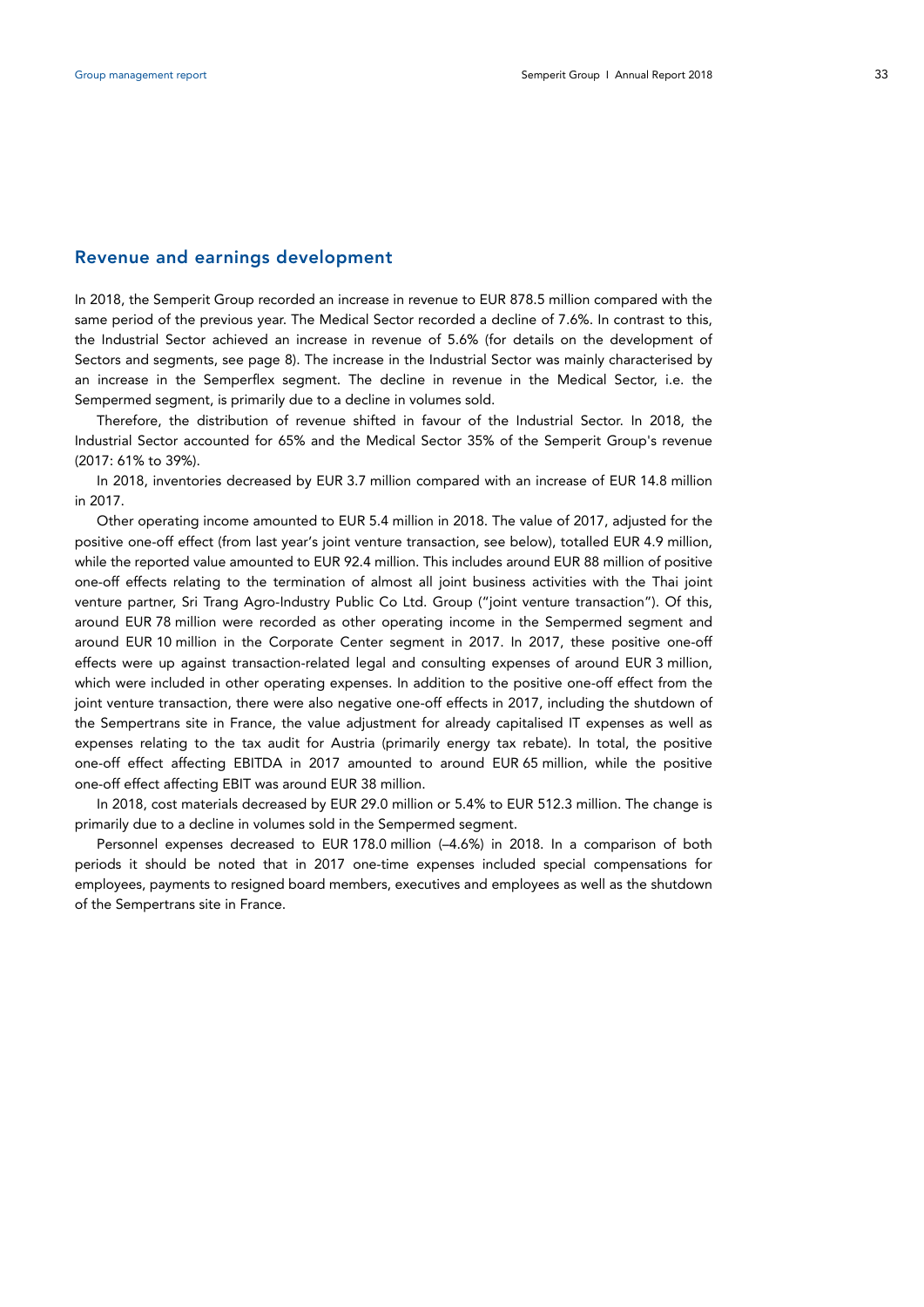

# Revenue split by segments 2018 (2017) Revenue split by region 2018 (2017)

At EUR 146.8 million, other operating expenses were below the last year's period (EUR 158.0 million). In 2018, consulting expenses in connection relating to Semperit's restructuring and transformation are included, while in 2017, legal and consulting expenses were influenced, among other things, by expenses for the joint venture transaction.

The item "Share of profits from associated companies" of EUR 0.5 million (2017: EUR 0.5 million) included the contribution of the relatively small company Synergy Health Allershausen GmbH, which is headquartered in Germany and sterilises surgical gloves for the Sempermed segment.

EBITDA (earnings before interest, tax, depreciation and amortisation) rose from EUR 35.8 million (adjusted value for 2017) to EUR 50.3 million (value for 2018, adjusted for the negative one-off effect of EUR 3.9 million from the shutdown of the Sempertrans site in China). The adjusted EBITDA margin increased from 4.1% to 5.7%. In 2018, the reported EBITDA amounted to EUR 46.4 million after EUR 100.2 million in 2017.

Depreciation decreased to EUR 34.1 million (–6.7%), which was due, among other things, to the impairment in the Sempermed segment. In 2018, impairments totalling EUR 60.0 million were recorded. Basically, EUR 55.8 million were attributable to the Sempermed segment and EUR 4.1 million to the Sempertrans segment (see notes point 2.1 segment reporting and point 3.2 tangible assets).

EBIT (earnings before interest and tax) increased from EUR –0.8 million (adjusted value for 2017) to EUR 15.4 million (adjusted value for 2018). EBIT for 2018 was adjusted for the negative one-off effects of the impairment requirement of EUR 55.2 million in the Sempermed segment in the first half of 2018 (see notes point 3.2 tangible assets) and of EUR 7.8 million from the shutdown of the Sempertrans production site in China (see notes point 3.2 tangible assets). The adjusted EBIT margin increased from –0.1% in 2017 to 1.7% in 2018. The reported EBIT amounted to EUR 37.6 million in 2017 and EUR –47.7 million in 2018.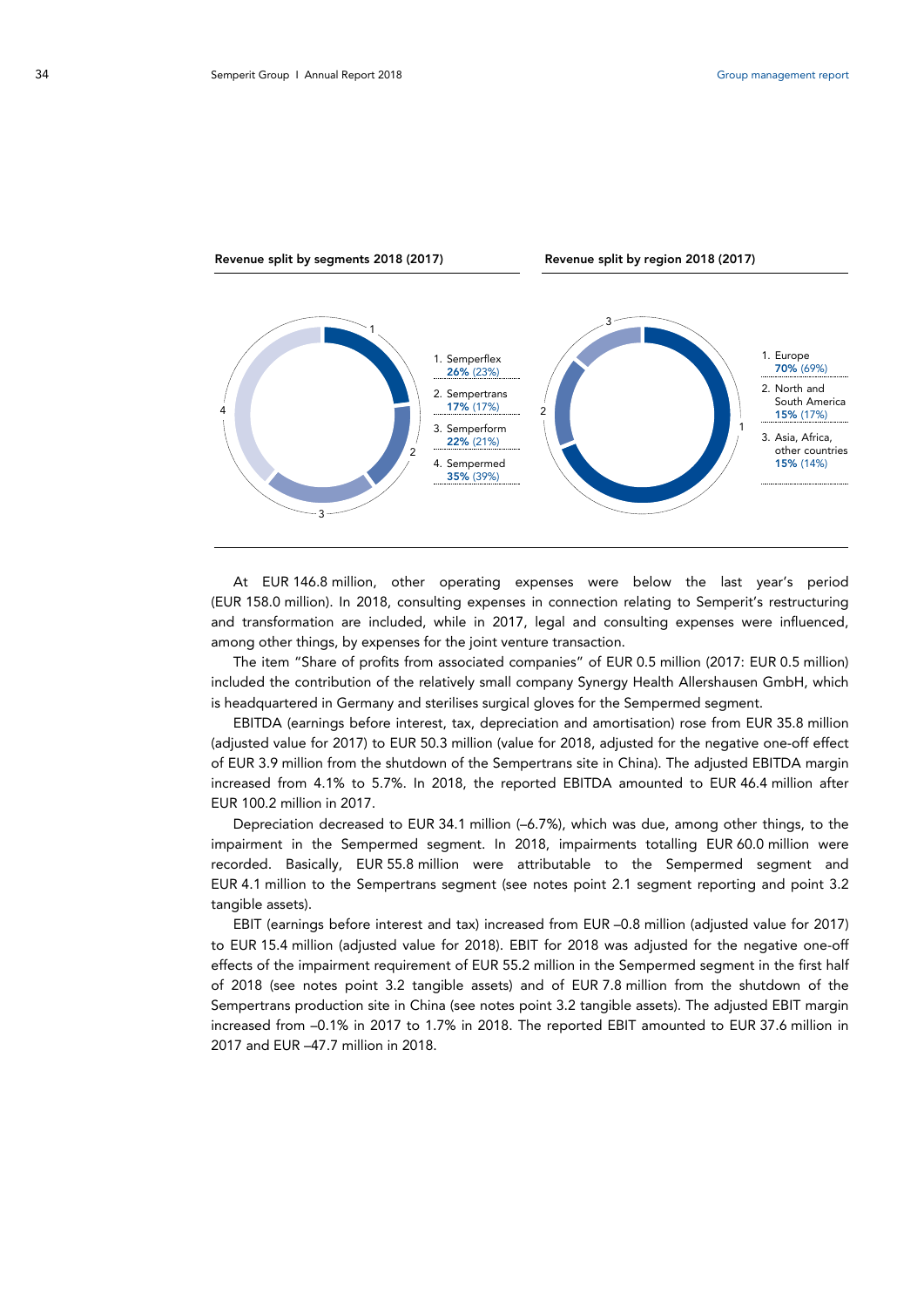#### Key figures Semperit Group

| in EUR million                                | 2018    | 2017    | Change    | Change in<br><b>EUR</b> million |
|-----------------------------------------------|---------|---------|-----------|---------------------------------|
| Revenue                                       | 878.5   | 874.2   | $+0.5%$   | $+4.3$                          |
| EBITDA adjusted <sup>1)</sup>                 | 50.3    | 35.8    | $+40.6%$  | $+14.5$                         |
| EBITDA margin adjusted                        | 5.7%    | 4.1%    | $+1.6$ PP |                                 |
| <b>EBITDA</b>                                 | 46.4    | 100.2   | $-53.7%$  | $-53.8$                         |
| EBITDA margin                                 | 5.3%    | 11.5%   | $-6.2$ PP |                                 |
| EBIT adjusted <sup>2)</sup>                   | 15.4    | $-0.8$  |           | $+16.2$                         |
| EBIT margin adjusted                          | 1.7%    | $-0.1%$ | $+1.8$ PP |                                 |
| <b>EBIT</b>                                   | $-47.7$ | 37.6    |           | $-85.3$                         |
| EBIT margin                                   | $-5.4%$ | 4.3%    | $-9.7$ PP |                                 |
| Earnings after tax adjusted <sup>3)</sup>     | $-17.3$ | $-43.3$ | $-60.0%$  | $+26.0$                         |
| Earnings after tax <sup>3)</sup>              | $-80.4$ | $-26.3$ | >100%     | $-54.1$                         |
| Investments in tangible and intangible assets | 80.8    | 74.5    | $+8.6%$   | $+6.4$                          |
| Employees (at balance sheet date)             | 6,773   | 6,838   | $-1.0%$   | -66                             |

1) EBITDA for 2018 was adjusted by EUR 3.9 million for the one-off effect from the shutdown of the Sempertrans production site in China EBITDA for 2017 was adjusted by around EUR 85 million for the positive one-off effect of the joint venture transaction and by EUR 11.4 million<br>for the negative one-off effect from the shutdown of the Sempertrans productio

one-off effect from the shutdown of the Sempertrans production site in China.<br>EBIT for 2017 was adjusted by around EUR 85 million for the positive one-off effect from the joint venture transaction and by EUR 26.0 million

for the negative one-off effect of the impairment in the Sempermed segment, by EUR 11.4 million for the shutdown of the S production site in France, by EUR 5.4 million for the expenses relating to the Austrian tax audit (primarily energy tax rebate) and by

EUR 3.6 million for the value adjustment for IT expenses.<br><sup>3)</sup> In 2018, earnings after tax were adjusted by EUR 55.2 million for the mentioned impairment in the Sempermed segment and by

EUR 7.8 million for the one-off effect from the shutdown of the Sempertrans production site in China.<br>In 2017, earnings after tax were adjusted by around EUR 85 million for the positive one-off effect of the joint venture EUR 26.0 million for the negative one-off effect of the impairment in the Sempermed segment, by around EUR 21 million for the negative tax effect, by EUR 11.4 million for the shutdown of the Sempertrans production site in France, by EUR 5.4 million for expenses relating to the Austrian tax audit (primarily energy tax rebate) and by EUR 3.6 million for the value adjustment for IT expenses.

The negative financial result totalled EUR 15.6 million in 2018 after EUR 25.5 million in 2017. At EUR 1.2 million, financial income, which includes primarily income from bank balances, was below the previous year's value of EUR 1.3 million. Financial expenses (primarily interest expenses for loans and credits) amounted to EUR 9.2 million in 2018 and were therefore below the previous year's value of EUR 15.0 million.

At EUR 4.3 million, the item "Profit/loss attributable to redeemable non-controlling interests" was below the previous year's level of EUR 5.3 million. Since the beginning of the second quarter of 2017, it has included only two companies: Semperflex Asia Corp. Ltd., which produces hydraulic hoses in Thailand and continues to be operated with the joint venture partner Sri Trang, and Sempertrans Best (ShanDong) Belting Co. Ltd. in China in the Sempertrans segment. At EUR 3.3 million, the negative other financial results were below the previous year (EUR 6.5 million). This item includes primarily the balance of foreign exchange profits and losses. In both comparative periods, foreign exchange losses predominated.

Income tax expenses decreased by EUR 21.2 million to EUR 17.1 million in 2018. In 2017, this item included one-off effects relating to the joint venture transaction.

Adjusted earnings after tax totalled EUR –17.3 million in 2018 (adjusted for EUR 55.2 million impairment in the Sempermed segment from the first half of 2018 and EUR 7.8 million from the shutdown of the Sempertrans production site in China) compared with the adjusted value of EUR –43.3 million for 2017 (adjusted for the one-off effects mentioned in the paragraph on "Other operating income" and in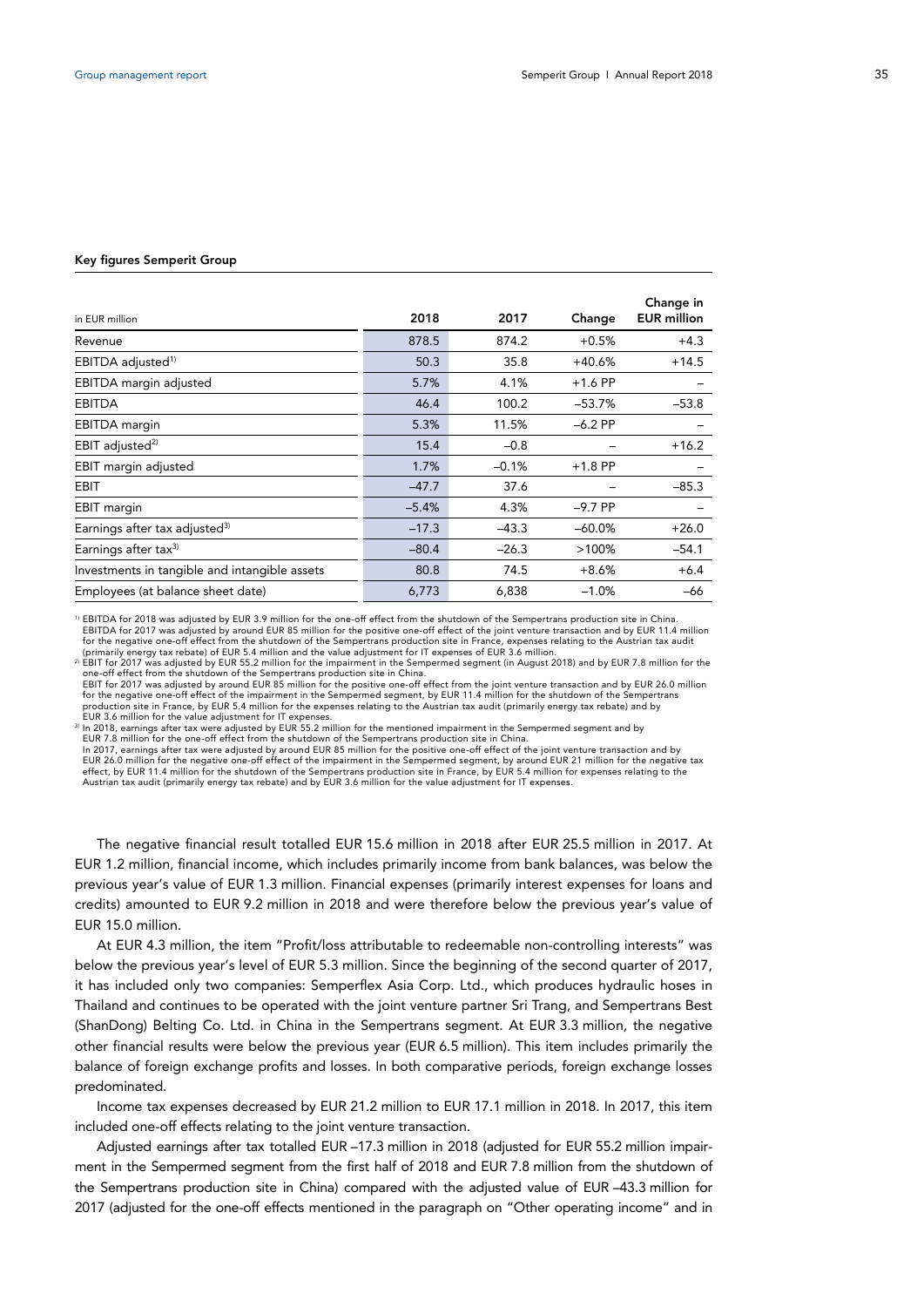total positive one-off effects of around EUR 38 million, minus the negative tax effect of around EUR 21 million). Adjusted earnings per share amounted to EUR –1.07 in 2018 after EUR –2.11 in 2017 (adjusted). The reported value of earnings after tax was EUR –80.4 million for 2018 and EUR –26.3 million for 2017. The reported values for earnings per share amounted to EUR –4.13 after EUR –1.25 in 2017.

# Dividend

Semperit's dividend policy is, in principle: The pay-out ratio to shareholders is around 50% of earnings after tax – assuming continued successful performance and that no unusual circumstances occur. Due to negative earnings after tax in 2018 and the continued restructuring and transformation process, no divi-dend distribution to the shareholders will be proposed (for 2017, no dividend was distributed). Semperit AG Holding does not own treasury shares as of 31 December 2018.

# Assets and financial position

Compared with the balance as of 31 December 2017, the balance sheet total of 31 December 2018 declined by 9.9% to EUR 768.8 million. On the asset side, the main reason for this decrease was the decline in cash and cash equivalents as well as tangible assets (primarily due to the impairment in the Sempermed segment).

On the liabilities side, basically four items changed: Equity was positively impacted by EUR 130 million raised from hybrid capital in March 2018. This was up against a decrease in revenue reserves of almost EUR 80 million as a result of declining earnings after tax.

The item "financial liabilities" decreased by more than EUR 90 million, which was primarily due to repayments of liabilities to banks (EUR 50.0 million) and of several Schuldschein loans (EUR 46.2 million). Trade payables also decreased by more than EUR 40 million.

Trade working capital (inventories plus trade receivables minus trade payables) increased from EUR 152.4 million to EUR 184.3 million since the beginning of 2017 and therefore constituted 21.0% of revenue (year-end 2017: 17.4%). The change is primarily attributable to declining trade payables (–38.9%), inventories (–5.8%) and trade receivables (–1.9%).

Cash and cash equivalents amounted to EUR 121.5 million at the end of December 2018 and were therefore below the level of the end of 2017 (EUR 165.5 million). The reason for this was, among other things, the repayment of financial liabilities, which was up against the raising of funds from hybrid capital. A euro cash pool was implemented for selected companies of the Semperit Group to optimise cash and cash equivalents.

As of 31 December 2018, the Semperit Group's equity (without non-controlling interests) stood at EUR 329.5 million, EUR 51.0 million higher than at the end of 2017 (EUR 278.5 million). The change resulted basically from having raised funds from hybrid capital and the reduction of revenue reserves as a result of the declining earnings after tax.

As of 31 December 2018, the reported equity ratio was 42.9% after 32.6% at the end of 2017. The reported return on equity was –24.2% (2017: –9.2%) for 2018, which is calculated based on earnings after tax (excluding compensation from hybrid capital) of EUR –79.6 million (2017: EUR –25.7 million) in relation to the equity of EUR 329.5 million (2017: EUR 278.5 million) attributable to the shareholders of Semperit AG Holding. Adjusted return on equity was –4.2% for 2018, after –15.6% for 2017. The calculation is based on adjusted earnings after tax of EUR –17.3 million for 2018 (2017: EUR –43.3 million).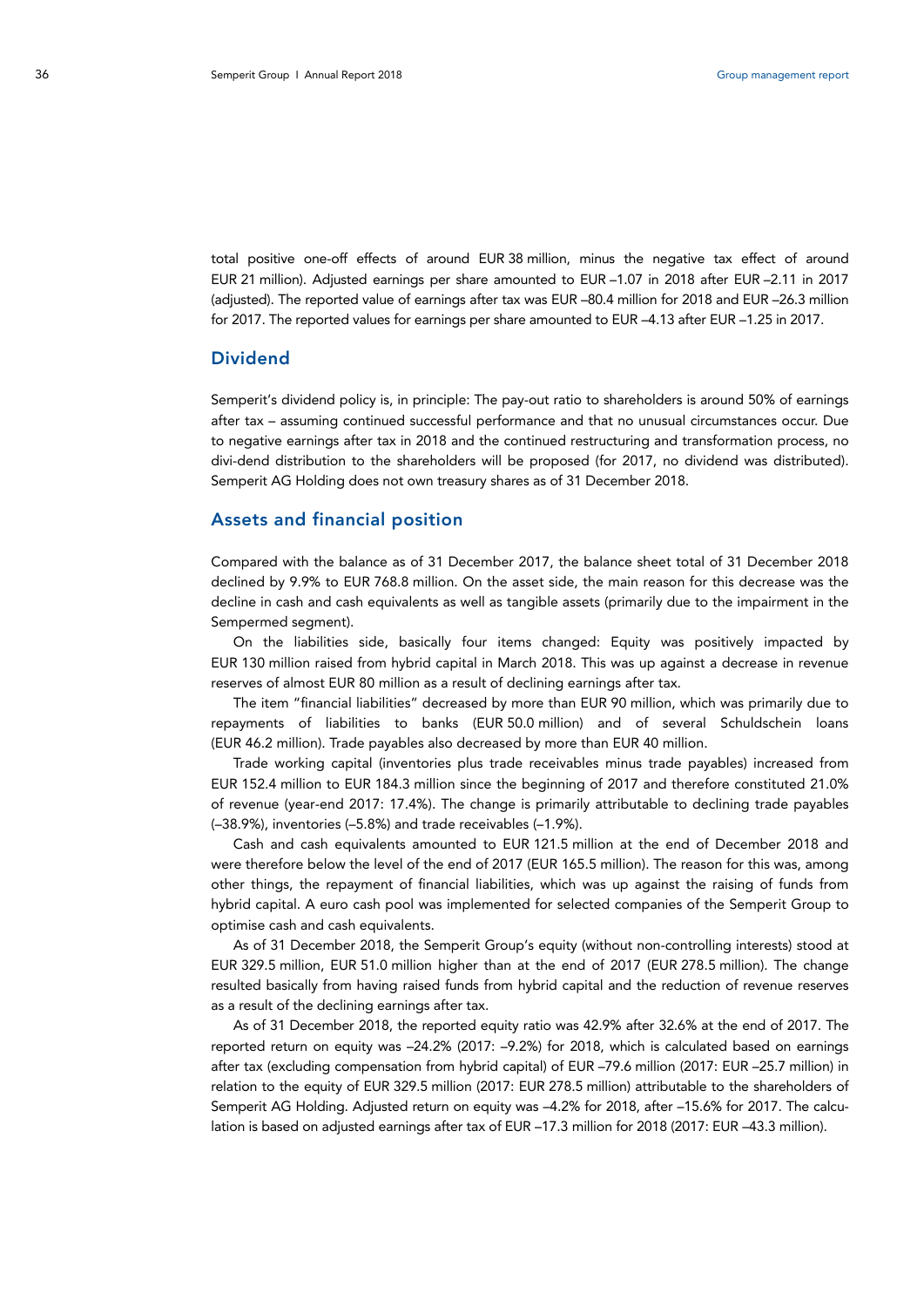Debt is lower at EUR 438.4 million compared with EUR 572.9 million at the end of 2017 – a decline of EUR 134.5 million.

Financial liabilities (including primarily liabilities from the Schuldschein loan and to banks) decreased to EUR 234.2 million at 31 December 2018 after EUR 326.6 million at the end of 2017. Taking into consideration cash and cash equivalents of EUR 121.5 million (year-end 2017: EUR 165.5 million), this resulted in an overall net debt of EUR 112.7 million as of 31 December 2018 (net debt at the end of 2017: EUR 161.1 million). The net debt/EBITDA ratio (net debt in relation to EBITDA) as of 31 December 2018 is therefore 2.43 (year-end 2017: 1.61).

The liabilities from redeemable non-controlling interests increased to EUR 13.4 million (2017: EUR 13.3 million) and affected primarily the Semperflex company Asia Corp. Ltd. Provisions including social capital amounted to EUR 69.3 million and were therefore lower than EUR 76.0 million at the end of 2017. Trades payable declined to EUR 67.7 million (year-end 2017: EUR 110.9 million) and were considered in trade working capital. Other liabilities (other liabilities, deferred taxes, current income taxes and other financial liabilities) increased to EUR 53.7 million after EUR 46.1 million.

#### Hybrid capital

On 12 December 2017, the Management Board of Semperit AG Holding signed an agreement regarding a hybrid capital line amounting to up to EUR 150 million with B & C Holding GmbH, a wholly-owned subsidiary of the core shareholder B & C Industrieholding GmbH. Under IFRS accounting rules, hybrid capital has to be classified as equity. In March 2018, EUR 130.0 million were drawn from the hybrid capital. For more details see point 5.2 Hybrid capital in the notes.

### Cash flow

The gross cash flow in 2018 amounted to EUR 37.4 million after EUR 39.5 million in 2017. The comparative figures for 2017 have been adjusted, see point 1.6 Changes to comparative information in the notes. Lower earnings before tax in 2018 were up against higher depreciation and impairments. The cash flow for 2017 was also influenced by the joint venture transaction.

The cash flow from operating activities decreased to EUR 10.2 million in 2018 (2017: EUR 64.1 million), which was due to the changes in inventories, changes in trade receivables, trade payables as well as other liabilities and current provisions, among other things.

The cash flow from investing activities was EUR –76.9 million in 2018 and therefore higher than in the previous year (EUR 70.5 million), which was positive due to incoming payments from the joint venture transaction.

At EUR 22.1 million, despite the repayment of financial liabilities, the cash flow from financing activities in 2018 was in total positively influenced by the incoming payment from the funds raised from hybrid capital. In 2017, the value was negative at EUR –154.9 million, due to the repayments of liabilities to banks and payments for the acquisition of redeemable non-controllable interests.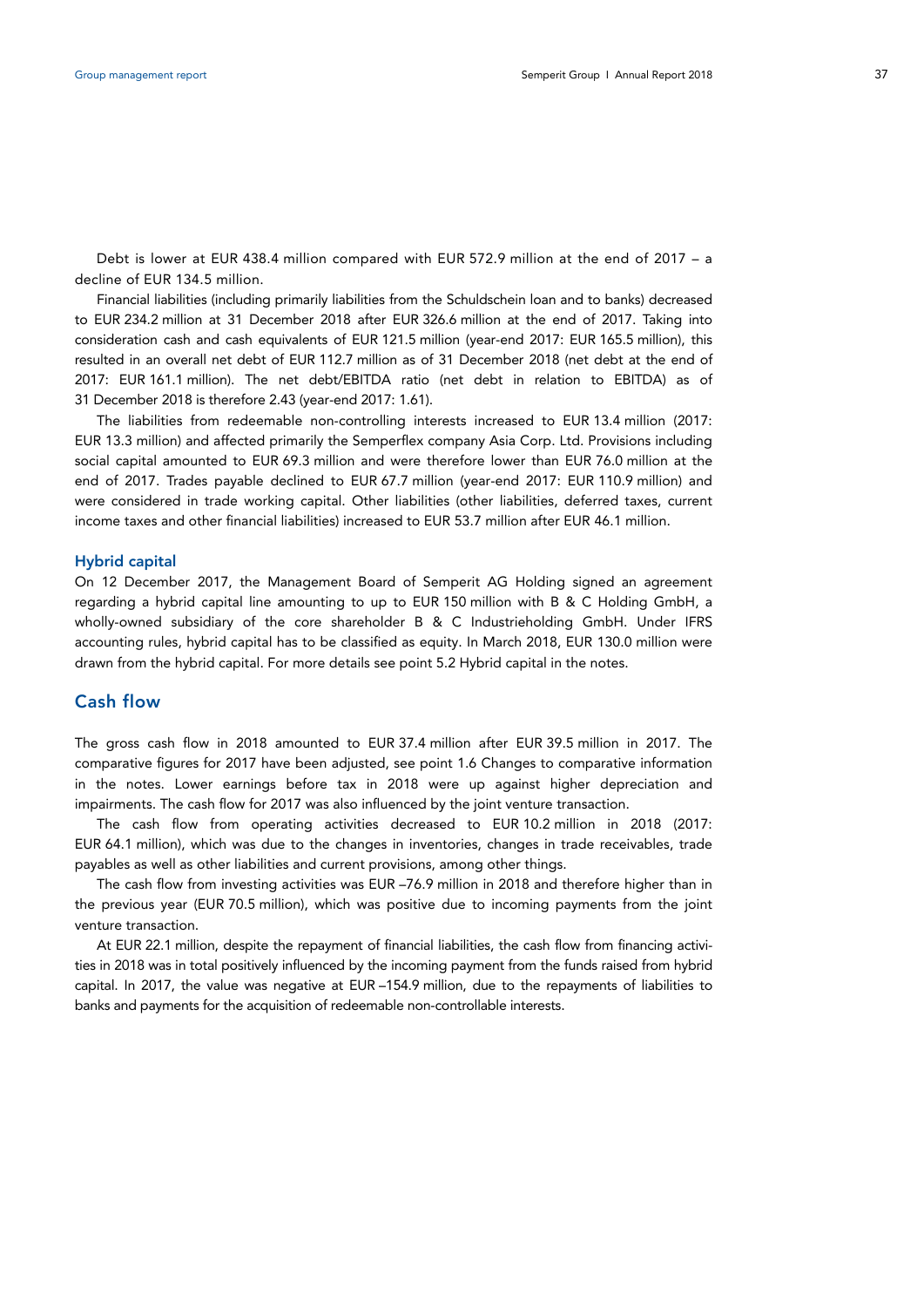# Investments

At EUR 80.8 million, cash-relevant investments in tangible and intangible assets in 2018 were higher than in the previous year (EUR 74.5 million). The investment priorities were on expansion and improvement in the Semperflex segment (expansion of the hydraulic hose production at the plant in Odry, Czech Republic) as well as Sempertrans (primarily for the expansion of Mixing and an additional press for conveyor belts in Bełchatów, Poland).

# Related-party transactions with companies and individuals

With regard to the related-party transactions with companies and individuals please refer to the Notes to the Consolidated Financial Statements.

# Additional information

There is a branch office in 2632 Wimpassing, Triester Bundesstraße 26, Austria.

The Corporate Governance report can be found on the Internet at www.semperitgroup.com/en/ir, menu item Corporate Governance. The direct link to the report is:

www.semperitgroup.com/en/ir/corporate-governance/corporate-governance-reports/.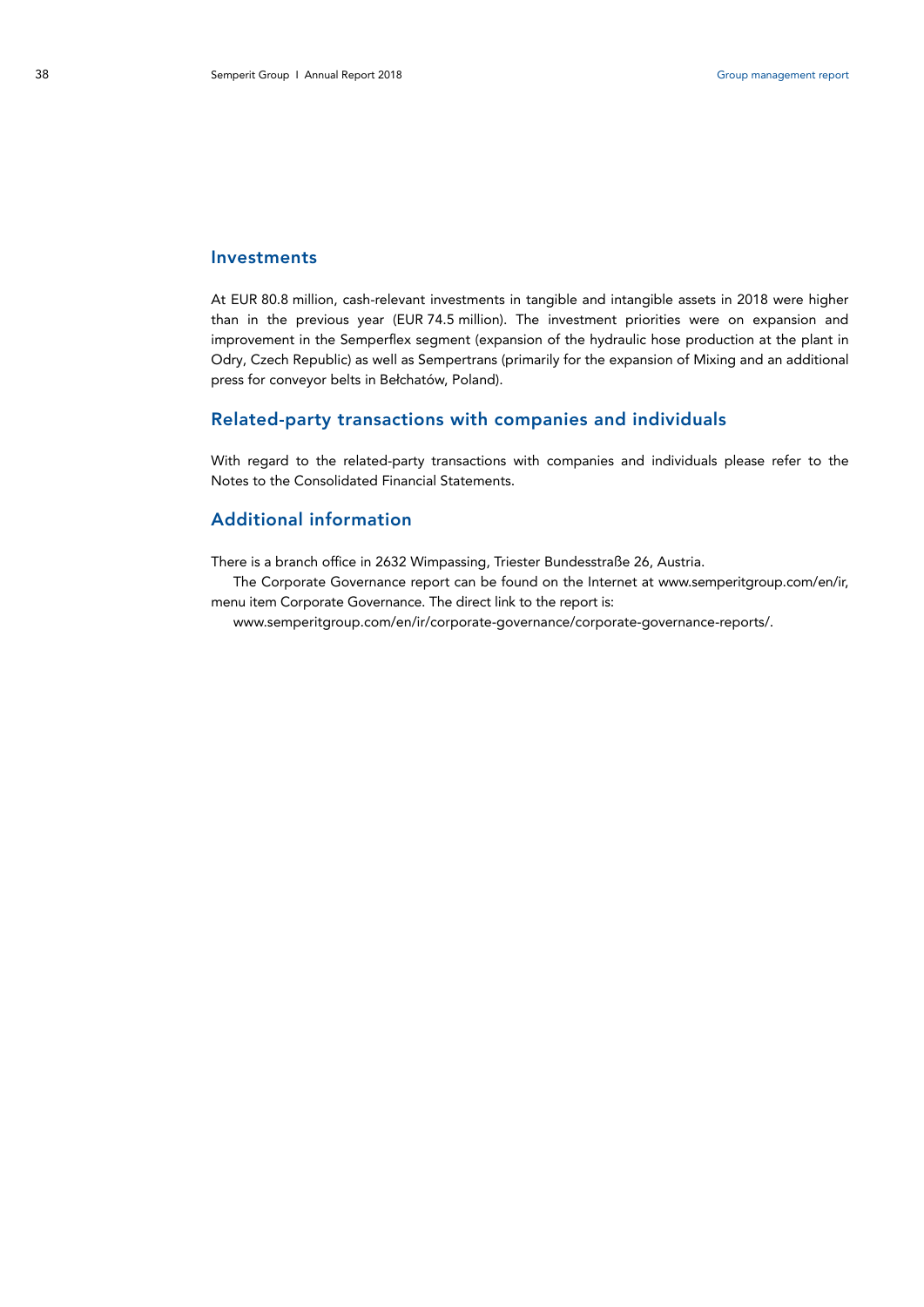# Performance of the sectors and segments

# Industrial Sector

The Industrial Sector comprises the segments Semperflex, Sempertrans and Semperform and developed in a differentiated way: Above all, Semperflex increased its revenue, followed by Semperform, while Sempertrans recorded a decline. In total, the sector's revenue increased by 5.6% from EUR 537.0 million to EUR 567.0 million.

Due to the positive development in the segments, overall profitability in the Industrial Sector increased. EBITDA rose by 66.1% to EUR 71.3 million and EBIT by 98.7% to EUR 44.6 million. The EBITDA margin improved from 8.0% to 12.6% and the EBIT margin from 4.2% to 7.9%. The initiatives from the restructuring and transformation programme also contributed to this.

In terms of the absolute EBITDA contribution, the Semperflex segment contributed by far the largest share, followed by Semperform and Sempertrans.

#### Key figures Industrial Sector

| in EUR million                                | 2018  | Change    | 2017  |
|-----------------------------------------------|-------|-----------|-------|
| Revenue                                       | 567.0 | $+5.6%$   | 537.0 |
| EBITDA adjusted <sup>1)</sup>                 | 75.2  | $+30.6%$  | 57.6  |
| EBITDA margin adjusted                        | 13.3% | $+2.5$ PP | 10.7% |
| <b>EBITDA</b>                                 | 71.3  | $+66.1%$  | 42.9  |
| <b>EBITDA</b> margin                          | 12.6% | $+4.6$ PP | 8.0%  |
| EBIT adjusted <sup>2)</sup>                   | 52.4  | 41.4%     | 37.1  |
| EBIT margin adjusted                          | 9.2%  | $+2.3$ PP | 6.9%  |
| EBIT                                          | 44.6  | $+98.7%$  | 22.4  |
| EBIT margin                                   | 7.9%  | $+3.7$ PP | 4.2%  |
| Investments in tangible and intangible assets | 67.0  | $+38.2%$  | 48.5  |
| Employees (at balance sheet date)             | 3,654 | $+0.2%$   | 3,648 |

1) EBITDA for 2018 was adjusted by EUR 3.9 million for the one-off effect from the shutdown of the Sempertrans production site in China

EBITDA for 2017 was adjusted by EUR 11.4 million for the one-off effects from the shutdown of the Sempertrans production site in France and<br>by EUR 3.3 million for the expenses in the course of the Austrian tax audit (prim EUR 3.3 million for the expenses in the course of the Austrian tax audit (primarily energy tax rebate).

#### Semperflex segment

The Semperflex segment increased revenue by 11.6% due to in total higher production and sales performances. The expansion of the production capacities for hydraulic hoses at the site in Odry, Czech Republic, which was completed in November 2018, also contributed to this. Profitability also increased, while the EBITDA margin for 2018 stood at 21.3% (2017: 19.6%) and the EBIT margin at 16.7% (2017: 15.4%).

Due to the good order situation, capacities are well utilised. However, demand in the global market has further cooled off, which also shows in declining incoming orders.

The business unit for hydraulic hoses achieved sales and revenue successes primarily in Europe, the USA and China, also due to newly available capacities. Revenue for industrial hoses also increased due to customer acquisitions inside and outside Europe.

As part of its strategic focus on the large-scale production of high-quality and sophisticated hydraulic and industrial hoses, the production site in Rovigo, Northern Italy, was sold to an Italian industrial group.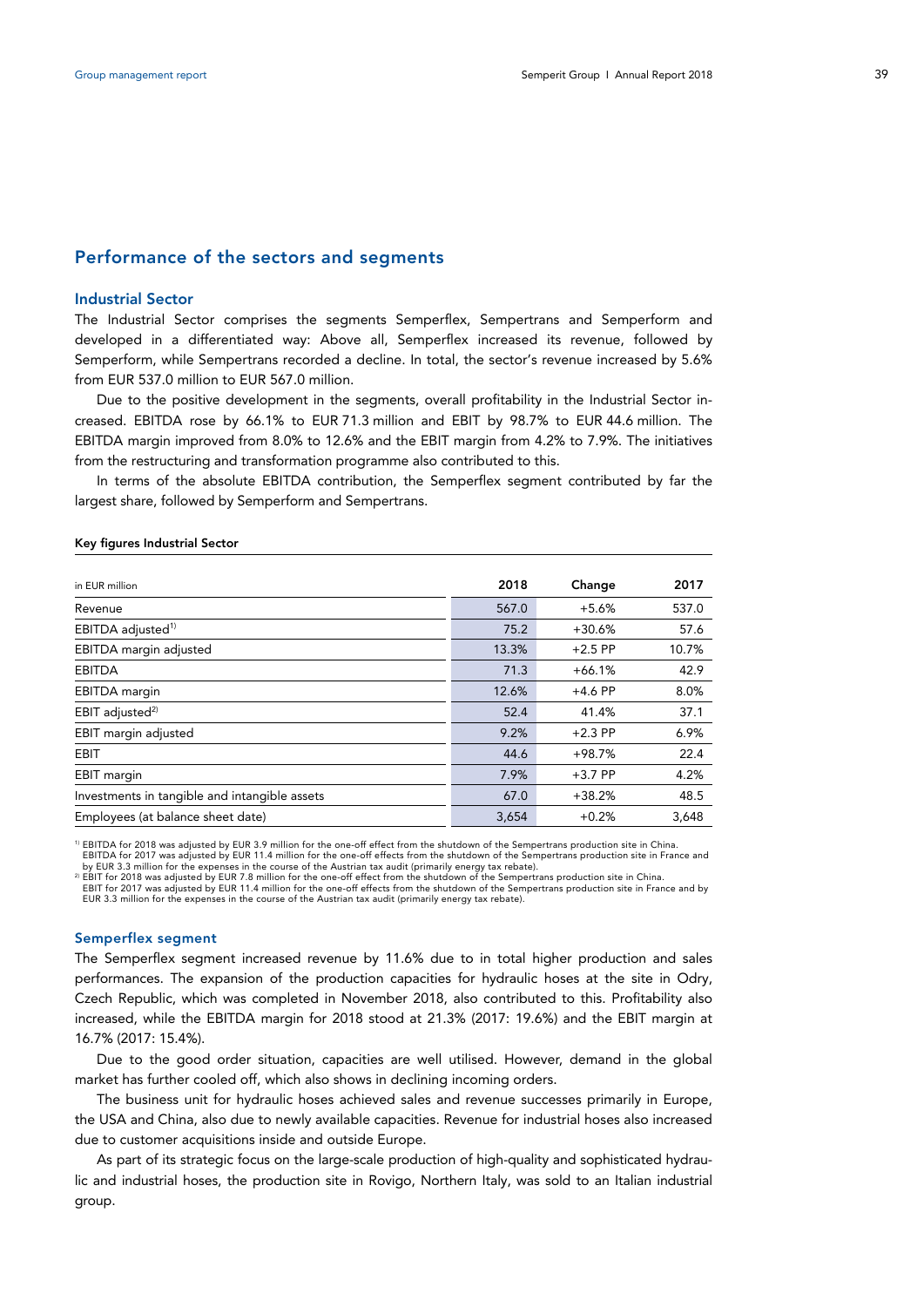#### Sempertrans segment

In 2018, revenue declined by 0.8% compared with the previous year due to decreasing volumes. This was attributable, above all, to an increased focus on profitability.

The raw material prices that are relevant for production have partly increased for several quarters, primarily for steel cord wires. These increases could only be passed on to the customers with a delay.

In 2018, the restructuring and transformation programme put Sempertrans back in the black with regard to the adjusted values. The programme included, among other things, the reorganisation of the Sempertrans management, an improved order quality and further optimisation of the manufacturing processes at the site in Bełchatów, Poland. The reported figures for 2018 recorded a positive EBITDA and a negative EBIT. The reported profitability was impacted by the expenses for the shutdown of the Chinese production site.

The expansion of the mixing capacities at the site in Bełchatów, Poland, was completed.

#### Semperform segment

The Semperform segment recorded a revenue increase – demand for infrastructure was good, while demand in the construction industry slowed down in the second half of 2018, with different effects on sales in the individual business units.

In a comparison of 2018 with the previous year, an increase in revenue (+3.9%), EBITDA (+13.8%) and EBIT (+20.4%) was recorded. Profitability also rose: the EBITDA margin was 11.4% (2017: 10.4%), while the EBIT margin was 6.9% (2017: 5.9%). The improvement was driven, among other things, by the measures taken in the course of the restructuring and transformation programme in the supply chain, operations and sales.

The following measures, among other things, were successfully implemented in 2018 to increase customer satisfaction: increased on-time delivery, improved service level in order fulfilment and a faster after-sales management.

| in EUR million                                | 2018  | Change    | 2017  |
|-----------------------------------------------|-------|-----------|-------|
| Revenue                                       | 230.0 | $+11.6%$  | 206.1 |
| <b>EBITDA</b>                                 | 48.9  | $+21.0%$  | 40.4  |
| EBITDA margin                                 | 21.3% | $+1.7$ PP | 19.6% |
| <b>EBIT</b>                                   | 38.4  | $+21.0%$  | 31.8  |
| EBIT margin                                   | 16.7% | $+1.3$ PP | 15.4% |
| Investments in tangible and intangible assets | 33.5  | $+11.3%$  | 30.1  |
| Employees (at balance sheet date)             | 1,776 | $+2.5%$   | 1,732 |
|                                               |       |           |       |

#### Key figures Semperflex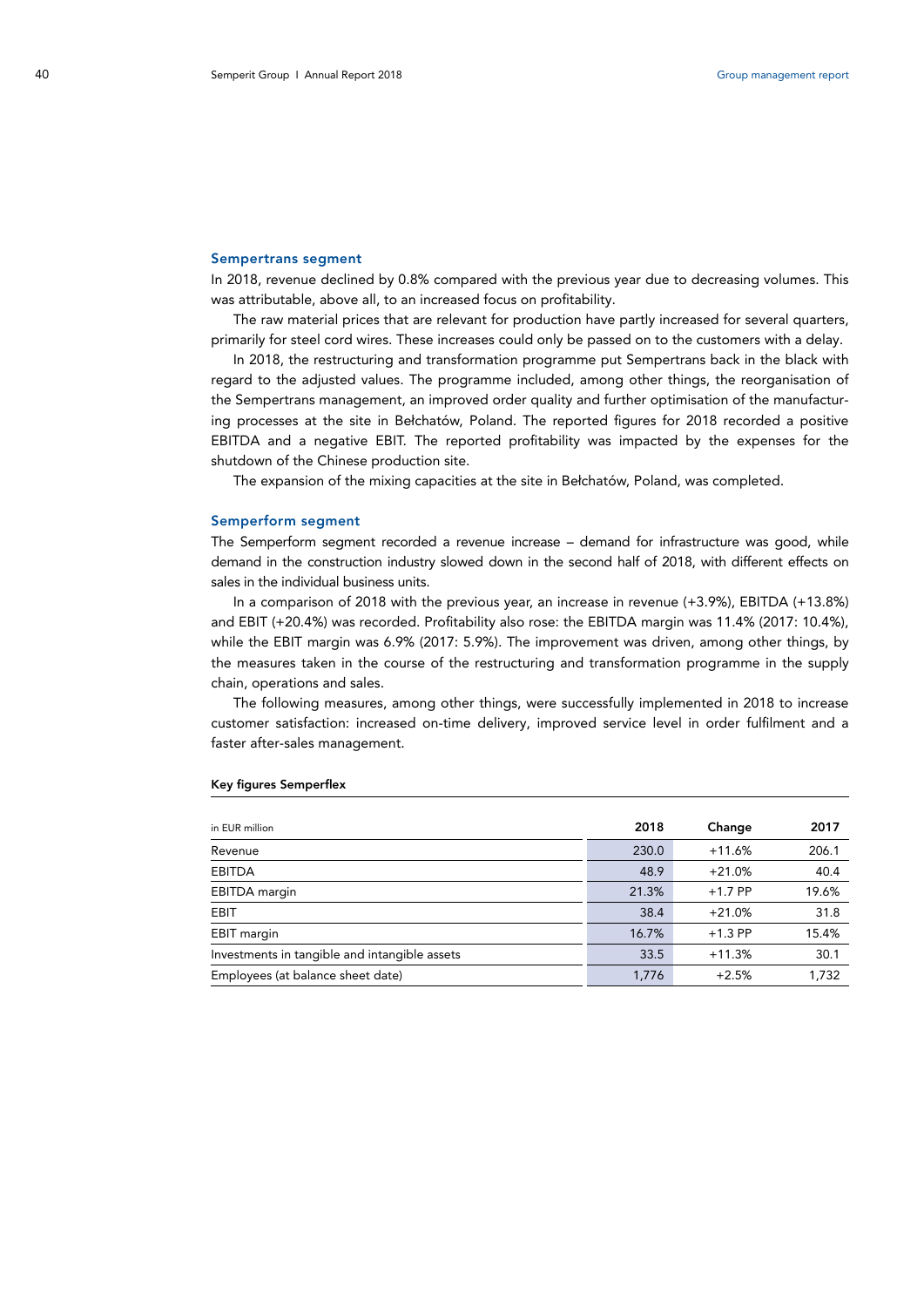#### Key figures Sempertrans

| 2018    | Change     | 2017     |
|---------|------------|----------|
| 144.8   | $-0.8%$    | 146.0    |
| 4.4     |            | $-5.3$   |
| 3.0%    | $+6.7$ PP  | $-3.6%$  |
| 0.5     |            | $-16.7$  |
| 0.4%    | $+11.9$ PP | $-11.5%$ |
| 0.7     |            | $-8.9$   |
| 0.5%    | $+6.6$ PP  | $-6.1%$  |
| $-7.1$  | $-65.2%$   | $-20.3$  |
| $-4.9%$ | $+9.0$ PP  | $-13.9%$ |
| 21.6    | >100%      | 5.9      |
| 878     | $-11.4%$   | 991      |
|         |            |          |

<sup>1</sup> EBITDA for 2018 was adjusted by EUR 3.9 million for the one-off effect from the shutdown of the Sempertrans production site in China.<br>■ EBITDA for 2017 was adjusted by EUR 11.4 million for the one-off effect from the

EBIT for 2017 was adjusted by EUR 11.4 million for the one-off effect from the shutdown of the Sempertrans production site in France.

#### Key figures Semperform

| in EUR million                                | 2018  | Change    | 2017  |
|-----------------------------------------------|-------|-----------|-------|
| Revenue                                       | 192.2 | $+3.9%$   | 185.0 |
| <b>EBITDA</b>                                 | 21.9  | $+13.8%$  | 19.2  |
| EBITDA margin                                 | 11.4% | $+1.0$ PP | 10.4% |
| EBIT                                          | 13.2  | $+20.4%$  | 11.0  |
| EBIT margin                                   | 6.9%  | $+1.0$ PP | 5.9%  |
| Investments in tangible and intangible assets | 11.9  | $-4.8%$   | 12.5  |
| Employees (at balance sheet date)             | 1,000 | $+8.2%$   | 925   |

i

# Medical Sector: Sempermed segment

The development of the Sempermed segment was characterised by the increasing competitive and price pressure, particularly in North America, as well as the focus on sales of gloves from our own production and therefore declining sales of trade goods. This resulted in a declining sales and revenue development.

Sales of examination and protective gloves, which are primarily sold in North America and Europe, was below the previous year's period. Sales of surgical gloves, which are produced in the core production facility in Wimpassing, Austria, was also below the high level of the previous year.

The expansion of the new plant, and consequently the expansion of the own production capacities for examination and protective gloves in Malaysia, was completed and is in the optimisation phase.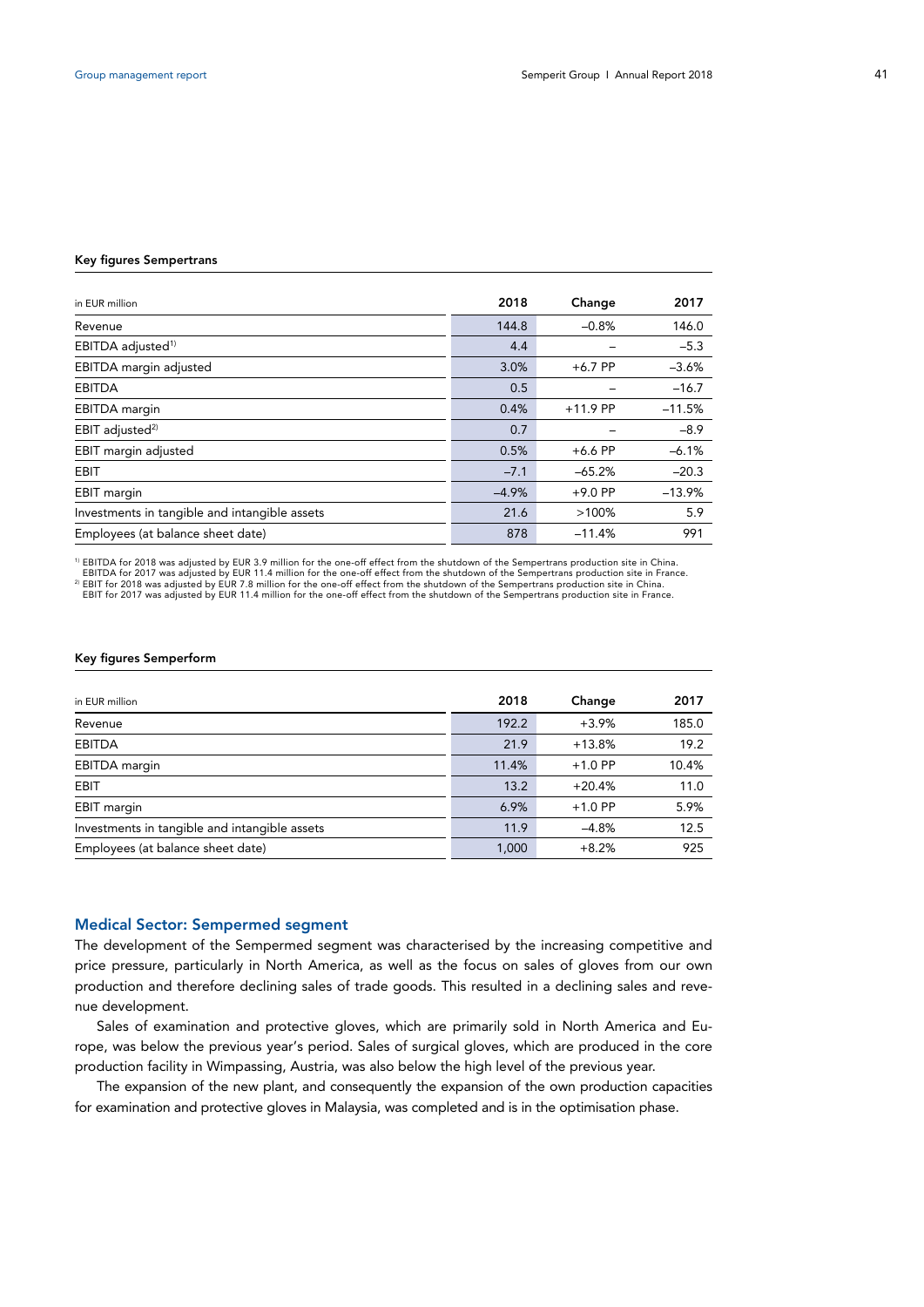In total, the earnings development in 2018 was characterised by a competitive and price pressure, the temporarily limited availability of synthetic latex (nitrile), by production inefficiencies as well as an increase in gas prices. In 2018, the reported EBITDA was EUR –3.9 million after EUR 77.9 million in 2017. In addition to current depreciation, there was an impairment of EUR 55.8 million in 2018 (2017: EUR 26.0 million). The reported EBIT was EUR –69.6 million in 2018 after EUR 38.0 million in the previous year.

In 2018, EBITDA amounted to EUR –3.9 million (no adjustment for EBITDA in 2018) compared with the adjusted value of EUR 1.8 million for 2017 (adjusted by the positive one-off effect of around EUR 78 million from the joint venture transaction resulting from the termination of the joint venture for the glove production in Thailand as well as the negative one-off effect due to the expenses in the course of the tax audit for Austria (primarily energy tax rebate) of EUR 2.0 million).

EBIT adjusted for the impairment relating to the impairment test of EUR 55.2 million in the first half of 2018, amounted to EUR –14.3 million in 2018. In 2017, the adjusted EBIT was EUR –12.1 million (adjusted by around EUR 78 million for the positive one-off effect of the joint venture transaction, by EUR 26.0 million for the negative one-off effect of the impairment in the Sempermed segment and by EUR 2.0 million for the expenses in the course of the tax audit for Austria (primarily energy tax rebate).

÷

| In EUR million                                | 2018     | Change     | 2017    |
|-----------------------------------------------|----------|------------|---------|
| Revenue                                       | 311.5    | $-7.6%$    | 337.1   |
| EBITDA adjusted <sup>1)</sup>                 | $-3.9$   |            | 1.8     |
| EBITDA margin adjusted                        | $-1.3%$  | $-1.8$ PP  | 0.5%    |
| <b>EBITDA</b>                                 | $-3.9$   |            | 77.9    |
| <b>EBITDA</b> margin                          | $-1.3%$  | $-24.4$ PP | 23.1%   |
| EBIT adjusted <sup>2)</sup>                   | $-14.3$  | $+18.4%$   | $-12.1$ |
| EBIT margin adjusted                          | $-4.6%$  | $-1.0$ PP  | $-3.6%$ |
| EBIT                                          | $-69.6$  |            | 38.0    |
| <b>EBIT</b> margin                            | $-22.3%$ | $-33.6$ PP | 11.3%   |
| Investments in tangible and intangible assets | 12.7     | $-49.7%$   | 25.3    |
| Employees (at balance sheet date)             | 2,979    | $-2.4%$    | 3,051   |

#### Key figures Sempermed

1) EBITDA for 2017 was adjusted by EUR 78 million for the one-off effect from the joint venture transaction and by EUR 2.0 million for the

negative one-off effect relating to the tax audit for Austria (primarily energy tax rebate).<br>© EBIT for 2018 was adjusted by EUR 55.2 million for the one-off effect from the impairment in the Sempermed segment.<br>EBIT for 20 negative one-off effect of the impairment in the Sempermed segment and by EUR 2.0 million for the expenses in the course of the tax audit for Austria (primarily energy tax rebate).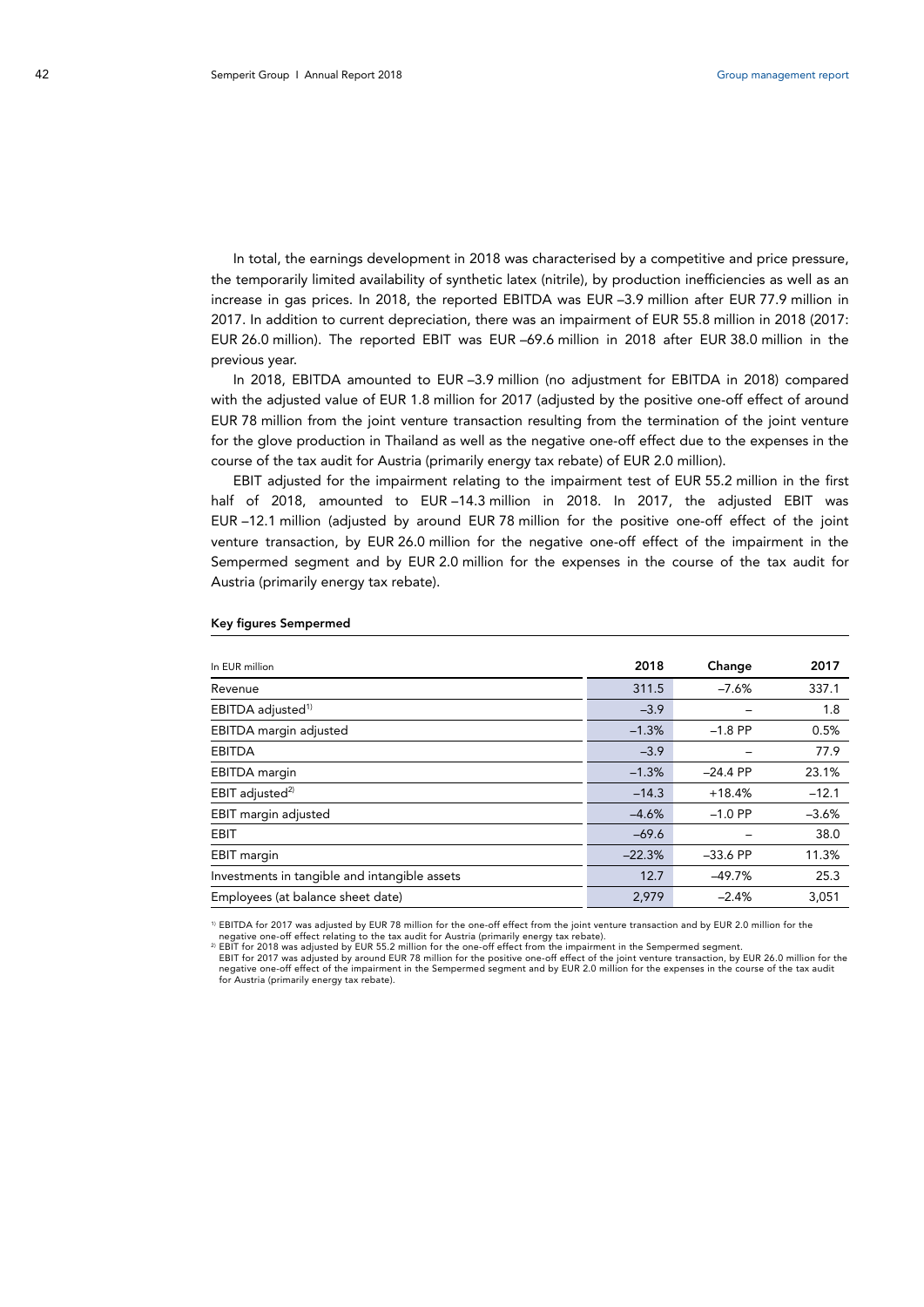# Sustainability

As an international industrial company with a successful track record of 195 years, it is crucial for Semperit to keep an eye on trends, promote innovation and at the same time act with the appropriate corporate responsibility. In addition to economic requirements, Semperit increasingly faces ecological issues and social challenges. With quantitative objectives in the main subject areas

- energy
- raw materials
- innovation
- occupational safety and health
- social standards and working conditions
- sustainability in the supply chain

Semperit took a major step in the gradual anchoring of its sustainability topic in 2018. Based on appropriate activities, Semperit will work towards achieving these goals over the next few years. In this way, it has been substantiated that sustainability is regarded an important contributor to longterm corporate success.

Please find further details and the corresponding non-financial key figures and information – in accordance with the Sustainable Development Act (Nachhaltigkeits- und Diversitätsverbesserungsgesetz NaDiVeG) – in the separate Sustainability Report 2018 of the Semperit Group. Available at: www.semperitgroup.com/sustainability.

# Employees

As of 31 December 2018, the number of employees was 6,773, which is –1.0% below the level of 31 December 2017. The employee headcount rose in the Semperflex and Semperform segments and fell in the Sempermed and Sempertrans segments in a year-on-year comparison. The analysis by segments shows that around 45% of all employees work in the Sempermed segment, while around 25% work in the Semperflex segment and less than 15% in the Sempertrans and Semperform segments respectively.

|                             |       | Change 2018      |          |       |
|-----------------------------|-------|------------------|----------|-------|
|                             | 2018  | <b>Structure</b> | vs. 2017 | 2017  |
| Semperflex                  | 1,776 | 26.2%            | $+2.5%$  | 1,732 |
| Sempertrans                 | 878   | 13.0%            | $-11.4%$ | 991   |
| Semperform                  | 1,000 | 14.8%            | $+8.2%$  | 925   |
| Sempermed                   | 2,979 | 44.0%            | $-2.4%$  | 3,051 |
| Corporate Center            | 140   | 2.1%             | $-0.1%$  | 140   |
| <b>Total</b>                | 6,773 | 100.0%           | $-1.0%$  | 6,838 |
| thereof in Austria          | 896   | 13.2%            | $+6.5%$  | 841   |
| thereof Semperit AG Holding | 136   | 2.0%             | $+14.5%$ | 119   |
|                             |       |                  |          |       |

#### Number of employees (full time equivalents) at year end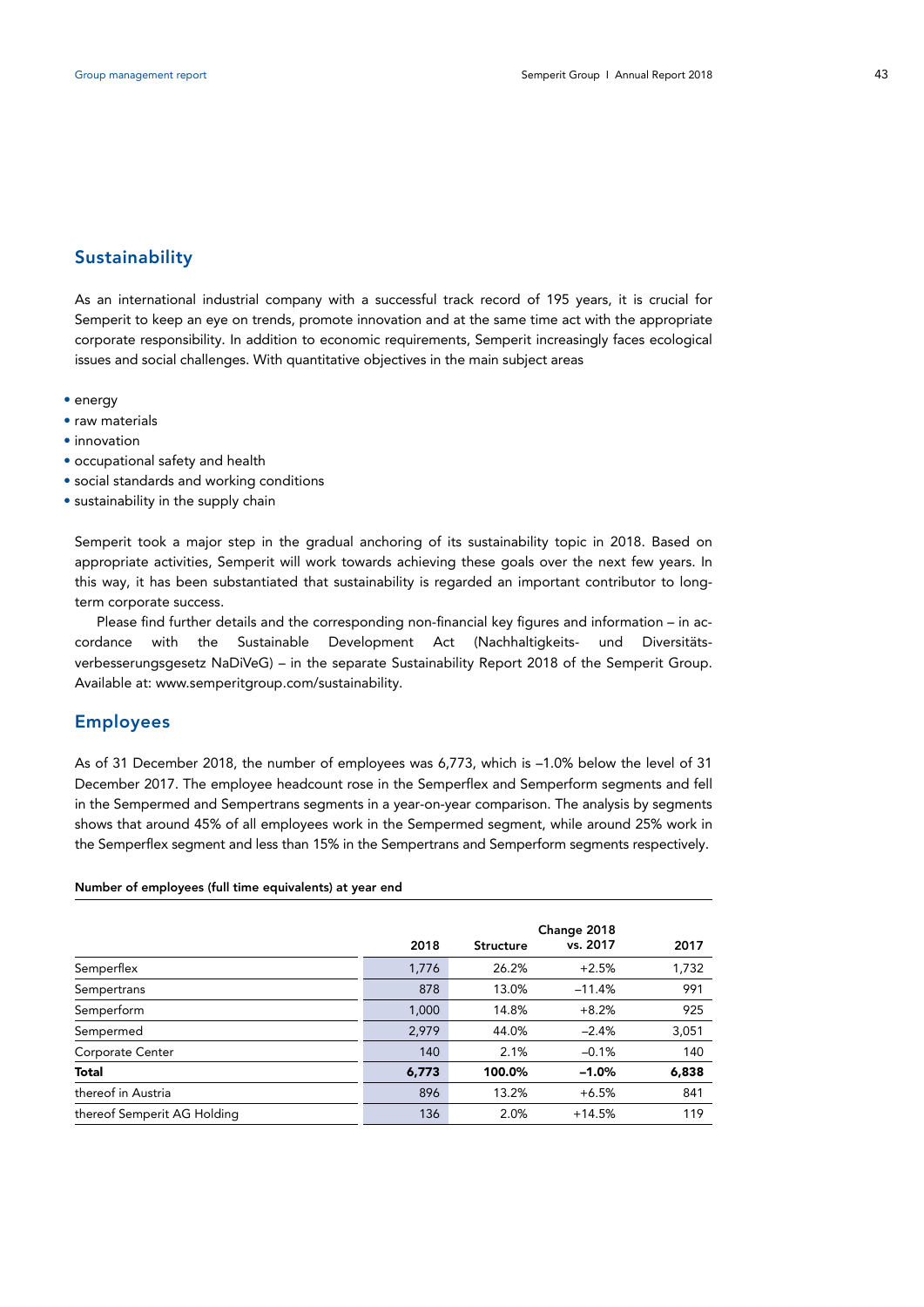# Research and development

For 195 years, Semperit has operated successfully in the rubber processing industry. Innovation strength is needed to survive such a long period of time. It takes a pioneering spirit and the motivation to research, understand and optimise materials, products and processes with regard to various criteria. At the same time, it is important to identify market trends and corresponding customer wishes and to respond to them.

The Research & Development team (R&D team) of the Semperit Group is continuously working on the development of innovative materials and products as well as on the improvement of manufacturing processes. Topics such as resource and energy efficiency in production as well as health and environmental compatibility in product application are always top priorities in research and development work. In 2018, expenses in research and development amounted to around EUR 14.0 million (EUR 14.2 million in 2017) and therefore around 1.6% of revenue.

Semperit has a Group-wide implemented innovation management, which is the core of all R&D activities. The focus is on systematic identification of potentials, the selection of suitable ideas and successful project management. The aim is to promote developments in a controlled manner and to sustainably secure innovation strength. Another component is risk analysis, which serves to estimate possible effects of products on human beings and environment, and to identify and address possible risks along the value chain at an early stage.

With its 247 employees in 2018 (267 in 2017), the R&D team is divided into a central and several decentralised areas. The central area, which is partially located in the R&D Center in Wimpassing, deals with fundamental projects in addition to material development and central process development as well as the control function of Group-wide activities. The decentralised part at segment level focuses on product and process optimisation – often in close cooperation with customers – and is formed by the product and process development teams of the various business units. In addition to the headquarters in Wimpassing, Semperit operates seven further research sites.

# Supervisory and Management Board matters

Patrick Prügger, Veit Sorger and Felix Strohbichler stepped down from their Supervisory Board mandates on 25 April 2018 (date of the Annual General Meeting). In the Annual General Meeting on 25 April 2018, Christoph Kollatz, Felix Fremerey and Christoph Trentini were newly appointed to the Supervisory Board. Walter Koppensteiner and Klaus Erkes were reappointed as Supervisory Board members. At the constituent meeting of the Supervisory Board, Christoph Kollatz was appointed successor of Veit Sorger as Chairman of the Supervisory Board. Stefan Fida was elected Deputy Chairman of the Supervisory Board.

On 10 September 2018, the Supervisory Board of Semperit AG Holding has agreed to the request of Michele Melchiorre, COO and responsible for the Medical Sector, to terminate his Management Board contract. Until the reappointment to the Management Board position, Felix Fremerey, member of Semperit' Supervisory Board, and CEO Martin Füllenbach will be responsible for the Board portfolio of Michele Melchiorre on an interim basis. In this transition phase, Felix Fremerey's Supervisory Board mandate is suspended.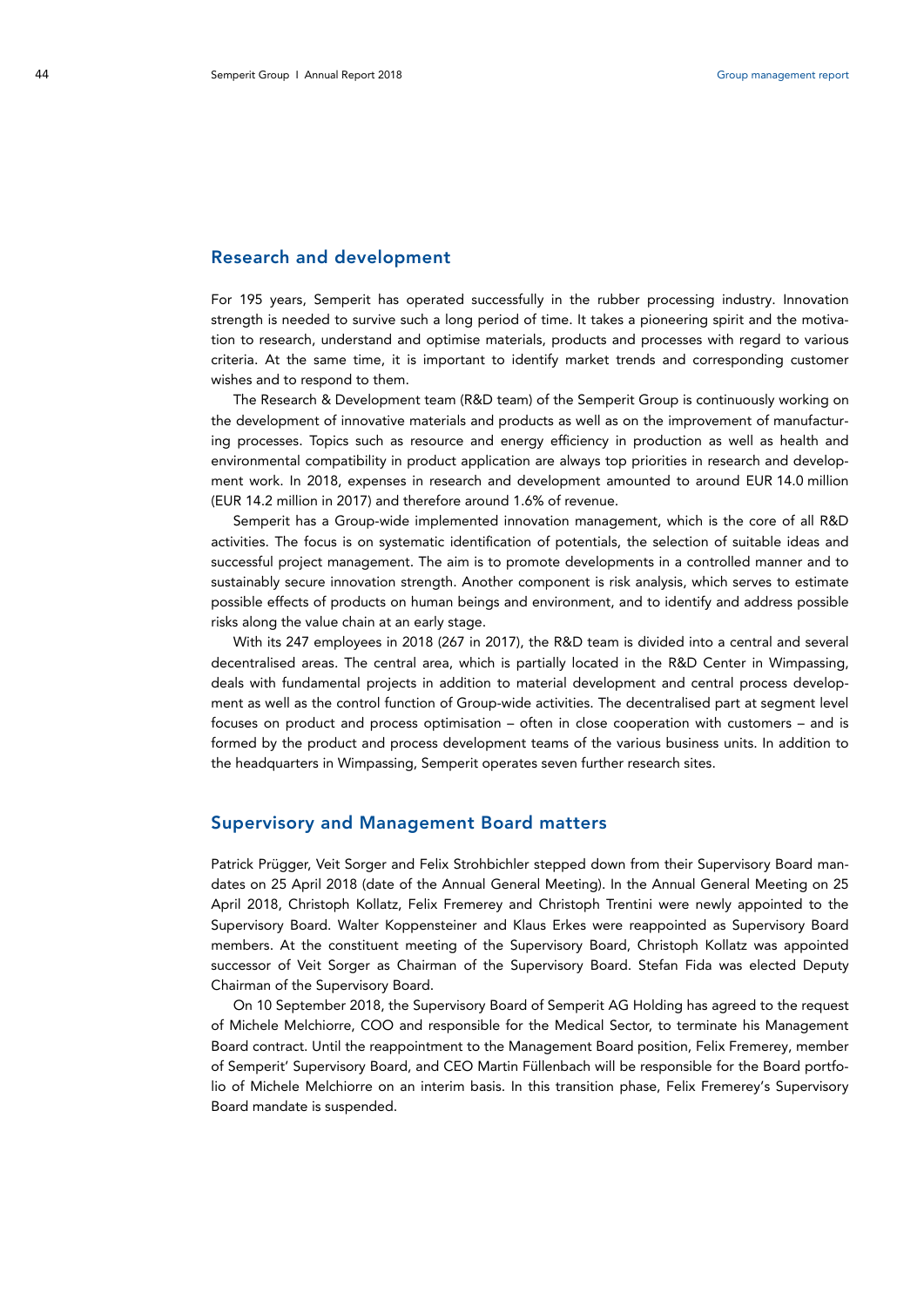# Disclosures pursuant to Section 243a (1) of the Austrian Commercial Code (UGB)1

1. The share capital of Semperit AG Holding amounted to EUR 21,358,996.53 as at 31 December 2018 and consisted of 20,573,434 non-par-value ordinary shares, each carrying equal rights in every respect.

2. There are no restrictions with regard to voting rights or the transfer of shares except for provisions contained in the Austrian Stock Corporation Act (Aktiengesetz – AktG).

3. B & C Semperit Holding GmbH directly owned more than 50% of the shares in Semperit AG Holding as at 31 December 2018 and is the majority shareholder of Semperit AG Holding. The private foundation B & C Privatstiftung is the highest controlling legal entity. B & C Holding Österreich GmbH is an indirect majority shareholder, who prepares and publishes consolidated financial statements including the Semperit Group.

4. No shares were issued entitling the owners to special control rights.

5. Employees who own shares are entitled to exercise their right to vote at the Annual General Meeting.

6. The Management Board consists of up to five people. Members of the Management Board are appointed by the Supervisory Board for a maximum period of five years. Reappointments, for a maximum of five years, are permissible.

The following applies with respect to the appointment and revocation of Supervisory Board members pursuant to the Articles of Association: unless a shorter term of office is specified, Supervisory Board members are elected until the end of the Annual General Meeting resolving upon the ratification of the actions of the Management and Supervisory Boards for the fourth year after the election, not including the financial year in which the election took place. However, at least two members of the Supervisory Board shall resign each year at the end of the Ordinary Annual General Meeting. Members of the Supervisory Board who have resigned from the Supervisory Board since the last Annual General Meeting or have resigned from office with effect from the end of the respective Annual General Meeting shall be counted towards this figure.

Apart from that, the members having to vacate their position are determined as follows: firstly, those members have to leave, whose term of office expires. If this does not apply to at least as many members that, taken together with other members who have left since the last Annual General Meeting or have resigned from office at the end of the respective Annual General Meeting, two members may be determined, those members shall leave, who have been in office for the longest period of their term of office. In cases in which this procedure yields a number of members eligible for departure that is greater than required, the selection among them will be undertaken through the drawing of lots. This procedure is also used to decide in cases in which the above rules do not suffice to determine which members will depart. Those departing are immediately eligible for re-election.

If an elected member of the Supervisory Board retires from the Supervisory Board during his term of office, a substitute election shall only be held immediately if the number of elected Supervisory Board members falls below three. Substitute elections shall be held for the remaining term of office of the retiring Supervisory Board member unless the Annual General Meeting decides otherwise at the time of election. If a member is elected to the Supervisory Board by an Extraordinary Annual General Meeting, the first year in office is considered to be completed upon the close of the next Ordinary Annual General Meeting.

<sup>1</sup> The numbering in this chapter refers to the numbers mentioned in Section 243a (1) UGB (Austrian Commercial Code).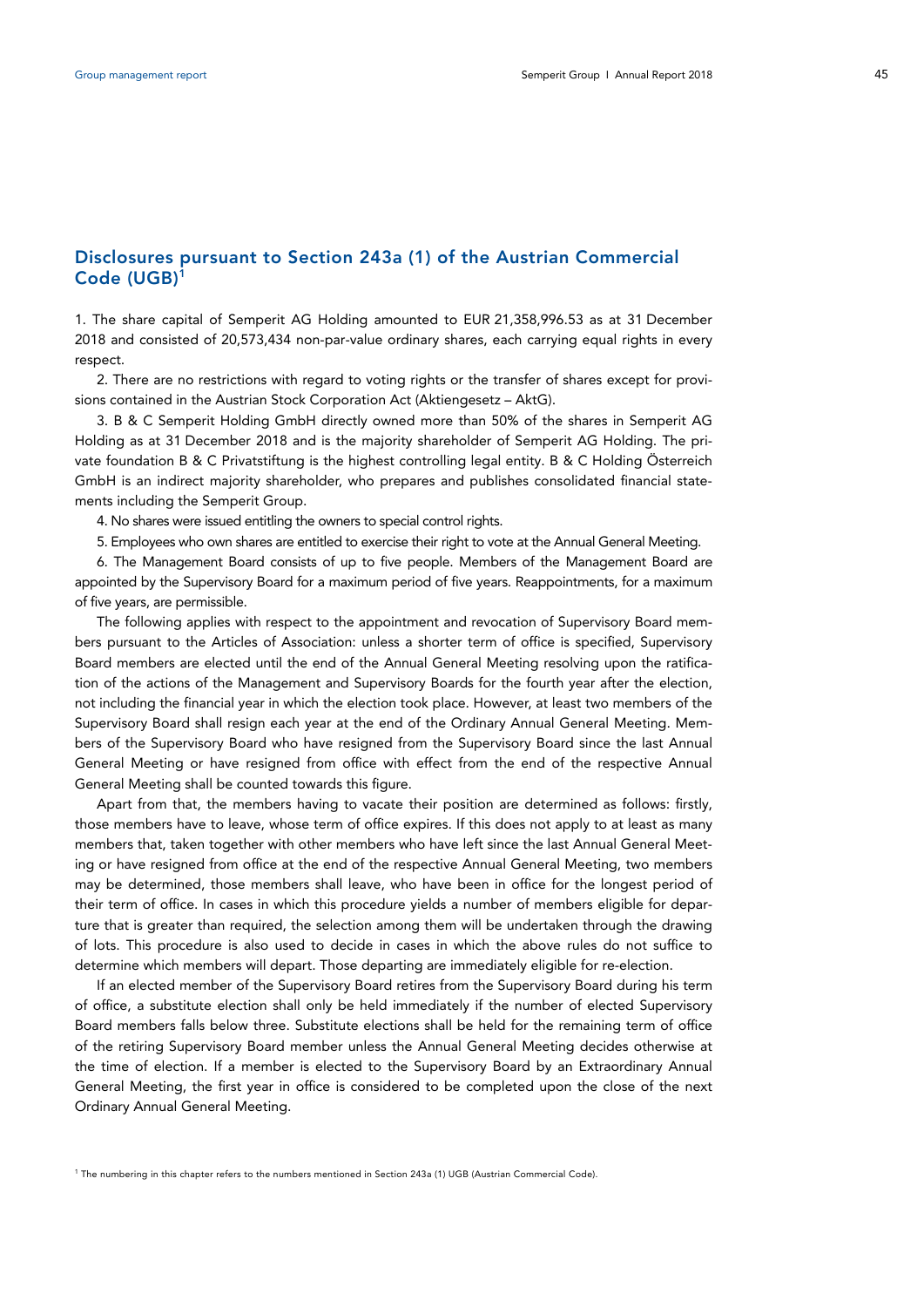Each member of the Supervisory Board may resign from office by giving written notice to the Chairman of the Supervisory Board without giving reasons, subject to a four-week period of notice.

Resolutions of the Annual General Meeting require a simple majority of the votes cast, unless mandatory law requires a larger majority. In cases where a majority of capital is required, it shall pass resolutions by a simple majority of the share capital represented at the passing of the resolution, unless mandatory law requires a larger majority of capital.

7. The Management Board is authorised by the Annual General Meeting on 25 April 2018, with the consent of the Supervisory Board, to increase the nominal capital of the Company within five years from the registration of the amendments to the articles of incorporation with the commercial register – if necessary in several tranches – by up to EUR 10,679,497.23 by way of issuing up to 10,286,716 new no-par value shares in bearer or registered form against cash and/or payment in kind and to determine the share type, the issue price and the terms and conditions of the issue. The Management Board is also authorised, with the consent of the Supervisory Board, to issue convertible bonds. This may combine a conversion or subscription right or a conversion or subscription obligation for up to 10,286,716 no-par-value shares of the Company. The share capital is conditionally increased according to section 159 (2) (1) of the Austrian Stock Corporation Act by up to EUR 10,679,497.23 by issuing up to 10,286,716 new no-par value shares.

The Annual General Meeting on 25 April 2018 authorised the Management Board with the consent of the Supervisory Board, to repurchase and, if applicable, retire own shares up to the legally permitted maximum of 10% of the share capital for a period of 30 months from the adoption of the resolution in the Annual General Meeting in accordance with Section 65 (1) (8) of the AktG. At the same Annual General Meeting, the Management Board was authorised, pursuant to Section 65 (1b) of the AktG and with the consent of the Supervisory Board, to decide on a different method of selling shares than via the stock exchange or through a public offer and on a possible exclusion of the pre-emption rights (subscription right) of shareholders. There is currently no share buyback programme and the company does not hold any treasury shares.

8. Certain financing agreements contain contractual clauses regarding a change of control in the event of takeovers pursuant to Section 243a (1) (8) of the Austrian Commercial Code (Unternehmensgesetzbuch – UGB).

9. There are no compensation agreements pursuant to Section 243a (1) (9) of the UGB.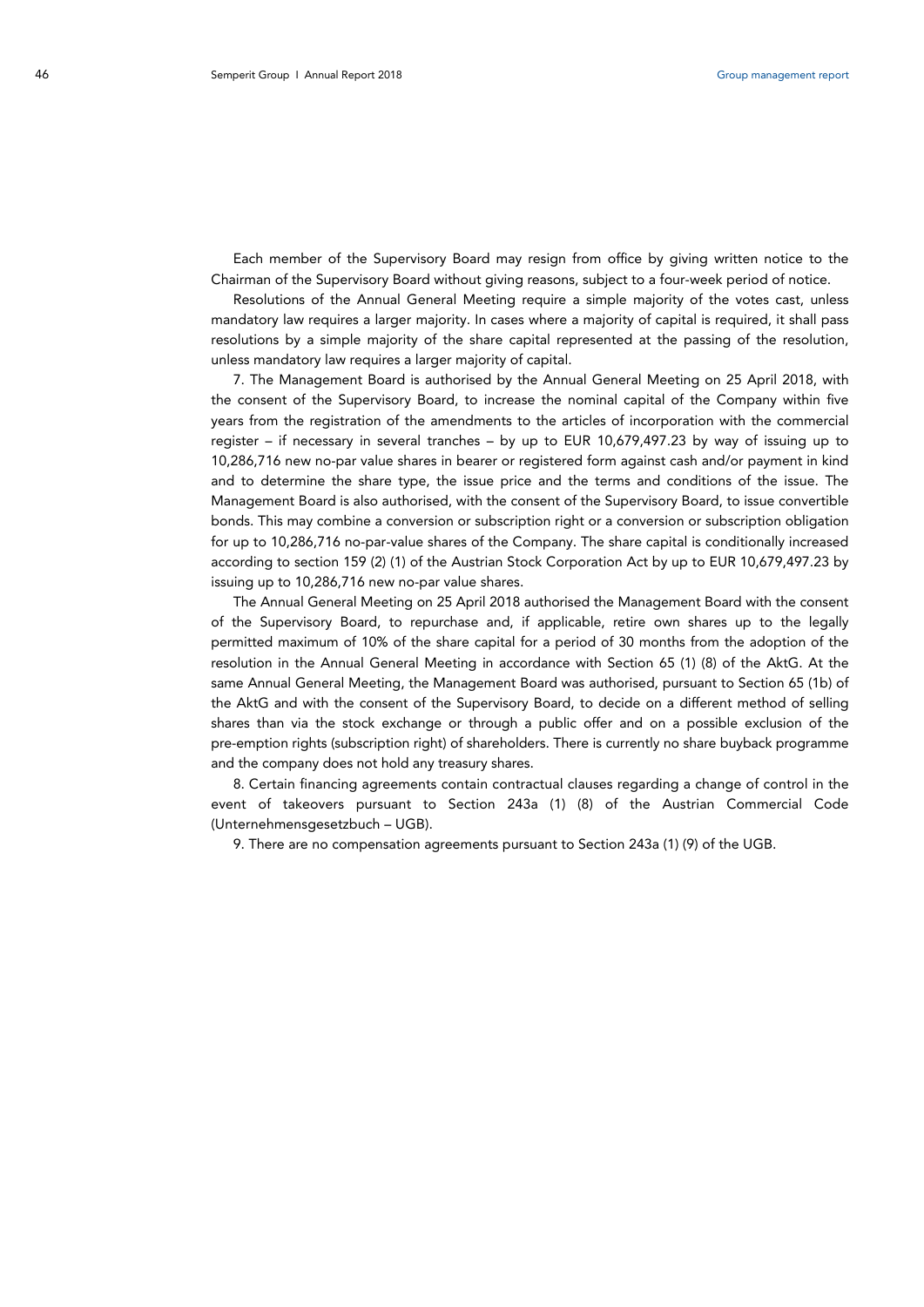# Risk management

#### Basic principles of risk management

The risk policy of the Semperit Group reflects the effort to achieve competitive advantages, thus increasing the Semperit Group's company value in the long term. In addition to meeting legal requirements (compliance) and occupational safety, the aim is to increase risk awareness. The knowledge gained as a result should be incorporated into operational work and strategic company development.

Semperit controls reasonable risks and tries to reduce or prevent unreasonable risks. The groupwide risk management of the Semperit Group is an integral part of planning and implementing Semperit's business strategies, with the Management Board defining the risk policy. In accordance with the organisation and the accountability structure, all Semperit companies are obliged to follow and implement the defined risk management process. Enterprise Risk Management is organised in the Group Risk Management & Assurance department.

#### Enterprise risk management process

Semperit uses a series of coordinated risk management and control systems, which support the Semperit Group in identifying developments that could jeopardise the continued existence of the business at an early stage. In this context, the greatest importance is attached to group-wide processes and developments which serve to assess potential risks as long as possible before major business decisions are made. The internal reporting system allows monitoring such risks in business development in greater detail.

The Semperit Group's risk management is based on a comprehensive enterprise risk management (ERM) approach, which is integrated into corporate organisation. The ERM approach is based on a globally recognised framework of the Committee of Sponsoring Organizations of the Treadway Commission (COSO), the "Enterprise Risk Management – Integrated Framework" (2004). The ERM process aims at an early identification, assessment and control of risks which could have a significant influence on achieving strategic, operational, financial and compliance-relevant goals of the company.

Along a structured process combining elements of both the bottom-up and the top-down approach, risks are identified and evaluated. The reporting period within the framework of the ERM approach usually amounts to one year; in exceptional cases (for example for research and development) this period may be longer. Transition to a five-year risk assessment period has begun. The ERM is based on a net principle, according to which the risks remaining after (control) measures have been conducted are addressed. If risks have already been accounted for in planning, in the budget, in forecasts or in the consolidated financial statements, these risks are no longer shown. Only those potential deviations from the business objectives which have not been accounted for financially in any form are presented as risks. The progress made in implementing risk-reducing measures is monitored on a regular basis.

The Group Risk Management & Assurance department is responsible for the central coordination, moderation and monitoring of the structured risk management process for the entire group. Relevant risks are prioritised from different perspectives and later assessed for their impact and probability of occurrence. The bottom-up identification and prioritisation process is supported by workshops with the management of the respective Semperit companies. This top-down element ensures that potential new risks are brought up for discussion at the management level and are then incorporated into the reporting, if relevant. The risks are discussed and coordinated with the segment management (top down). Individual reporting follows immediately after visiting the respective Semperit companies. A comprehensive risk report of the individual risks and an aggrega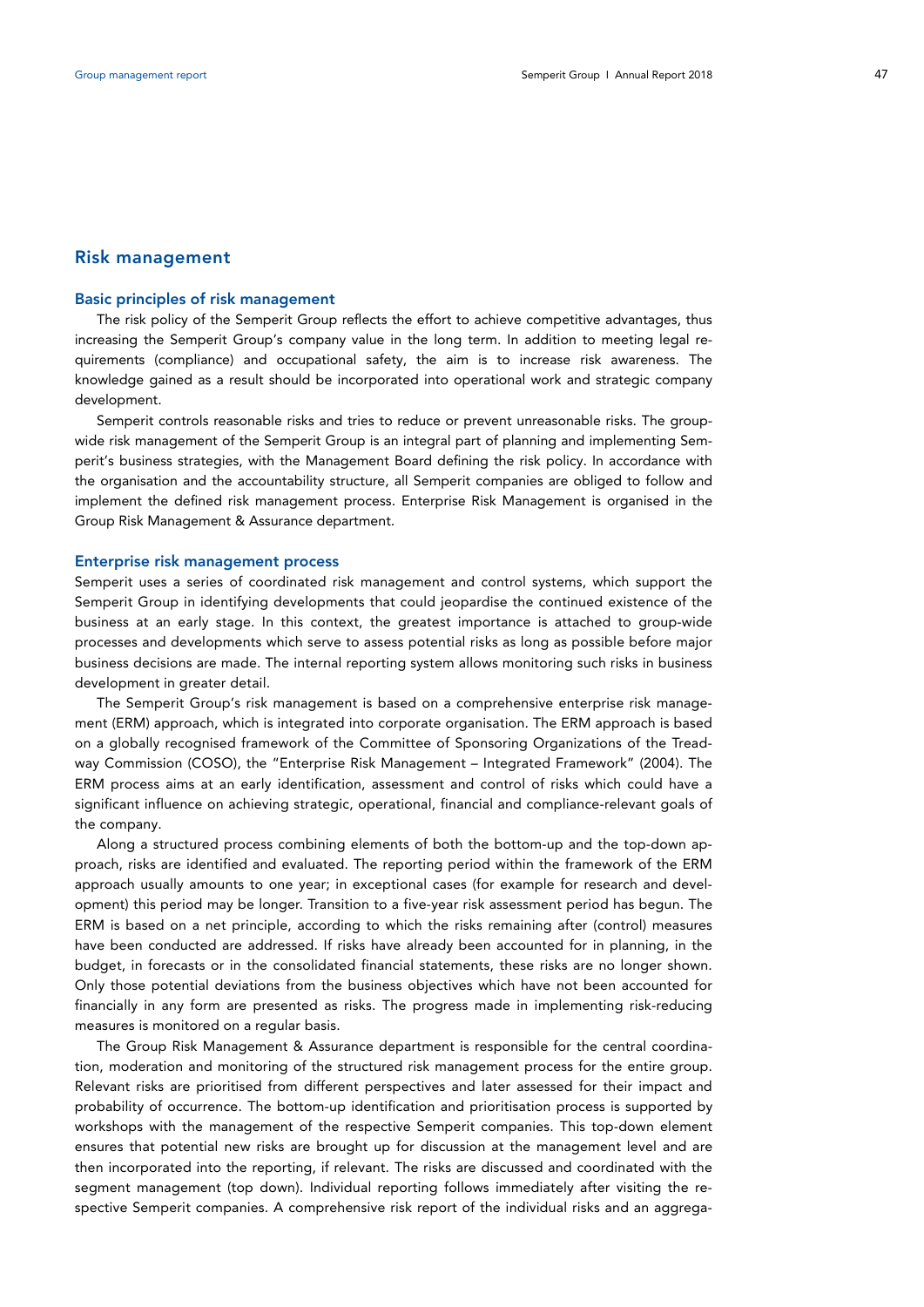tion are submitted to the Audit Committee and the Supervisory Board at least once per year. The regular reporting process is supplemented by an ad hoc reporting process in order to escalate critical topics in due time.

#### Organisation of risk management and responsibilities

To monitor the ERM process and to drive the integration and standardisation of existing controlling activities in accordance with legal and operational requirements, the Management Board has established the Risk Management Board. This Board consists of the CEO, CFO and Head of Group Risk Management & Assurance. If required, additional members of the Management Board are called in and risks are discussed. In addition, the top risks are monitored quarterly in the Executive Committee.

The Group Risk Management & Assurance department is supported in the process by the individual Semperit companies. The update on the measures is largely provided directly by the risk owners. Measures to reduce risks are also implemented in the form of insurance contracts (see also "Insurable risks").

The legal framework and principles applicable to risk management are set forth in the Risk Management Guideline.

Ernst & Young Wirtschaftsprüfungsgesellschaft m.b.H. audited and confirmed the functionality of the risk management system of Semperit for the year 2018 in accordance with C-Rule 83 of the Austrian Code of Corporate Governance.

### Risk report

The global economic development with its strong regional variations continuously confronts Semperit as a group with international activities with new challenges. Semperit operates in countries with different economic framework conditions. Moreover, these countries are in different phases of political, constitutional and social development. The success of Semperit's two sectors and/or the four operating segments depends on the overall economic environment to a varying degree based on their strategic orientation. Accordingly, Semperit is exposed to risks.

An assessment of the general market risks and the development of the global economy is presented in the respective chapters of the management report.

Selected individual risks are explained below. In addition to the risks listed here, further strategic, operational, financial risks as well as risks related to compliance, occupational safety, health and environment (SHE) and other external risks possibly exist, which are currently unknown to Semperit or which Semperit is not aware of at present. If one or several known or unknown risks occur, this may have significant adverse effects on the business, asset, financial and earnings position as well as the reputation of the Semperit Group.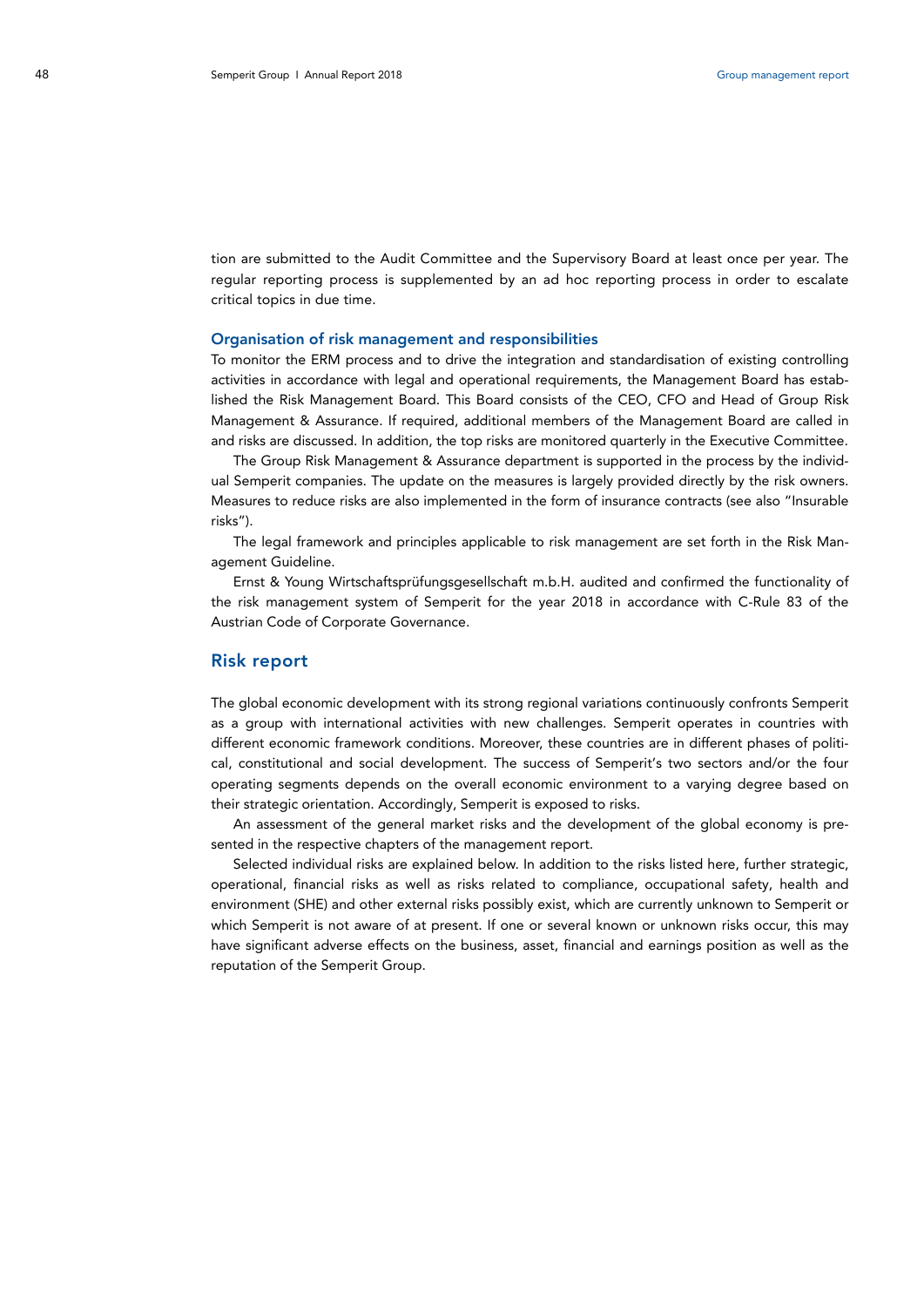#### Strategic risks

#### Transformation, restructuring and governance risks

Semperit is undergoing a restructuring and transformation process including cost-reduction initiatives, restructuring of individual segments, evaluation of Semperit's portfolio as well as adjustments in the manufacturing footprint. The management information system, which only exists to a limited extent, and the lack of structures and standardised processes lead to risks of corporate management due to insufficient data and non-stable processes, and hence to potentially incorrect decisions.

There is a risk that the decisions made take more time and are associated with higher costs so that their actual benefit is lower than originally estimated, that they take effect later than assumed or they have no effect at all. In any case, Semperit's profitability is influenced by savings actually achieved and the ability of the Semperit Group to implement these ongoing projects on a sustained basis.

Like other international companies, Semperit, as a publicly listed company, is exposed to the risk of hostile takeover attempts. This could hinder the implementation of the strategy and the restructuring and transformation process and therefore negatively impact the business, asset, financial and earnings situation of the Group.

#### Technology development

The markets in which Semperit operates are subject to significant changes resulting from the introduction of innovative and disruptive technologies. In the area of digitalisation (Industry 4.0), there are risks of the substitution of existing products and new business models. In addition, there is a risk that competitors are able to launch their products and solutions in the market earlier than Semperit due to faster time-to-market strategies. The development of results significantly depends on the ability to anticipate changes in the markets, to adjust accordingly and to cut the manufacturing costs of the products. The introduction of new products and technologies requires a strong commitment to research and development, which is associated with substantial investments of financial resources and is not always successful. This could lead to a negative influence on the earnings situation, when investments do not lead to the expected success or are not met with the expected market acceptance. Existing patents and other intellectual property rights of Semperit cannot prevent competitors from developing and selling products themselves that are very similar to Semperit products.

#### Customer needs and market trends

There is an inherent risk for the Semperit Group that market trends are not identified in due time or that the company is not flexible enough to adjust its products and production to market changes in time. This may lead to a non-competitive cost position and a significant negative effect on the business, asset, financial and earnings position of the Semperit Group.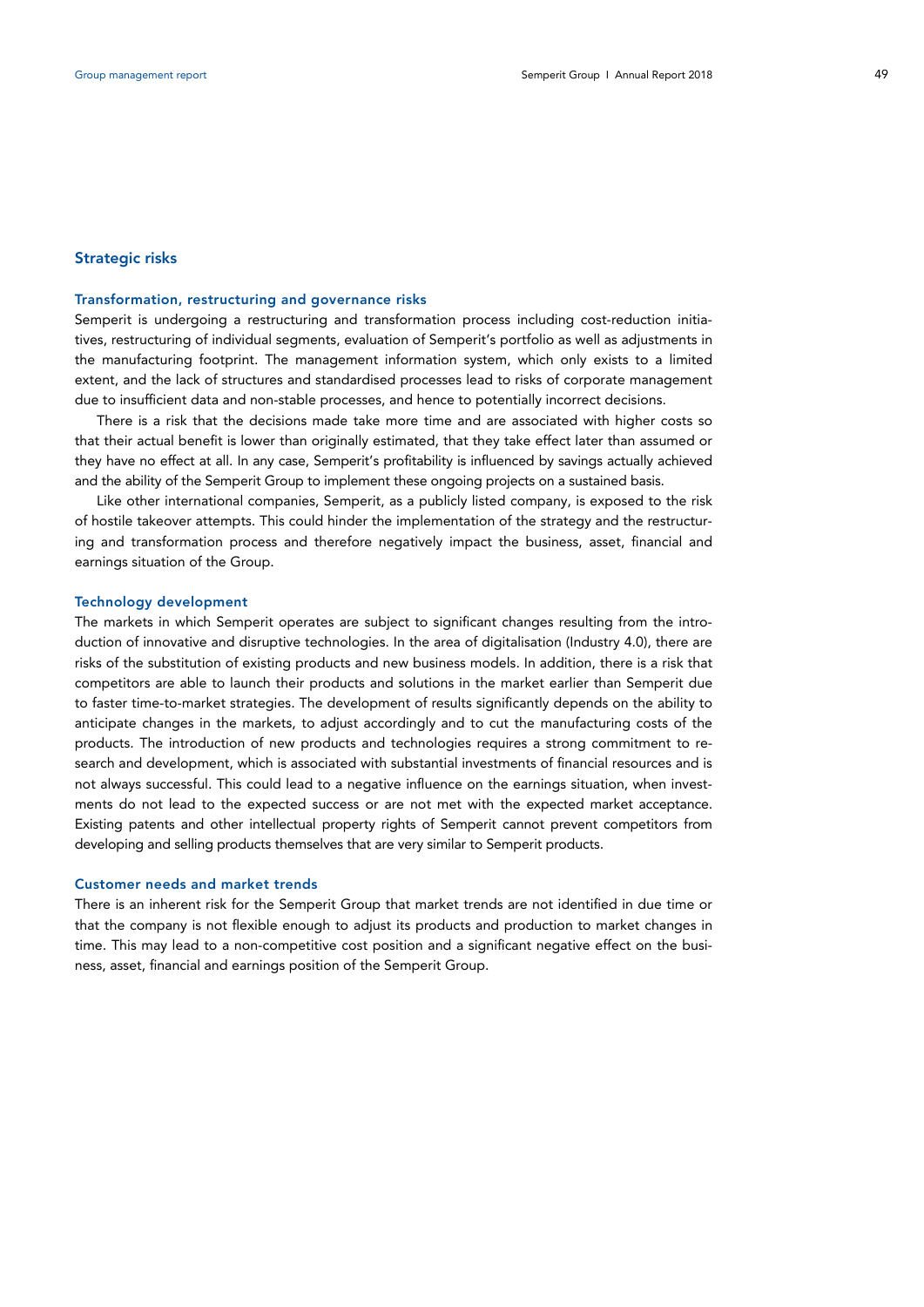#### Operational risks

#### Organisational risks

The organisation of the Semperit Group in the form of a matrix organisation is not fully developed yet on a global scale and includes potential process overlaps, inflexibilities and inefficiencies. Decisionmaking procedures in response to market-related or critical developments potentially bear the risk of time delays or other inefficiencies. The control systems and the measurement of key figures against internal and external benchmarks have to be developed further. As transparency is consequently limited, wrong decisions could be made. In addition, there is a potential risk of losing competitive advantages or not being able to generate new ones.

#### Investment and divestment risks

The Semperit Group invests in existing sites, for example through the construction of new buildings, purchasing new machines and replacement investments. In addition, there is the possibility that acquisitions of new companies or divestments (sale, closure) of existing parts of the company are carried out. In the course of such investments and divestments there is among other things a risk of misjudgements and of accrued legacy issues of any kind.

#### Value chain risks

The value chain of Semperit covers all stages from research and development, through supply chain management and production to marketing and sales. In particular, bottlenecks in raw material supply may arise along the value chain; likewise, production disruptions, scrap, quality defects in products/packaging/storage/delivery may occur and lead to additional costs and delivery bottlenecks and/or delays. Moreover, this may result in reputational damage and loss of orders as well as potential product liability, occupational safety, regulatory and environmental risks, which may have a negative effect on the asset, financial and earnings position of the Semperit Group.

The earnings position of the Semperit Group depends on the reliable and effective management of our supply chain for raw materials and mixes. Capacity limitations and supply shortages could lead to delays and additional costs. Semperit is fully dependent on external suppliers with regard to raw material and energy supply, and partially depends on them for the supply of mixes. This reduces the indirect possibilities of influencing productivity, quality assurance, delivery dates and costs, and increases the risk of not being able to react in due time and adequately to changing situations.

Supply shortages and delays could damage the business activities of the Semperit Group to a significant extent. Unexpected price increases for raw materials and components, for example due to market shortages, could also have a negative effect on the asset, financial and earnings position of the Semperit Group. Furthermore, Semperit could be confronted with the risk of delays and disruptions of the supply chain as a result of disasters, especially if Semperit does not manage to open up alternative sources of supply. If Semperit is not able to gain sufficient security along the supply chain, its reputation could also be adversely affected.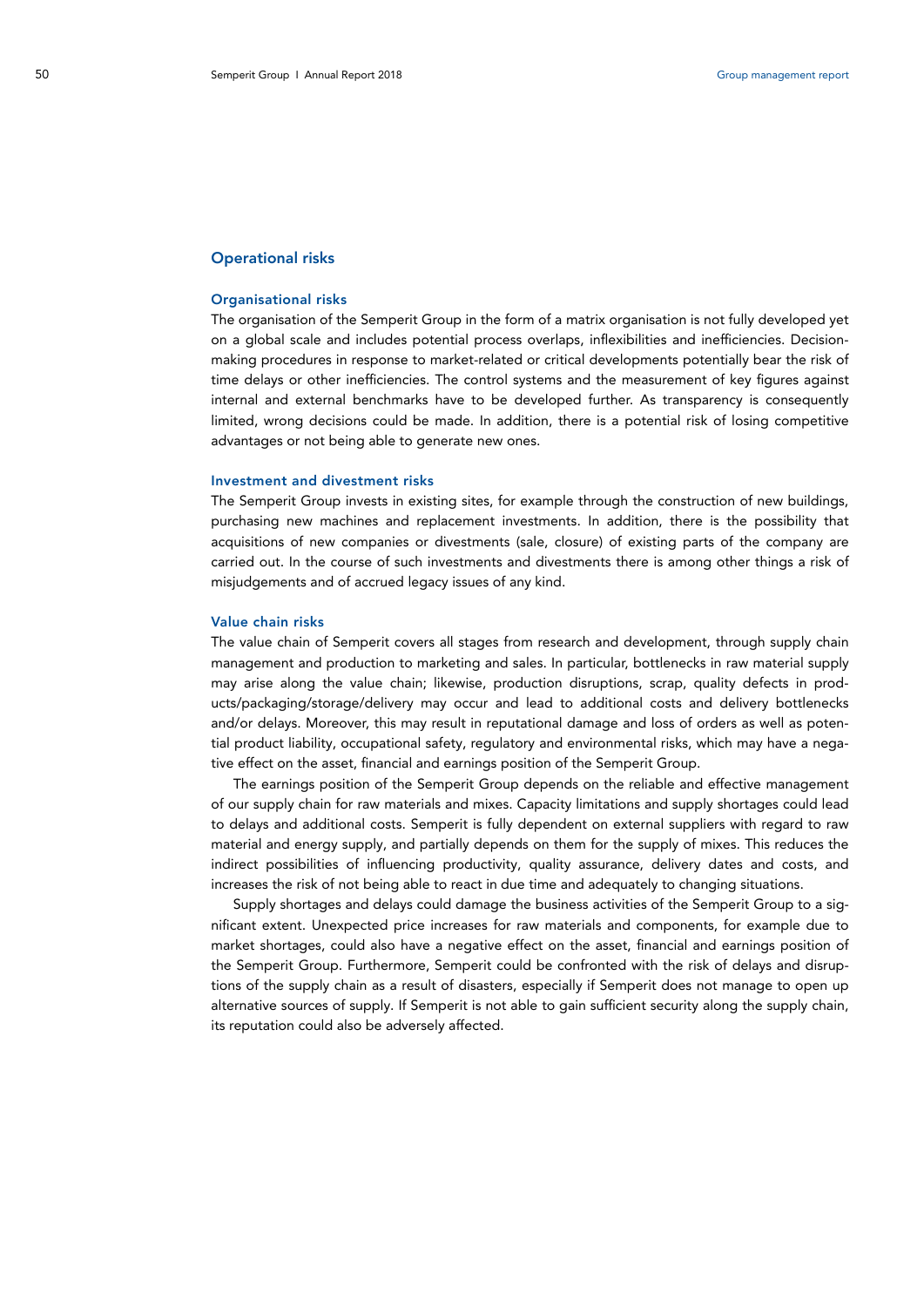#### Procurement risks

Semperit purchases large amounts of raw materials such as rubber, (natural and synthetic rubber), chemicals, bulking agents (e.g. carbon black) and both textile and steel reinforcing materials as well as energy (gas, electricity) for manufacturing its products. These raw materials are subject to high price volatility. Price increases can be passed on to the customer only partially or with delay – depending on the respective market situation. Therefore, an increase in raw material prices may have a negative impact on earnings. In some areas, there are also monopolistic and oligopolistic supply situations for raw material and chemical suppliers. Semperit also has a limited option for negotiations with energy and water providers.

Furthermore, the Sempermed segment is to a large extent dependent on the supply of finished products by third parties.

A supply shortage of (individual) raw materials or finished products, or restrictions on imports (e.g. steel wire from China), or a failure of an important supplier may lead to a massive production loss and to a significant negative impact on the asset, financial and earnings position of the Semperit Group.

#### Production and utilisation risks

Within the Semperit machine park, there are (partly outdated) facilities which are essential for production and for which there are no adequate replacements. An essential failure of one of these machines would lead to a (partial) loss of production and negative effects on the asset, financial and earnings position of the Semperit Group.

Quality problems may arise in Semperit products, which result from the development or production of these products. Despite all efforts, the risk of operational downtimes, accidents, underutilisation, and limited availability of production, movement and storage areas cannot be ruled out. Such risks may lead to delayed deliveries and, subsequently, potentially to a loss of customers, with possible negative effects on the asset, financial and earnings position of the Semperit Group.

#### Information technology (IT) and data protection risks

The majority of production and control systems as well as services are dependent on a functioning and error-free IT landscape. The failure of essential servers and production scheduling units, ERP systems, non-availability and unauthorised access to IT networks (cyber-crime) may lead to an irrecoverable loss of production volumes, a negative impact on quality or delivery delays and thus be detrimental for Semperit. Like other multi-national companies, Semperit is also a target of cyberattacks. Such attacks can potentially lead to the disclosure, falsification, espionage or loss of information, abuses of information systems or product faults, production losses and supply shortages, with negative effects on the reputation and competitiveness of the Semperit Group.

Additional risks are posed by IT systems developed in-house and a wide variety of different systems in use requiring a large number of manual interventions, which could have a negative effect on data quality and processes. The traceability of goods produced may not be given due to faulty and non-existent systems.

Handling sensitive/confidential data inappropriately or not in compliance with legal requirements (particularly GDPR) may also represent a risk.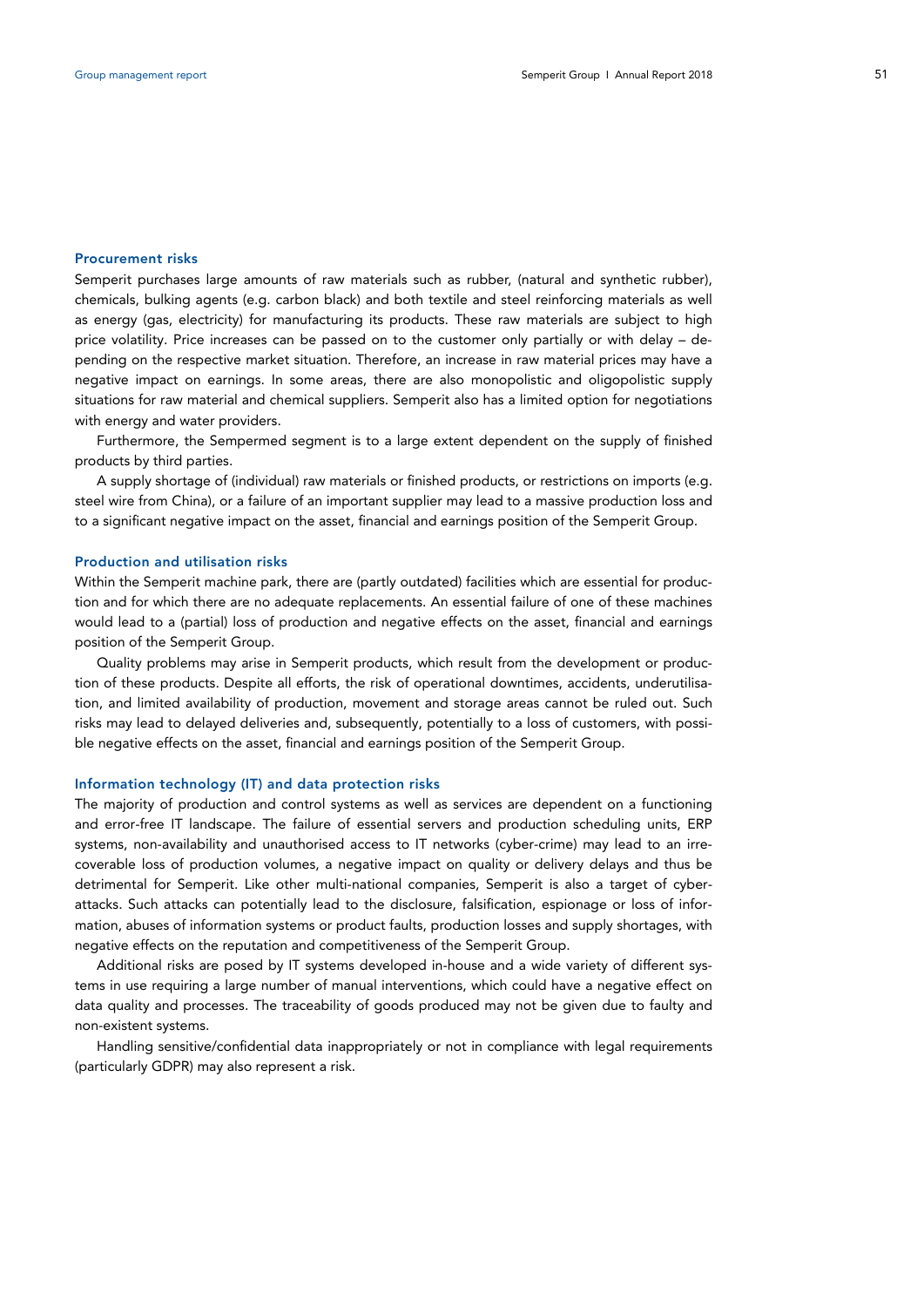#### Personnel risks

Semperit continuously needs highly qualified employees. The competition for qualified employees continues to be intensive in regions where Semperit operates. Some Semperit sites are located in regions with persistently low unemployment and constant high demand for qualified skilled workers. Semperit's future business performance will be largely determined by the recruitment of adequately qualified professional and managerial staff at the individual locations, their integration, further development and long-term retention. The departure of key personnel must be covered by internal successors who have been trained in due time. Should this not be possible, it may lead to a risk of a deterioration of the business, asset, liabilities, financial, and earnings position of the Semperit Group.

Labour shortages or restrictions on the admission of guest workers or outsourcing, state minimum wage regimes, strikes or outflow/unauthorised disclosure of know-how may lead to an impairment of production and to limitations in other business areas, thus also burdening productivity and the business, asset, financial and earnings position.

#### Financial risks

As required by IFRS 7.31, the financial risks are described in detail in the notes under point 11 (Risk management). A summary and interpretation are provided below.

#### Capital, financial and liquidity risks (capital management)

Capital risk is the risk of capital bundled in investments. Liquidity risk (also known as refinancing risk) refers to the risk of being unable to raise the necessary cash for possible payments or only at increased refinancing costs. Financing risk refers to the risk that financing instruments are not available or not available to the required extent and thus threaten to cause payment difficulties or even insolvency.

The objective of capital management in the Semperit Group is to ensure the continuation of the company, to enable growth-oriented organic and non-organic investment activities and a dividend policy based on this goal.

The risk from capital management can be divided into market and corporate risks.

Market risks to which the Semperit Group is exposed include political and economic developments that negatively influence the financial markets all over the world. These may be, for example, more restrictive regulations of the finance sector or policies of central banks, the limited availability of financial resources, changes of the credit ranking and legal capacity of banks and other funders, changes of interest rates or restrictions on the use of financial instruments, which affect our scope of action regarding the taking up of financing operations or which impair our financing costs and deposit conditions.

Furthermore, the Semperit Group is subject to corporate risks in capital management. For example, a deterioration of its own creditworthiness may lead to higher expenses for borrowings or no further financing granted by creditors. An increase in credit risk premiums may also result in a negative change of the market values of financial assets due to uncertainty and risk aversion on the financial markets. In the context of loan contracts and Schuldschein loans, there are customary clauses ("Covenants criteria"), which, if not met, could lead to a termination by investors. In addition, there are agreements with joint venture partners which result in restrictions on the free availability of the respective liquid funds.

The risks from capital management may have a significant negative impact on our business, asset, financial and earnings situation.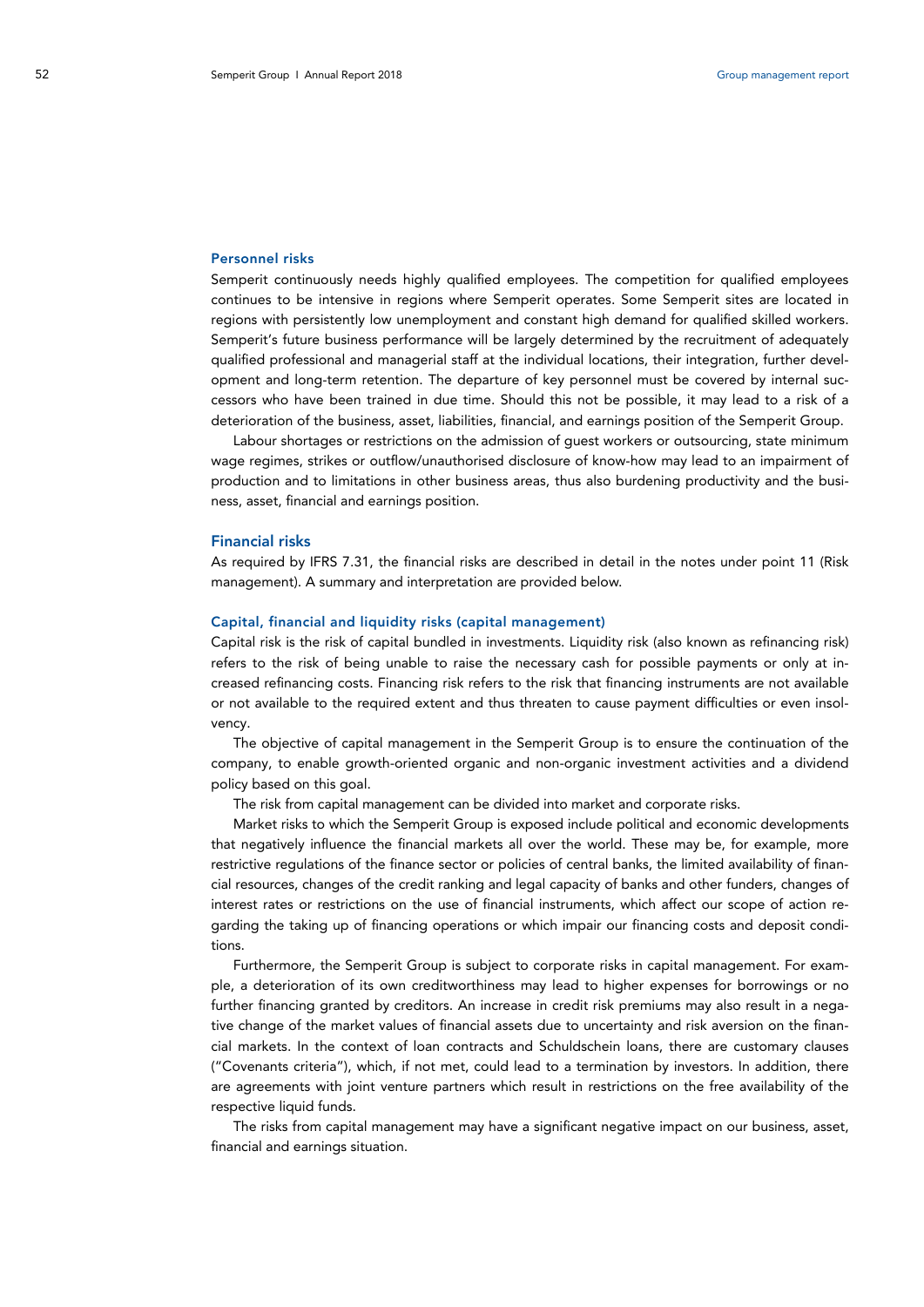#### Foreign currency risk

Foreign currency risks can generally be divided in transaction and translation risks. A transaction risk exists in the case of receivables or payables in a foreign currency, whose value may change due to exchange rate fluctuations. The translation risk refers to possible value fluctuations of assets as a result of changes of exchange rates and occurs in the consolidation of subsidiaries that do not enter in EUR. Due to international trade relations and existing subsidiaries all over the world, the Semperit Group is exposed to both risks.

Transaction risks exist in all subsidiaries that, for example, purchase raw materials in a currency other than the functional currency or sell products in a currency other than the functional one. The main currencies in this context are US dollar, Czech koruna, Polish zloty and Malaysian ringgit. In the notes under point 11 Risk management/Currency risk management there is a listing of revenue by the major currencies as well as those currency pairs that exist versus the euro and the US dollar which pose a significant currency risk. Translation risks exist in the Semperit Group wherever a consolidation of annual financial statements takes place in different currencies.

Furthermore, in some countries there are capital controls that limit the Semperit Group in its freedom of action. Some national banks, for example, have restrictions on trade in currencies and hedging instruments.

The risks from foreign currency risk management may have a significant negative impact on our business, asset, financial and earnings situation.

#### Interest rate risks

Interest rate risks arise from the change in interest rates, both for variable and fixed interest financing, in the form of interest change risks or cash value risks.

The external financings of the Semperit Group are partly variable and partly fixed interest rates. Internal financing is usually granted with fixed interests to subsidiaries. With an increase in variable interest rates, this leads to higher interest expenses. The Semperit Group is exposed to the cash value risk when fixed market interests fall. Individual risk positions were hedged in 2018 using derivative financial instruments. For details see the notes under point 11 Risk management/Interest rate risk management.

The risks from interest rate risk management may have a significantly negative influence on our business, asset, financial and earnings position.

#### Default risks of customers and banks

The Semperit Group is exposed to the default risk with regard to receivables from customers. If the credit rating of Semperit customers deteriorates, the default risk increases. The default of a key business partner could have a negative impact on our receivables and our results. Due to a higher counterparty risk, the costs for hedging credit risks could be increased.

There are also default risks relating to Semperit's bank deposits. These deposits are not or only partially secured by deposit protection funds and may be the reason why Semperit cannot or only partially or only with some delay access this liquidity or credit lines in case of bankruptcy of individual banks or another bank and/or financial crisis.

There are additional risks in the case of a loss of value of collateral transferred to Semperit.

The risks from the default of customers and banks can have a significantly negative influence on our business, asset, financial and earnings position.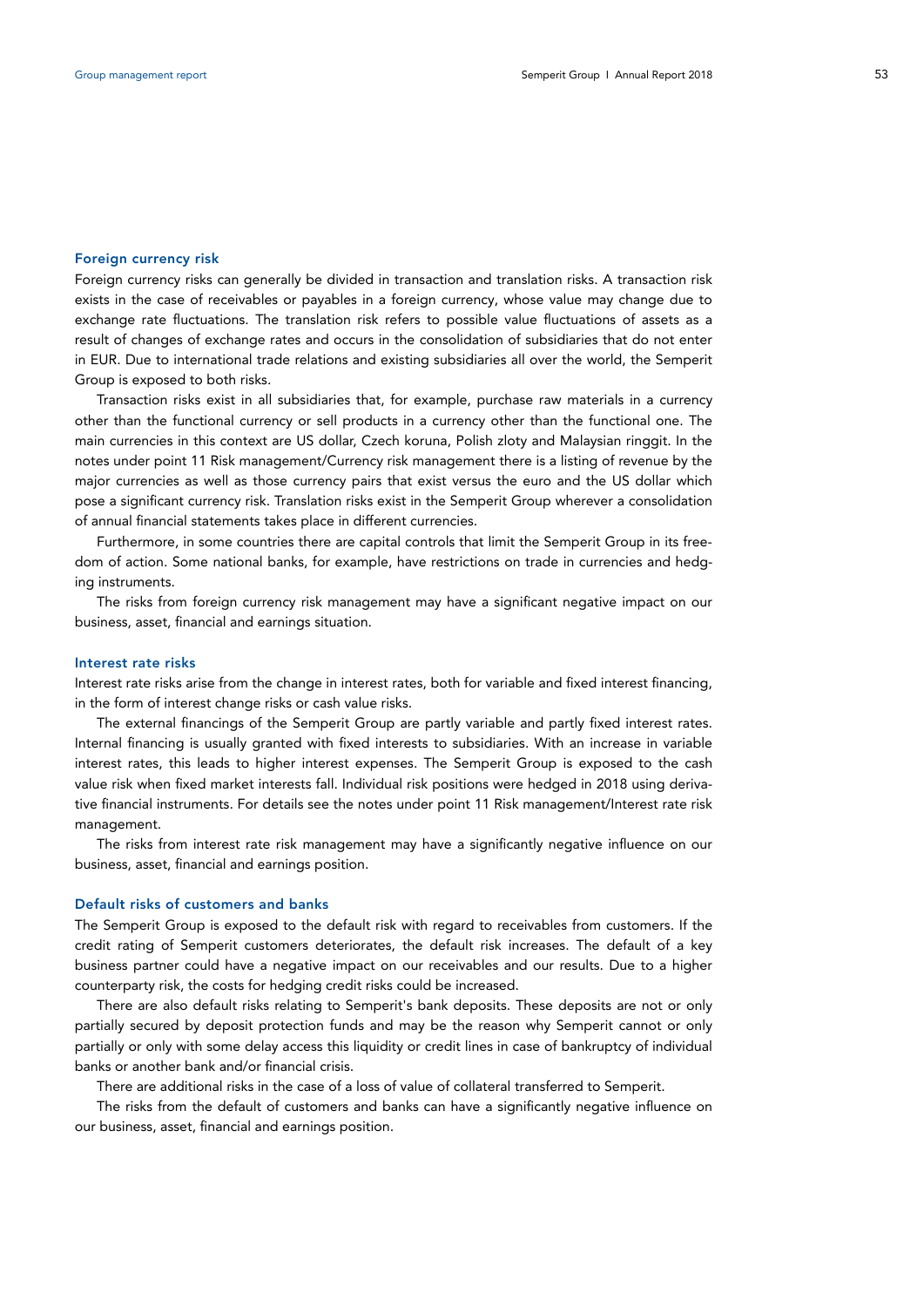#### Tax risks

The companies of the Semperit Group are subject to local tax legislation in the respective countries and have to pay profit taxes as well as other (local) taxes and fees. Changes in tax legislation and regulations in these jurisdictions could lead to higher tax expenses. A negative influence on tax receivables and liabilities of the Semperit Group as well as on deferred tax assets and liabilities is also possible. Unused tax loss carryforwards could be subject to tax audits and be questioned in part. Moreover, uncertainties in the tax environment of some regions could limit the possibilities of enforcing our own rights. The Semperit Group and its local companies are subject to regular tax audits by financial authorities which may entail negative findings.

If one or several of the above-mentioned events occur, a negative effect on the business, asset, financial and earnings position has to be assumed.

A subsidiary of the Semperit Group is currently involved in tax proceedings regarding levies (tax PIS/COFINS) for the assessment years 2008 to 2010 in Brazil, for which the management for the import tax (import PIS/COFINS) still assumes that the requirement of a provision is met (see explanation 7.2, Other provisions, in the notes). For the resale levy (resale PIS(COFINS) in 2017, a deposit was set for the further treatment of the case in the court instances. The provision is therefore offset by a corresponding claim from possible refund claims. For the assessment years 2011 and 2012, the management assumes that a limitation period has materialised (see 7.2, Other provisions, in the notes.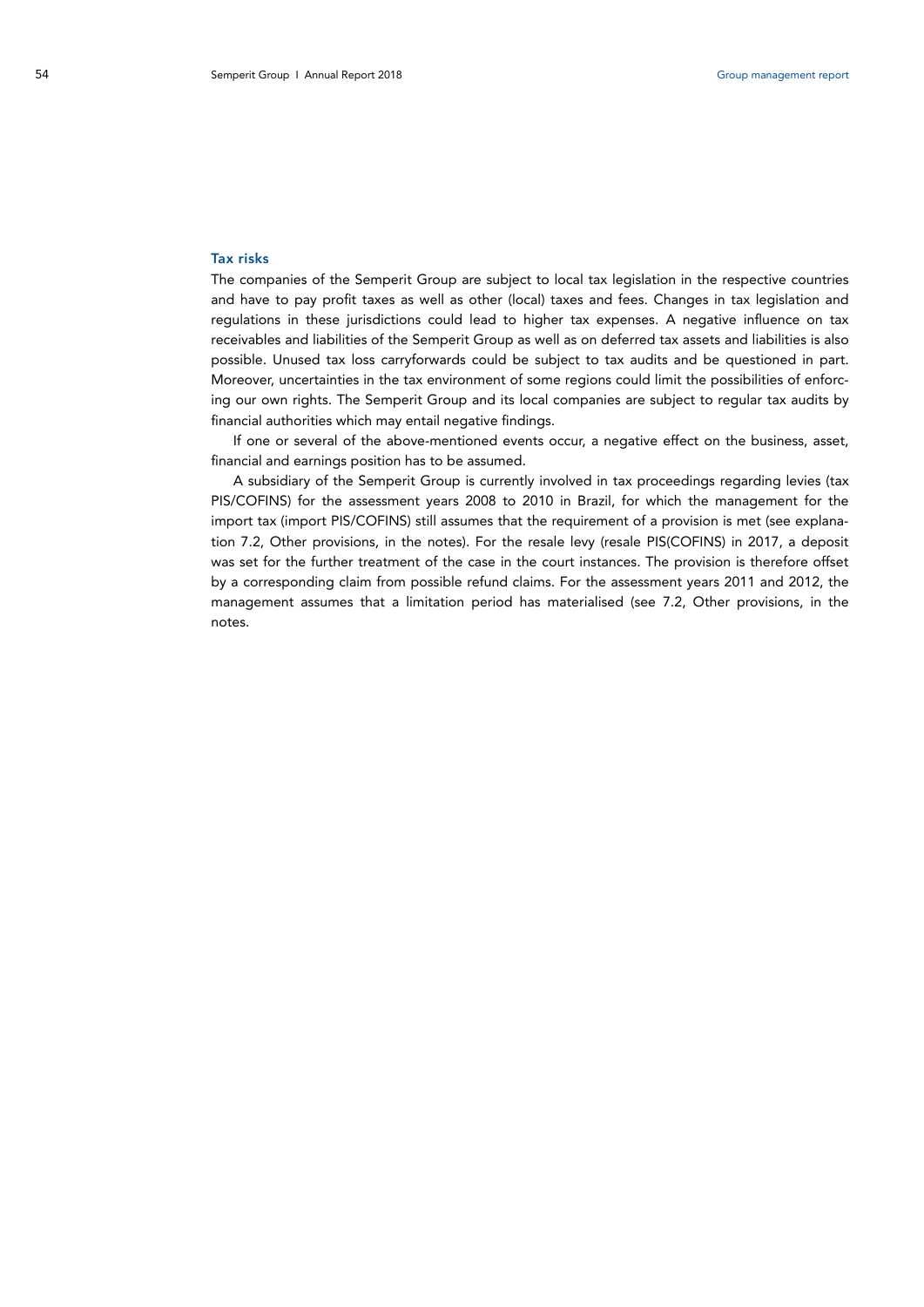#### Compliance risks

#### Regulatory risks and potential sanctions

Semperit has business activities with customers and suppliers in countries such as Russia, Ukraine or China, which are subject to export and import control regulations or other forms of trade restrictions (for example through the USA and the EU). New or extended sanctions in countries in which Semperit has business operations could lead to restrictions of the existing business activities in these countries, or indirectly in other countries. In addition, Semperit could be subject to claims or other measures by customers due to the termination of our business in countries, which are subject to sanctions.

For business activities in emerging countries, there are risks such as unrest, health risks, cultural differences, for example regarding employment relationships and business practices, volatility of the gross domestic product, economic and governmental instability and legal uncertainty, possible nationalisation of private assets as well as imposition of currency restrictions and stricter environmental requirements.

#### Risks arising from cartel and corruption allegations

Future proceedings against Semperit regarding corruption and cartel allegations as well as other violations of laws could lead to monetary fines under criminal or civil law as well as to penalties, sanctions, court orders regarding future behaviour, disgorgement of profits, to the exclusion from directly or indirectly participating in certain business transactions, to the loss of trade licences or other restrictions and legal consequences. Part of Semperit's business activities is accounted for by state-owned companies. Pending and possible future investigations into corruption or cartel allegations or allegations regarding other legal violations could have a long-term impact on the Semperit Group's business, including even an exclusion from public and private-sector orders. Moreover, such investigations could also lead to the cancellation of existing contracts and loss of orders and customers, and proceedings against Semperit could be initiated.

Developments in ongoing or potential future investigations, such as the reaction to requests by the authorities and cooperation with the authorities, could distract the attention and resources of the management from other business matters.

One subsidiary is involved in unfair competition proceedings. The case is currently at a stage at which the outcome cannot be estimated with a sufficient degree of probability. The case is being heard before the authorities in consultation with local specialists. The subsidiary is cooperating with the competent authorities and is providing all the necessary assistance. For the anticipated costs and the appropriate risk, an appropriate provision has been made according to the assessment of the Semperit Group.

#### Risks related to legal proceedings

Semperit is, and will be in the future, confronted with different legal disputes and proceedings as part of its ordinary business activities. As a consequence of such litigation, the payments of damages, punitive damages, meeting other claims as well as criminal or civil sanctions, fines or disgorgements may be imposed on Semperit. In addition, this may in individual cases result in the formal or informal exclusion from tendering procedures, or withdrawal or loss of business licences or permits. Moreover, further proceedings may be initiated, and existing proceedings could be extended. Asserted claims from litigation are generally subject to interest payments.

In some of these legal disputes, negative decisions can be made against Semperit, which may have significant effects on the business, asset, financial and earnings position of the company.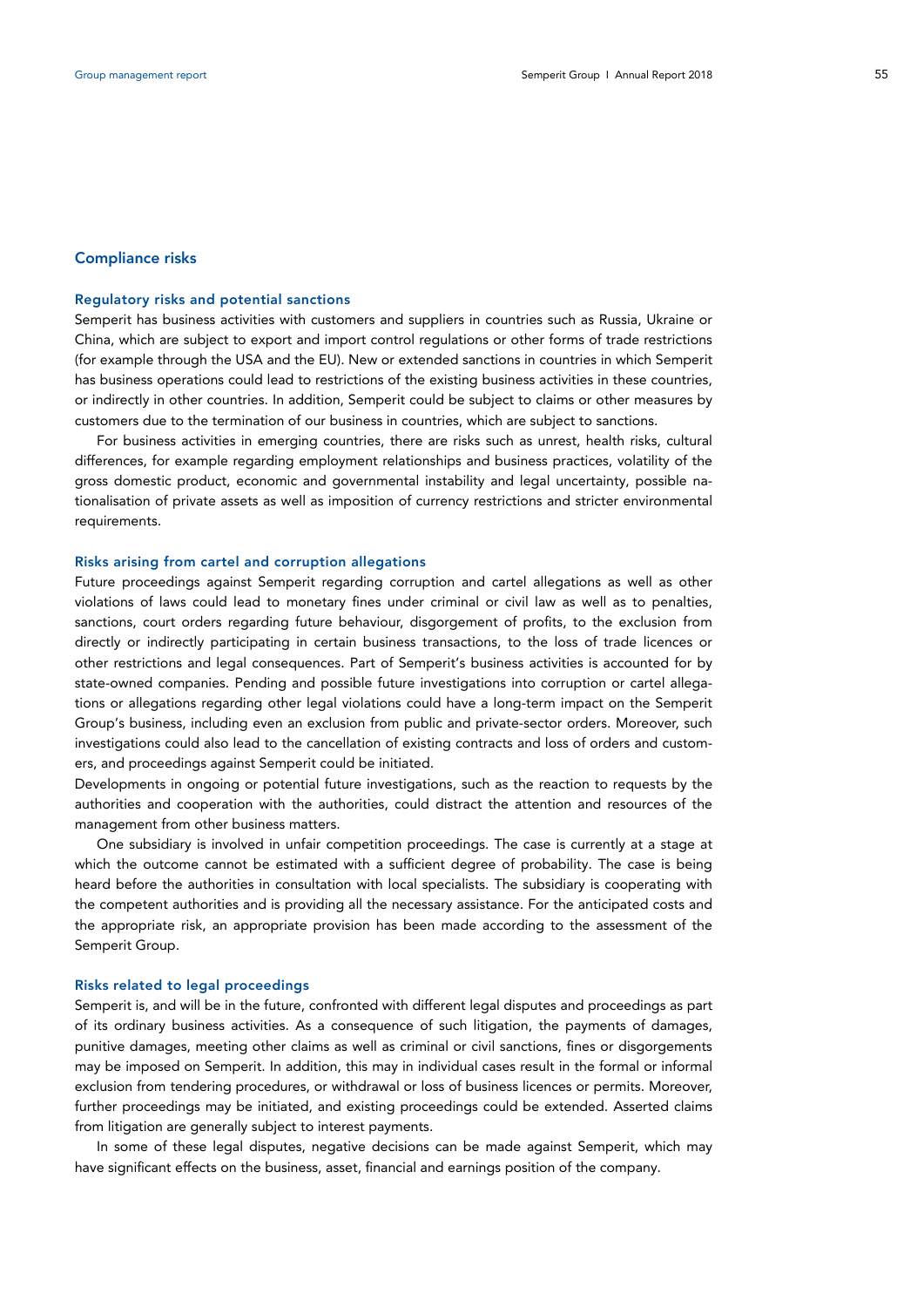The Asian markets are of major importance for Semperit. These markets are subject to legal systems where regular changes occur, which could have negative effects on the business, asset, financial and earnings position of the Semperit Group.

### Occupational safety, health and environmental risks (SHE)

Present or future occupational safety-related, environmental and health-related or other state regulations, or changes of such regulations, could require adjustments of the operating activities of the Semperit Group or lead to a significant increase in operating costs. Moreover, there are risks regarding a possible occupational safety-related, environmental and health-related incident, also when handling hazardous substances, as well as non-compliance with environmental, health- or occupational safety-related regulations, which could subsequently lead to severe accidents, reputation loss and legal consequences. Environmental damage could result in losses for Semperit, which exceed the insured amount or are not covered by insurance, and such losses could have a negative impact on the business, asset, financial and earnings position.

#### Compliance risks regarding Corporate Social Responsibility (CSR)

There is a risk of violating existing CSR regulations of the local jurisdictions in the respective countries. In addition to burdens on the company's business, asset, financial and earnings position, this could also result in reputational damage and loss of customers.

#### Insurable risks

The existing insurance cover does not protect Semperit from possible reputational damage. Moreover, Semperit may suffer losses resulting from legal disputes which exceed the insured amount or are not covered by insurance.

Fire, elementary events and natural disasters hold significant loss potential for Semperit, which may not be fully covered despite the insurance programme in place.

Finally, it cannot be guaranteed that Semperit will also receive adequate insurance cover on economically reasonable conditions in the future.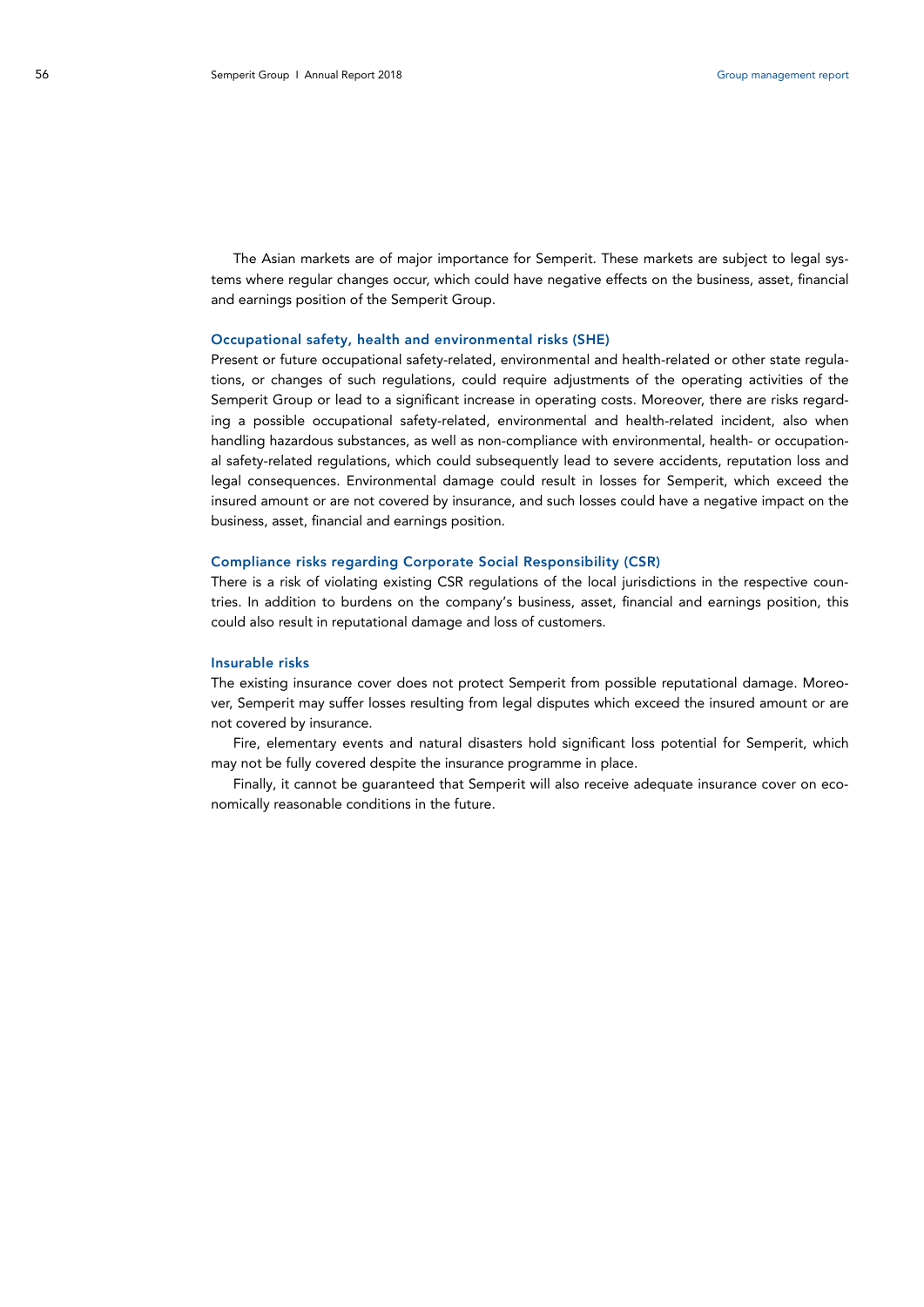#### Market risks

#### Competitive environment

The global markets for our products are highly competitive in terms of pricing, product and service quality, product development and introduction times, customer service and financing conditions, and shifts in market needs. Semperit is confronted with strong competitors, partially also from emerging countries, which have a more favourable cost structure. Some industries in which Semperit operates are undergoing consolidation, which could lead to increased competition and a change in the relative market position of the Semperit Group. Furthermore, it must be noted that suppliers are also increasingly becoming serious competitors for Semperit.

#### Economic, political and geopolitical framework conditions

From Semperit's perspective there is currently a high level of insecurity regarding the future development of the global economy. One significant risk, for example, results from the United Kingdom's leaving the EU (Brexit). This could increase business volatility and represent risks for the financial markets. The investment climate could suffer a slump due to political friction, further independence movements in countries of the European Union or because of sustainable successes of protectionist parties and policies that are hostile to business and the EU.

A further intensification of the conflicts between the USA and China as well as USA and Russia could have negative effects on the business performance of the Semperit Group.

A slowdown of economic growth in Asia or even a collapse of the Chinese real estate market, the banking sector or the stock market also represent significant risks.

A terrorist attack or a series of such attacks in large economies could reduce the global economic activity and cause the business climate to collapse. Further risks include political tensions, for example in Syria, Turkey, Ukraine, Russia, Iran and Egypt.

If the current economic recovery comes to a halt again and Semperit is not able adjust its production and cost structures appropriately, there is a risk of a negative impact on the asset, financial and earnings position of Semperit. For example, the financing options of our customers could deteriorate. As a result, intended purchases of our products could be changed, delayed or dropped, or purchases or contracts that have been commenced could not be completed. Moreover, the margins on Semperit products could drop to a greater extent than Semperit can currently foresee. In addition, contractual terms of payment could change to the disadvantage of Semperit, which could lead to negative effects on our financial position.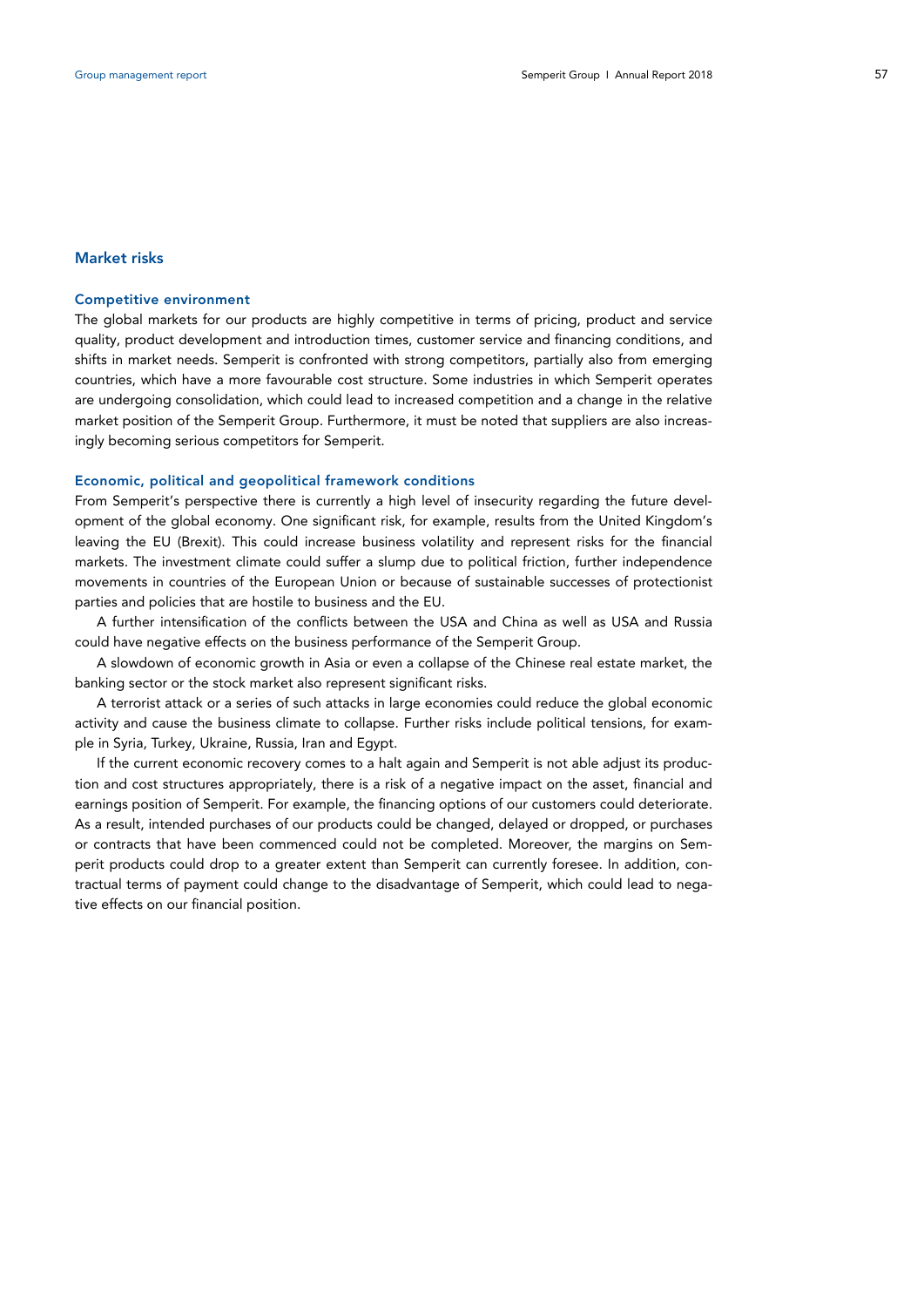# Internal Control System (ICS)

Semperit's internal control system is designed to ensure the effectiveness and efficiency of its business activities, the reliability of its financial reporting and compliance with relevant statutory regulations. It also supports the early recognition and monitoring of risks deriving from inadequate monitoring systems and fraudulent actions and is revised and expanded on an ongoing basis by the Group Risk Management & Assurance department together with the relevant specialist departments. The management of the respective business unit is responsible for implementing and monitoring the ICS and the risk management system. The Management Board of Semperit AG Holding stipulates crossdivisional framework conditions and regulations that are applicable throughout the group. Regular follow-up audits are performed at the locations to ensure the sustained implementation of the framework conditions and regulations.

The following principles form the basis of the ICS:

- Recognition of potential operating risks and making losses visible that have already occurred
- Protection of property
- Improvement in operating effectiveness
- Ensuring the accuracy of accounting and reporting
- Compliance with internal and external laws and regulations
- Auditability by independent experts
- Ensuring adequate implementation and segregation of duties
- Ensuring the controls provided in the process

At the time this management report was prepared, no risks could be identified in connection with future developments that could threaten the continued existence of the Semperit Group either in isolation or jointly. Adequate insurance has been taken out for specific liability risks and damages when reasonable and cost effective.

# Essential characteristics of the internal control and risk management system with regard to the financial reporting process

The key points of the existing internal control system and the risk management system with regard to the (corporate) financial reporting process are summarised as follows:

- With regard to the financial reporting process, the functions of accounting are separated from other areas of responsibility such as treasury.
- The applied financial systems are protected against unauthorised access by appropriate IT facilities.
- With regard to applied financial systems, standard software is widely used.
- A guideline system (e.g. accounting guidelines, payment guidelines) has been implemented.
- Received or forwarded accounting data should be examined for completeness and correctness, e.g. by means of random samples, by the responsible persons.
- The dual-control-principle is applied in accounting-related processes.
- Accounting-related processes are examined on a random basis by internal audit.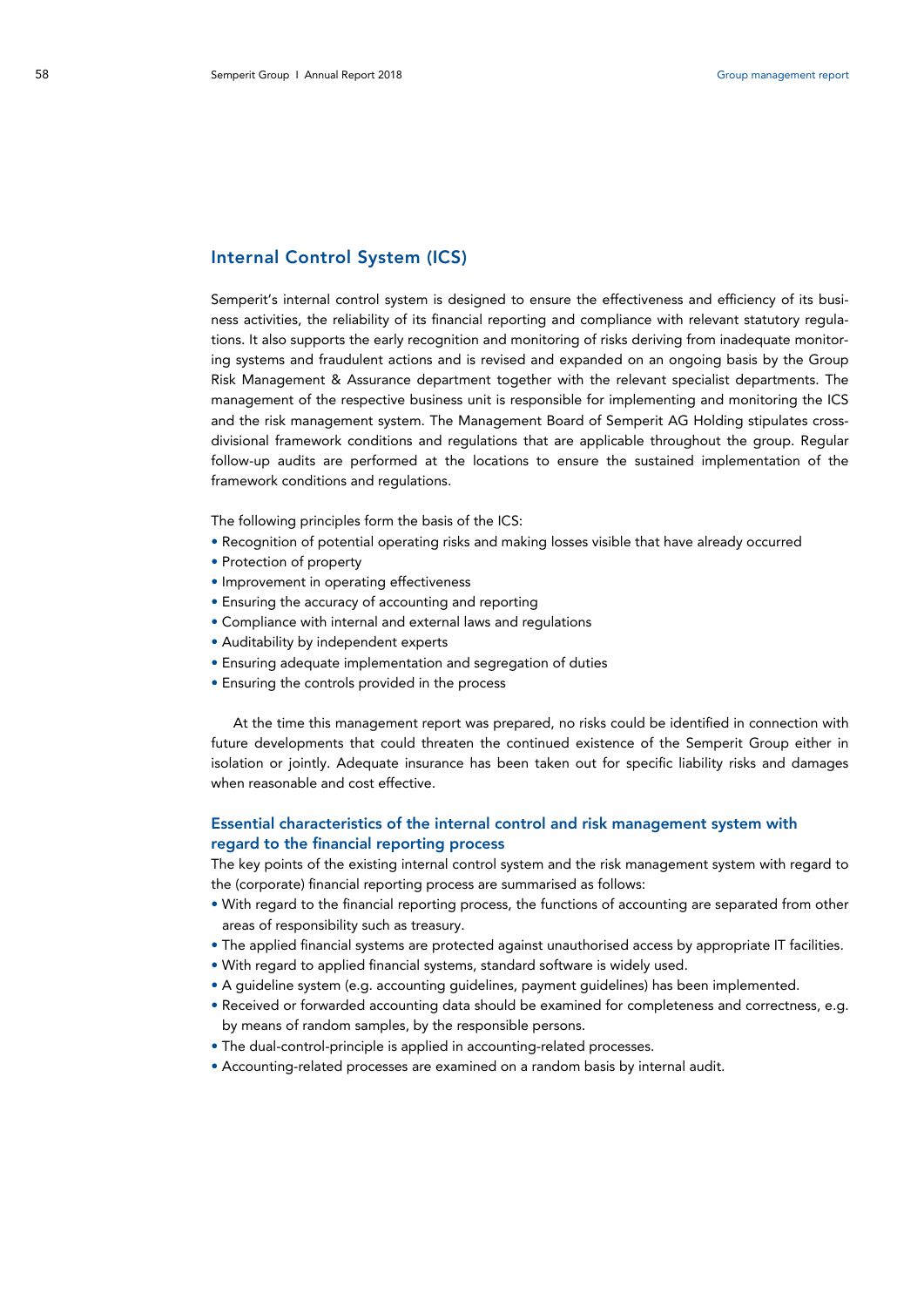# **Outlook**

The Management Board of Semperit will continue the restructuring and transformation process that has been started with all its consequences. Continuous and potentially new measures to increase profitability and reduce complexity remain at the top of the Management Board's agenda.

The focus of the restructuring measures will clearly be on the Sempermed segment, continuing the hard work on its turnaround. Progress is clearly visible in the Industrial Sector, where ongoing and further initiatives are being implemented. Semperit will initially focus on organic growth, particularly in the Industrial Sector, and will also gradually focus on inorganic growth considerations over the course of the year.

Since Semperit currently has sufficient capacities in production and in Mixing, capital expenditures (CAPEX, including maintenance) of only around EUR 40 million are planned for 2019. In 2018, this figure was at EUR 81 million, twice as high due to extensive expansion investments initiated in previous years. This should also bring us closer to the goal of a balanced or positive free cash flow in 2019.

Increased financial discipline is enforced through step-by-step cost optimisation and reduced net debt, with our focus on value management and free cash flow as a key performance indicator in our financial planning.

Since the beginning of the restructuring and transformation process, the Management Board has identified significant potentials for earnings improvement and initiated appropriate implementation measures. The conclusion of the transformation of the Semperit Group is scheduled for the end of 2020. From this point of time, the Semperit Group aims to achieve an EBITDA margin of around 10% (run rate 2021) as central key performance indicator.

#### **Note**

This outlook is based on the assessments of the Management Board as of 21 March 2019 and does not take into account the effects of possible acquisitions, divestments or other unforeseeable structural or economic changes during the further course of 2019. These assessments are subject to both known and unknown risks and uncertainties, which may result in actual events and outcomes differing from the statements made here.

Vienna, 21 March 2019

The Management Board

Martin Füllenbach C<sub>EO</sub>

Frank Gumbinger CFO

Felix Fremerey Member of the Management Board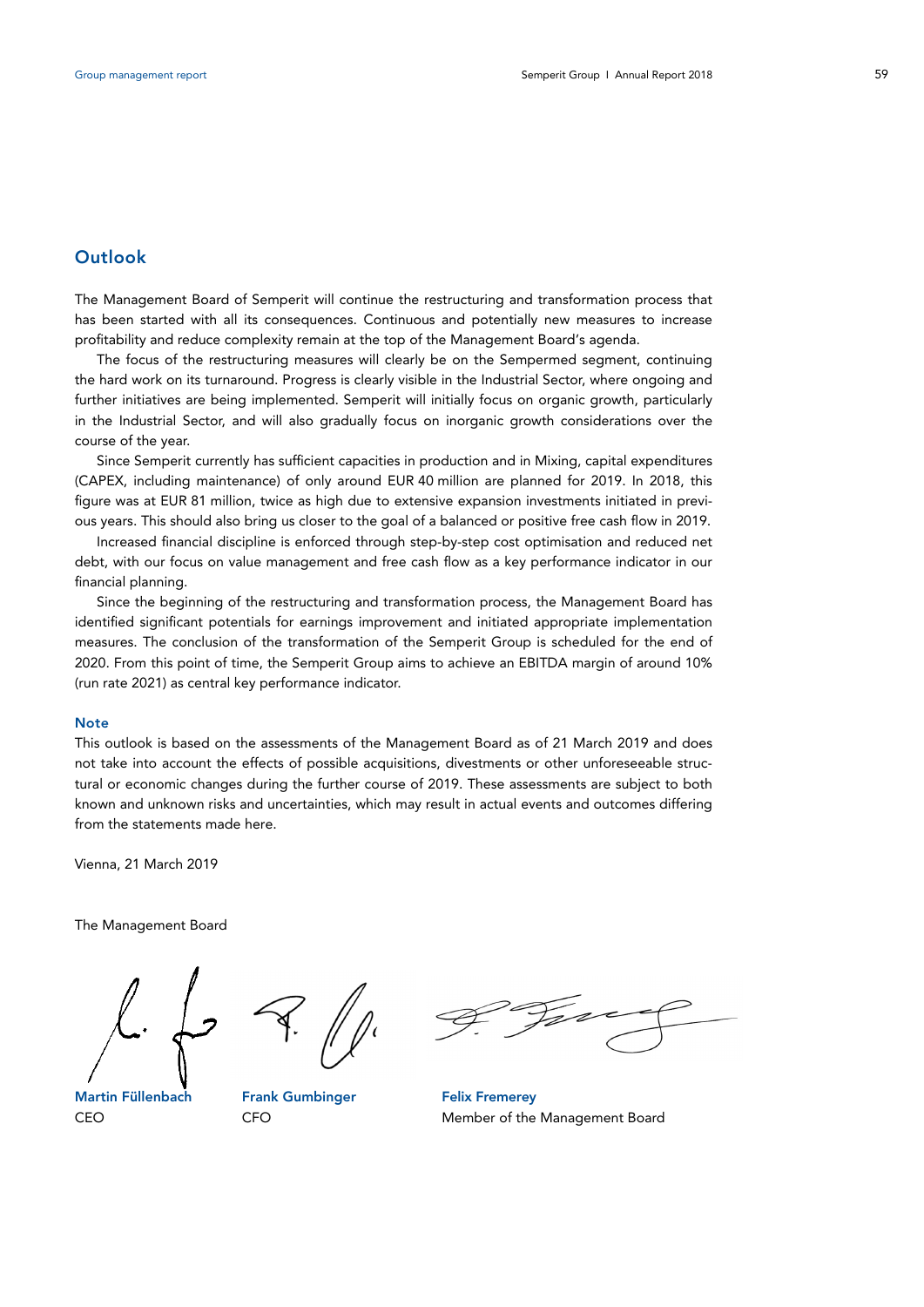# **Consolidated Financial Statements and Notes**

| .66  |
|------|
| .66  |
| .76  |
|      |
| .100 |
| 103  |
| .106 |
| .112 |
|      |
| 123  |
|      |
| .133 |
| .141 |
| 144  |
| .147 |
|      |
|      |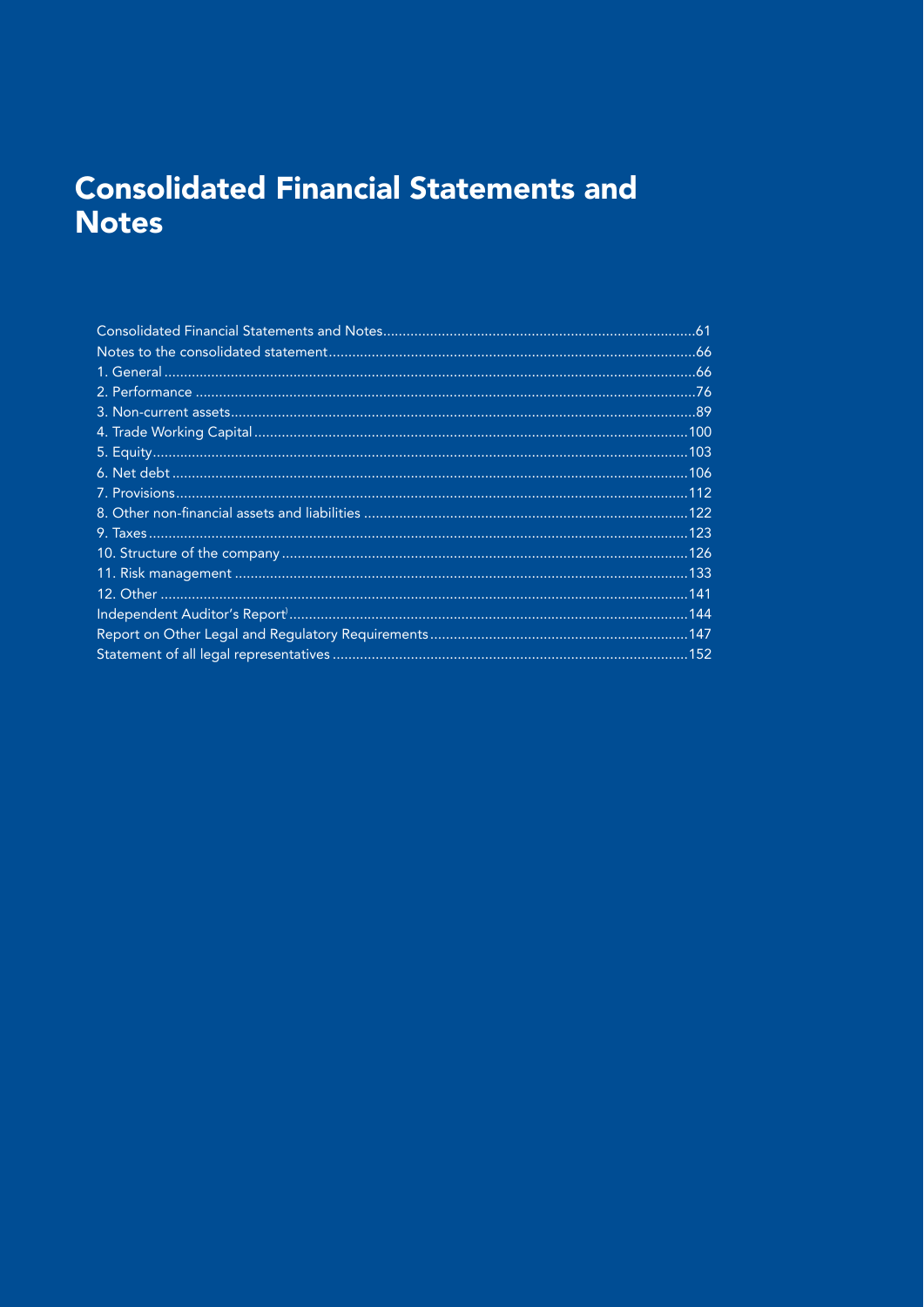#### Consolidated income statement

| in EUR thousand                                                                        | Note     | 2018       | $2017^{1}$   |
|----------------------------------------------------------------------------------------|----------|------------|--------------|
| Revenue                                                                                | 2.2      | 878,482    | 874,181      |
| Changes in inventories                                                                 |          | $-3,665$   | 14,785       |
| Own work capitalised                                                                   |          | 2,744      | 4,116        |
| <b>Operating revenue</b>                                                               |          | 877,561    | 893,082      |
| Other operating income                                                                 | 2.3      | 5,409      | 92,440       |
| Cost of material and purchased services                                                | 2.4      | $-512,266$ | $-541,293$   |
| Personnel expenses                                                                     | 2.5      | $-178,018$ | $-186,521$   |
| Other operating expenses                                                               | 2.6      | $-146,787$ | $-157,968$   |
| Share of profits from associated companies                                             | 10.3     | 530        | 453          |
| Earnings before interest, tax, depreciation and amortisation (EBITDA)                  |          | 46,428     | 100,193      |
| Depreciation and amortisation of tangible and intangible assets                        | 3.1, 3.2 | $-34,146$  | $-36,593$    |
| Impairment of tangible and intangible assets                                           | 3.1, 3.2 | $-59,969$  | $-25,976$    |
| Earnings before interest and tax (EBIT)                                                |          | $-47,687$  | 37,625       |
| Finance income                                                                         | 2.7      | 1,158      | 1,257        |
| Finance expenses                                                                       | 2.7      | $-9,179$   | $-14,965$    |
| Profit / loss attributable to redeemable non-controlling interests                     | 6.1      | $-4,251$   | $-5,326$     |
| Other financial result                                                                 | 2.7      | $-3,298$   | $-6,495$     |
| <b>Financial result</b>                                                                |          | $-15,571$  | $-25,529$    |
| Earnings before tax                                                                    |          | $-63,258$  | 12,096       |
| Income taxes                                                                           | 2.8      | $-17,104$  | $-38,351$    |
| <b>Earnings after tax</b>                                                              |          | $-80,362$  | $-26,255$    |
| thereof attributable to the shareholders of Semperit AG Holding – from ordinary shares | 2.9      | $-84,971$  | $-25,657$    |
| thereof attributable to the shareholders of Semperit AG Holding - from hybrid capital  | 2.9      | 5,327      | $\mathbf{0}$ |
| thereof attributable to non-controlling interests                                      | 2.9      | $-719$     | $-598$       |
| Earnings per share in EUR (diluted and undiluted) <sup>2)</sup>                        | 2.9      | $-4.13$    | $-1.25$      |

<sup>1)</sup> The comparative figures were adjusted (see chapter 1.6).<br><sup>2)</sup> The earnings per share is solely attributable to the ordinary shareholders of Semperit AG Holding (excl. interest from hybrid capital).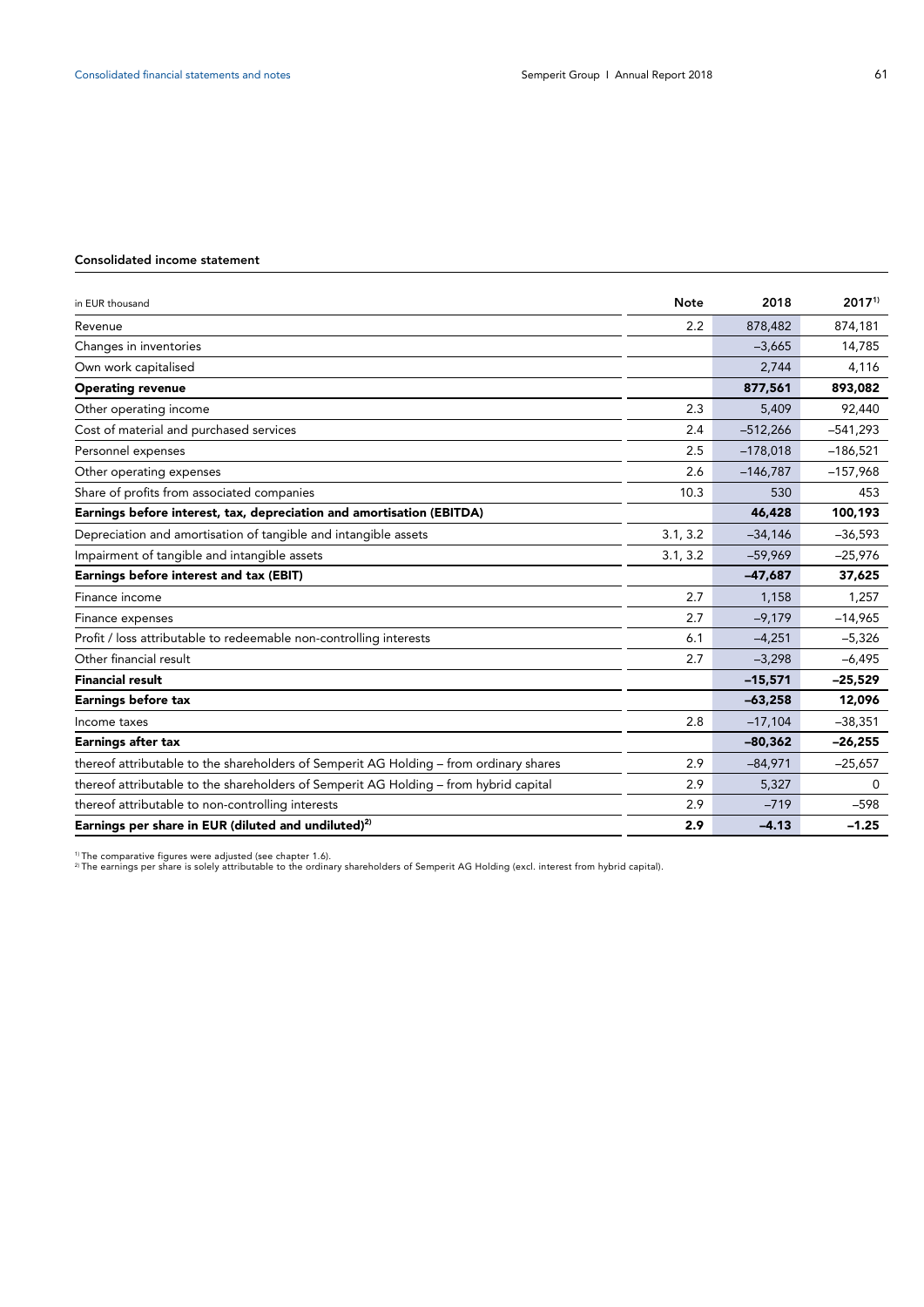# Consolidated statement of comprehensive income

| in EUR thousand                                                                                             | <b>Note</b> | 2018           | 2017      |
|-------------------------------------------------------------------------------------------------------------|-------------|----------------|-----------|
| <b>Earnings after tax</b>                                                                                   |             | $-80,362$      | $-26,255$ |
|                                                                                                             |             |                |           |
| Other comprehensive income that will not be recognised through profit and loss in future<br>periods         |             | -396           | 548       |
| Remeasurements of defined benefit plans                                                                     | 7.1         | $-180$         | 1,472     |
| thereof Revaluation gains / losses for the period                                                           |             | $-180$         | 1,472     |
|                                                                                                             |             |                |           |
| thereof related to income tax                                                                               | 9           | $-215$         | $-925$    |
| Other comprehensive income that will potentially be recognised through profit and loss in<br>future periods |             | 679            | $-11,389$ |
| Available-for-sale financial assets                                                                         |             | $\overline{0}$ | $-123$    |
| thereof Revaluation gains / losses for the period                                                           |             | $\overline{0}$ | $-123$    |
|                                                                                                             |             |                |           |
| Cashflow hedges                                                                                             |             | $-352$         | -66       |
| thereof Revaluation gains / losses for the period                                                           | 11          | $-1,221$       | 262       |
| thereof Reclassification to profit / loss for the period                                                    |             | 869            | $-328$    |
| Other comprehensive income from joint ventures / non-current assets held for sale                           |             | $\overline{0}$ | $-14,033$ |
| thereof Reclassification to profit / loss for the period                                                    |             | $\overline{0}$ | $-14,033$ |
|                                                                                                             |             |                |           |
| Currency translation differences                                                                            |             | 896            | 2,801     |
| thereof currency translation differences for the period                                                     |             | 896            | 2,801     |
| thereof related to income tax                                                                               | 9           | 135            | 32        |
|                                                                                                             |             |                |           |
| Other comprehensive income                                                                                  |             | 283            | $-10,841$ |
| Comprehensive income                                                                                        |             | $-80,079$      | $-37,096$ |
| thereof on earnings attributable to the shareholders of Semperit AG Holding - from ordinary<br>shares       |             | $-84,763$      | $-36,449$ |
| thereof attributable to the shareholders of Semperit AG Holding - from hybrid capital                       |             | 5,327          | $\Omega$  |
| thereof on earnings attributable to non-controlling interests                                               |             | $-644$         | $-647$    |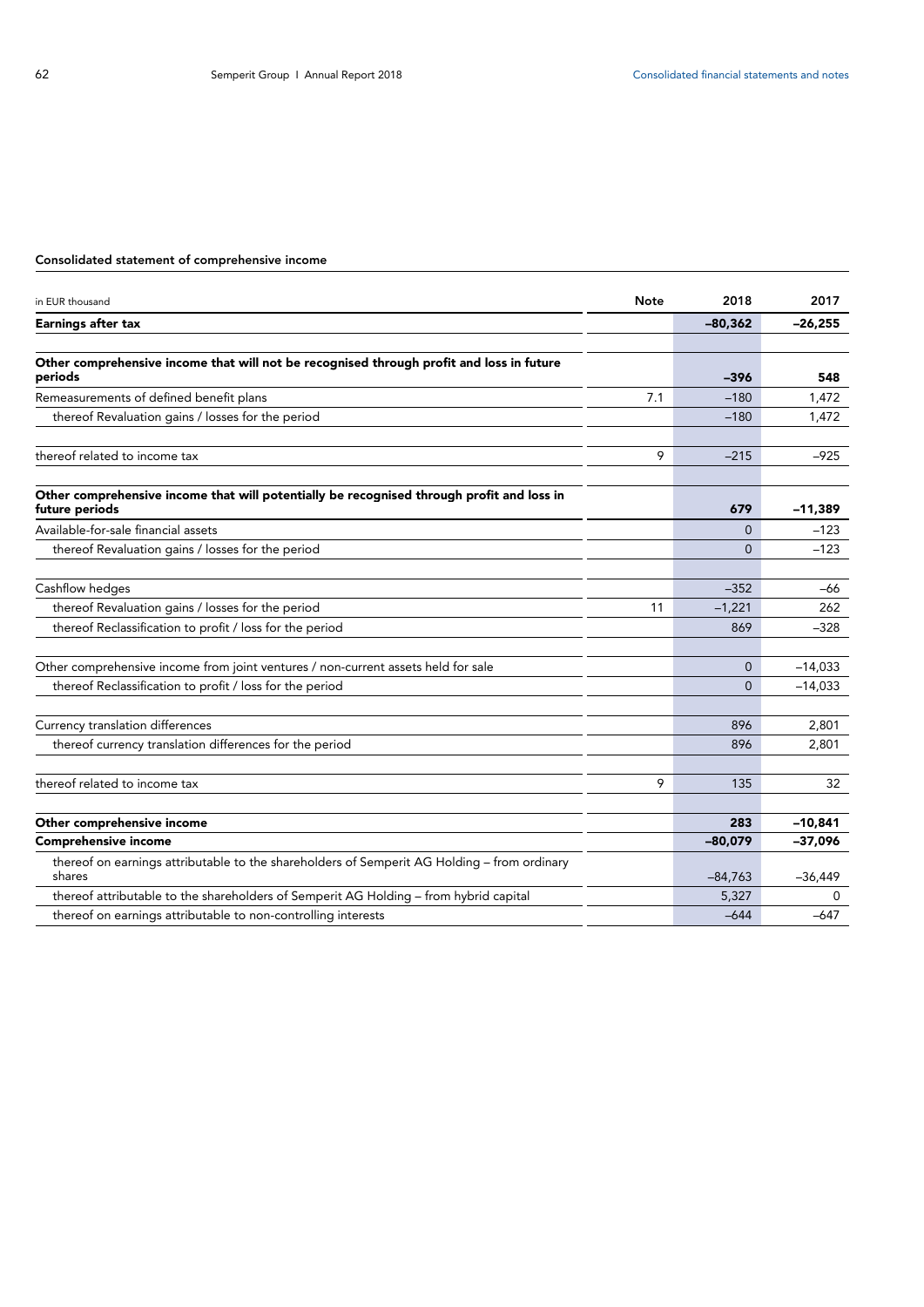# Consolidated cashflow statement

| in EUR thousand                                                                                   | Note          | 2018           | $2017^{1}$ |
|---------------------------------------------------------------------------------------------------|---------------|----------------|------------|
| Earnings before tax                                                                               |               | $-63,258$      | 12,096     |
| Depreciation, amortisation, impairment and write-ups of tangible and intangible assets            | 3.1, 3.2      | 94,115         | 62,568     |
| Profit / loss from disposal of assets                                                             |               |                |            |
| (including current and non-current financial assets)                                              |               | 790            | 5,109      |
| Change in non-current provisions                                                                  | 7             | $\mathbf{1}$   | $-6,325$   |
| Share of profits from associated companies                                                        | 10.3          | $-530$         | $-453$     |
| Dividends received from non-current assets held for sale (Joint Ventures)                         |               | $\overline{0}$ | 47,751     |
| Dividends received from joint ventures and associated companies                                   | 10.3          | $\overline{0}$ | 938        |
| Profit / loss attributable to redeemable non-controlling interests                                | 6.1           | 4,251          | 5,326      |
| Earnings from sale of non-current assets held for sale and repayment of non-controlling interests |               | $\mathbf{0}$   | $-75,000$  |
| Net interest income (including income from securities)                                            |               | 6,189          | 7,299      |
| Taxes paid on income                                                                              | 2.8           | $-7,655$       | $-19,768$  |
| Other non-cash expense/income                                                                     |               | 3,545          | $\Omega$   |
| <b>Gross cashflow</b>                                                                             |               | 37,448         | 39,541     |
| Change in inventories                                                                             | 4.1           | 8,710          | $-21,631$  |
| Change in trade receivables                                                                       | 4.2           | 2,102          | 15,267     |
| Change in other receivables and assets                                                            | 3.3, 6.5, 8.1 | $-923$         | 6,213      |
| Change in trade payables                                                                          | 4.3           | $-37,693$      | $-583$     |
| Change in other liabilities and current provisions                                                | 6.3, 7, 8.2   | -950           | 26,235     |
| Changes in working capital resulting from currency translation adjustments                        |               | 1,475          | -919       |
| <b>Cashflow from operating activities</b>                                                         |               | 10,170         | 64.123     |
| Proceeds from sale of tangible and intangible assets                                              |               | 1,584          | 317        |
| Proceeds from sale of current and non-current financial assets                                    |               | $\overline{2}$ | 6          |
| Investments in tangible and intangible assets                                                     |               | $-80,847$      | $-74,475$  |
| Proceeds from sale of subsidiaries                                                                | 10.1          | 1,174          | $\Omega$   |
| Proceeds from sale of non-current assets held for sale                                            |               | $\overline{0}$ | 168,627    |
| Taxes in connection with disposal of non-current assets held for sale                             |               | $\overline{0}$ | $-25,078$  |
| Interest received                                                                                 |               | 1,154          | 1,123      |
| <b>Cashflow from investing activities</b>                                                         |               | $-76,933$      | 70,520     |
| Cash receipts from current and non-current financial liabilities                                  | 6.2           | 891            | $\Omega$   |
| Repayment of current and non-current financial liabilities                                        | 6.2           | $-96,304$      | $-86,161$  |
| Dividend to shareholders of Semperit AG Holding                                                   | 5.1           | $\mathbf 0$    | $-14,401$  |
| Dividends to non-controlling shareholders of subsidiaries                                         | 5.3, 6.1      | $-4,932$       | $-19,979$  |
| Cash outflow for purchased non-controlling interests in subsidiaries                              | 6.1           | $\mathbf{0}$   | $-25,842$  |
| Acquisition of non-controlling interests                                                          | 5.3           | -46            | $-39$      |
| Cash receipts from hybrid capital                                                                 | 5.2           | 130.000        | 0          |
| Interest paid                                                                                     |               | $-7,538$       | $-8,477$   |
| <b>Cashflow from financing activities</b>                                                         |               | 22,071         | $-154,899$ |
| Net increase / decrease in cash and cash equivalents                                              |               | $-44,692$      | $-20,256$  |
| Currency translation differences                                                                  |               | 711            | -4,422     |
| Cash and cash equivalents at the beginning of the period                                          |               | 165,530        | 190,208    |
| Cash and cash equivalents at the end of the period                                                | 6.6           | 121,549        | 165,530    |

1) The comparative figures were adjusted (see chapter 1.6).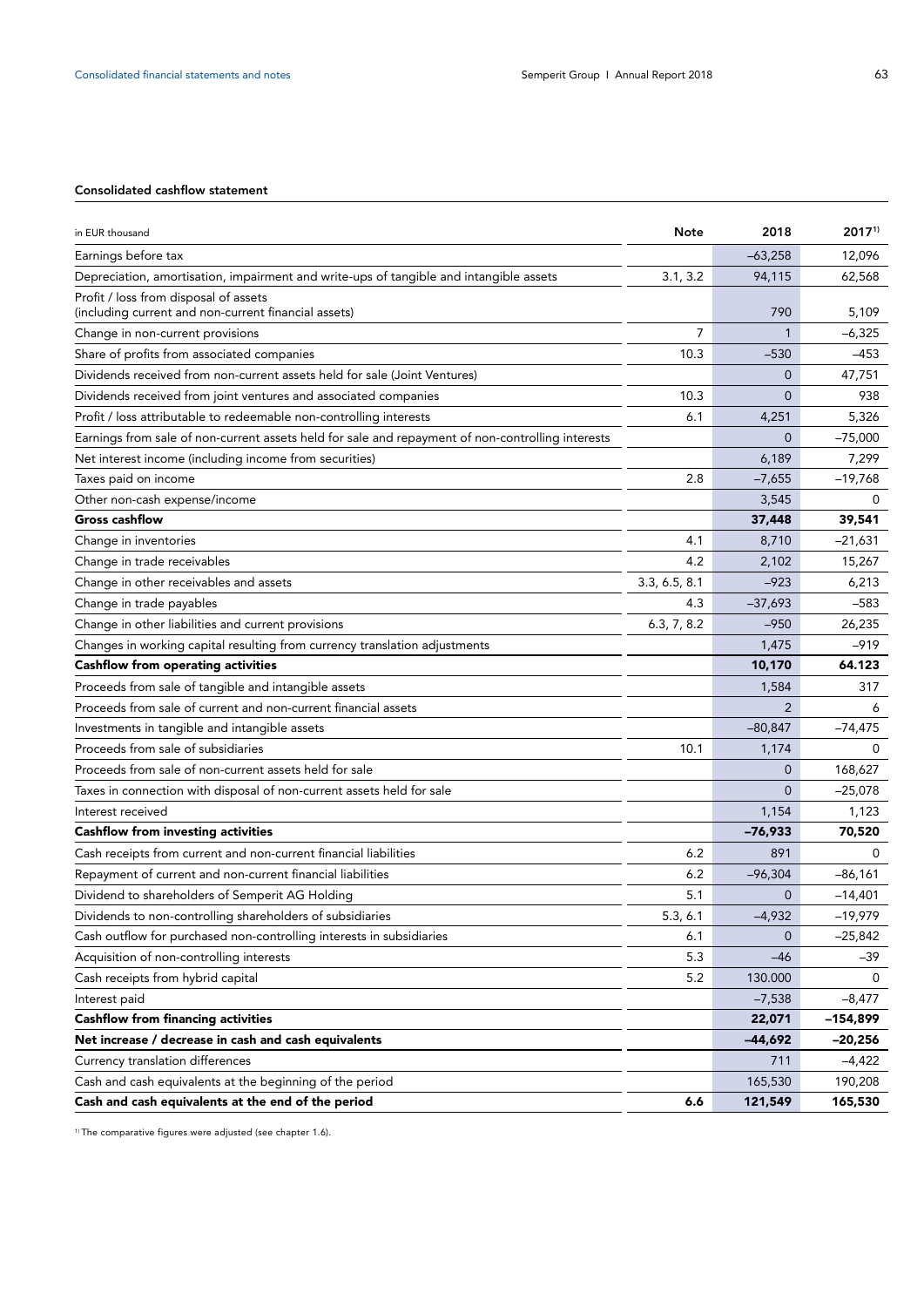#### Consolidated balance sheet

| in EUR thousand                                                | <b>Note</b> |          | $31.12.2018$ $31.12.2017$ <sup>1)</sup> |
|----------------------------------------------------------------|-------------|----------|-----------------------------------------|
| <b>ASSETS</b>                                                  |             |          |                                         |
| <b>Non-current assets</b>                                      |             |          |                                         |
| Intangible assets                                              | 3.1         | 11,935   | 17,513                                  |
| Tangible assets                                                | 3.2         | 335,363  | 347,348                                 |
| Investments in joint ventures and associated companies         | 10.3        | 2,653    | 2,124                                   |
| Other financial assets                                         | 3.3         | 7,653    | 13,298                                  |
| Other assets                                                   | 8.1         | 6,946    | 10,875                                  |
| Deferred taxes                                                 | 9           | 4,364    | 8,164                                   |
|                                                                |             | 368,914  | 399,322                                 |
| <b>Current assets</b>                                          |             |          |                                         |
| Inventories                                                    | 4.1         | 150,425  | 159,736                                 |
| Trade receivables                                              | 4.2         | 101,645  | 103,577                                 |
| Other financial assets                                         | 6.5         | 7,702    | 2,373                                   |
| Other assets                                                   | 8.1         | 14,017   | 15,165                                  |
| Current tax receivables                                        |             | 4,555    | 7,509                                   |
| Cash and cash equivalents                                      | 6.6         | 121,549  | 165,530                                 |
|                                                                |             | 399,893  | 453,891                                 |
| <b>ASSETS</b>                                                  |             | 768,807  | 853,212                                 |
|                                                                |             |          |                                         |
| <b>EQUITY AND LIABILITIES</b>                                  |             |          |                                         |
| <b>Equity</b>                                                  |             |          |                                         |
| Share capital                                                  | 5.1         | 21,359   | 21,359                                  |
| Capital reserves                                               | 5.1         | 21,503   | 21,503                                  |
| Hybrid capital                                                 | 5.2         | 130,000  | $\Omega$                                |
| Revenue reserves                                               | 5.1         | 164,630  | 244,464                                 |
| Currency translation reserve                                   |             | $-7,999$ | $-8,820$                                |
| Equity attributable to the shareholders of Semperit AG Holding |             | 329,494  | 278,506                                 |
| Non-controlling interests                                      | 5.3         | 904      | 1,784                                   |
|                                                                |             | 330,398  | 280,291                                 |
|                                                                |             |          |                                         |
| Non-current provisions and liabilities                         |             |          |                                         |
| Provisions                                                     | 7           | 48,173   | 48,652                                  |
| Liabilities from redeemable non-controlling interests          | 6.1         | 13,376   | 13,276                                  |
| <b>Financial liabilities</b>                                   | 6.2         | 213,301  | 305,478                                 |
| Other financial liabilities                                    | 6.3         | 2,017    | 936                                     |
| Other liabilities                                              | 8.2         | 561      | 701                                     |
| Deferred taxes                                                 | 9           | 7,120    | 5,218                                   |
|                                                                |             | 284,548  | 374,261                                 |
| <b>Current provisions and liabilities</b>                      |             |          |                                         |
| Provisions                                                     | 7           | 21,151   | 27,359                                  |
| <b>Financial liabilities</b>                                   | 6.2         | 20,933   | 21,120                                  |
| Trade payables                                                 | 4.3         | 67,746   | 110,913                                 |
| Other financial liabilities                                    | 6.3         | 19,935   | 17,076                                  |
| Other liabilities                                              | 8.2         | 21,478   | 20,631                                  |
| Current tax liabilities                                        |             | 2,619    | 1,562                                   |
|                                                                |             | 153,861  | 198,660                                 |
| <b>EQUITY AND LIABILITIES</b>                                  |             | 768,807  | 853,212                                 |

 $1)$  The comparative figures were adjusted (see chapter 1.6).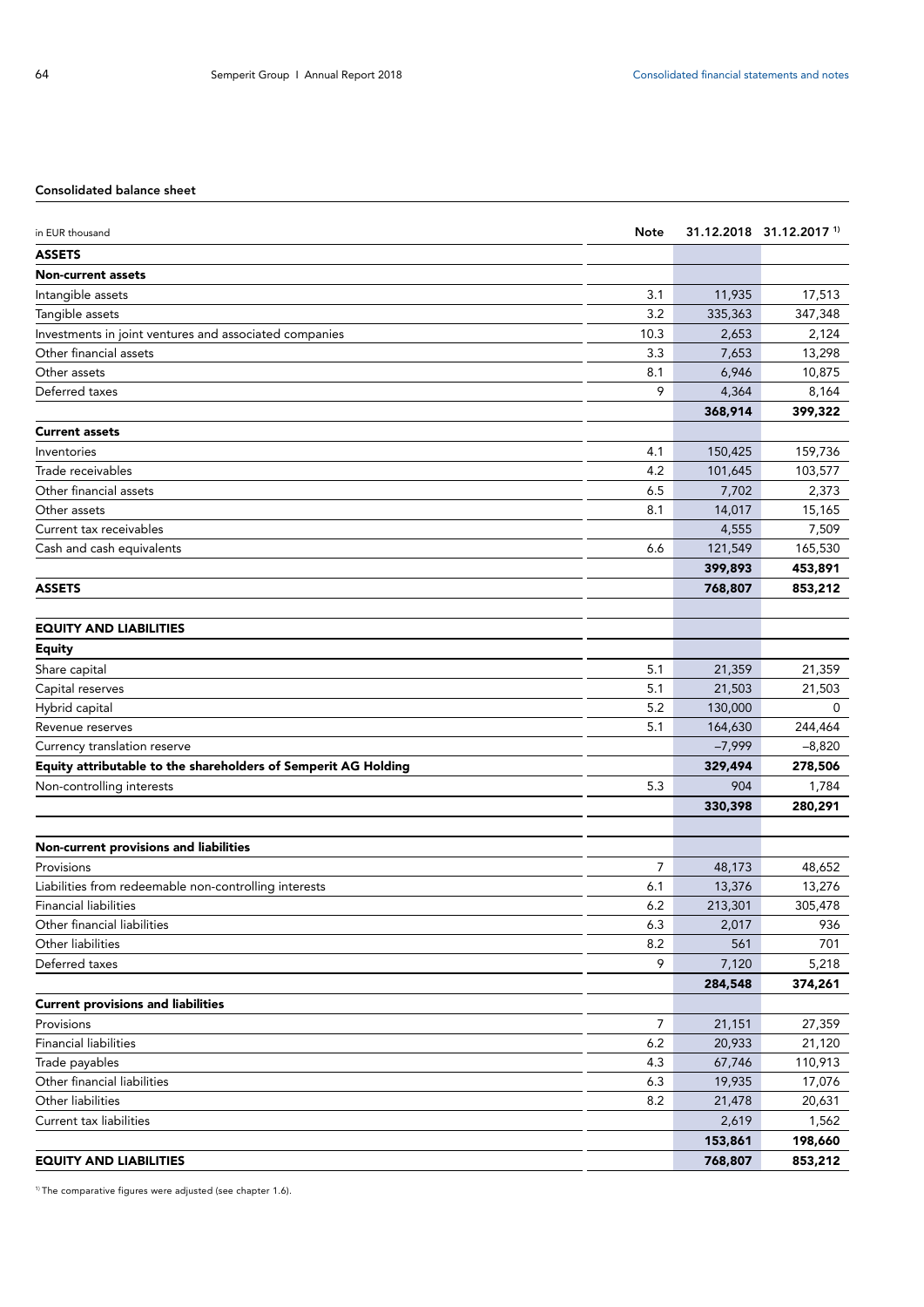# Consolidated statement of the changes in equity

| in EUR thousand                              | <b>Note</b> | <b>Share</b><br>capital | Capital<br>reserves | Hybrid<br>capital | Revenue<br>reserves <sup>1)</sup> | Currency<br>translation<br>$reserve^{2)}$ | Total          | Non-<br>controlling<br>interests | Total<br>equity |
|----------------------------------------------|-------------|-------------------------|---------------------|-------------------|-----------------------------------|-------------------------------------------|----------------|----------------------------------|-----------------|
| As at 01.01.2017                             |             | 21,359                  | 21,503              | $\mathbf 0$       | 284,079                           | 2,363                                     | 329,304        | 1,675                            | 330,979         |
| Earnings after tax                           |             | $\overline{0}$          | $\overline{0}$      | $\overline{0}$    | $-25,657$                         | $\overline{0}$                            | $-25,657$      | $-598$                           | $-26,255$       |
| Other comprehensive<br>income                |             | $\mathbf 0$             | $\mathbf 0$         | $\mathbf{0}$      | 390                               | $-11,183$                                 | $-10,792$      | $-49$                            | $-10,841$       |
| Total recognised<br>comprehensive income     |             | $\mathbf{0}$            | $\mathbf 0$         | $\mathbf{0}$      | $-25,266$                         | $-11,183$                                 | $-36,449$      | $-647$                           | $-37,096$       |
| Dividend                                     |             | $\overline{0}$          | $\overline{0}$      | $\overline{0}$    | $-14,401$                         | $\overline{0}$                            | $-14,401$      | $\overline{0}$                   | $-14,401$       |
| Acquisition of non-<br>controlling interests | 5.3         | $\mathbf{0}$            | $\mathbf 0$         | $\mathbf{0}$      | 53                                | $\overline{0}$                            | 53             | $-92$                            | $-39$           |
| Other                                        |             | $\overline{0}$          | $\overline{0}$      | $\overline{0}$    | $\overline{0}$                    | $\overline{0}$                            | $\overline{0}$ | 848                              | 849             |
| As at 31.12.2017                             |             | 21,359                  | 21,503              | $\mathbf 0$       | 244,464                           | $-8,820$                                  | 278,506        | 1,784                            | 280,291         |
|                                              |             |                         |                     |                   |                                   |                                           |                |                                  |                 |
| As at 01.01.2018                             |             | 21,359                  | 21,503              | $\mathbf 0$       | 244,464                           | $-8,820$                                  | 278,506        | 1,784                            | 280,291         |
| Initial adjustment under<br><b>IFRS 9</b>    | 1.5         | $\mathbf 0$             | $\bf{0}$            | $\mathbf 0$       | 422                               | $\mathbf 0$                               | 422            | $\mathbf 0$                      | 422             |
| Adjusted as at<br>01.01.2018                 |             | 21,359                  | 21,503              | $\mathbf 0$       | 244,886                           | $-8,820$                                  | 278,928        | 1,784                            | 280,712         |
| Earnings after tax                           |             | $\overline{0}$          | $\overline{0}$      | $\overline{0}$    | $-79,644$                         | $\overline{0}$                            | $-79,644$      | $-719$                           | $-80,362$       |
| Other comprehensive<br>income                |             | $\mathbf 0$             | $\mathbf 0$         | $\mathbf{0}$      | $-613$                            | 821                                       | 208            | 75                               | 283             |
| Total recognised<br>comprehensive income     |             | $\overline{0}$          | $\overline{0}$      | $\mathbf{0}$      | $-80,257$                         | 821                                       | $-79,435$      | $-644$                           | $-80,079$       |
| Acquisition of non-<br>controlling interests | 5.3         | $\mathbf 0$             | $\mathbf{0}$        | $\mathbf{0}$      | $\mathbf{1}$                      | $\mathbf{0}$                              | $\mathbf{1}$   | $-47$                            | $-46$           |
| Raise of hybrid capital                      | 5.2         | $\overline{0}$          | $\overline{0}$      | 130,000           | $\overline{0}$                    | $\overline{0}$                            | 130,000        | $\overline{0}$                   | 130,000         |
| As at 31.12.2018                             |             | 21,359                  | 21,503              | 130,000           | 164,630                           | $-7,999$                                  | 329,494        | 904                              | 330,398         |

<sup>1)</sup> These include reserves at 1 January 2017 which are to be classified as non-current assets held for sale.<br><sup>2)</sup> As of 1 January 2017 includes currency translation reserves which are classified as non-current assets held

÷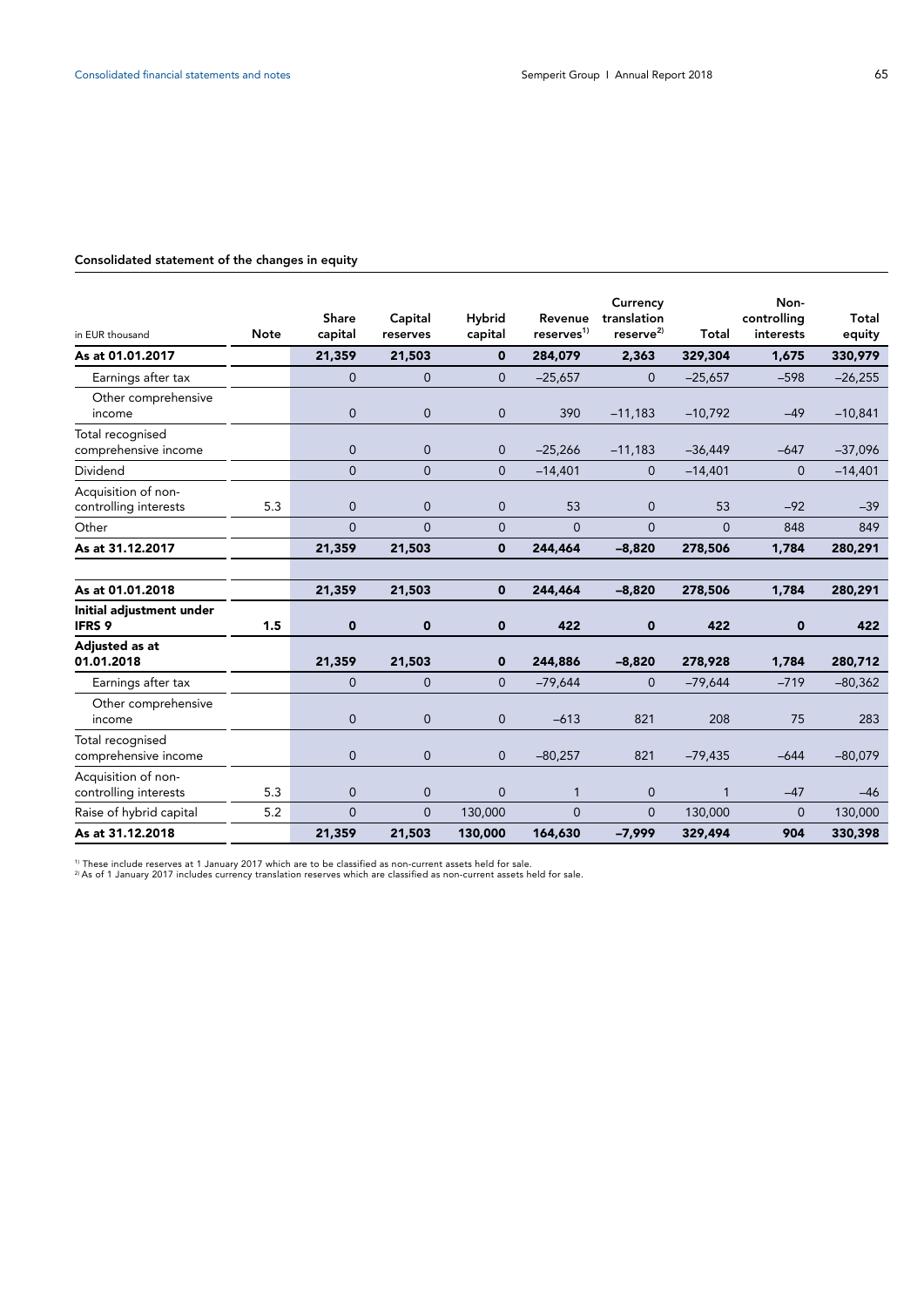# Notes to the consolidated statement

# 1. General

## 1.1. General information

Semperit Aktiengesellschaft Holding (hereinafter Semperit AG Holding), a joint stock company under Austrian law, is an international industrial corporation listed on the stock exchange. It is domiciled at Modecenterstrasse 22, 1031 Vienna, and it develops, produces and sells highly specialised rubber products for the medical and industrial sectors. B & C Semperit Holding GmbH is the direct majority shareholder of Semperit AG Holding, and the private foundation B & C Privatstiftung is the dominant legal entity. Business activities are divided into the four business segments: Sempermed, Semperflex, Sempertrans and Semperform. For further information on these business segments, please see Chapter 2.1.

The Semperit Group modified the structure of its consolidated financial statements in the 2018 financial year. These modifications took place under the auspices of the International Accounting Standards Board's (IASB) 'Better Communication in Financial Reporting' initiative. The goal of this initiative is to communicate financial information that is relevant to decision-making processes in a more effective and structured manner.

## 1.2. Basic compilation principles

The consolidated financial statements at 31 December 2018 were compiled in accordance with Section 245a of the Austrian Commercial Code and the International Financial Reporting Standards (IFRS), which are binding within the European Union (EU). The financial year comprises the period from 1 January to 31 December.

The reporting currency is the euro, with figures rounded to the nearest thousand, unless expressly stated otherwise. Rounding differences in the totalling of rounded amounts and percentages may arise from the automatic processing of data.

With the exception of valuations of certain financial instruments, as well as reserves and taxes carried forward, the consolidated financial statements were compiled on the basis of ongoing procurement or production costs. Securities as well as derivative financial instruments and liabilities were measured at fair value. The three levels in the fair value hierarchy are defined as follows:

- Level 1: measurement based on quoted prices on an active market for a specific financial instrument.
- Level 2: measurement based on quoted market prices for similar instruments or on the basis of valuation models based exclusively on inputs that are observable on the market.
- Level 3: measurement based on models with significant inputs that are not observable on the market.

In the financial year 2018, there were no reclassifications of financial instruments between the individual levels.

The amount of provisions corresponds to the best possible estimate of expenses that are required to fulfil obligations at the reporting date. Deferred taxes that are likely to be carried forward are calculated on the basis of the nominal amount, which consists of temporary differences between the IFRS and fiscal accounting principles based on the tax rate that is likely to be applied.

#### 1.3. Principles of consolidation

The consolidated financial statements consist of the parent company's financial statement and the statements of its subsidiaries. The subsidiaries' statements shall be included in the consolidated financial statements at the date in which they are under the control of the parent and until the date when this control ends. Additionally, the consolidated financial statements include profit or loss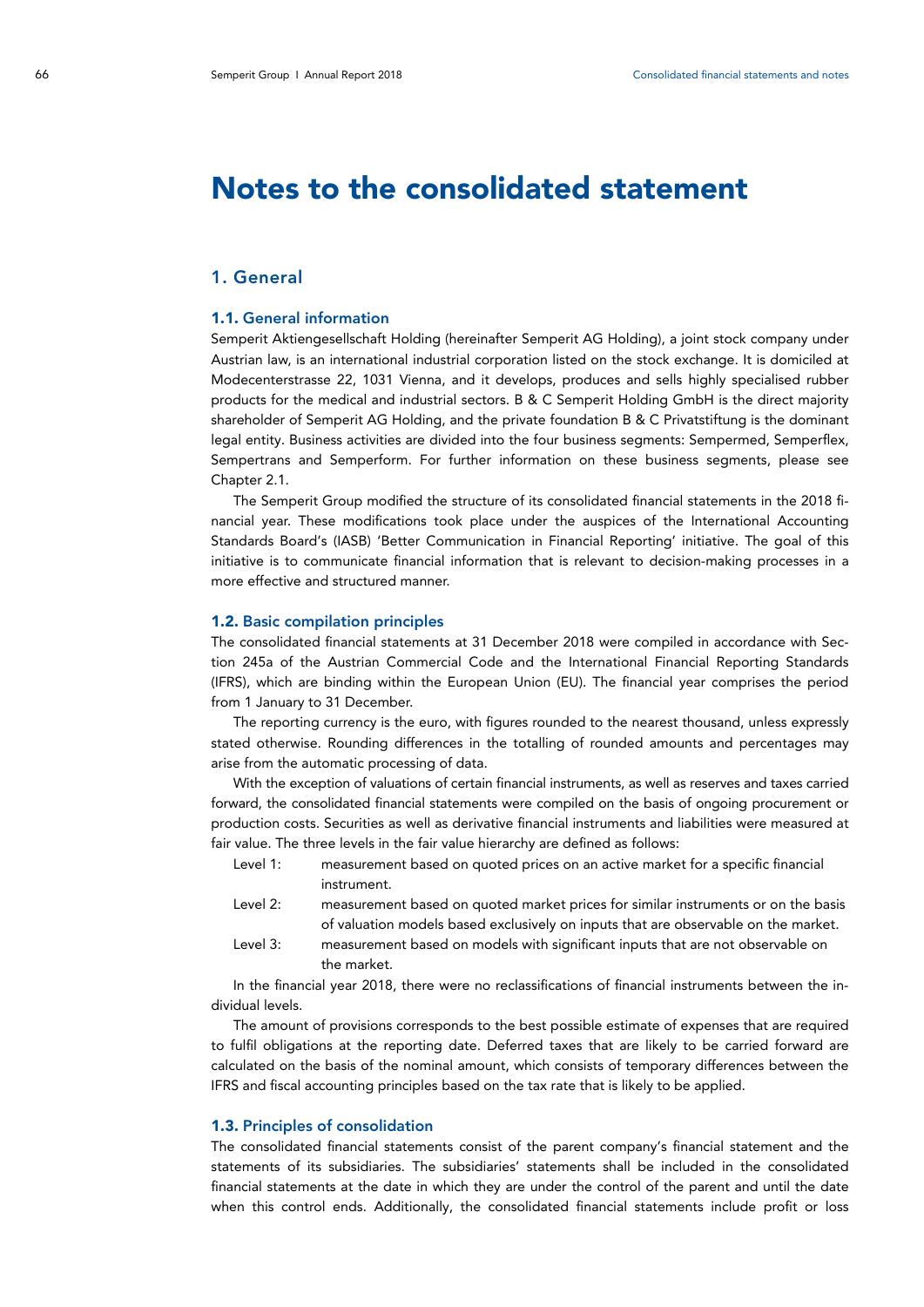components of companies that have been consolidated according to the equity method at the date on which significant influence or joint control is being exerted and until the date on which such influence or such control ends.

The consolidation of capital occurs through the offsetting of the procurement costs of the holding in the subsidiary and of the costs incurred on the interest of such subsidiary's equity. In the context of debt consolidation, receivables and liabilities shall be offset between the companies that are part of the fully consolidated group. Within the scope of expense and income elimination, all expenses and income from transactions within the group, such as trade receivables, group financing or the payment of dividends, shall be offset against one another. Furthermore, interim results from trade receivables within the group shall be eliminated.

For further information on the basis of consolidation, please see Chapter 10.1.

#### Currency translation

Assets and debts, including those of a goodwill transaction conducted by a subsidiary included in the consolidated financial statements whose functional currency is not the euro, shall be converted to the mid-market rate at the reporting date. Items included in the consolidated income statement and other items listed in profit or loss shall be converted using the average mid-market rate for that financial year. The differences in currency resulting from the conversion of the subsidiaries' statements shall appear in the consolidated financial statements under other results in the currency translation reserve; if such subsidiaries are sold or otherwise divested, these differences shall be reclassified under profit or loss.

Pursuant to IAS 21, some subsidiaries have mixed factors and indicators for the determination of their functional currency. In the case of the following subsidiaries, Semperit management's unfettered discretion dictates that the attributes in favour of a functional currency differing from that of the national currency outweigh those having the same functional and national currency:

- Semperit Investments Asia Pte Ltd., Singapore (USD)
- Semperit Industrial Products Singapore Pte Ltd., Singapore (USD)
- Sempermed Kft., Sopron, Hungary (EUR)

In the case of Semperflex Optimit s.r.o., Czechia and Sempertrans Bełchatów Sp. z o.o., Poland, the evaluation of the indicators on determination of the functional currency result in a decision to use the national currencies as functional currencies.

# 1.4. Judgements and estimation uncertainties

#### Judgements

The accounting standards laid out by the IFRS allow users various implicit and explicit decision-making options. Therefore, the application of the accounting standards are subject to the management's unfettered discretion, which can have a significant impact on the amounts that appear in the statement. The following judgement decisions taken by Semperit management have a significant impact on these statements:

- Hybrid capital (see Chapter 5.2): Differentiation between equity and borrowed capital (perpetual bond) and the resulting difference between interest and dividend payments
- Fully consolidated companies (see Chapter 10.2): Evaluation of whether there is (no) control over a subsidiary
- Treatment of minority interests in subsidiaries with cancellation options (see Chapters 6.1 and 10.2)
- Determination of subsidiaries' functional currency (see Chapter 1.3)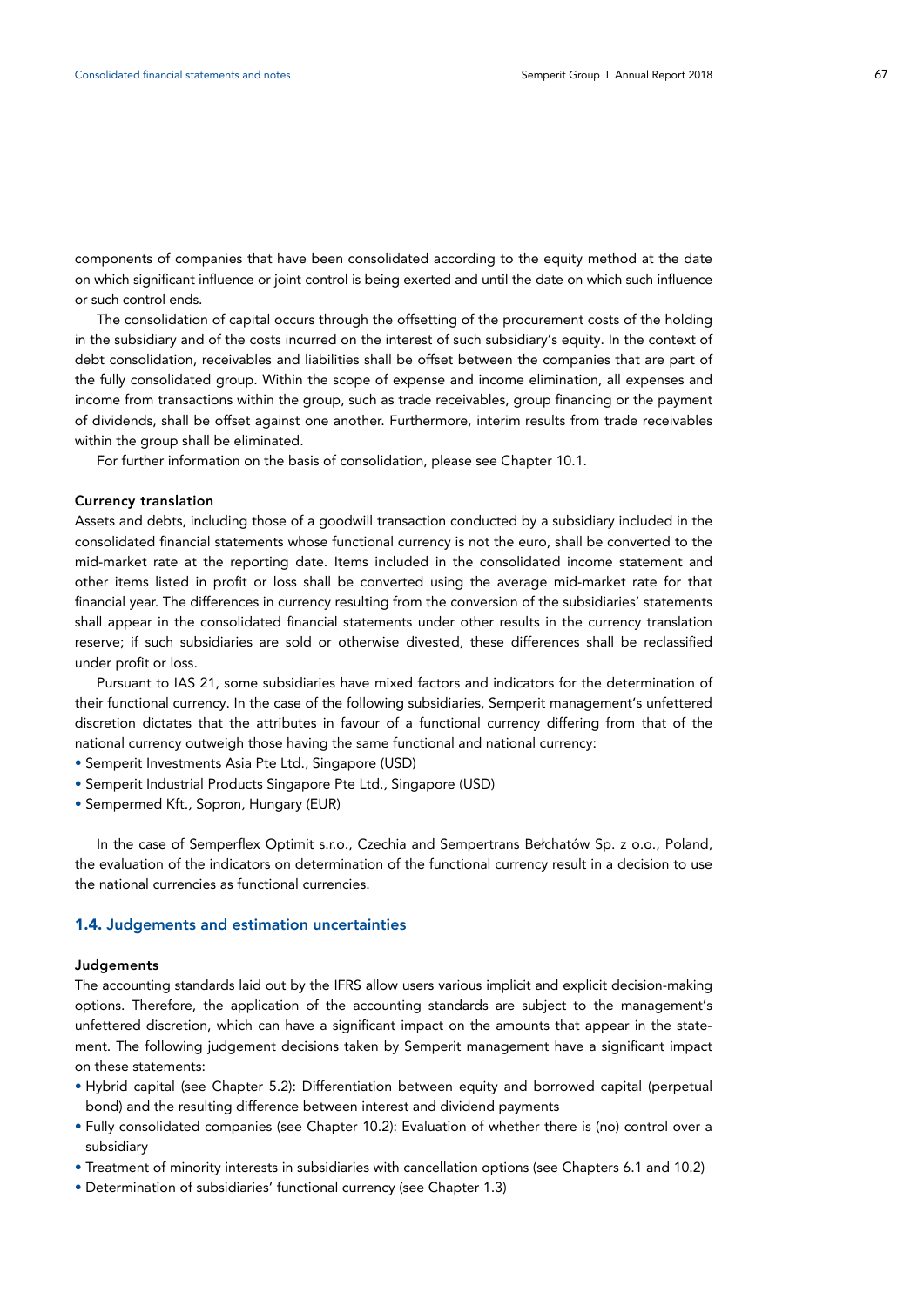#### Significant estimates and assumptions

For the compilation of the consolidated financial statements, Semperit management is required to make estimates and assumptions about future developments that will have an impact on the following: inclusion and valuation of assets and liabilities reported in the balance sheet, information on other obligations at the reporting date, and the declaration of income and expenses incurred during the financial year. The actual amounts incurred can deviate from the amounts reported on the basis of such estimates and assumptions. Estimates and underlying assumptions shall be evaluated regularly and amended as necessary.

The following estimates have been made, with additional disclosures on each estimate included under the item in question:

- Intangible assets: the annual goodwill impairment test (see Chapter 3.1)
- Intangible and tangible assets: Determination of assets' useful life when such assets have a particular useful life (see Chapters 3.1 and 3.2)
- Intangible and tangible assets: impairment test of assets as needed on a case-by-case basis in the Sempermed segment (see Chapter 3.2)
- Approach to deferred taxes: Availability of earnings to be taxed in future, against which tax losses carried forward and not yet used or tax credits can be offset (see Chapter 9)
- Determination of the net sales vales within the scope of the inventory valuation (see Chapter 4.1)
- Impairment of receivables (see Chapter 4.2)
- Valuation of provisions for pensions, severance payments and anniversary payments (see Chapters 7.1 and 7.2)
- Inclusion and valuation of other provisions: significant assumptions regarding the likelihood of occurrence and the extent thereof (see Chapter 7.2)
- Determination of the fair value of financial instruments for which no active market is available (see Chapter 6.4)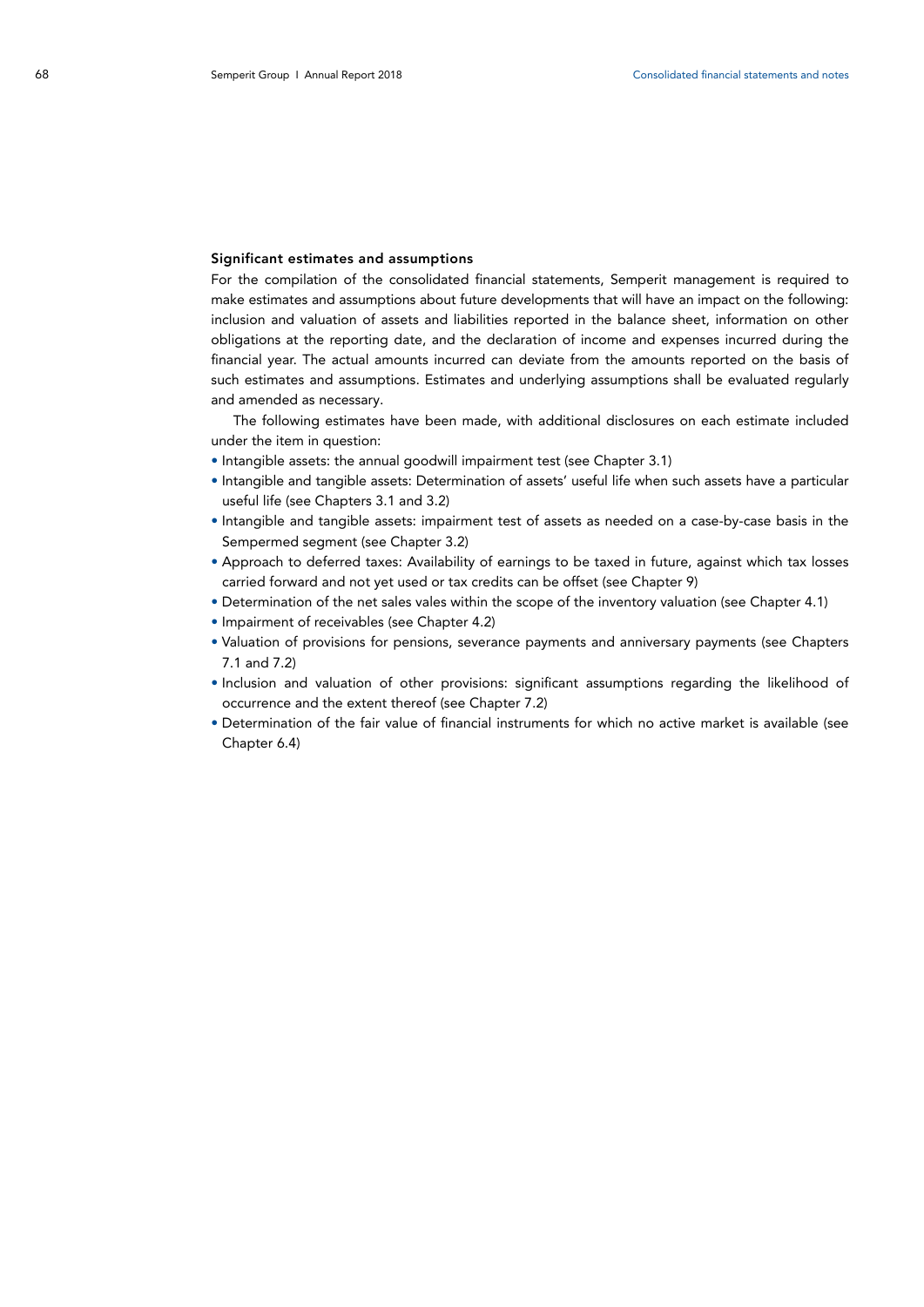#### 1.5. New and amended accounting standards

The following amended standards and interpretations were applicable for the first time in the financial year 2018:

|                   | First-time adoption of standards and interpretations                  | <b>Effective date</b> | Endorsement           | <b>Significant effects</b><br>on the Semperit<br>Group: |
|-------------------|-----------------------------------------------------------------------|-----------------------|-----------------------|---------------------------------------------------------|
|                   | New standards and interpretations                                     |                       |                       |                                                         |
| IFRS 9            | <b>Financial Instruments</b>                                          | 1 January 2018        | 22 November 2016      | yes                                                     |
| IFRS 15           | Revenue from Contracts with Customers                                 | 1 January 2018        | 22 September 2016 yes |                                                         |
| <b>IFRIC 22</b>   | Foreign Currency Transactions and Advance<br>Consideration            | 1 January 2018        | 28 March 2018         | no                                                      |
| Amended standards |                                                                       |                       |                       |                                                         |
| IFRS 15           | Clarifications to IFRS 15 Revenue from Contracts with Customers       | 1 January 2018        | 31 October 2017       | no                                                      |
| IFRS <sub>2</sub> | Classification and Measurement of Share-based Payment<br>Transactions | 1 January 2018        | 26 February 2018      | no                                                      |
| IFRS 4            | Insurance contracts related to the first-time adoption of IFRS 9      | 1 January 2018        | 3 November 2017       | no                                                      |
| <b>IAS 40</b>     | Transfers of Investment Property                                      | 1 January 2018        | 14 March 2018         | no                                                      |
| Misc.             | Annual Improvements to IFRS, cycle 2014-2016                          | 1 January 2018        | 7 February 2018       | no                                                      |

### IFRS 9 Financial instruments

In July 2014, the IASB issued the new standard IFRS 9 Financial Instruments, which is effective for financial years beginning on or after 1 January 2018 and replaces IAS 39. IFRS 9 specifies the requirements for recognition, measurement and derecognition of financial assets and financial liabilities, as well as general hedge accounting. IFRS 9 amendments concern three areas: classification and measurement of financial assets and liabilities, impairment of financial assets and hedge accounting.

IFRS 9 also provides a new classification model for assets, whereby assets are classified on initial recognition based on the characteristics of the cashflows associated with the financial asset (cashflow conditions) but also the company's business model for managing its financial assets (business model conditions). The subsequent measurement of the asset based on this classification is either at amortised cost or at fair value (under other comprehensive income or through profit or loss). The Semperit Group classified its assets at 1 January 2018 according to these new categories.

From 1 January 2018, shares in funds are reclassified according to IFRS 9. Under this new classification, shares in funds are no longer measured at fair value in other comprehensive income, but rather at fair value through profit or loss. To fulfil this new accounting requirement, the group reclassified its entire revaluation reserves within equity at 1 January 2018 to other revenue reserves in the amount of EUR 117 thousand (see Chapter 5.1). The measurement of the shares in funds at fair value led to the recognition in net income of unrealised losses in the 2018 financial year income statement in the amount of EUR 169 thousand, which under IAS 39 would have been recognised in other comprehensive income. The first-time adoption of IFRS 9 did not cause any conversion effects in financial liabilities.

Due to the amendments under IFRS 9 a new three-stage impairment model for financial assets was introduced. Under this general approach, entities must recognise a risk provision for expected credit losses based on two steps: in the case of financial instruments with credit risk that has not increased significantly since initial recognition, and which were not classified as impaired from the beginning, the entity must recognise a risk provision for the amount of the credit losses expected to occur within the next twelve months. In the case of financial instruments for which the credit risk has increased significantly since initial recognition, an entity must recognise a risk provision for the amount of the credit losses expected over the residual term. This is irrespective of when the default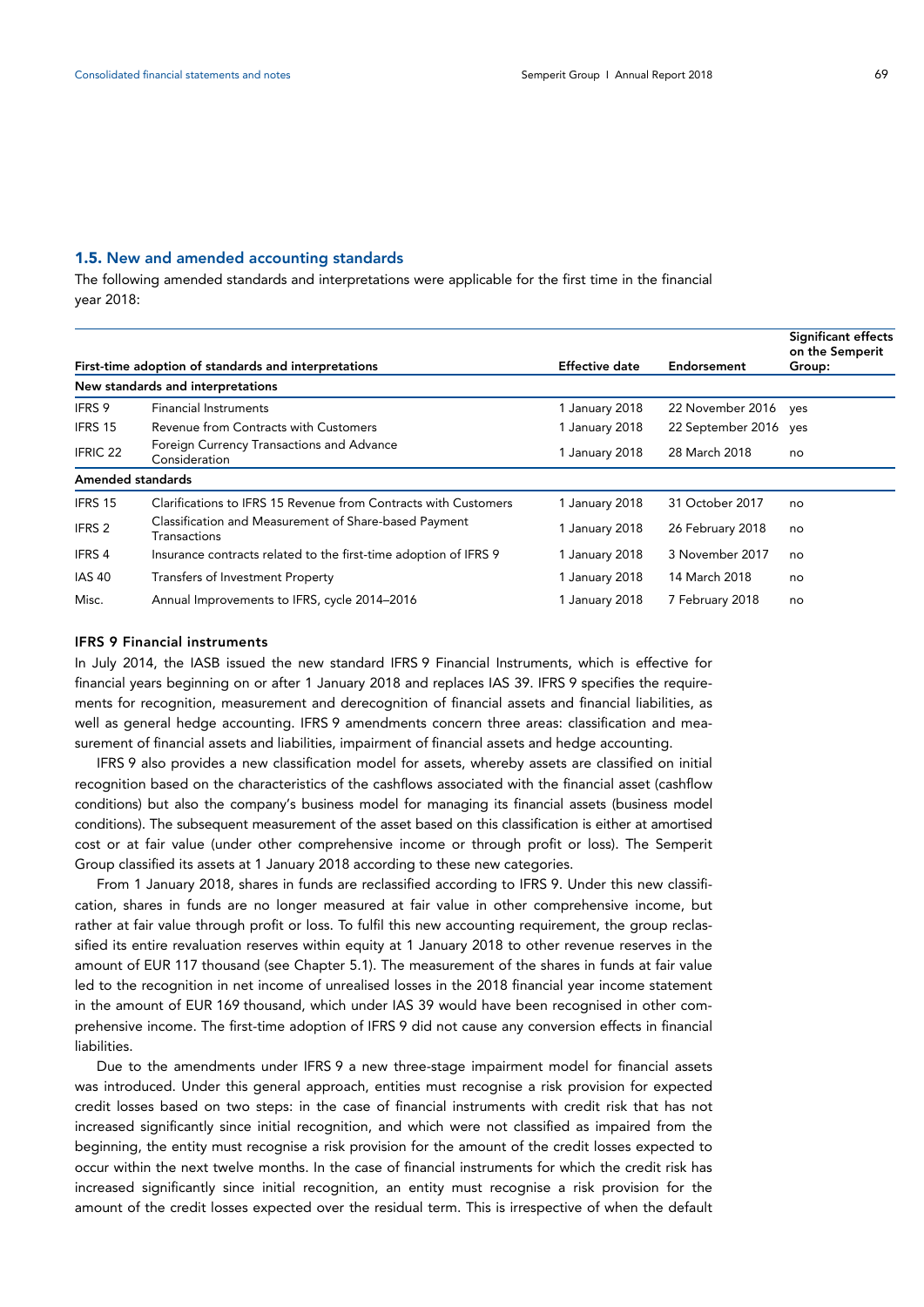event occurs. In the case of trade receivables, lease receivables and contractual assets, IFRS 9 permits the application of a simplified impairment model, under which the impairment is always the amount of the credit loss expected over the residual term of the financial instrument. The Semperit Group also exercises its right to choose this option. To that end, the Group analysed the payment defaults over the past four financial years by segment and region, and used this analysis to create an impairment matrix based on timeframes (see chapter 4.2). For all other financial assets (particularly bank deposits and deposits receivable), the Group uses the three-stage impairment model.

The first-time adoption of IFRS 9 resulted in a EUR 581 thousand reduction in the impairments on trade receivables between 31 December 2017 and 1 January 2018. This difference was recognised under equity.

The requirements for hedge accounting under IFRS 9 continue to include the same types of hedge accounting as under IAS 39, so the accounting for hedging relationships has not changed compared with 31 December 2017. The hedges established in the Semperit Group at 31 December 2017 (cashflow hedges and fair value hedges) were carried forward unchanged from 1 January 2018 in accordance with the transitional provisions. The hedging relationships in question are to be classified as effective under IAS 39 as well as IFRS 9.

The first-time adoption of IFRS 9 results in the following values and adjusted figures of the opening balances at 1 January 2018:

| Adjustment     |               |                |  |  |
|----------------|---------------|----------------|--|--|
| 31.12.2017     | <b>IFRS 9</b> | 01.01.2018     |  |  |
|                |               |                |  |  |
| 6,376          | $-6,376$      | 0              |  |  |
| $\overline{0}$ | 6,376         | 6,376          |  |  |
|                |               |                |  |  |
|                |               |                |  |  |
| 103,577        | 581           | 104,158        |  |  |
| 109,953        | 581           | 110,534        |  |  |
|                |               |                |  |  |
|                |               |                |  |  |
| 117            | $-117$        | $\overline{0}$ |  |  |
| 244,347        | 538           | 244,886        |  |  |
|                |               |                |  |  |
|                |               |                |  |  |
| 5,218          | 159           | 5,377          |  |  |
| 249,682        | 581           | 250,263        |  |  |
|                |               |                |  |  |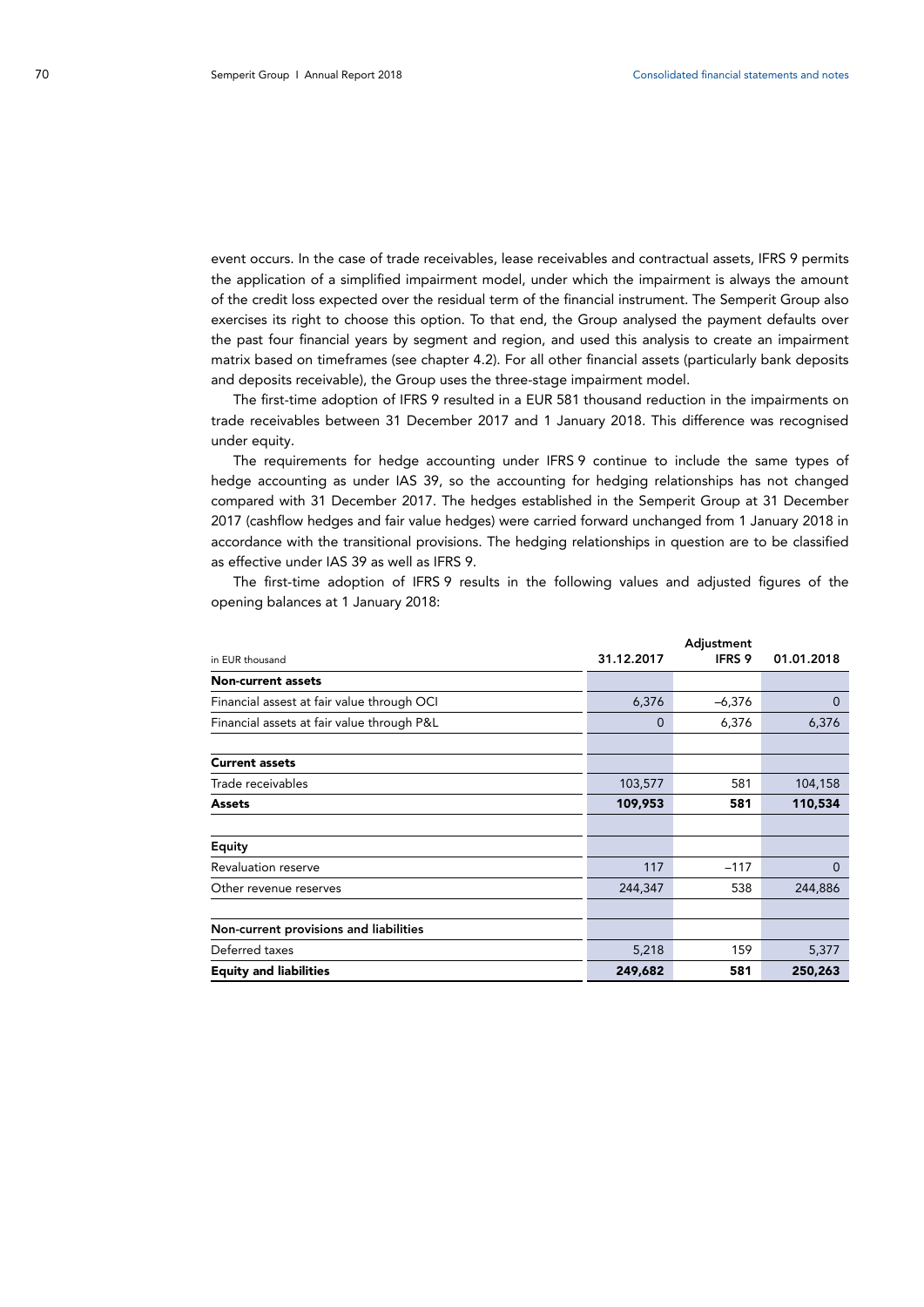The impact on revenue reserves at 1 January 2018 from the adoption of IFRS 9 is as follows:

| in EUR thousand                                                                           | <b>Revaluation</b><br>reserves | Other<br>revenue<br>reserves |
|-------------------------------------------------------------------------------------------|--------------------------------|------------------------------|
| Revenue reserves at 31.12.2017 (reported)                                                 | 117                            | 244,347                      |
| Reclassification non-current shares from AFS <sup>1)</sup> to category FVPL <sup>2)</sup> | $-117$                         | 117                          |
| Adoption allowance for trade receivables                                                  | 0                              | 581                          |
| Adoption deferred taxes                                                                   | 0                              | $-159$                       |
| Revenue reserves 1.1.2018                                                                 |                                | 244,886                      |

<sup>1)</sup>AFS (available for sale)<br><sup>2)</sup> FVPL (Fair Value through Profit and Loss)

The impact of the new IFRS 9 classification requirements on financial assets and financial liabilities in the Semperit Group is shown in the table below.

| in EUR thousand                                       | Classification<br>IAS 39 <sup>1</sup> | Classification<br>IFRS $9^{2}$ | <b>Carrying amount</b><br>31.12.2017<br><b>IAS 39</b> | <b>Carrying amount</b><br>01.01.2018<br><b>IFRS 9</b> |
|-------------------------------------------------------|---------------------------------------|--------------------------------|-------------------------------------------------------|-------------------------------------------------------|
| Other non-current financial assets                    | other                                 | other                          | 13,297                                                | 13,297                                                |
| Long-term derivatives with positive fair value        | <b>HFT</b>                            | <b>FVPL</b>                    | 5,610                                                 | 5,610                                                 |
| Securities available for sale                         | <b>AFS</b>                            | <b>FVPL</b>                    | 6,376                                                 | 6,376                                                 |
| Other non-current assets                              | LAR                                   | AC                             | 1,311                                                 | 1,311                                                 |
| <b>Trade receivables</b>                              | LAR                                   | AC                             | 103,577                                               | 104,158                                               |
| <b>Other current financial assets</b>                 | other                                 | other                          | 2,373                                                 | 2,373                                                 |
| Current derivatives with a positive market value      | <b>HFT</b>                            | <b>FVPL</b>                    | 95                                                    | 95                                                    |
| Other current assets                                  | LAR                                   | AC                             | 2,279                                                 | 2,279                                                 |
| Cash and cash equivalents                             | <b>LAR</b>                            | AC                             | 165,530                                               | 165,530                                               |
| <b>Financial liabilities</b>                          | <b>AC</b>                             | AC                             | 326,598                                               | 326,598                                               |
| Liabilities from redeemable non-controlling interests | <b>AC</b>                             | AC                             | 13,276                                                | 13,276                                                |
| Other non-current financial liabilities               | AC                                    | AC                             | 936                                                   | 936                                                   |
| Trade payables                                        | <b>AC</b>                             | AC                             | 110,913                                               | 110,913                                               |
| <b>Other current financial liabilities</b>            | other                                 | other                          | 17,076                                                | 17,076                                                |
| Current derivatives with a negative market value      | <b>HFT</b>                            | <b>FVPL</b>                    | 908                                                   | 908                                                   |
| Other current liabilities                             | LAR                                   | AC                             | 16,168                                                | 16,168                                                |

<sup>1)</sup> HFT (held for trading); AFS (available for sale); LAR (loans and receivables); AC (at cost)<br><sup>2)</sup> FVPL (Fair Value through Profit and Loss); FVOCI (Fair Value through OCI); AC (At Cost)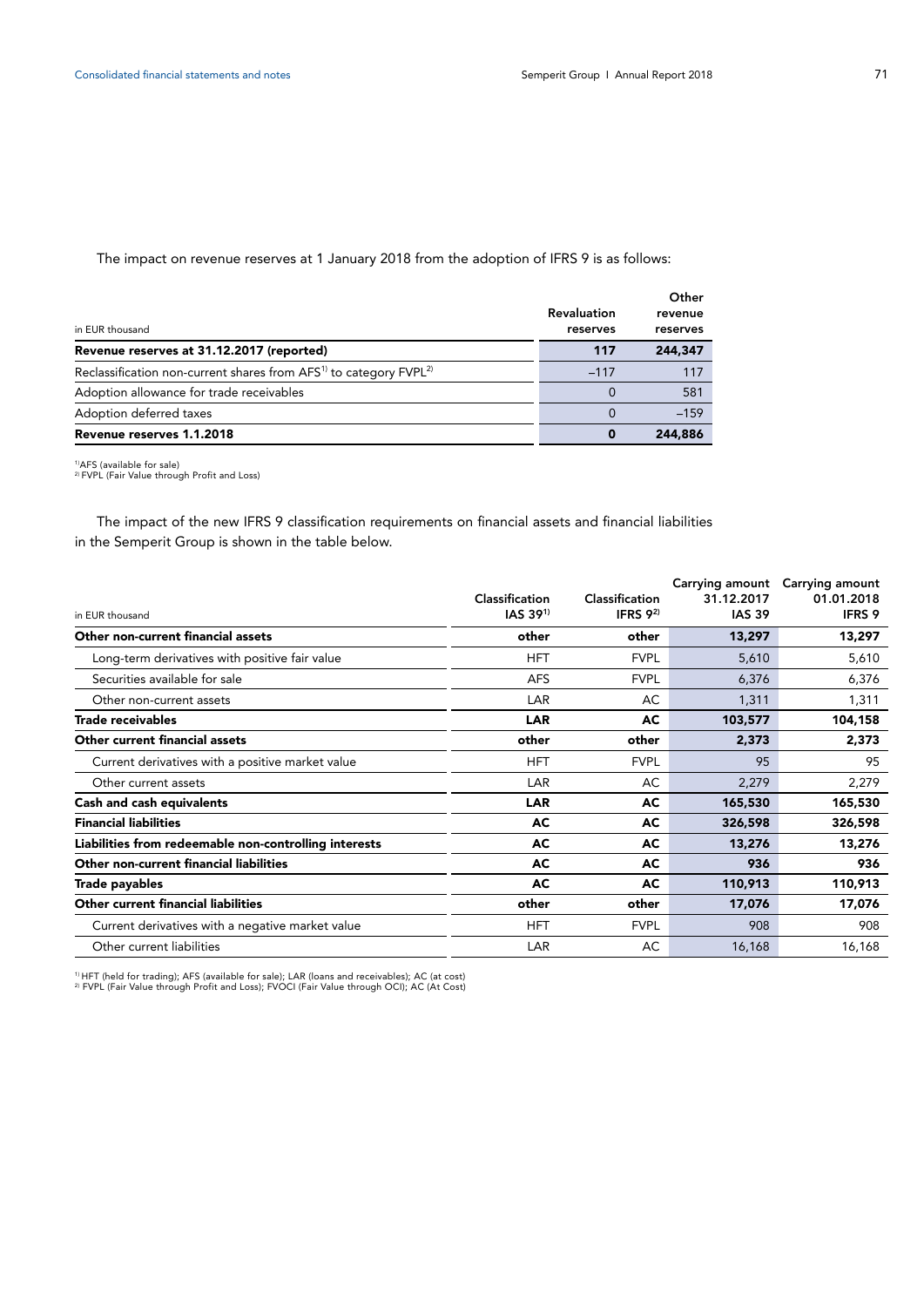#### IFRS 15 Revenue from Contracts with Customers

IFRS 15 replaces IAS 18 Revenue and IAS 11 Construction Contracts as well as the corresponding interpretations. The Semperit Group applied the regulations of IFRS 15 by selecting the modified retrospective approach with effect from 1 January 2018. This would generally provide for the cumulative conversion effect to be recognised in equity without any adjustment of the previous year; however, the cumulative conversion effect was insignificant. The first-time adoption of IFRS 15 only resulted in a change in the disclosure of current liabilities for the Semperit Group, because expected contractual penalties were previously recognised as provisions, but are now to be recognised as variable considerations and thus as contract liabilities. This means that an amount of EUR 1,237 thousand was posted at 31 December 2018 (at 1 January 2018: EUR 1,099 thousand). In financial year 2018, revenue recognition in accordance with IFRS 15 had an insignificant impact on the accounting of tool costs, product returns, extensive guarantee, or warranty commitments (service type warranties) and sales commissions for longterm supply contracts. The amendment of IFRS 15 leads to an immaterial clarification.

#### Standards and interpretations to be applied in the future

|                                                 | Standards and interpretations applicable in the future        | <b>Effective date</b> | Endorsement     | Anticipated impact<br>on the<br>Semperit Group: |
|-------------------------------------------------|---------------------------------------------------------------|-----------------------|-----------------|-------------------------------------------------|
| New standards and interpretations <sup>1)</sup> |                                                               |                       |                 |                                                 |
| IFRS 16                                         | Leases                                                        | 1 January 2019        | 31 October 2017 | yes                                             |
| IFRS 17                                         | Insurance contracts                                           | 1 January 2021        | ongoing         | no                                              |
| IFRIC 23                                        | Uncertainty regarding income tax treatment                    | 1 January 2019        | 23 October 2018 | no                                              |
| <b>Amended standards</b>                        |                                                               |                       |                 |                                                 |
| IFRS 9                                          | Amendments to financial instruments                           | 1 January 2019        | 22 March 2018   | no                                              |
| <b>IAS 28</b>                                   | Amendments to investments in associates and<br>joint ventures | 1 January 2019        | 8 February 2019 | no                                              |
| <b>IAS 19</b>                                   | Amendments to employee benefits                               | 1 January 2019        | ongoing         | no <sup>2</sup>                                 |
| IFRS 3                                          | Amendments to business combinations                           | 1 January 2020        | ongoing         | no <sup>2</sup>                                 |
| <b>IAS 1/8</b>                                  | Amendments to the definition of materiality                   | 1 January 2020        | ongoing         | no                                              |
| Misc.                                           | Annual Improvements to IFRS, cycle 2015-2017                  | 1 January 2019        | ongoing         | no                                              |
| Misc.                                           | Recommendations on framework concept                          | 1 January 2020        | ongoing         | no                                              |

1) EU Endorsement Status Report from 20 February 2019. 2) Not currently applicable.

### IFRS 16 Leases

IFRS 16 will replace the existing rules for accounting for leases (in particular concerning lessees) at 1 January 2019. The new standard no longer distinguishes on the lessee side between operating and finance leases. With a few exceptions, all leases and the rights and obligations associated with them will have to be recognised in the lessee's balance sheet. This will lead to an increase in assets and liabilities, which will result in higher depreciation and interest expenses, while rental and leasing expenses will decrease. EBITDA and EBIT will therefore improve as a result of the first-time adoption of IFRS 16. Cashflow from operating activities will also improve, as rental and lease payments will become interest and principal payments, and these will be allocated to cashflows from financing activities in the future.

The Semperit Group is not applying IFRS 16 prematurely. The modified retrospective approach will be applied for the first time without adjusting the previous year. Lease liabilities will be recognised as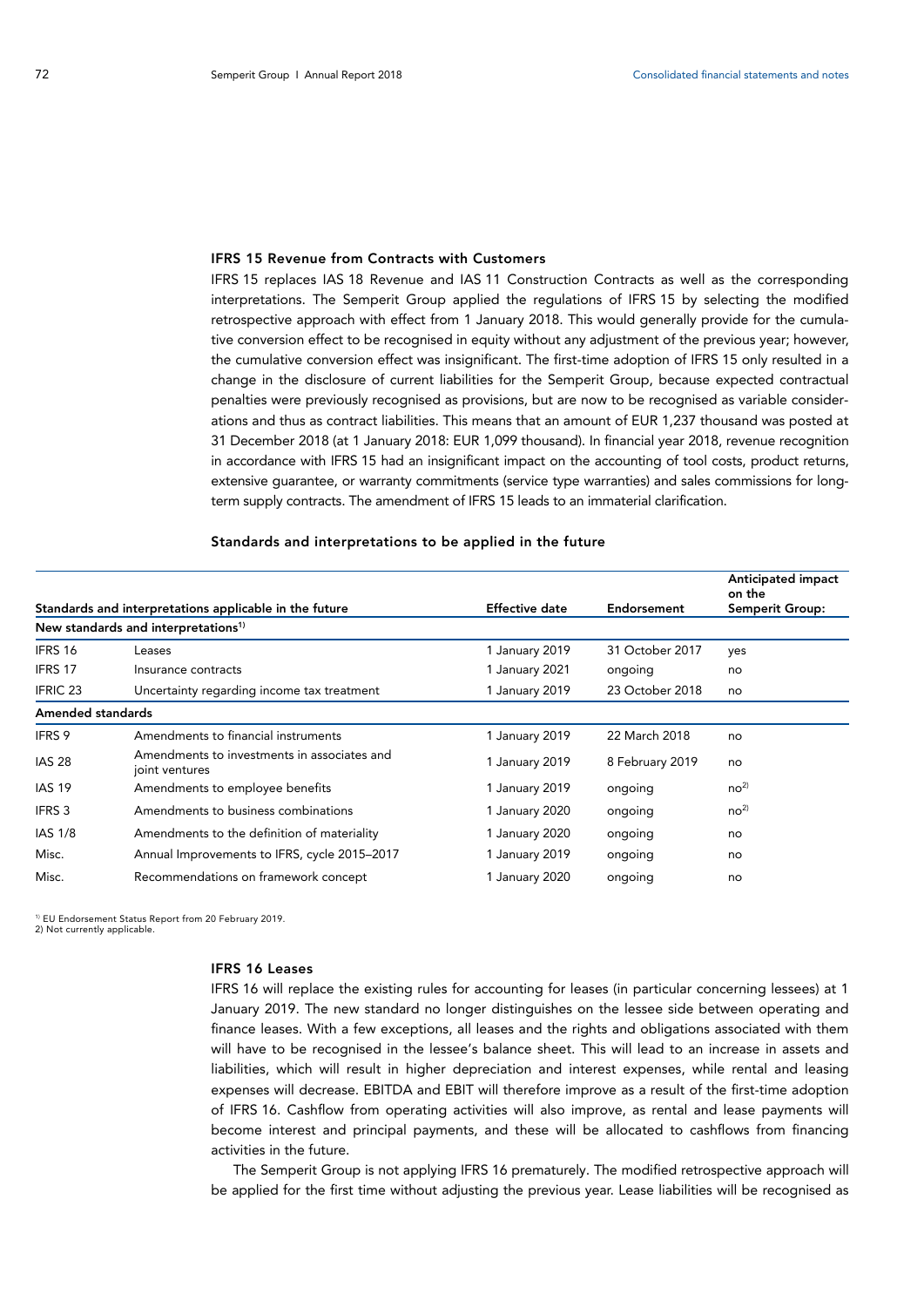liabilities at the cash value of the remaining lease payments; the rights of use will be assessed at the amount of the lease liability to be recognised. The Semperit Group will exercise the option provided for in IFRS 16 of not applying the leasing accounting rules to leasing contracts with a short term (i.e. less than 12 months), to leased assets of low value, or to intangible assets. The Semperit Group has around 260 lease agreements, 48% of which involve lease agreements with short terms and leased assets of low value. The Semperit Group is in particular a lessee in respect to rights of use to land and buildings, office equipment and motor vehicles.

 For the lease agreements that must be recognised, the Semperit Group will capitalise the right of use assets as part of its tangible assets, and it will recognise leasing liabilities as other financial liabilities. The greatest effects from capitalisation of the rental and lease agreements arise from contracts for office and warehouse buildings as well as machinery and vehicles. Around EUR 5.5 million will additionally be capitalised for property and buildings and around EUR 2.0 million for other facilities, operating and business equipment at 1 January 2019. The lease liabilities in the Semperit Group will amount to approximately EUR 7.5 million at 1 January 2019. The Semperit Group does not expect IFRS 16 to have an impact on its ability to comply with the covenants.

At the time of initial application, incremental borrowing rates were used for the calculation of the leasing liabilities' cash values. A base interest rate that was increased by a credit spread and a country risk premium was used for each country and term for the respective lease agreements.

The Semperit Group exercises the right to record those leasing contracts whose term ends within 12 months of the date of initial application on the balance sheet in the same manner as short-term lease agreements. Costs that are attributable directly at the time of initial application are not taken into account.

 Furthermore, at the Semperit Group's reporting date, there are two corporations with which the Group has financing lease agreements that are recognised at 1 January 2019 under IFRS 16. At 31 December 2018, the lease payments from finance leases had a cash value of EUR 70 thousand. Usage rights to property in Asia for which no further lease payments are incurred are also stated at 1 January 2019 in accordance with IFRS 16.

## 1.6. Amendments to comparative information

#### A more representative overview of the financial result

Following the Semperit Group's modification of its consolidated financial statements (see Chapter 1.1), a more appropriate method of presenting the financial result was chosen. From now on, income and expenses from financing are reported in the Consolidated Income Statement separately from the other financial result. Information in the notes was adapted accordingly (see Chapter 2.7).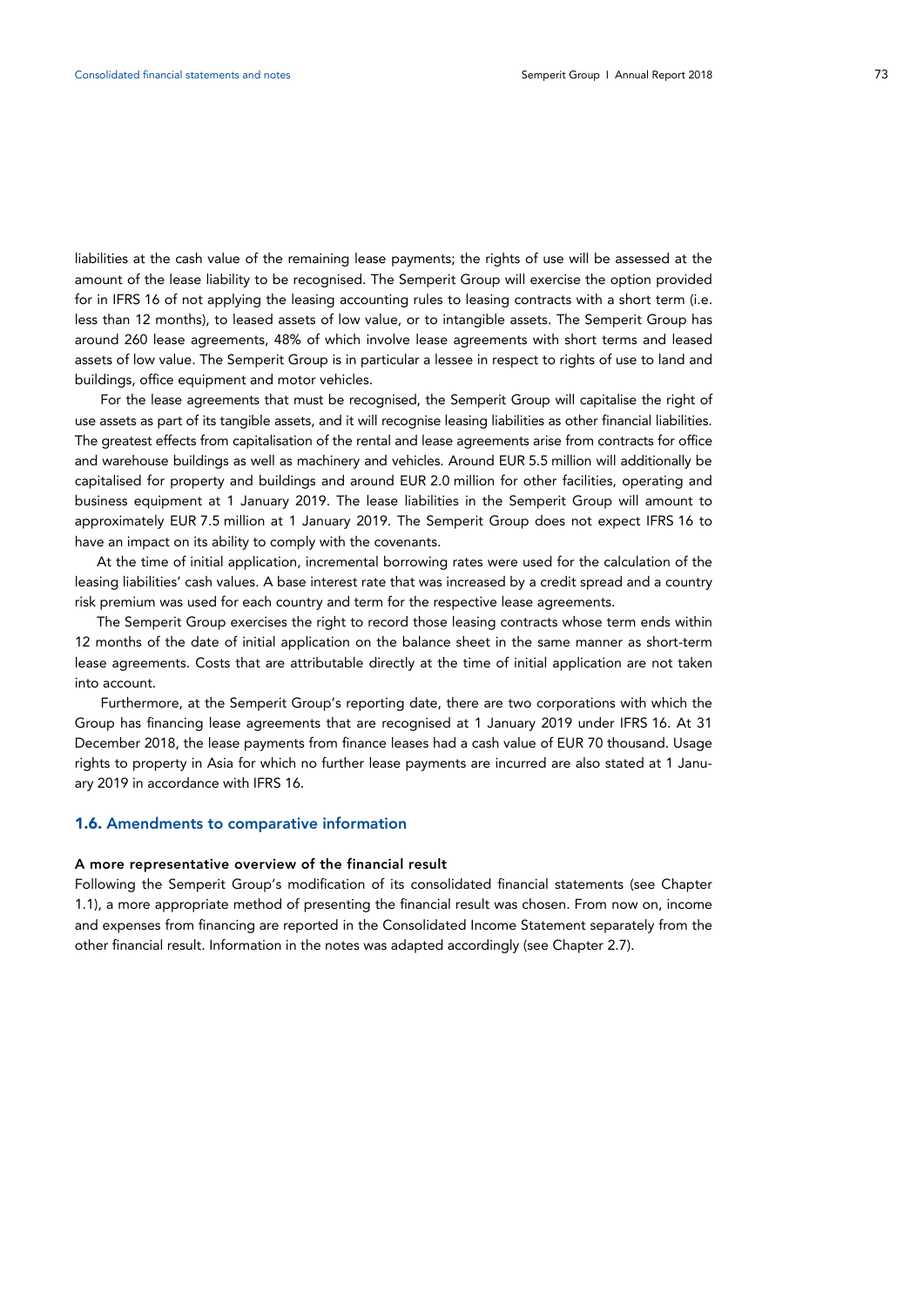| 2017<br>as reported | Net foreign<br>exchange result | Other<br>adjustments | 2017<br>adjusted |
|---------------------|--------------------------------|----------------------|------------------|
| 33,058              | $-31,801$                      |                      | 1,257            |
| $-53,261$           | 37,706                         | 590                  | $-14,965$        |
| $-5,326$            | 0                              | 0                    | $-5,326$         |
|                     | $-5,905$                       | $-590$               | $-6,495$         |
|                     | $-5,095$                       |                      | $-5,095$         |
|                     | $\Omega$                       | $-372$               | $-372$           |
|                     | $-810$                         | $-67$                | $-877$           |
|                     | 0                              | $-150$               | $-150$           |
| $-25,529$           | 0                              | 0                    | $-25,529$        |
|                     |                                |                      |                  |

The effects of these changes on presentation of the financial result are summarised in the table below:

The other amendments include the reclassification of the net earnings from financial instruments, other expenses incurred through the adjustment of redeemable non-controlling interests as a result of a capital measure well as the remaining other financial expenses.

#### Amendments to the consolidated cashflow statement

Following the Semperit Group's modification of its consolidated financial statements (see Chapter 1.1), a more compact method was chosen for presenting the Consolidated statement of cashflows which enables more consistent deduction of the free cashflow. In accordance with IAS 7, paid interest was reclassified into the cashflow from financing activities; the interest payments received were reclassified into the cashflow from investing activities. These changes were also implemented retrospectively for the previous year.

### Amendments to how information is presented in the consolidated balance sheet

In future, down payments made will no longer be recorded in the schedule of assets for tangible assets (see Chapter 3.2). Down payments made for tangible assets accordingly will no longer be recognised under intangible and tangible assets, and will instead now appear under other noncurrent assets. The comparative figures were amended accordingly in the consolidated balance sheet and the consolidated schedule of assets through reclassifications.

The effects of the reclassifications on the consolidated balance sheet can be seen in the following table:

| in EUR thousand    | 31.12.2017 as<br>reported | Reclassification of<br>prepayments for<br>tangible assets | 31.12.2017<br>adjusted |  |
|--------------------|---------------------------|-----------------------------------------------------------|------------------------|--|
| Non-current assets |                           |                                                           |                        |  |
| Tangible assets    | 356,040                   | $-8.693$                                                  | 347,348                |  |
| Other assets       | 2.183                     | 8,693                                                     | 10,875                 |  |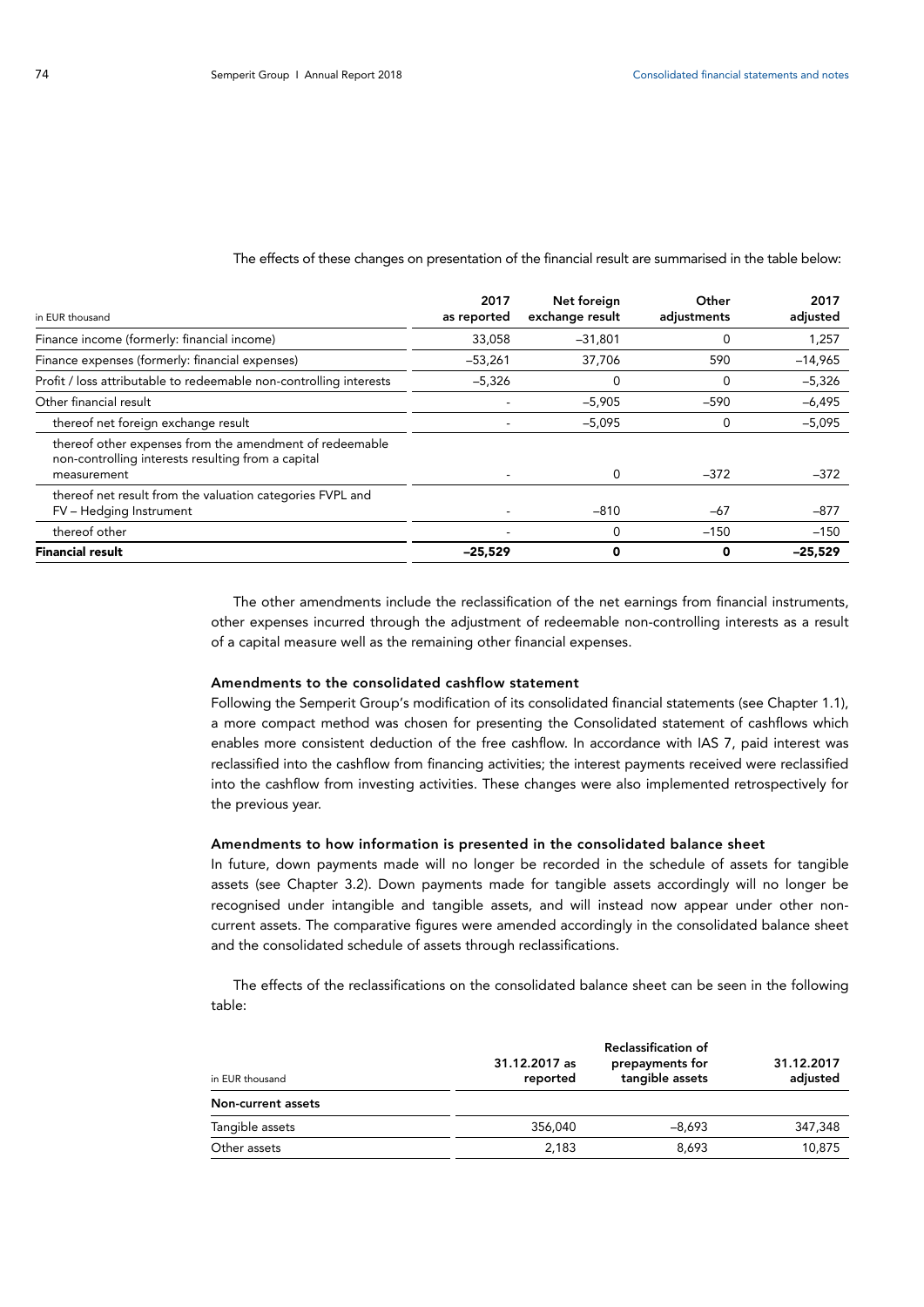Additional amendments to comparative information affect the summary of how positions on the consolidated balance sheet are categorized so as to improve the consolidated balance sheet's readability. Specifically, the provisions for pension and severance payments as well as other provisions were summarised under Provisions in the consolidated balance sheet. The corporate *Schuldschein* loan and liabilities to banks now appear under Financial liabilities. This categorisation will now be used in Chapter 7 and Chapter 6.2.

| in EUR thousand                               | 31.12.2017<br>as reported | Reclassifi-<br>cations | 31.12.2017<br>adjusted |
|-----------------------------------------------|---------------------------|------------------------|------------------------|
| Non-current provisions and liabilities        |                           |                        |                        |
| Provisions for pension and severance payments | 35,815                    | $-35,815$              |                        |
| Other provisions                              | 12,837                    | $-12,837$              |                        |
| <b>Provisions</b>                             |                           | 48,652                 | 48,652                 |
| Corporate Schuldschein loan                   | 254,168                   | $-254,168$             |                        |
| Liabilities to banks                          | 51,310                    | $-51,310$              |                        |
| <b>Financal liabilities</b>                   |                           | 305,478                | 305,478                |
| <b>Current provisions and liabilities</b>     |                           |                        |                        |
| Provisions for pension and severance payments | 2,489                     | $-2,489$               |                        |
| Other provisions                              | 24,870                    | $-24,870$              |                        |
| <b>Provisions</b>                             |                           | 27,359                 | 27,359                 |
| Corporate Schuldschein loan                   | 15,542                    | $-15,542$              |                        |
| Liabilities to banks                          | 5,578                     | $-5,578$               |                        |
| <b>Financial liabilities</b>                  |                           | 21,120                 | 21,120                 |

### A more representative overview of Group equity

Following the Semperit Group's modification of its consolidated financial statements (see Chapter 1.1), a more compact method of presenting the consolidated statement of changes in equity was chosen. The subcategories of revenue reserves will appear as a total in the consolidated statement of changes in equity. Revenue reserves will be presented as individual subcategories in the Notes (see Chapter 5.1).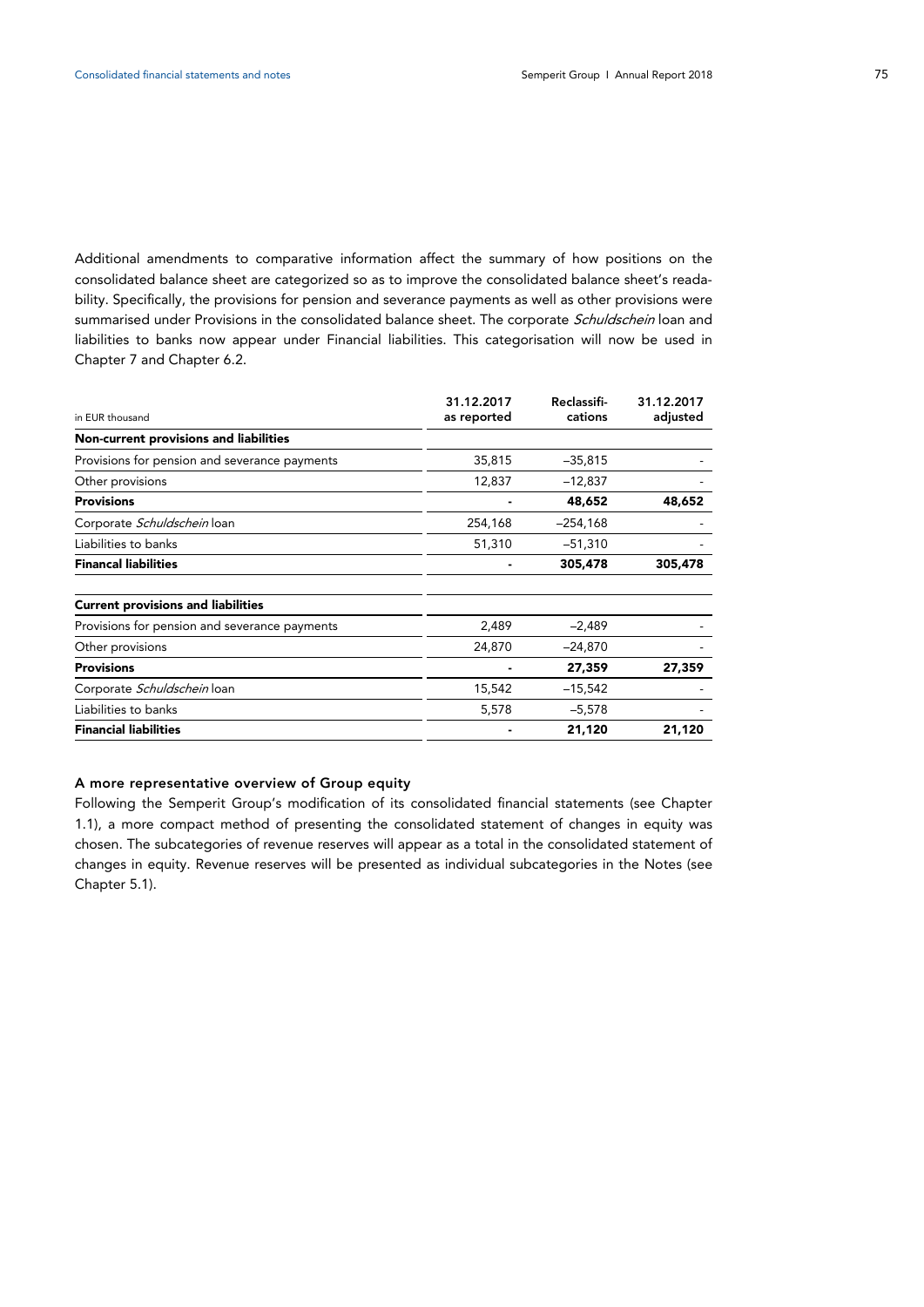# 2. Performance

### 2.1. Segment reporting

In accordance with IFRS 8, segment reporting takes place in line with internal reporting to the Semperit AG Holding's Management Board, which is the Chief Operating Decision Maker. The Chief Operating Decision Maker decides on the allocation of resources towards the business segments.

The segments were determined on the basis of product groups. They are taxed separately and correspond to Semperit Group's business activities. Therefore, Semperit Group has four segments subject to reporting requirements:

- Sempermed: The Sempermed segment produces gloves by means of immersion technology, sells and trades gloves worldwide. The product portfolio encompasses gloves for examinations and operations in the medical sector as well as protective gloves for the industrial sector.
- **Semperflex:** The business area Semperflex develops, produces and sells hoses worldwide. These low-pressure and high-pressure hoses are used in the construction and transport industries, in mines as well as in farming equipment. These hoses are made using either fabric (industrial hoses) or metal wiring (hydraulic hoses) for reinforcement.
- Sempertrans: The Sempertrans segment is active in the production and sale of transport and conveyor belts. Transport and conveyor belts are used in mining, in the steel industry, the cement industry, in power plants as well as in civil engineering and the transport industry. In order to ensure that the respective industry's requirements are met in an optimal manner, the belts are reinforced with either textile or steel cord carcasses.
- **Semperform:** Semperform produces and sells moulded and extruded products. Its product portfolio includes elastomeric and sealing strips, escalator handrails, vibration absorption film for skis and snowboards, customised injection moulding parts with isolating or absorption functions, rubber rings for cableways as well as elastomeric plates and wear resistance plates.

The methods used to calculate the balance sheet and valuation figures for each segment are identical to those used for the Semperit Group's balance sheet and valuations. The segment result is its EBITDA. It is this result that is reported to the Management Board for the purposes of allocating resources and performance measurement. The trade working capital and additions to the tangible assets and intangible assets are reported to the Management Board as key indicators of the segment's assets.

Income from licences that are calculated based on when they expire is, as in the case of income from rentals, recorded pro rata temporis for the duration of the contract. Income from licences that are measured using other indicators are measured and recorded in line with underlying indicators.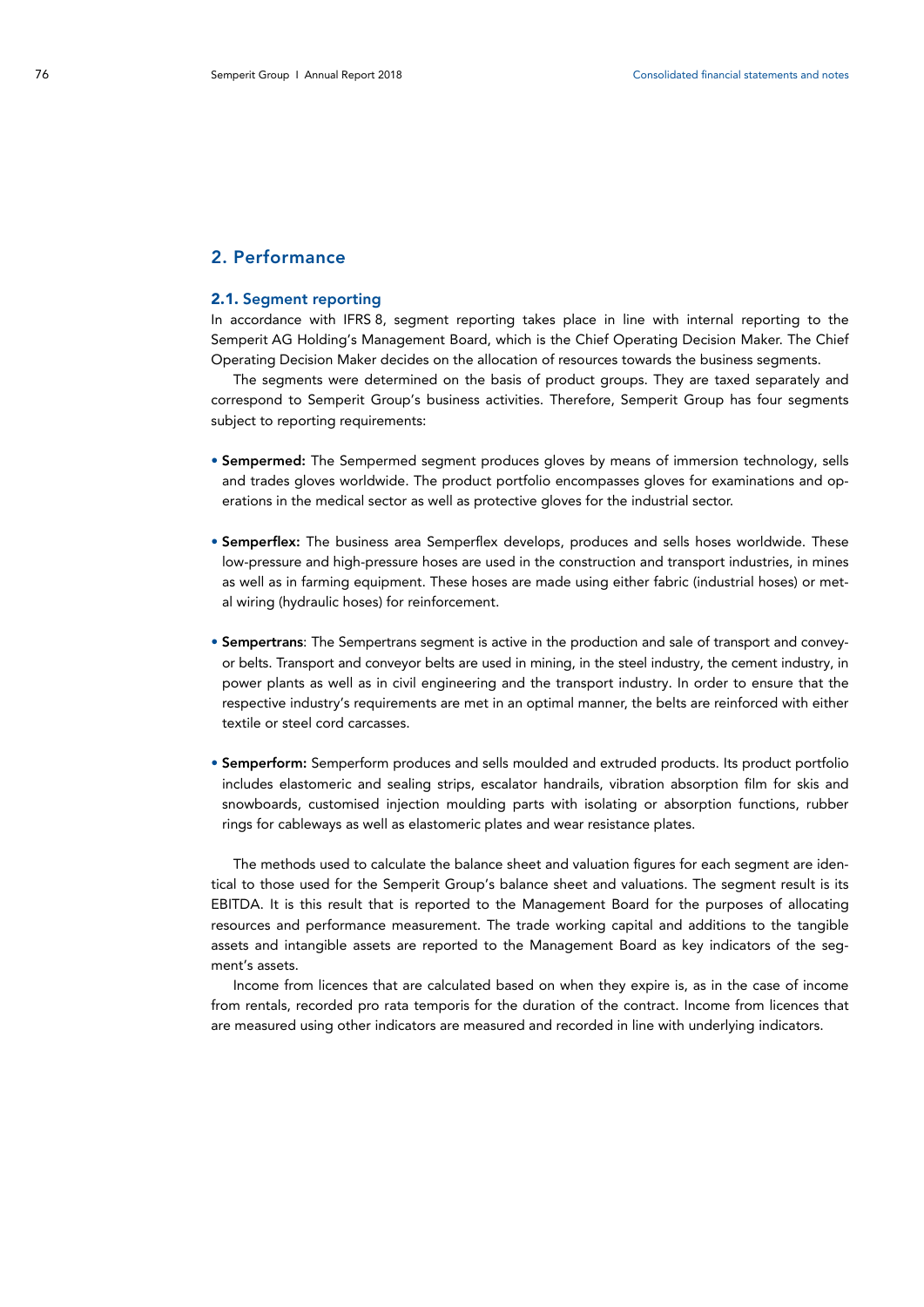### Segmentation according to business areas

Segmentation according to business areas is in line with management and reporting policies within the Group.

| Semper-<br>med | Semper-<br>flex | Semper-<br>trans | Semper-<br>form | Corporate<br>Center | Inter-<br>company<br>transactions | Total     |
|----------------|-----------------|------------------|-----------------|---------------------|-----------------------------------|-----------|
| 311,461        | 230,048         | 144,762          | 192,211         | $\overline{0}$      |                                   | 878,482   |
| 530            | $\overline{0}$  | $\overline{0}$   | $\overline{0}$  | $\overline{0}$      |                                   | 530       |
| $-3,914$       | 48,911          | 517              | 21,895          | $-20,476$           | $-505$                            | 46,428    |
| $-69,565$      | 38,444          | $-7,066$         | 13,213          | $-22,207$           | $-505$                            | $-47,687$ |
| $-9,869$       | $-10,421$       | $-3,467$         | $-8,659$        | $-1,730$            |                                   | $-34,146$ |
| $-55,783$      | $-46$           | $-4,116$         | $-24$           | $\overline{0}$      |                                   | $-59,969$ |
| 65,370         | 56,985          | 30,915           | 34,374          | $-3,318$            |                                   | 184,325   |
| 12,423         | 30,069          | 26,850           | 10,698          | 1,046               |                                   | 81,086    |
| 2,979          | 1,776           | 878              | 1,000           | 140                 |                                   | 6,773     |
|                |                 |                  |                 |                     |                                   |           |

Impairments in the Sempermed and Sempertrans segments are outlined in Chapters 3.1 and 3.2 respectively.

|                                                                    |           |             |             |             |             | Inter-       |           |
|--------------------------------------------------------------------|-----------|-------------|-------------|-------------|-------------|--------------|-----------|
|                                                                    | Semper-   | Semper-     | Semper-     | Semper-     | Corporate   | company      |           |
| 2017 in EUR thousand                                               | med       | flex        | trans       | form        | Center      | transactions | Total     |
| Revenue                                                            | 337,134   | 206,052     | 145,958     | 185,038     | $\mathbf 0$ | $\mathbf 0$  | 874,181   |
| Share of profits from associated<br>companies                      | 453       | $\mathbf 0$ | $\mathbf 0$ | $\mathbf 0$ | $\mathbf 0$ | $\mathbf 0$  | 453       |
| <b>EBITDA</b>                                                      | 77,868    | 40,415      | $-16,713$   | 19,242      | $-20,080$   | $-539$       | 100,193   |
| <b>EBIT</b>                                                        | 38,022    | 31,782      | $-20,322$   | 10,978      | $-22,295$   | $-539$       | 37,625    |
| Depreciation and amortisation of<br>tangible and intangible assets | $-13,870$ | $-8,633$    | $-3,609$    | $-8,265$    | $-2,215$    | $\mathbf 0$  | $-36,593$ |
| Impairments of tangible and<br>intangible assets                   | $-25,976$ | $\mathbf 0$ | $\mathbf 0$ | $\mathbf 0$ | $\Omega$    | $\mathbf 0$  | $-25,976$ |
| <b>Trade Working Capital</b>                                       | 51,044    | 44,152      | 33,585      | 27,881      | $-4,262$    |              | 152,400   |
| Additions to tangible and<br>intangible assets                     | 23,414    | 30,615      | 7,478       | 12,336      | 428         | 0            | 74,271    |
| Employees<br>(at balance sheet date)                               | 3,051     | 1,732       | 991         | 925         | 140         | $\mathbf 0$  | 6,838     |

The income and expenses of companies involved in production and distribution in more than one segment are subdivided and allocated to the appropriate segments accordingly so that no further eliminations are necessary. The Corporate Center consists of Semperit AG Holding, which is not involved in operating activities, and those portions of a management company in China and a service company in Singapore that are allocated to the Corporate Center. In addition, certain Corporate Center payments are made through operative companies. Internal recharging and the allocation of Corporate Center costs have already been attributed to the segments as much as possible.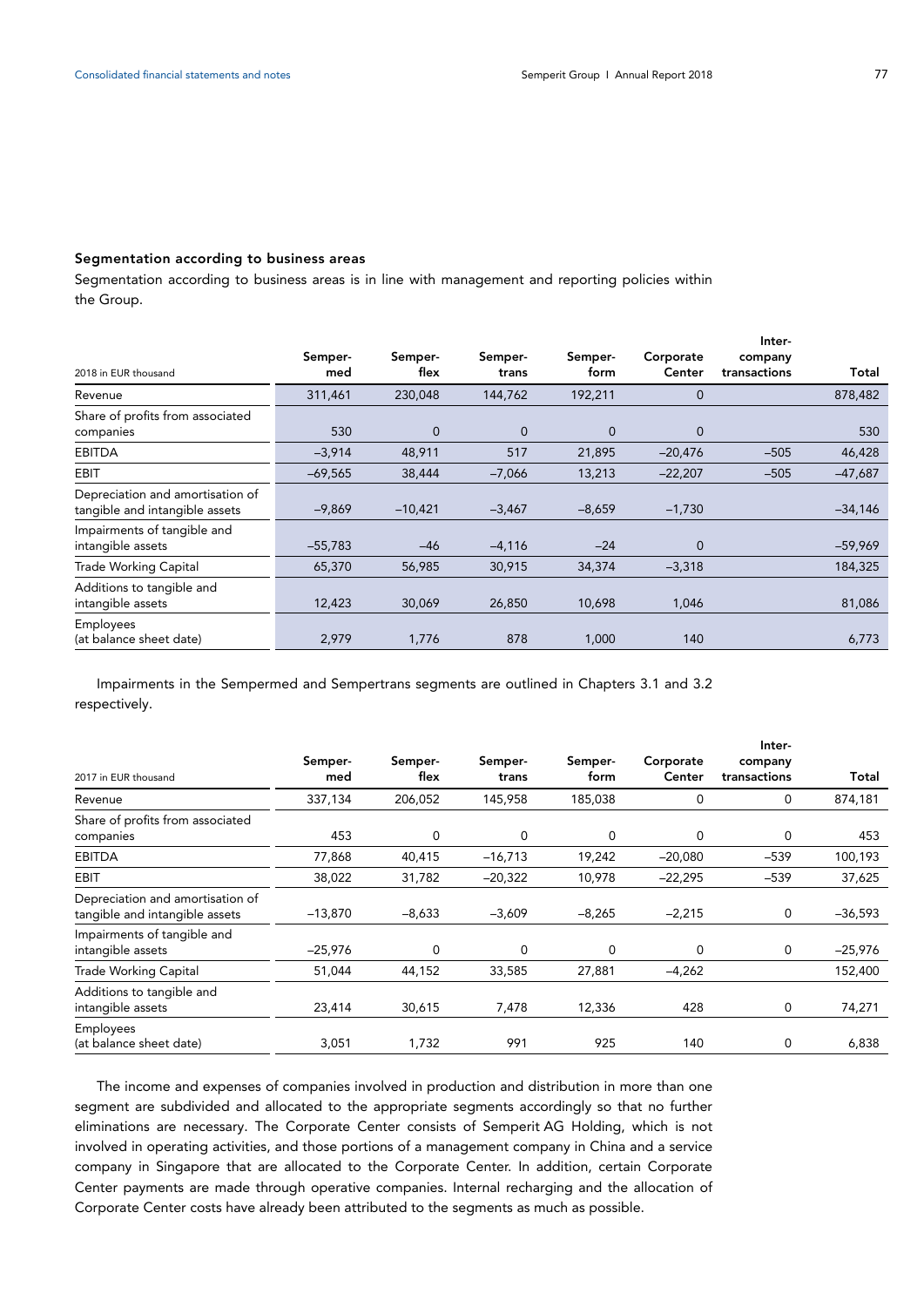The EBITDA that appears in the Total column corresponds to that of the Semperit Group's Consolidated income statement. For this reason, the reconciliation account for the result before income taxes can be found in the Consolidated income statement.

Trade working capital consists of inventories and trade receivables minus trade payables (see also Chapter 4).

## Geographic Segmentation

The Group's business activities are conducted mainly in Europe, Asia and the Americas. In accordance with IFRS 8, information on revenue is reported based on customer sites, whereas information on non-current assets and on the additions to the tangible assets and intangible assets is reported based on the relevant sites of the companies in the Semperit Group. Information on non-current assets does not include deferred taxes, securities or shares to joint ventures and associated companies. Consolidating entries were made according to geographical region wherever possible.

The Semperit Group does not depend on any one customer for more than 10% of its total turnover.

|                         |                       |                                                             | 2018    |                       | 2017                                                        |         |
|-------------------------|-----------------------|-------------------------------------------------------------|---------|-----------------------|-------------------------------------------------------------|---------|
| in EUR thousand         | Non-current<br>assets | <b>Additions to</b><br>tangible and<br>intangible<br>assets | Revenue | Non-current<br>assets | <b>Additions to</b><br>tangible and<br>intangible<br>assets | Revenue |
| Austria                 | 44,672                | 5,795                                                       | 36,795  | 59,243                | 8,358                                                       | 35,336  |
| EU excluding Austria    | 218,705               | 61,282                                                      | 524,551 | 187,109               | 42,019                                                      | 495,601 |
| Total for EU            | 263,377               | 67,077                                                      | 561,346 | 246,352               | 50,378                                                      | 530,937 |
| Rest of Europe          | $\overline{0}$        | $\overline{0}$                                              | 57,805  | 0                     | $\Omega$                                                    | 69,067  |
| <b>Total for Europe</b> | 263,377               | 67,077                                                      | 619,151 | 246,352               | 50,378                                                      | 600,004 |
| Asia                    | 88,186                | 13,514                                                      | 95,732  | 134,944               | 23,768                                                      | 99,742  |
| The Americas            | 4,142                 | 493                                                         | 132,141 | 1,359                 | 124                                                         | 153,110 |
| Rest of the world       | 3                     |                                                             | 31,457  | 3                     |                                                             | 21,326  |
| Group                   | 355,708               | 81,086                                                      | 878,482 | 382,658               | 74,271                                                      | 874,181 |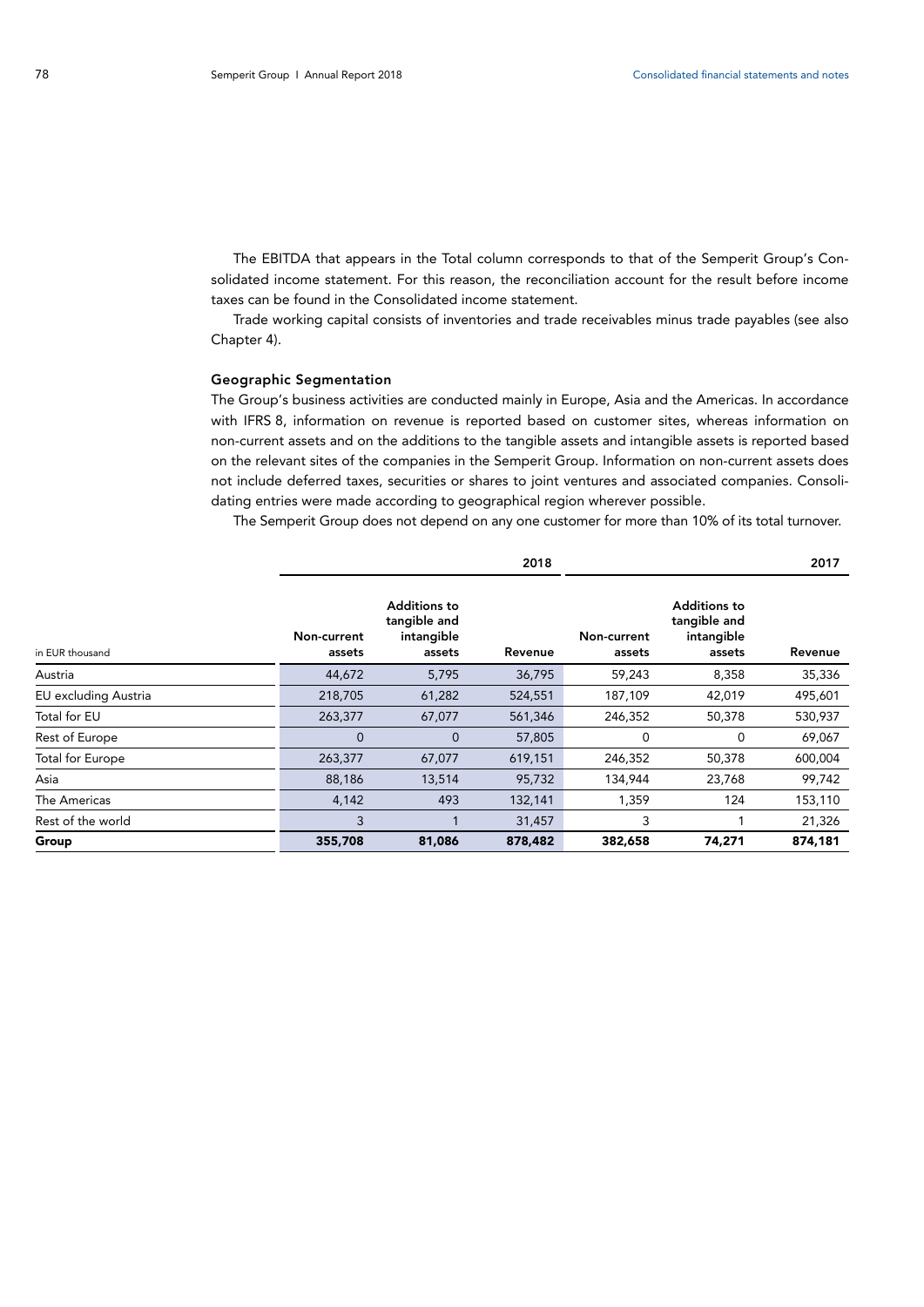### 2.2. Revenue

Revenues are recorded with the transaction prices of contractual obligations. Deductions are made for agreed rebates, bonuses, discounts and other similar revenue deductions as well as penalty fees and anticipated returns.

These reductions in revenues are based on contractual agreements. All existing information and empirical values are taken into account in estimating the variable price components. The amount that will probably be claimed based on the agreements or empirical values is generally defined as the transaction price reduction. This estimate is regularly updated.

A liability account for reimbursements is set up for potential returns and repayments to be expected and this is based on contracts or empirical values from the last three years. Refund assets are recorded using the original carrying amount minus anticipated costs of receipt of the products; they are recognised in Inventories.

The agreed transaction price is generally billed upon distribution. Revenue from deliveries is recognised in accordance with the Incoterm agreed for the delivery of the goods once the customer obtains power of disposal over the goods. The payment terms normally granted are between 14 and 90 days.

Interest income is recorded pro rata temporis with due regard to the effective interest rate. No revenue was generated from contracts that include a material financing components in the 2018 financial year. Revenue from the costs of contractual fulfilment, for example tool costs, is recognised in profit and loss over their useful lives.

Some contracts involve multiple component contracts that also include additional performance obligations such as services in addition to the sale of certain products. In accordance with IFRS 15, the consideration is split over the components in line with the relative individual transaction prices.

Contractually agreed guarantees that are an individual and definable contractual obligation will be recorded in profit and loss pro rata for the duration of the guarantee period upon delegation of the power of disposition over the product that was sold.

The costs of contract fulfilment arise in the form of tool costs, and these costs are capitalised and written off in accordance with the provisions of IAS 16.

The costs of contract initiation are only capitalised in cases where the contractual terms exceed 12 months. There were no cases where this was applied in the 2018 financial year.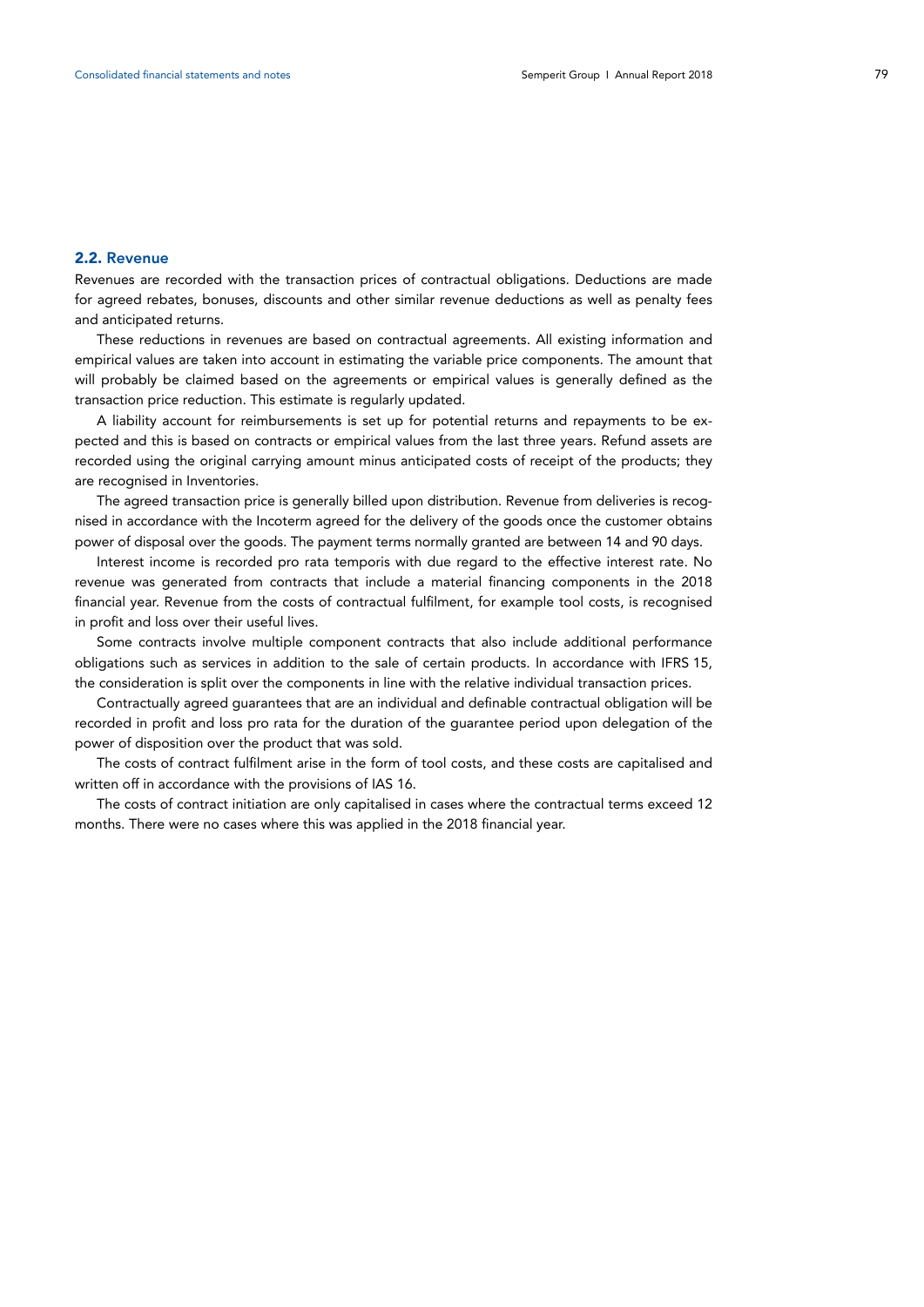Revenue from contracts with customers is broken down by segment and geographical region as follows:

| in EUR thousand           | Sempermed | Semperflex | Sempertrans | Semperform | Group   |
|---------------------------|-----------|------------|-------------|------------|---------|
| 2018                      |           |            |             |            |         |
| Western Europe            | 162,365   | 135,056    | 50,470      | 135,734    | 483,625 |
| Eastern Europe            | 35,639    | 46,093     | 28,628      | 25,166     | 135,527 |
| North America             | 67,074    | 23,820     | 10,759      | 9,664      | 111,317 |
| Central and South America | 9,415     | 1,745      | 8,453       | 1,211      | 20,824  |
| Africa                    | 1,950     | 2,195      | 7,139       | 214        | 11,498  |
| Asia                      | 31,478    | 18,445     | 25,693      | 20,116     | 95,732  |
| Australia                 | 3,539     | 2,696      | 13,618      | 106        | 19,959  |
| Revenue <sup>1)</sup>     | 311,461   | 230,048    | 144,762     | 192,211    | 878,482 |
| 2017                      |           |            |             |            |         |
| Western Europe            | 156,345   | 119,050    | 46,140      | 129,472    | 451,007 |
| Eastern Europe            | 39,943    | 44,138     | 38,942      | 25,974     | 148,996 |
| North America             | 95,734    | 19,286     | 3,061       | 7,811      | 125,892 |
| Central and South America | 13,342    | 3,289      | 9,471       | 1,116      | 27,217  |
| Africa                    | 1,732     | 991        | 5,097       | 643        | 8,464   |
| Asia                      | 26,304    | 17,399     | 36,175      | 19,864     | 99,742  |
| Australia                 | 3,733     | 1,899      | 7,071       | 159        | 12,862  |
| Revenue                   | 337,134   | 206,052    | 145,958     | 185,038    | 874,181 |

<sup>1)</sup> in accordance with IFRS 15

## 2.3. Other operating income

| in EUR thousand                                                                                                               | 2018  | 2017   |
|-------------------------------------------------------------------------------------------------------------------------------|-------|--------|
| Insurance claims                                                                                                              | 1,474 | 401    |
| Research reward                                                                                                               | 720   | 799    |
| Sale of by-products and waste materials                                                                                       | 506   | 687    |
| Rental income                                                                                                                 | 201   | 269    |
| Other income from the sale of SCC incl. reclassification of currency translation<br>differences to profit/loss for the period |       | 78,109 |
| Other income minus paid receivables from the settlement ICC cases                                                             |       | 9,441  |
| Other                                                                                                                         | 2,509 | 2,733  |
| Total                                                                                                                         | 5,409 | 92,440 |

The one-time change in other operating income for the 2017 financial year is attributable to the termination of nearly all joint business activities with Sri Trang Agro-Industry Public Co Ltd., the Thai joint venture partner, in the first quarter of 2017 (see Chapter 10.1). The other operating earnings essentially include earnings from the sale of flexible packaging and reimbursement of input tax.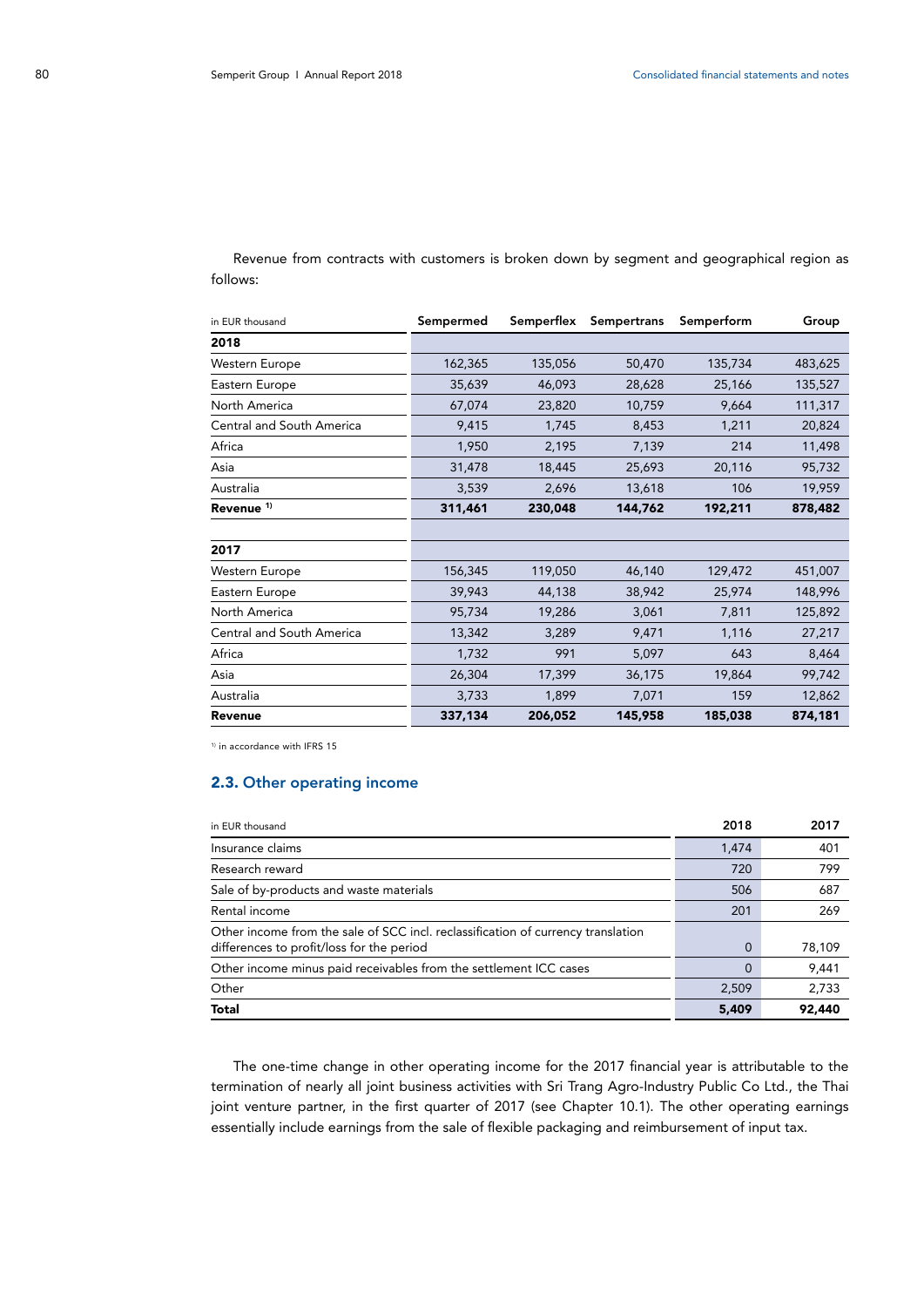## 2.4. Cost of material and purchased services

| in EUR thousand    | 2018    | 2017    |
|--------------------|---------|---------|
| Cost of materials  | 453,189 | 490,087 |
| Energy expenses    | 51,509  | 44,142  |
| Purchased services | 7,568   | 7,063   |
| <b>Total</b>       | 512,266 | 541,293 |

## 2.5. Personnel expenses

| in EUR thousand                                                               | 2018    | 2017    |
|-------------------------------------------------------------------------------|---------|---------|
| Wages                                                                         | 66,769  | 62,433  |
| <b>Salaries</b>                                                               | 72.922  | 80,329  |
| Severance payments                                                            | 2.434   | 8,897   |
| Retirement benefit expenses                                                   | 972     | 1,003   |
| Statutory social security expenses and other compulsory wage-related payments | 30,339  | 29,837  |
| Other social security expenses                                                | 4,582   | 4,023   |
| <b>Total</b>                                                                  | 178,018 | 186,521 |

One-off expenses were incurred in the 2017 financial year for special compensation for employees, payments to members of the Managing Board, executives and employees who left the Group as well as for the closure of the Sempertrans plant in France. In the financial year 2018, the costs of R&D amounted to approximately 14,000 EUR thousand (previous year: EUR 14,200 thousand); these are attributable in particular to personnel expenses. The personnel expenses also include the costs for temporary staff. The average number of temporary staff in the 2018 financial year was 783 employees (previous year: 892). Severance and pension payments for executives totalled EUR 56 thousand in the 2018 financial year (previous year: EUR 55 thousand).

In Austria, the average number of employees was 866 (previous year: 836). The average number of employees in the Semperit Group is broken down as follows:

|                      | 2018  | 2017  |
|----------------------|-------|-------|
| Blue-collar workers  | 5,091 | 4,989 |
| White-collar workers | 1,700 | 1.729 |
| <b>Total</b>         | 6.791 | 6,718 |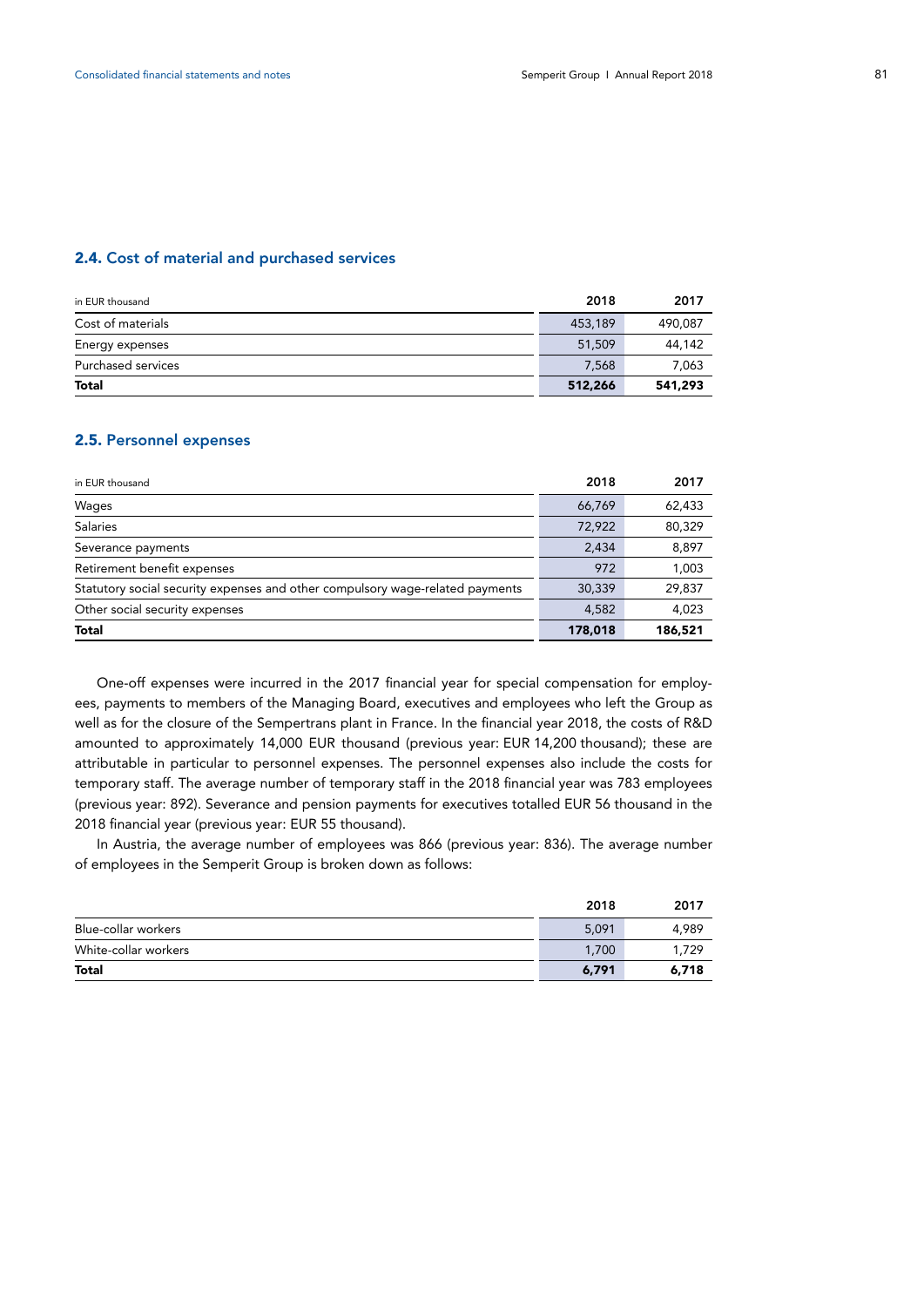### 2.6. Other operating expenses

| in EUR thousand                     | 2018    | 2017    |
|-------------------------------------|---------|---------|
| Maintenance and services            | 41,075  | 42,845  |
| Outgoing freight                    | 30,967  | 31,272  |
| Legal, consulting and auditing fees | 25,278  | 20,979  |
| Travel expenses                     | 7,586   | 8,608   |
| Commission and advertising costs    | 5,897   | 6,846   |
| Rental and leasing expenses         | 5,630   | 5,641   |
| Insurance premiums                  | 4,790   | 4,336   |
| Other taxes                         | 3,347   | 4,427   |
| Expenses for software licences      | 2,833   | 1,924   |
| Complaint costs                     | 2,827   | 2,103   |
| Waste disposal                      | 2,059   | 2,932   |
| Energy costs not for production     | 1,417   | 1,359   |
| Communications                      | 1,395   | 2,151   |
| Training and education expenditures | 1,322   | 1,218   |
| Valuation allowance                 | 1,179   | 1,171   |
| Fees, subscriptions and donations   | 1,136   | 1,486   |
| Office equipment                    | 1,127   | 1,067   |
| <b>Bank expenses</b>                | 650     | 678     |
| Result from deconsolidation         | 287     | 0       |
| Other                               | 5,983   | 16,929  |
| <b>Total</b>                        | 146,787 | 157,968 |

In both financial years, the costs associated with consultation fees include hiring interim managers and executing projects related to the restructuring and transformation process. There were also legal and consultation fees incurred in the previous year associated with the termination of the joint venture transaction.

In addition to this, impairments of EUR 1,757 thousand were also stated in the other operating expenses in the previous year as a result of the company audit for the years 2011–2014; provisions of EUR 3,256 thousand were also formed for the repayment of the energy levy reimbursement for 2011– 2014. A provision was formed in the previous year in the amount of EUR 1,600 thousand for the procedure at the Austrian Federal Competition Authority (BWB). See Chapter 10.1 for the composition of the earnings from deconsolidation.

Costs in connection with the closure of the Chinese production facility amounting to EUR 1,799 thousand (previous year: EUR 0 thousand) are included in the remaining Other operating expenses (see Chapter 3.2). Expenses in the amount of EUR 3,636 thousand, incurred as a result of an amended estimate about how an ERP software program could be used in future, and EUR 1,155 thousand, from the derecognition of technical equipment in connection with the closure of the French production facility belonging to Sempertrans in Argenteuil in France, are included in the remaining Other operating expenses.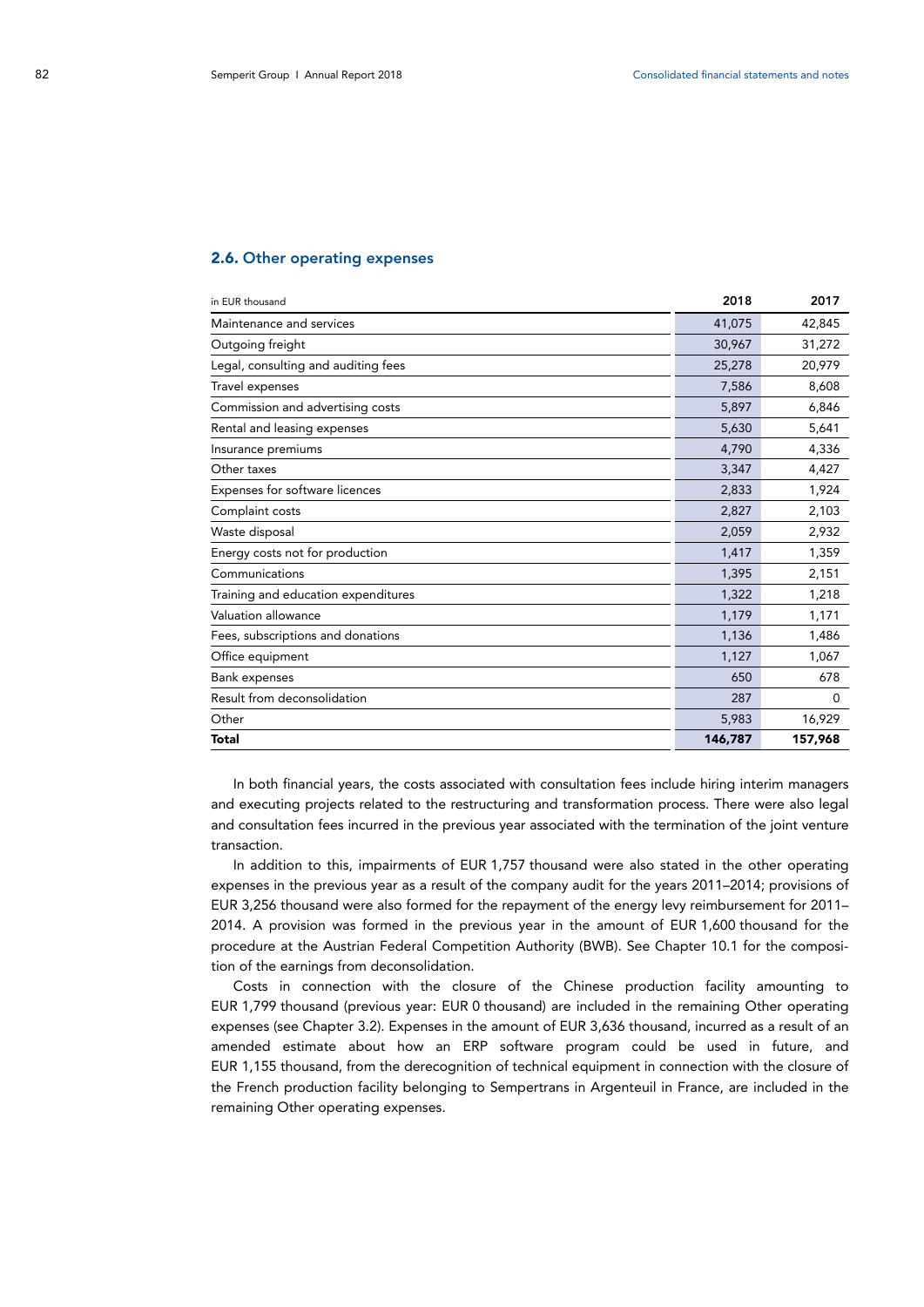For the services rendered by Ernst & Young Wirtschaftsprüfungsgesellschaft m.b.H., the auditors of the consolidated financial statements, as well as those rendered by subsidiaries of the international Ernst & Young network in the financial year 2018, the following fees were recorded as expenses:

| in EUR thousand                                                                 | 2018  | 2017  |
|---------------------------------------------------------------------------------|-------|-------|
| Auditing of consolidated financial statements and thereto related audit opinion | 969   | 980   |
| there of Ernst & Young Wirtschaftsprüfungsgesellschaft m.b.H.                   | 396   | 414   |
| Other valuation and certification services                                      | 113   | 35    |
| Other services                                                                  | 121   | 175   |
| Total                                                                           | 1,203 | 1,190 |

Semperit Group rents storage and office space mostly through operative lease arrangements. The expenses incurred as a result are recorded under Rental and leasing expenses. Most of the leases have a term that is less than five years. The contracts are normally drawn up in a way that it is possible to extend them. In the case of individual contracts, an option to purchase at fair value has been provided for. Some leasing contracts include a cancellation clause.

In addition, required company cars, IT equipment and machines and office equipment are leased. For the most part, the remaining terms of the contracts are less than five years at the reporting date. Individual contracts include an extension clause and/or an option to purchase at fair value upon termination of the contract.

Minimum lease payments to be made in future for unredeemable operating rental and leasing contracts are to be made to the following extent at the reporting date:

| in EUR thousand                   | 31.12.2018 | 31.12.2017 |
|-----------------------------------|------------|------------|
| Within the following year         | 2.776      | 2.741      |
| Within the following 2 to 5 years | 5.685      | 5,168      |
| More than 5 years                 | 655        | 734        |

The rental and leasing expenses from operating lease agreements amounted to EUR 5,630 thousand in the 2018 financial year (previous year: 5,641 thousand).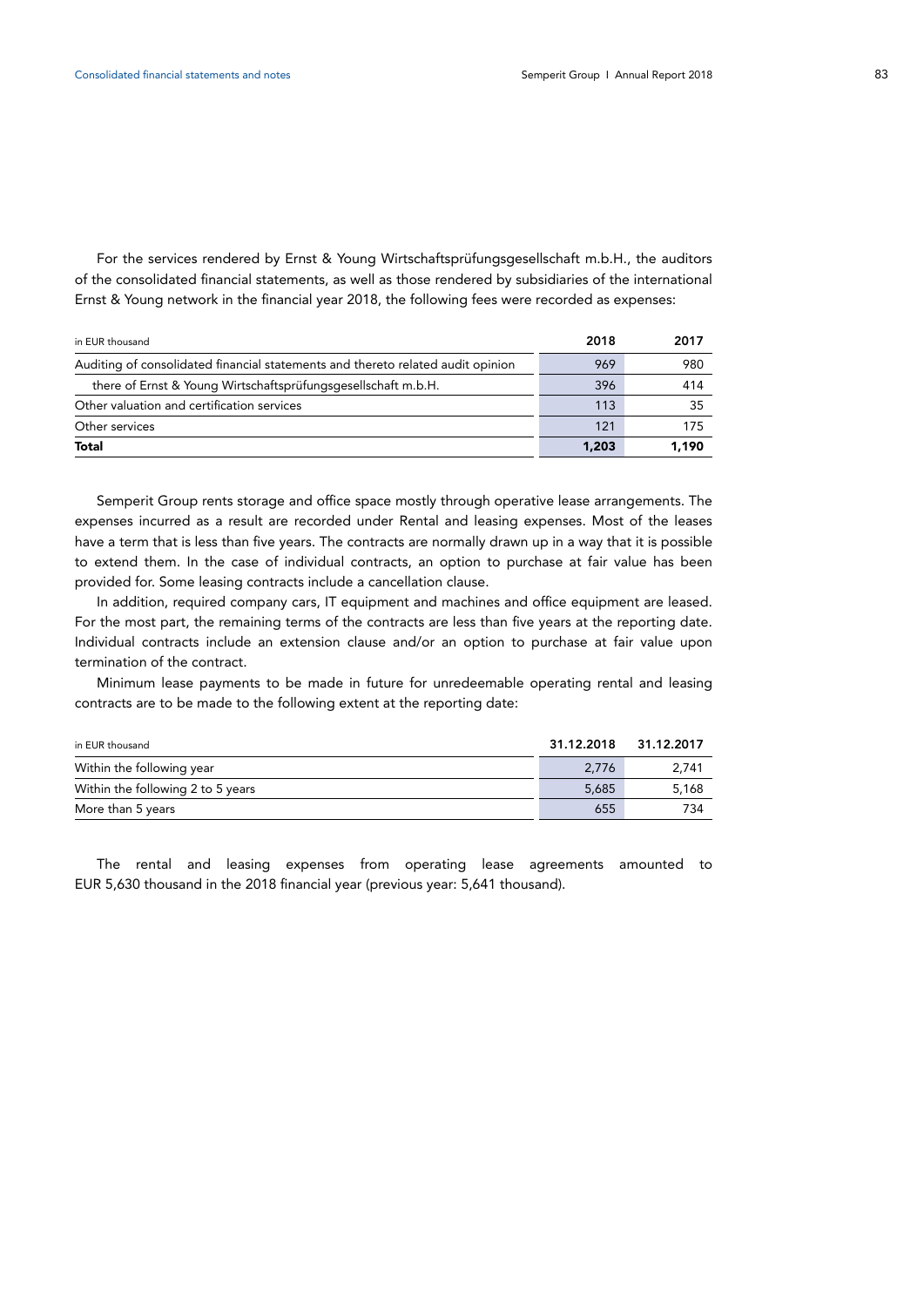# 2.7. Financial result

| in EUR thousand                                                                                                   | 2018      | $2017^{1}$ |
|-------------------------------------------------------------------------------------------------------------------|-----------|------------|
| <b>Finance income</b>                                                                                             |           |            |
| Income from securities                                                                                            | 88        | 83         |
| Interest and related income                                                                                       | 1,070     | 1,174      |
|                                                                                                                   | 1,158     | 1,257      |
| <b>Finance expenses</b>                                                                                           |           |            |
| Repayment of liabilites from redeemable non-controlling interests concerning<br>the Joint-Venture-transaction     | $\Omega$  | $-4,223$   |
| Interest expense                                                                                                  | $-9,179$  | $-10,742$  |
|                                                                                                                   | $-9,179$  | $-14,965$  |
| <b>Other financial result</b>                                                                                     |           |            |
| Net foreign exchange result                                                                                       | $-1.743$  | $-5,095$   |
| Other expenses from the amendment of redeemable non-controlling interests<br>resulting from a capital measurement | $\Omega$  | $-372$     |
| Net result from the valuation categories FVPL and FV – Hedging Instrument                                         | $-621$    | $-877$     |
| Other                                                                                                             | $-935$    | $-150$     |
|                                                                                                                   | $-3,298$  | $-6,495$   |
| Profit / loss attributable to redeemable non-controlling interests                                                | $-4,251$  | $-5,326$   |
| <b>Financial result</b>                                                                                           | $-15,571$ | -25,529    |

<sup>1)</sup> The comparative figures were adjusted (see chapter 1.6).

The net earnings from financial assets from the AC (at cost) valuation category are categorized as follows:

| in EUR thousand                                     | 2018     | 2017     |
|-----------------------------------------------------|----------|----------|
| Interest and related income                         | 1.070    | 1.174    |
| Valuation allowance                                 | $-1.179$ | $-2.151$ |
| Net foreign exchange result                         | 2.176    | $-6,559$ |
| Net result from the valuation category AC (at cost) | 2,067    | -7,536   |

The impairments for financial assets at cost are recorded under other operating expenses. These also include liquidations recognised in profit or loss as impairments of financial assets at cost.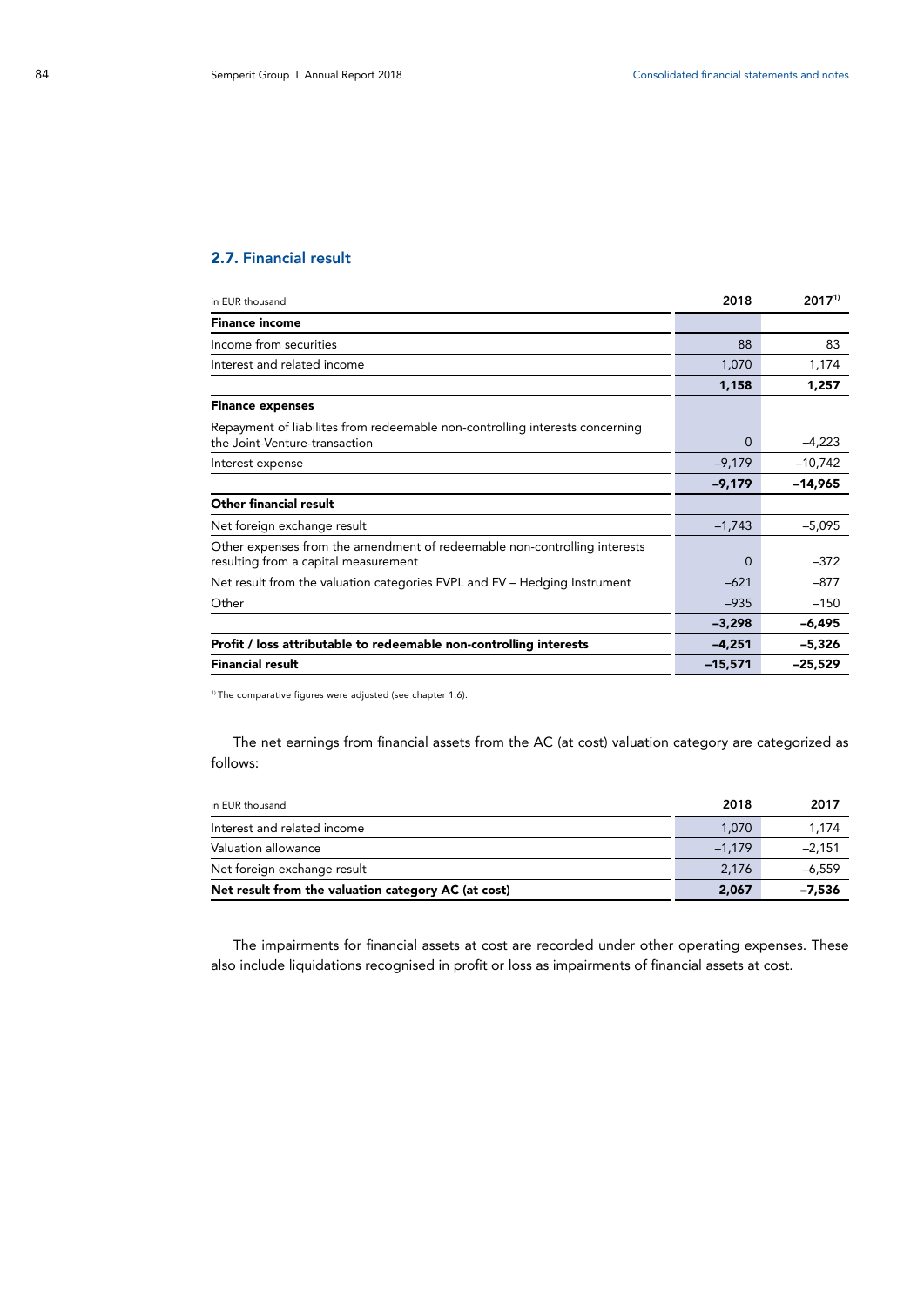The net earnings from financial instruments in the valuation category at fair value (FVPL) in profit or loss are categorized as follows:

| in EUR thousand                                                            | 2018     | 2017     |
|----------------------------------------------------------------------------|----------|----------|
| Income from foreign exchange transactions                                  | 1.574    | 979      |
| Expenses from foreign exchange transactions                                | $-1.159$ | $-1,789$ |
| Income / expenses arising from the measurement and disposial of securities | $-185$   |          |
| Net result from the valuation category FVPL (Fair Value through Profit and |          |          |
| Loss)                                                                      | 230      | -810     |

|                                                                            | $-851$ | -67  |
|----------------------------------------------------------------------------|--------|------|
| Net result from the valuation category FV - Hedging Instrument             |        |      |
| Cashflow Hedges – ineffective portion of changes in fair value             | 18     | -67  |
| Cashflow Hedges – reclassified from OCI including costs of hedging reserve | $-869$ |      |
| in EUR thousand                                                            | 2018   | 2017 |

Of the interest contained in the financial result, EUR 9,179 thousand (previous year: EUR 9,713 thousand) is attributable to liabilities measured at amortised cost. In the liabilities from redeemable non-controlling interests, the part of the earnings recorded in the Consolidated income statement at the amount of EUR 4,251 thousand (previous year: EUR 5,326 thousand) represents the effective interest expense.

The net foreign currency earnings from financial liabilities at amortised cost amounts to EUR –5,116 thousand (previous year: EUR 3,074 thousand). The interest expense in the financial result essentially corresponds with the effective interest expense from financial liabilities in the AC (at cost) valuation category.

## 2.8. Income taxes

The tax expense stated for the financial year includes the current taxes calculated for the individual companies from taxable income and the tax rate applicable in the relevant country as well as deferred taxes.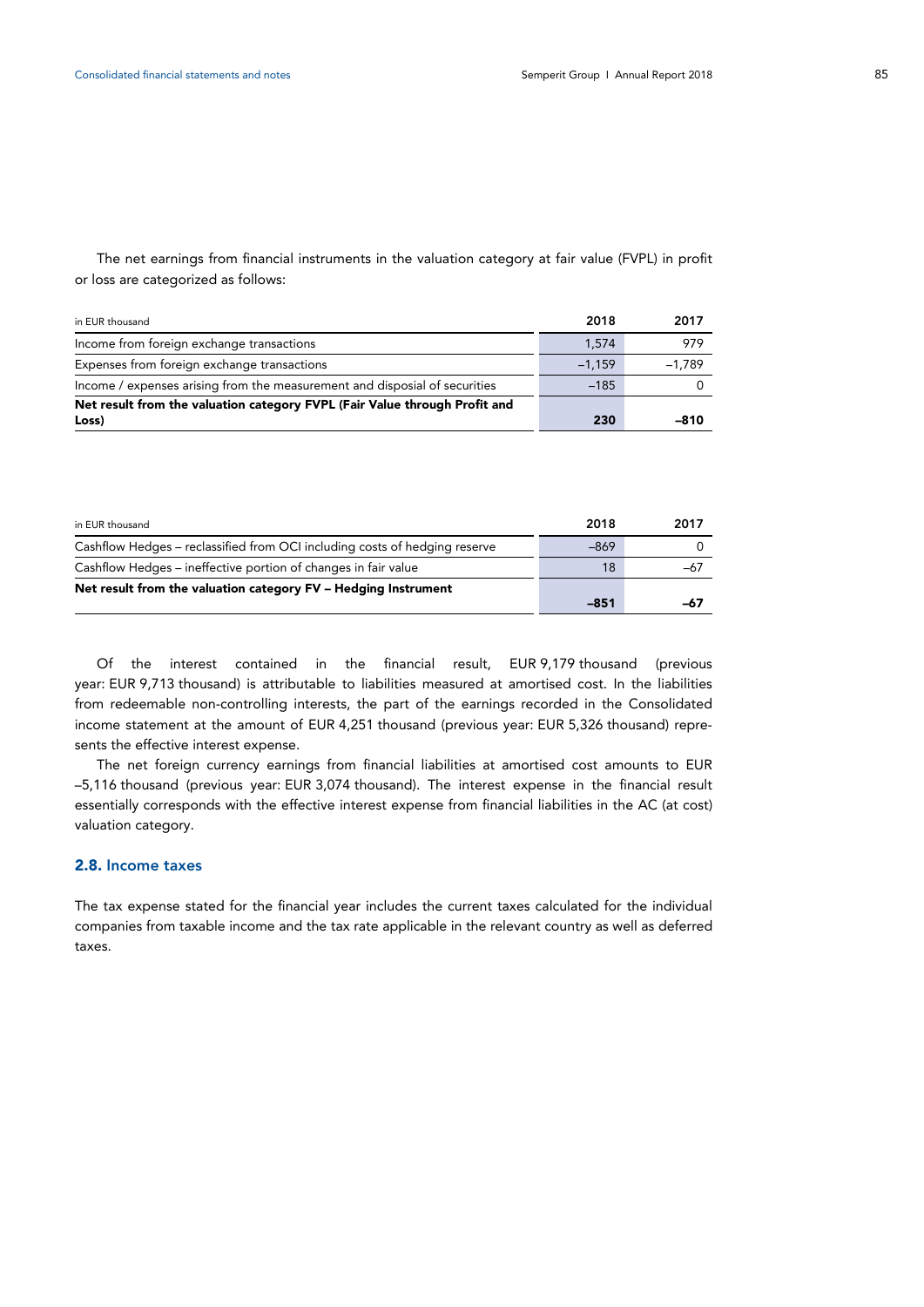| in EUR thousand                                                           | 2018      | 2017      |
|---------------------------------------------------------------------------|-----------|-----------|
| Current tax expense $(+)$ / tax income $(-)$                              |           |           |
| for the current period                                                    | 13,218    | 40.833    |
| for previous periods                                                      | $-1,625$  | 802       |
| Sum of current tax expense / tax income                                   | 11,593    | 41,635    |
| Deferred tax expense (+) / tax income (-)                                 |           |           |
| from the origination or reversal of temporary differences                 | $-11,815$ | $-8,003$  |
| from value adjustment of tax loss carryforwards and temporary differences | 30.260    | 30.860    |
| other deferred tax effects                                                | $-12,934$ | $-26.141$ |
| Sum of deferred tax expense / tax income                                  | 5,511     | $-3.284$  |
| Total                                                                     | 17,104    | 38,351    |

The other deferred tax effects primarily include the loss carryforwards formed in the current financial year and changes to the deferred tax claims on usable tax credits and tax concessions, as well as deferred tax for previous periods.

Please see Chapter 9 for information on the accounting and measurement methods, reconciliation of earnings and details on deferred taxes.

### 2.9. Earnings per share

| in EUR                                                                               |          | 2018          | 2017          |
|--------------------------------------------------------------------------------------|----------|---------------|---------------|
| Earnings after tax                                                                   | in EUR   | $-80,362,194$ | $-26,255,037$ |
| Result from hybridcapital attributable to the shareholders of<br>Semperit AG Holding | in EUR   | $-5.327.292$  |               |
| Result attributable to non-controlling interests                                     | in EUR   | 718.519       | 598,305       |
| Results attributable to ordinary shares                                              | in EUR   | -84,970,967   | -25,656,732   |
| Average number of shares issued                                                      | in units | 20,573,434    | 20,573,434    |
| Earnings per share (diluted and undiluted)                                           | in EUR   | $-4.13$       | $-1.25$       |

There were no dilution effects to be taken into account at 31 December 2017 or 31 December 2018.

The earnings from hybrid capital attributable to the shareholders of Semperit AG Holding relate to "interest" accrued on the hybrid capital. Semperit AG Holding does not have to pay any "interest" on the hybrid capital. However, payments that would be treated as dividend payments pursuant to IFRS must be made in particular if dividends are distributed to shareholders or if Semperit management decides to make a voluntary payment of "interest".

## 2.10. Consolidated cashflow statement

The operating cashflow is prepared using the indirect method. The cashflows from investing and financing activities are based on direct determination. Interest received are stated in the cashflow from investing activities, while the interest paid are stated in the cashflow from financing activities (see chapter 1.6).

The investments affecting cashflows include expenses from the previous year in the amount of EUR 14,725 thousand (previous year: EUR 15,724 thousand) which became cash items in the 2018 financial year.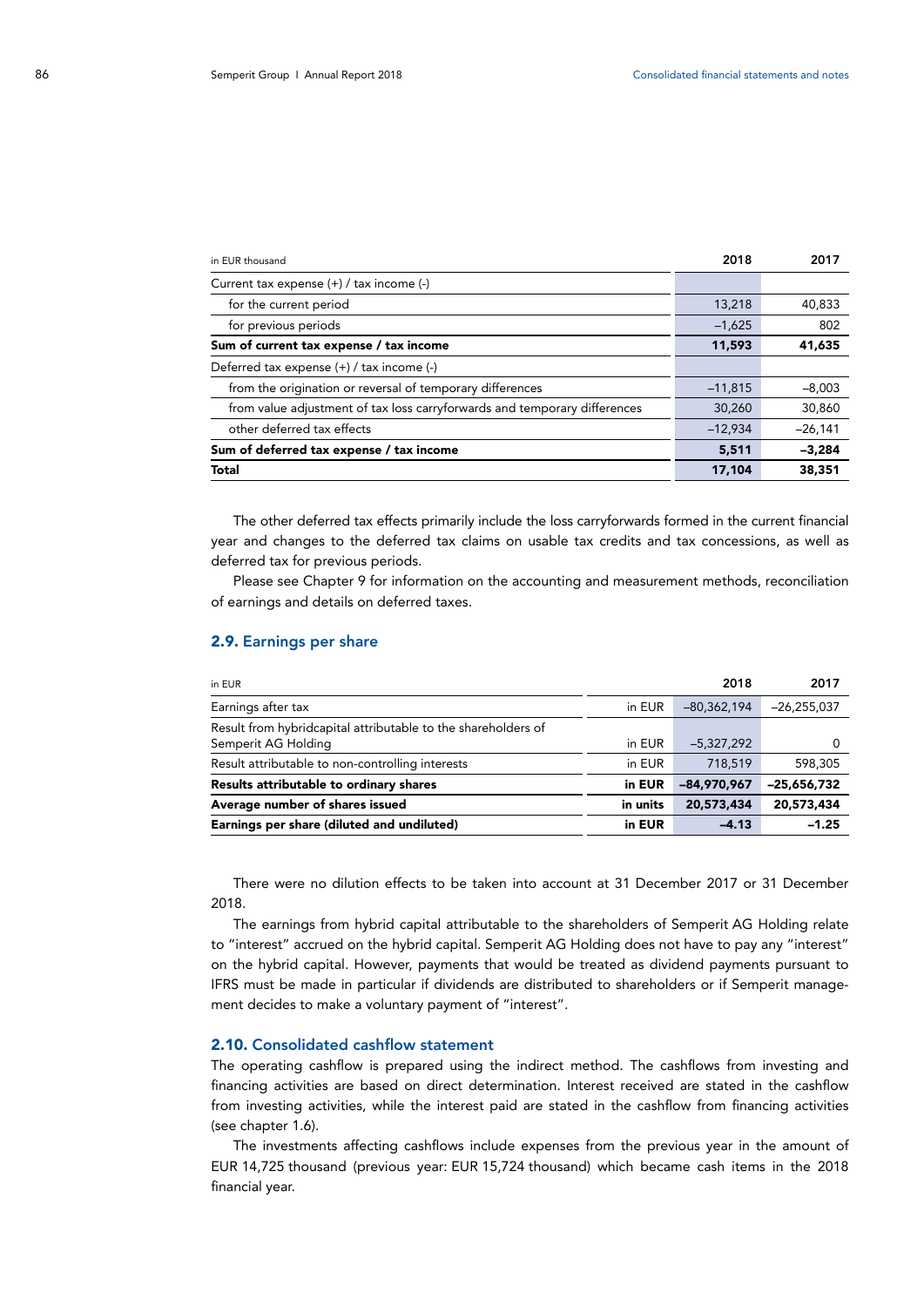The additions stated in the changes to intangible assets and tangible assets (see Chapters 3.1 and 3.2) totalling EUR 81,086 thousand (previous year: EUR 74,271 thousand) include expenses in the amount of EUR 9,750 thousand (previous year: EUR 14,684 thousand) which did not yet result in any cash payments in the 2018 financial year.

The investments in tangible and intangible assets were used primarily for the purposes of expanding capacities at the plants in Odry in the Czech Republic (Semperflex segment) and in Bełchatów in Poland (Sempertrans and Semperform segments).

The cashflow from financing activities includes payments in the amount of EUR 46,191 thousand following the repayment of two corporate *Schuldschein* loans (previous year: EUR 0 thousand).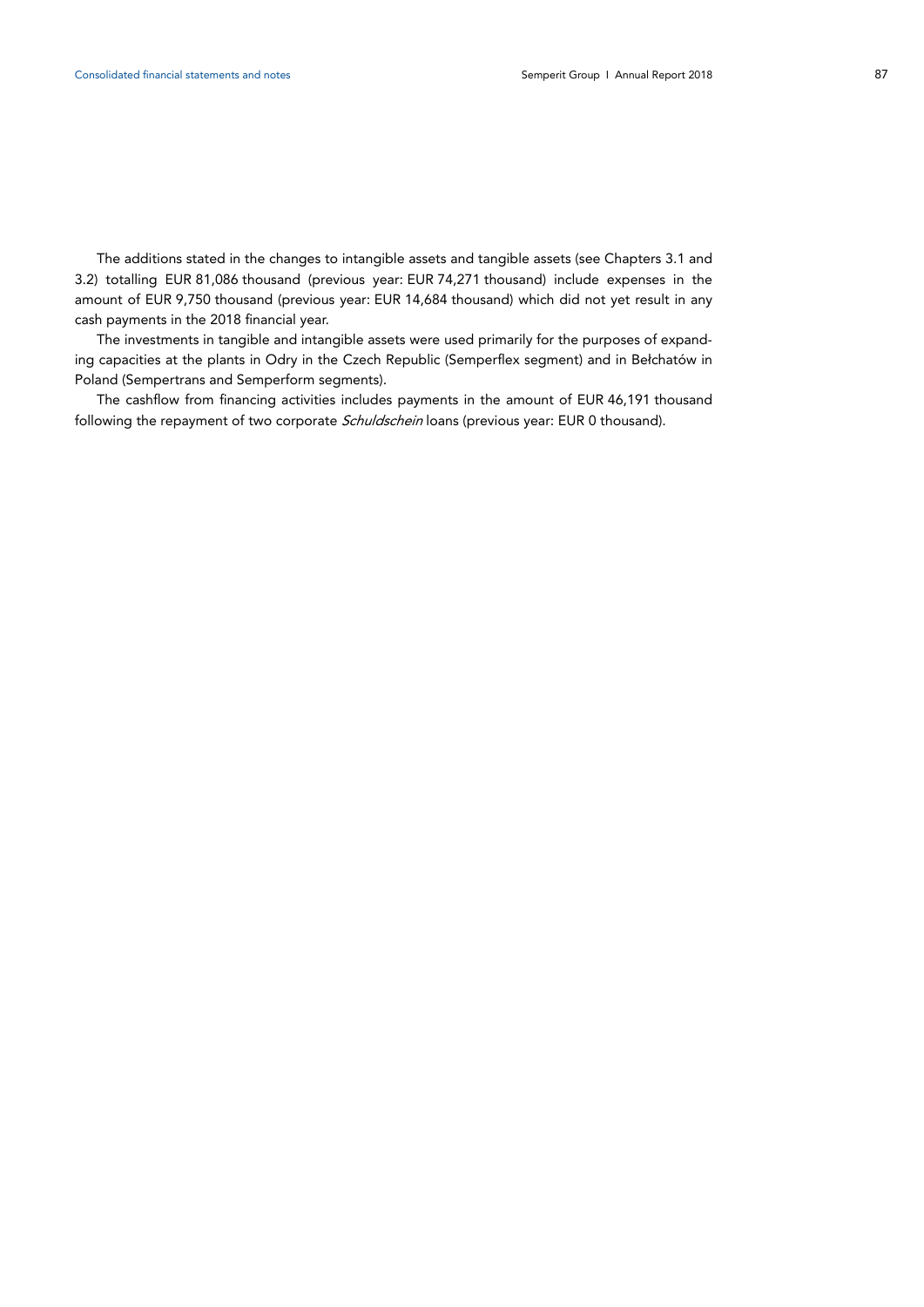See chapter 10.1 for a statement of the cash effects from the joint-venture transaction from the previous year.

### Liabilities from financing activities

| in EUR thousand                                | Financial<br>liabilities | <b>Liabilities</b><br>from<br>redeemable<br>non-<br>controlling<br>interests | <b>Derivative</b><br>financial<br>liabilities | <b>Effects from</b><br>equity | Other       | Total      |
|------------------------------------------------|--------------------------|------------------------------------------------------------------------------|-----------------------------------------------|-------------------------------|-------------|------------|
| As at 01.01.2017                               | 420,782                  | 51,824                                                                       | 171                                           |                               | 30          | 472,807    |
| Changes from financing cashflows <sup>1)</sup> | $-94,609$                | $-45,821$                                                                    | 0                                             | $-14,401$                     | $-68$       | $-154,899$ |
| Effect of changes in foreign exchange rates    | $-8,281$                 | $-270$                                                                       | 0                                             | 0                             | $-1$        | $-8,551$   |
| Changes in fair values                         | $\mathbf 0$              | $\Omega$                                                                     | 737                                           | 0                             | $\mathbf 0$ | 737        |
| Other changes                                  | 8,705                    | 7,542                                                                        | $\Omega$                                      | 0                             | $\mathbf 0$ | 16,247     |
| As at 31.12.2017                               | 326,598                  | 13,276                                                                       | 908                                           |                               |             | 326,341    |

| As at 01.01.2018                            | 326,598    | 13,276   | 908   |         |    | 326,341 |
|---------------------------------------------|------------|----------|-------|---------|----|---------|
| Changes from financing cashflows            | $-103,021$ | $-4.742$ |       | 129,810 | 24 | 22,071  |
| Effect of changes in foreign exchange rates | 3.180      | 591      |       |         |    | 3,771   |
| Changes in fair values                      |            |          | 819   |         |    | 819     |
| Other changes                               | 7.477      | 4.251    |       |         |    | 11.728  |
| As at 31.12.2018                            | 234,233    | 13,376   | 1,727 |         |    | 364,730 |

<sup>1)</sup> The comparative figures were adjusted (see chapter 1.6).

The effects from equity in the previous year included the dividend payments and in the 2018 financial year included the taking up of the hybrid capital as well as the dividends paid to noncontrolling shareholders.

The Other column essentially includes the acquisition of non-controlling interests in subsidiaries and the liabilities from finance leases in the Change to cashflow from financing activities.

The Other changes line includes interest expenses and the share in the earnings after tax for redeemable non-controlling interests.

See Chapter 10.1 for an illustration of the impact of the previous year's joint venture transaction on the cashflow statement.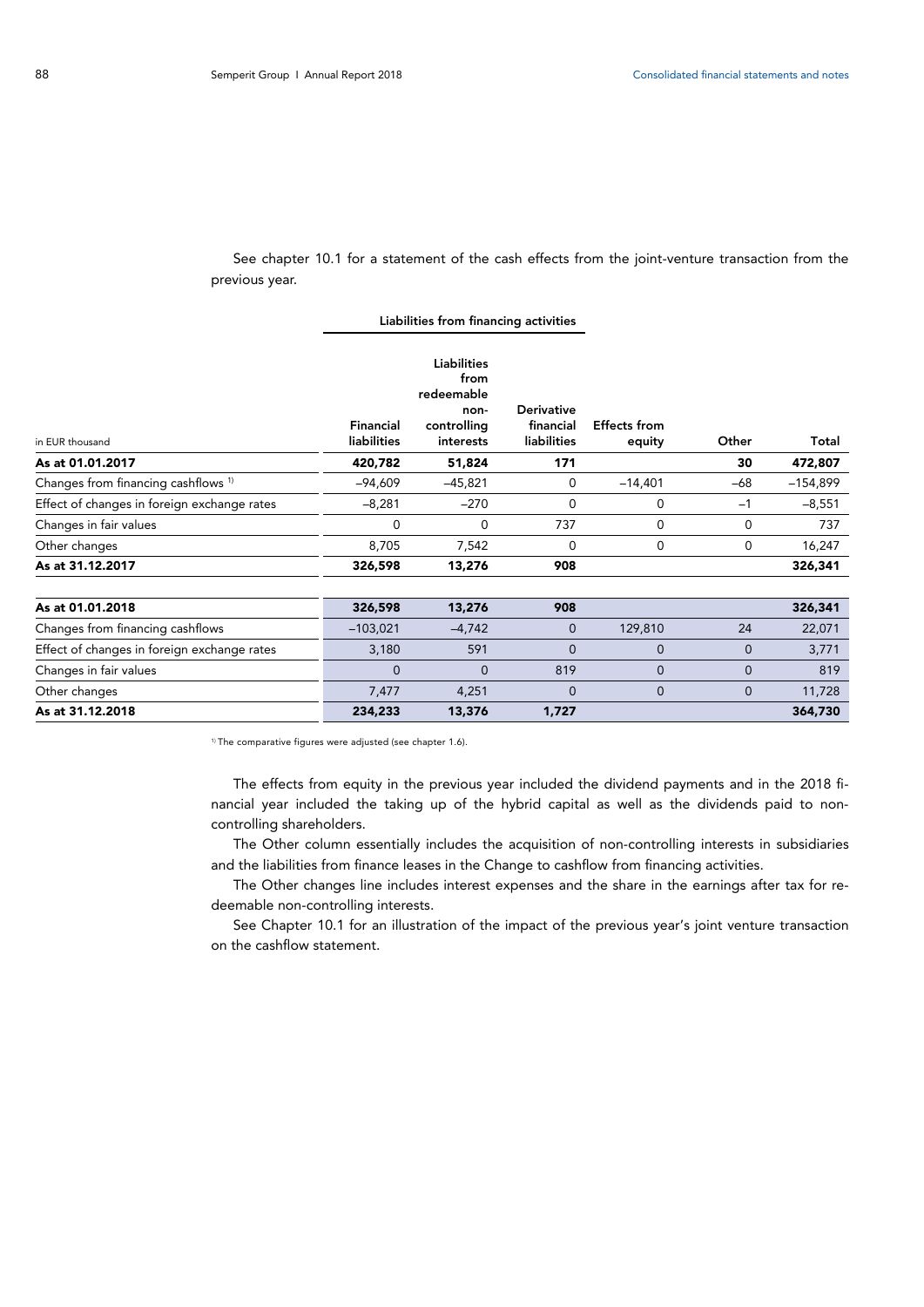## 3. Non-current assets

## 3.1 Intangible assets

### Acquired intangible assets

Acquired intangible assets are recognised at cost. These are subsequently subject to scheduled straight line depreciation and amortisation over the expected useful life. The assumed useful life is generally within a range of one to ten years. Assumptions and estimates are required when determining useful lives.

#### Internally generated intangible assets

Internally generated intangible assets are recognised at cost of production. With respect to scheduled depreciation and amortisation the statements made on acquired intangible assets apply analogously. The internally generated intangible assets essentially include software and research and development costs that are eligible for capitalisation.

#### Intangible assets acquired as part of business combinations

In the case of intangible assets acquired as part of a business combination and recognised separately from any goodwill, the fair value at the relevant date of acquisition represents the costs of acquisition. With respect to scheduled depreciation and amortisation the statements made on acquired intangible assets apply analogously.

## Emissions certificates

Semperit Technische Produkte Gesellschaft m. b. H. and Semperflex Optimit s.r.o. are subject to the Emissions Certificates Acts [Emissionszertifikatsgesetze] in Austria and the Czech Republic as relevant, and are awarded emissions certificates free of charge from the public sector. The emissions certificates are recognised at a cost of acquisition of zero in the balance sheet (net method). As in the previous year there were no sales in the year.

#### Goodwill

Goodwill is not subject to scheduled amortisation but is instead subject to an impairment test annually, and additionally if there are circumstances that indicate potential impairment, provided that there are no circumstances which permit the annual impairment test to be omitted in accordance with IAS 36.

Within the Semperit Group, the segments represent the lowest level (cash generating units, CGUs) at which goodwill is monitored for internal management purposes.

Any reversals are included in the Depreciation and amortisation of tangible assets and intangible assets in the Consolidated income statement.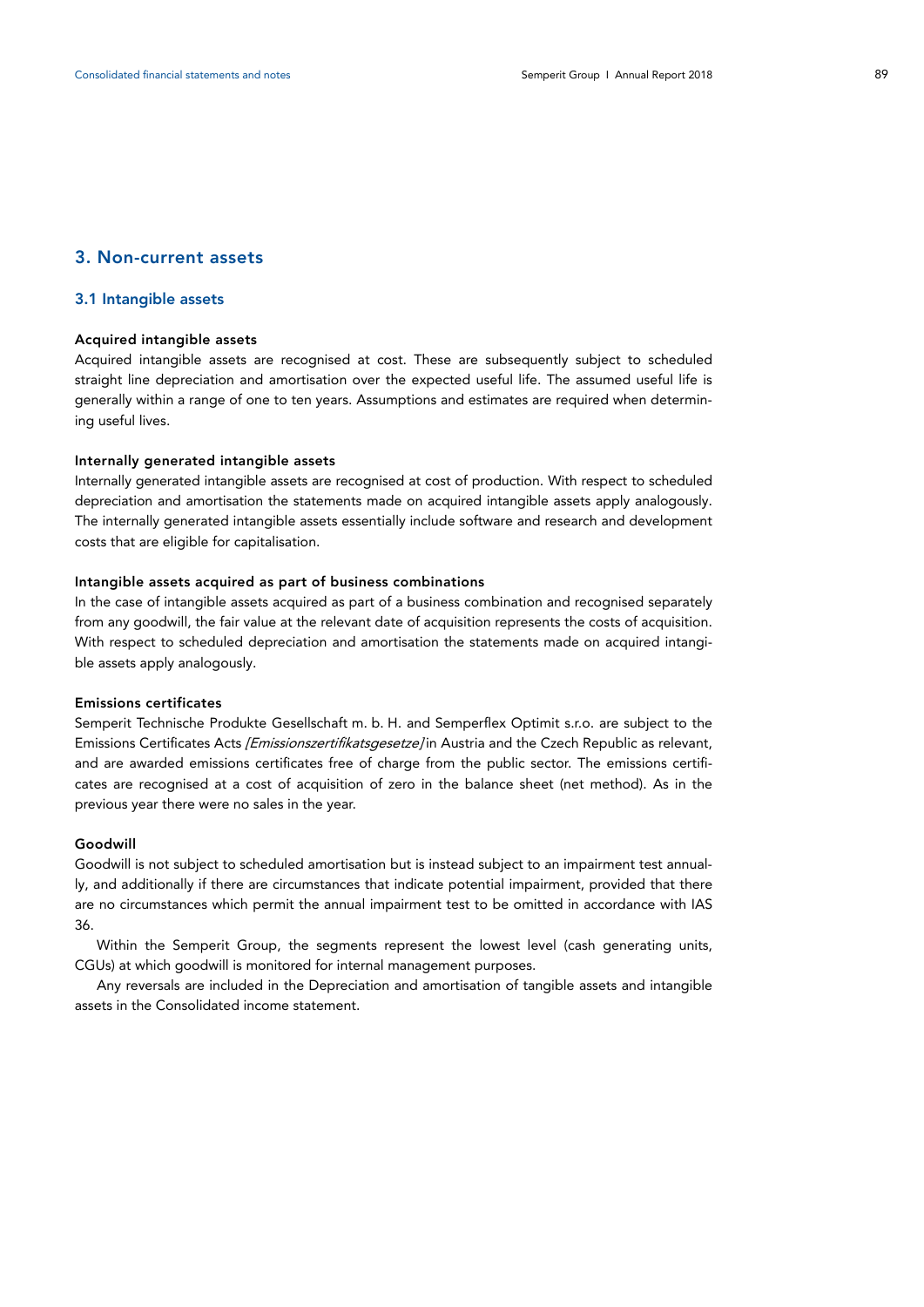The goodwill stated is distributed across the cash generating units as follows:

| Cash generating unit in EUR thousand | 31.12.2018 | 31.12.2017 |
|--------------------------------------|------------|------------|
| Segment Semperflex                   | 1.677      | 1.693      |
| Segment Sempertrans                  | 71         |            |
| Total                                | 1.749      | 1,765      |
|                                      |            |            |

The reduction in the goodwill stated is attributable to the deconsolidation of Semperflex Roiter S.r.l, Rovigo, Italy (see Chapter 10.1).

Management determined the recoverable amount at 30 September 2018 for the impairment tests of the goodwill in the Semperflex and Sempertrans segments. No recoverable amount was determined in the 2017 financial year for the Semperflex segment in accordance with IAS 36, as the probability that the recoverable amount would be lower than the current carrying amount was extremely low. The composition of the segment assets changed in the 2018 financial year as a result of the capacity expansion at the plant in Odry in the Czech Republic, which is why an impairment test had to be carried out and references to earlier impairments tests could no longer be made. The recoverable amount was calculated as value in use. The calculation was based on the most recent medium-term planning using updated cashflow forecasts from 30 September 2018 until the end of 2021, which took into account both the status quo of the ongoing restructuring and transformation process and the uncertainties that can be observed in business development. The cashflows after the 2021 financial year were extrapolated based on a sustainable growth rate of 0.75% (previous year Sempertrans: 1.00%; previous year Semperflex: n/a). The growth rate reflected competitive and price pressure in the market as well as an assumption of moderate market growth. The weighted average cost of capital (WACC) was determined as the discount rate using the capital asset pricing model. A uniform group of comparison companies (peer group) was imputed with this for the industrial sector (Semperflex, Sempertrans and Semperform segments). The peer group was reduced by one company as compared with the previous year as this company is no longer listed on the stock exchange. The discount rate before tax determined for the Semperflex segment is 10.9% and for the Sempertrans segment is 10.4% (previous year: 11.1%). The discount rate after tax is 8.8% for both segments (previous year: 8.8%).

The main assumptions used in determining the recoverable amount of the Semperflex or Sempertrans segments relate to the future development of the EBITDA margin in view of the ongoing restructuring and transformation process. In the detailed planning phase, the margin was expected to gradually improve in order to achieve an EBITDA margin of around 11.8% for the Sempertrans segment and 19.1% for the Semperflex segment in the bond phase (i.e. from 2022). In the Semperflex segment, the return on invested capital (ROIC) was well above the WACC on a sustained basis. The planning was initially based on management's assumptions regarding market development, the market shares of the Semperflex and Sempertrans segments along with strategic product and customer initiatives. In addition, planned measures to improve earnings from the current restructuring and transformation process were taken into account, which, however, were provided with empirically observed melting rates depending on their degree of implementation. Planned earnings-enhancing measures that require capacity expansion or infrastructure improvement and have a low implementation level were not taken into account when determining the value in use. The changes in trade working capital were planned depending on sales and are based on a three-year average. Investments in property, plant and equipment have the effect of sustaining capacities in both segments; they correspond roughly with the scheduled depreciation.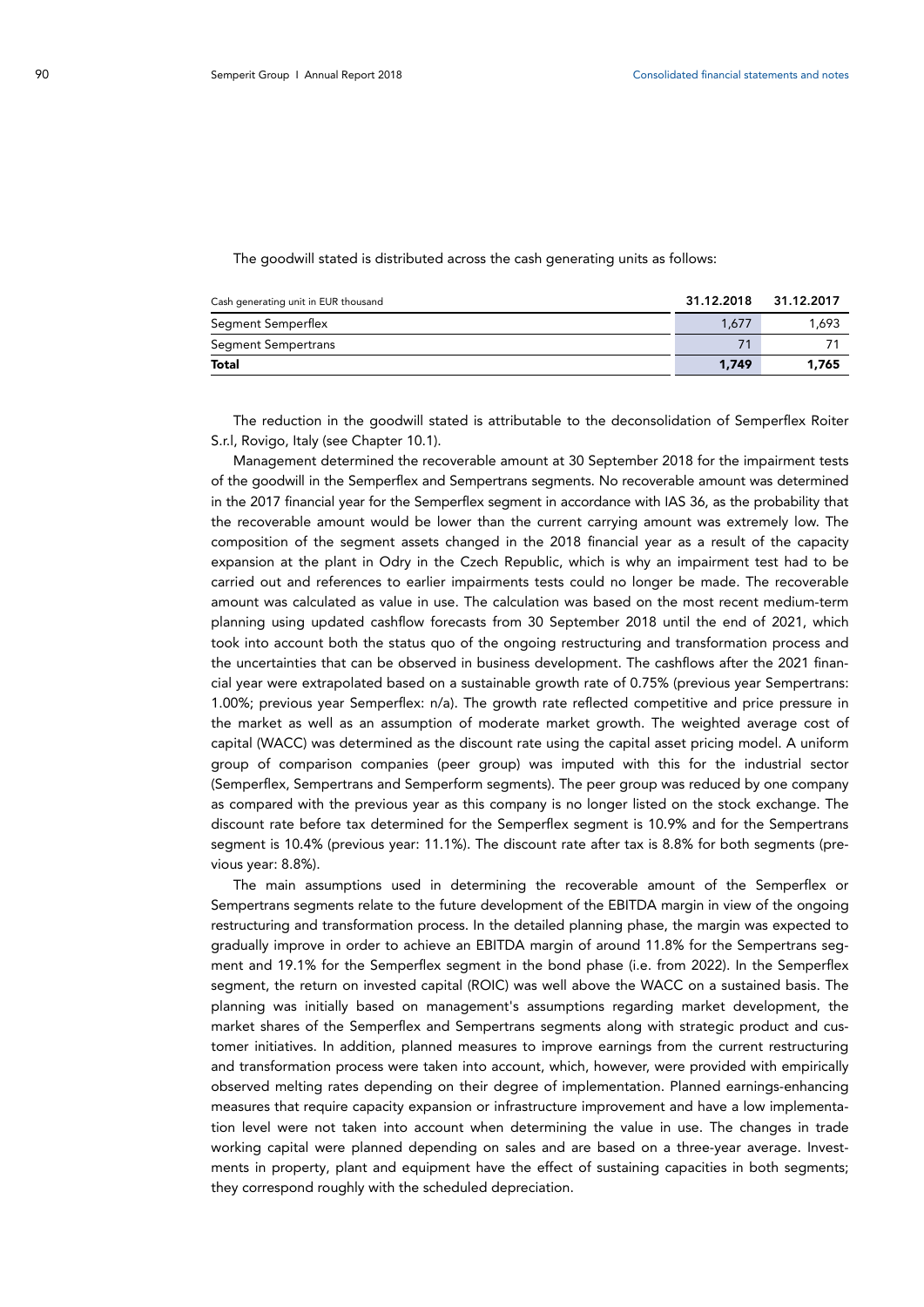The impairment of the goodwill recognised was confirmed by carrying out the impairment test for the Semperflex and Sempertrans segments.

No impairment test was required for the Semperform segment which features no goodwill or intangible assets with an undetermined useful life.

Aside from goodwill the Semperit Group did not have any intangible assets at its disposal with an undetermined useful life.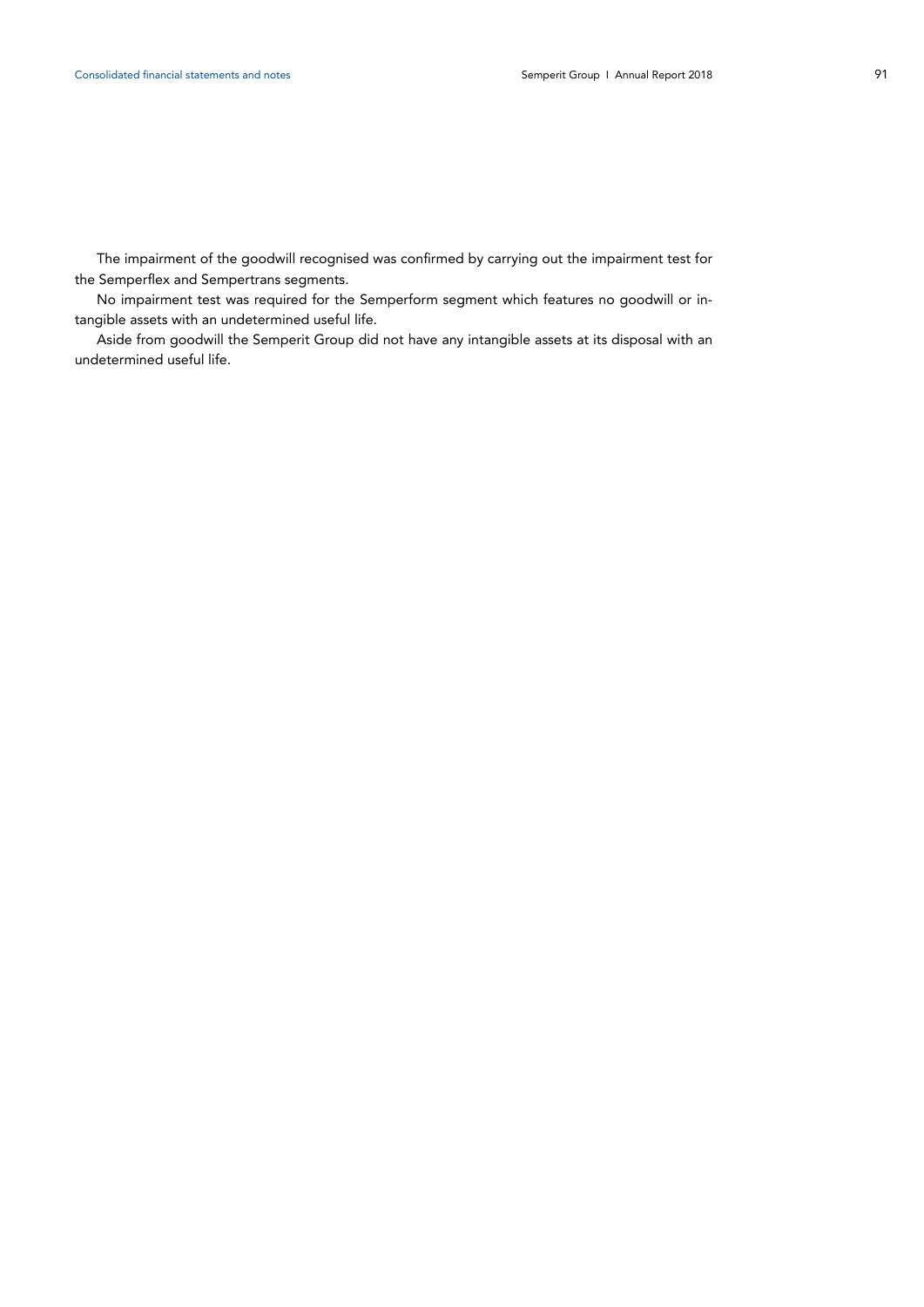# The change in intangible assets is as follows:

| in EUR thousand                                                   | licences.<br>industrial<br>property<br>rights<br>and similar<br>rights |          | Intangible<br>assets in<br>Goodwill development | Total          |
|-------------------------------------------------------------------|------------------------------------------------------------------------|----------|-------------------------------------------------|----------------|
| <b>Acquisition costs</b>                                          |                                                                        |          |                                                 |                |
| As at 01.01.2017                                                  | 50,707                                                                 | 44,812   | 4,749                                           | 100,268        |
| Currency translation differences                                  | -281                                                                   | -914     | 2                                               | $-1,193$       |
| Additions                                                         | 325                                                                    | 0        | 336                                             | 661            |
| Disposals                                                         | $-2,839$                                                               | 0        | -3,636                                          | $-6,475$       |
| Transfers                                                         | 154                                                                    | $\Omega$ | $-14$                                           | 140            |
| As at 31.12.2017                                                  | 48,067                                                                 | 43,898   | 1,437                                           | 93,402         |
| Currency translation differences                                  | 265                                                                    | 50       | 0                                               | 315            |
| Additions                                                         | 889                                                                    | 0        | 570                                             | 1,459          |
| Disposals                                                         | $-358$                                                                 | 0        | 0                                               | $-358$         |
| Disposals resulting from changes in the scope of<br>consolidation | $-203$                                                                 | -16      | 0                                               | $-219$         |
| Transfers                                                         | 723                                                                    | 0        | $-593$                                          | 130            |
| As at 31.12.2018                                                  | 49,383                                                                 | 43,932   | 1,413                                           | 94,729         |
|                                                                   |                                                                        |          |                                                 |                |
| Depreciation / write-ups / impairment                             |                                                                        |          |                                                 |                |
| As at 01.01.2017                                                  | 29,887                                                                 | 16,985   | 0                                               | 46,872         |
| Currency translation differences                                  | -65                                                                    | 0        | 0                                               | -65            |
| Depreciation and amortisation                                     | 6,768                                                                  | 0        | 0                                               | 6,768          |
| Impairment loss                                                   | 0                                                                      | 25,149   | 0                                               | 25,149         |
| Disposals                                                         | $-2,838$                                                               | 0        | 0                                               | $-2,838$       |
| Transfers                                                         | 3                                                                      | 0        | 0                                               | 3              |
| As at 31.12.2017                                                  | 33,755                                                                 | 42,134   | 0                                               | 75,888         |
| Currency translation differences                                  | 192                                                                    | 50       | 0                                               | 242            |
| Depreciation and amortisation                                     | 5,494                                                                  | 0        | 0                                               | 5,494          |
| Impairment loss                                                   | 1,454                                                                  | 0        | 0                                               | 1,454          |
| Disposals                                                         | $-105$                                                                 | 0        | 0                                               | $-105$         |
| Disposals resulting from changes in the scope of<br>consolidation | -182                                                                   | 0        | 0                                               | $-182$         |
| <b>Transfers</b>                                                  | 2                                                                      | 0        | 0                                               | $\overline{2}$ |
| As at 31.12.2018                                                  | 40,610                                                                 | 42,184   | 0                                               | 82,794         |
|                                                                   |                                                                        |          |                                                 |                |
| Carrying amount                                                   |                                                                        |          |                                                 |                |
| Carrying amount 01.01.2017                                        | 20,820                                                                 | 27,827   | 4,749                                           | 53,396         |
| Carrying amount 31.12.2017                                        | 14,312                                                                 | 1,764    | 1,437                                           | 17,513         |
| Carrying amount 31.12.2018                                        | 8,773                                                                  | 1,749    | 1,413                                           | 11,935         |

The impairments of intangible assets in the 2018 financial year amounted to EUR 1,446 thousand (previous year: EUR 0 thousand) on software, industrial property rights and similar rights in the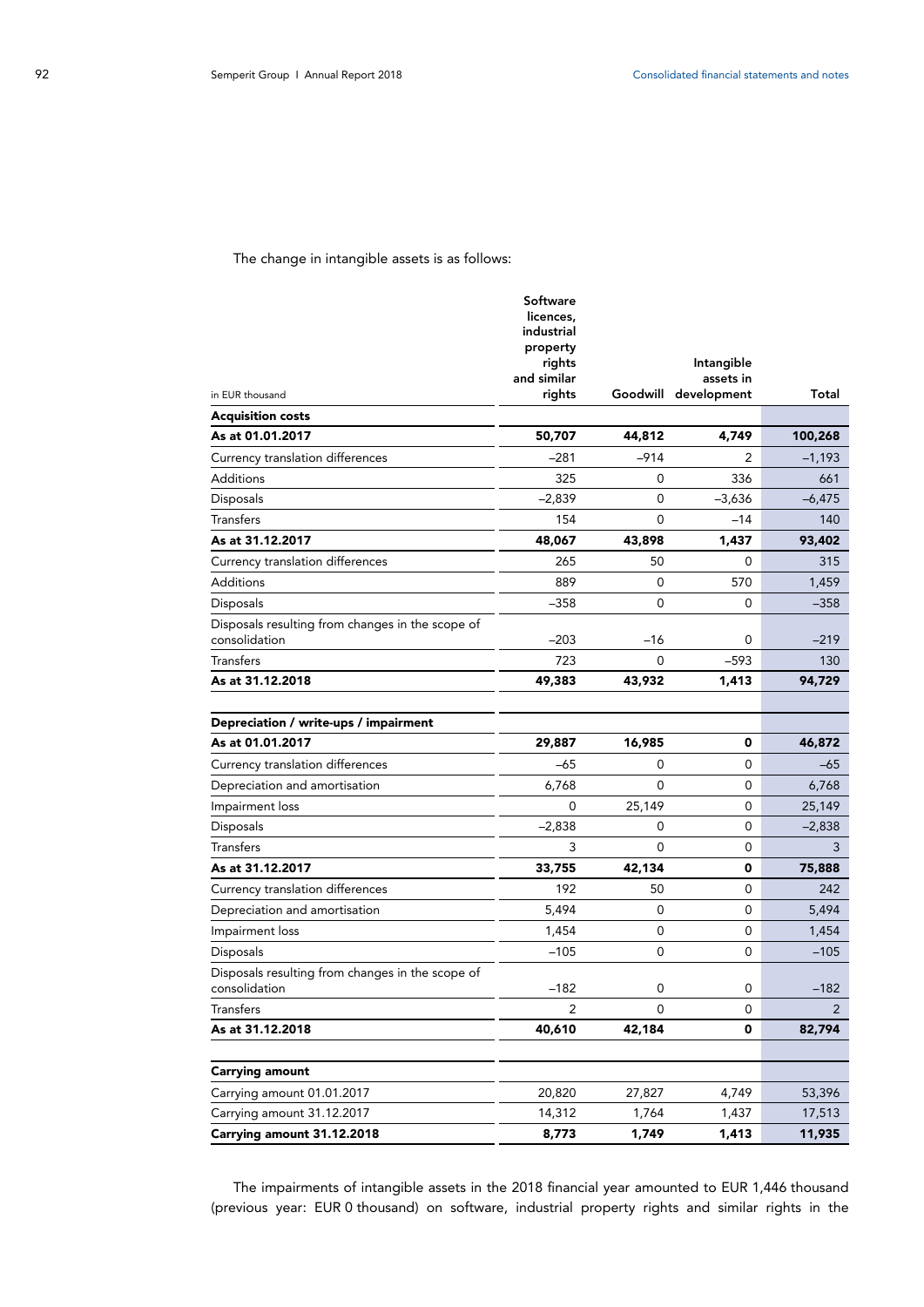Useful life in years

Sempermed segment and to EUR 0 thousand for goodwill (previous year: EUR 25,149 thousand). The amortisation and impairment of intangible assets in the Sempertrans segment (closure of the Chinese production facility, see chapter 3.2) amounted to EUR 8 thousand (previous year: EUR 0 thousand).

### 3.2 Tangible assets

Tangible assets are measured at acquisition or production costs less cumulative depreciation and impairment.

They are depreciated by distributing the acquisition or production costs less their expected residual values in a straight line over the expected useful life. Assumptions and estimates were required in determining the useful lives with these assumptions and estimates reviewed and if necessary adjusted at each reporting date. The expected useful lives assumed for each category of tangible asset are within the following ranges:

| Land                                             | endless   |
|--------------------------------------------------|-----------|
| Technical plants and other operational buildings | $10 - 50$ |
| Technical equipment, plant and machinery         | $2 - 30$  |
| Office furniture and equipment                   | $2 - 25$  |
| Vehicles                                         | $5 - 10$  |

#### Depreciation and amortisation and reversals

Following indications of depreciation, tangible assets are reviewed to see whether the carrying amount of the asset or the relevant cash generating unit exceeds the recoverable amount in accordance with IAS 36. Depreciation is recognised accordingly if the carrying amount is above the recoverable amount. Evaluation of recoverability and determination of the recoverable amount are subject to essential assumptions and judgemental decisions. These relate in particular to assumptions regarding corporate planning, future inflation and growth rates as well as exchange rates, the capital cost rate for discounting future cashflows, as well as the expected economic development of each individual cash generating unit.

Reversals are included in the Depreciation and amortisation of tangible assets and intangible assets in the Consolidated income statement. No reversals took place in the 2018 and 2017 financial years.

### Impairment need in the Sempermed segment

The profits of the Sempermed segment declined in the second quarter of 2018: There were indications of increasing competition and price pressure on the market. In addition, gas price increases, a shortage of the raw material nitrile (nitrile butadiene rubber, NBR), and related production inefficiencies are weighing on current business development. The weighted average cost of capital (WACC) also increased from 7.13% (before tax: 8.12%) at 30 June 2017 to 7.65% (before tax: 8.93%) at 30 June 2018, mainly due to the increased market risk premium and the beta factor.

Against this background, the Semperit management determined the recoverable amount for the cash-generating unit of the Sempermed segment at 30 June 2018. The recoverable amount was calculated as value in use. The calculation was based on the most recent medium-term planning using updated cashflow forecasts for 5 years from the end of 2018, which take into account both the status quo of the current restructuring and transformation process and the uncertainties in business development that can be observed. The cashflows after the five-year period were generated with a sustainable growth rate of 0.75% (30 June 2017: 0.75%). The growth rate reflected the competition and the price pressure in the market as well as an assumption of moderate market growth.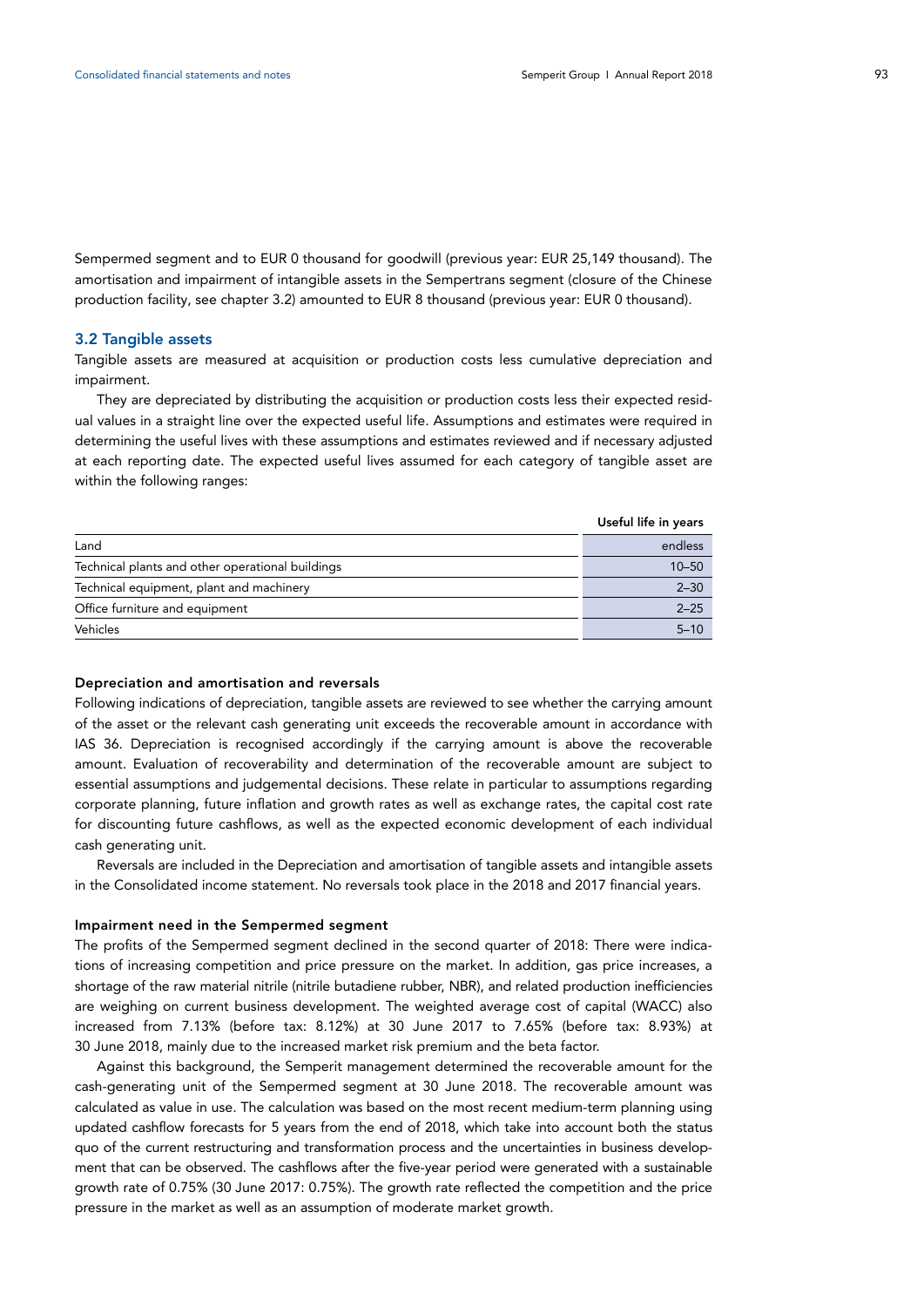The main assumptions used in determining the recoverable amount of the Sempermed segment relate to the future development of the EBITDA margin in view of the ongoing restructuring and transformation process and the uncertainties in business development that can be observed. In the detailed planning phase, the margin is expected to gradually improve in order to achieve an EBITDA margin of around 9% in the bond phase (i.e. from 2024). In the bond phase, the return on invested capital (ROIC) of the Sempermed segment is oriented towards the lower end of the peer group and the WACC. The planning is initially based on management's assumptions regarding market development, the market shares of the Sempermed segment along with strategic product and customer initiatives. In addition, planned measures to improve earnings from the current restructuring and transformation process have been taken into account, which, however, are provided with empirically observed melting rates depending on their degree of implementation. Planned earnings-enhancing measures that require capacity expansion or infrastructure improvement and have a low implementation level were not taken into account when determining the value in use. The uncertainties in the business development of the Sempermed segment that have arisen in the past and can currently be observed are accordingly accounted for by planned deductions based on what has happened at the company in the past. These will be decreasing almost completely as the restructuring and transformation progresses. The changes in trade working capital were planned depending on sales and are based on a three-year average. Investments in property, plant and equipment maintain capacity and were planned explicitly until 2022 and thereafter at 4.5% of sales and derived from the peer group; they roughly correspond to the planned depreciation.

At 30 June 2018, the recoverable amount for the cash-generating unit of the Sempermed segment was EUR 126,532 thousand and was thus below the carrying amount of EUR 182,312 thousand at the reporting date (thereof trade working capital: EUR 69,075 thousand). The resulting impairment loss of EUR 55,780 thousand at 30 June 2018 was allocated to non-current segment assets as follows, recognised in the functional currencies of the subsidiaries belonging to the Sempermed segment and translated into euros at the respective average exchange rates:

| in EUR thousand                                                           | 2018      | 2017      |
|---------------------------------------------------------------------------|-----------|-----------|
| Goodwill                                                                  | $\Omega$  | $-25,149$ |
| Other intangible assets                                                   | $-1.446$  |           |
| Tangible assets                                                           | $-53.794$ | $-827$    |
| Investments in associated companies                                       |           |           |
| <b>Impairment expense</b>                                                 | $-55.241$ | $-25.976$ |
| Currency translation differences in OCI                                   | $-539$    | 46        |
| Impairment of tangible and intangible assets as of 30.06.2018 resp. as of |           |           |
| 30.06.2017                                                                | $-55,780$ | $-25.930$ |

There were no indications of any further impairments in the Sempermed segment at 31 December 2018.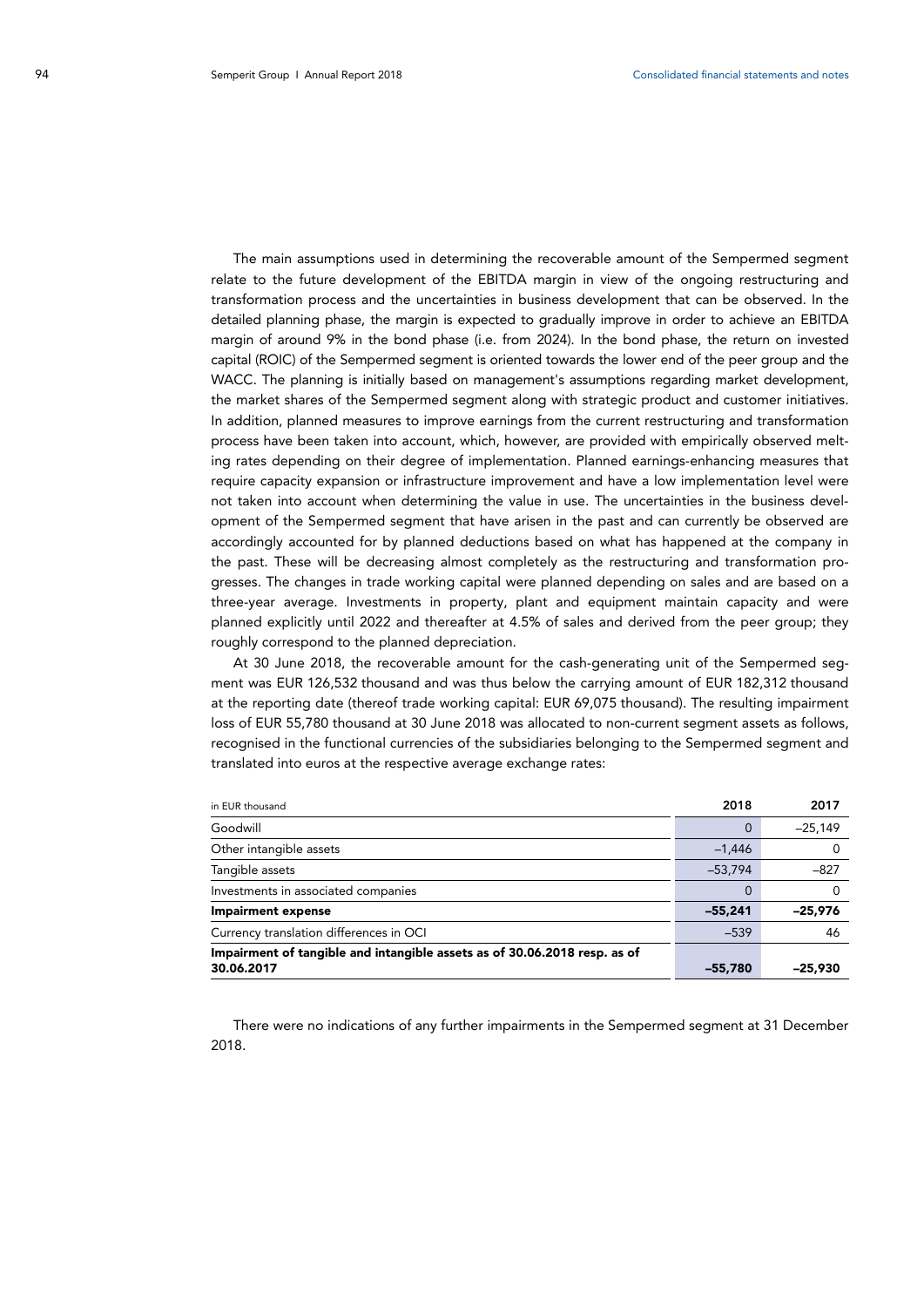The change in tangible assets is as follows:

|                                                                | Land and             |                |                     |                            |           |
|----------------------------------------------------------------|----------------------|----------------|---------------------|----------------------------|-----------|
|                                                                | build-               |                |                     |                            |           |
|                                                                | ings,                |                |                     |                            |           |
|                                                                | including<br>on land | Technical      | Other<br>equipment, |                            |           |
|                                                                | owned                | equipment      | office              |                            |           |
|                                                                | by third             | and            | furniture and       | Assets under               |           |
| in EUR thousand                                                | parties              | machinery      | equipment           | construction <sup>1)</sup> | Total     |
| <b>Acquisition costs</b>                                       |                      |                |                     |                            |           |
| As at 01.01.2017                                               | 175,015              | 443,248        | 73,141              | 33,194                     | 724,599   |
| Currency translation differences                               | 1,266                | 2,594          | 32                  | 521                        | 4,412     |
| Additions <sup>1)</sup>                                        | 7,445                | 43,009         | 5,065               | 18,090                     | 73,610    |
| Disposals                                                      | $-214$               | $-15,672$      | $-2,035$            | $-57$                      | $-17,978$ |
| Transfers <sup>1)</sup>                                        | 1,784                | 32,857         | 39                  | $-34,820$                  | $-140$    |
| As at 31.12.2017                                               | 185,296              | 506,035        | 76,243              | 16,929                     | 784,503   |
| Currency translation differences                               | $-134$               | 81             | 509                 | $-388$                     | 68        |
| Additions                                                      | 8,280                | 35,520         | 4,022               | 31,805                     | 79,627    |
| Disposals                                                      | $-1,226$             | $-8,653$       | $-2,062$            | $-216$                     | $-12,156$ |
| Disposals resulting from changes in the scope of consolidation | $-2,249$             | $-4,131$       | $-1,039$            | $\mathbf 0$                | $-7,419$  |
| Transfers                                                      | 2,709                | 15,862         | 191                 | $-18,890$                  | $-128$    |
| As at 31.12.2018                                               | 192,677              | 544,714        | 77,864              | 29,239                     | 844,495   |
|                                                                |                      |                |                     |                            |           |
| Depreciation / write-ups / impairment                          |                      |                |                     |                            |           |
| As at 01.01.2017                                               | 78,073               | 289,054        | 52,987              | 0                          | 420,114   |
| Currency translation differences                               | 859                  | 1,561          | 161                 | 0                          | 2,581     |
| Depreciation and amortisation                                  | 3,772                | 21,296         | 4,783               | $-38$                      | 29,813    |
| Impairment loss                                                | 12                   | 827            | $\mathbf 0$         | 0                          | 838       |
| Disposals                                                      | $-198$               | $-14,162$      | $-1,828$            | 0                          | $-16,188$ |
| <b>Transfers</b>                                               | $\overline{7}$       | $\overline{0}$ | $-10$               | 0                          | $-3$      |
| As at 31.12.2017                                               | 82,524               | 298,576        | 56,094              | -38                        | 437,156   |
| Currency translation differences                               | $-117$               | 85             | 341                 | $-3$                       | 306       |
| Depreciation and amortisation                                  | 3,712                | 20,481         | 4,459               | 0                          | 28,652    |
| Impairment loss                                                | 13,504               | 39,046         | 5,460               | 505                        | 58,515    |
| <b>Disposals</b>                                               | $-67$                | $-8,030$       | $-1,917$            | $-23$                      | $-10,037$ |
| Disposals resulting from changes in the scope of consolidation | -959                 | $-3,567$       | $-934$              | 0                          | $-5,460$  |
| Iransters                                                      | U                    | 4/7            | $-4/7$              | U                          | $\cup$    |
| As at 31.12.2018                                               | 98,597               | 347,066        | 63,027              | 441                        | 509,132   |
|                                                                |                      |                |                     |                            |           |
| Carrying amount                                                |                      |                |                     |                            |           |
| Carrying amount 01.01.2017                                     | 96,942               | 154,195        | 20,154              | 33,194                     | 304,485   |
| Carrying amount 31.12.2017                                     | 102,772              | 207,460        | 20,149              | 16,967                     | 347,348   |
| Carrying amount 31.12.2018                                     | 94,079               | 197,648        | 14,838              | 28,798                     | 335,363   |

 $1)$  The comparison figures have been adjusted (see Chapter 1.6).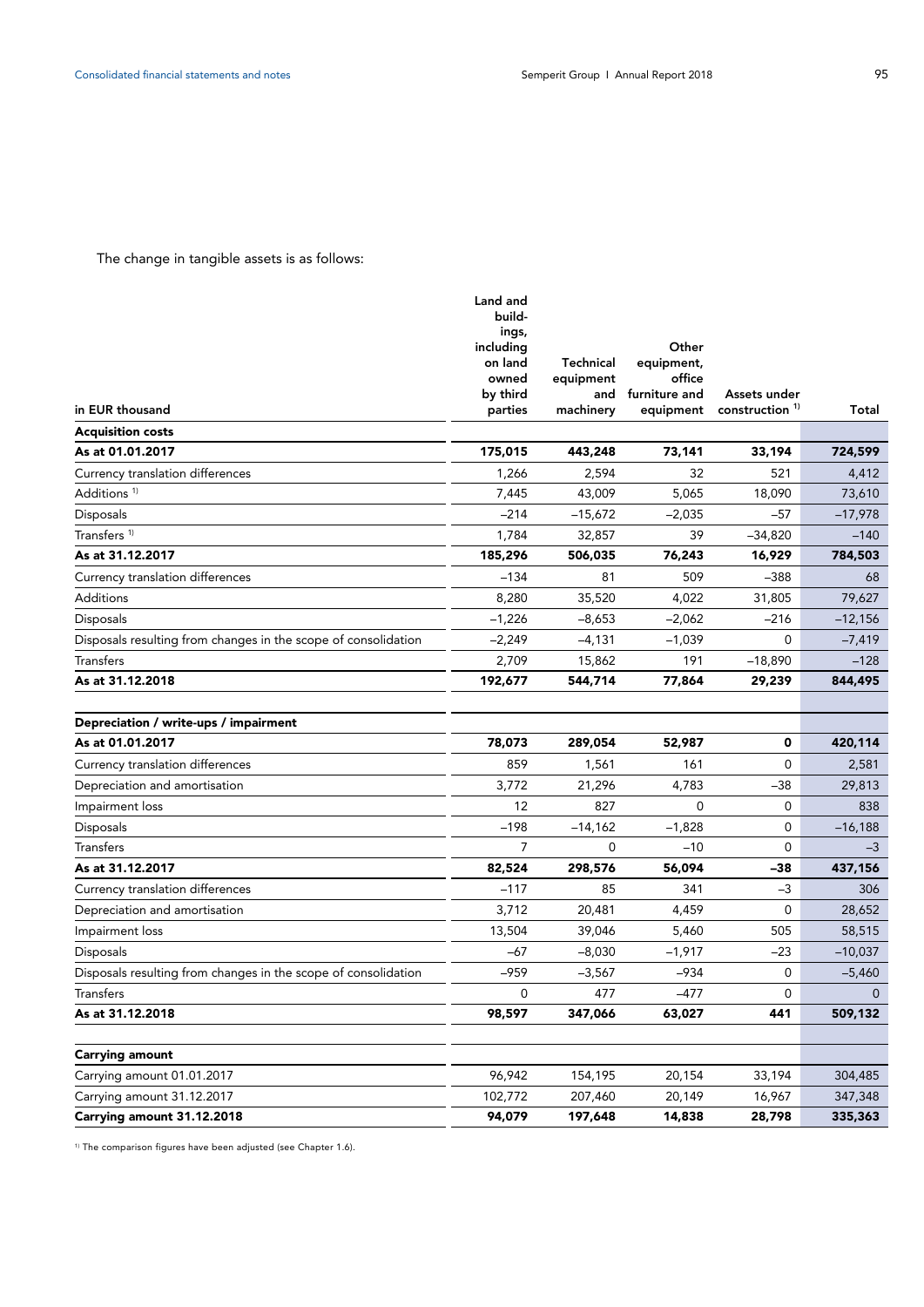Of the carrying amount stated for land and buildings, including the buildings on third-party property, EUR 7,894 thousand (previous year: EUR 10,196 thousand) is attributable to the land (basic value). The disposals from the scope of consolidation relate entirely to Semperflex Roiter S.r.l, Rovigo, Italy (see Chapter 10.1).

Borrowing costs were capitalised in the 2018 financial year as a part of the production costs for qualified assets in the amount of EUR 210 thousand (previous year: EUR 108 thousand). The financing cost rate applied was 1.8% (previous year: 2.4%).

Depreciation of tangible assets was required in the 2018 financial year at the amount of EUR 54,337 thousand (previous year: EUR 838 thousand) for the Sempermed segment. Of this amount, EUR 53,794 thousand was attributable to the tangible assets excluding land as part of the aforementioned impairment test for the Sempermed segment. Individual tangible assets were also depreciated in the amount of EUR 542 thousand in the Sempermed segment and EUR 168 thousand in the Sempertrans segment. The remaining depreciation in the Sempertrans segment in the amount of EUR 3,941 thousand (previous year: EUR 0 thousand) related primarily to technical plant and machinery following closure of the Chinese production facility.

No tangible assets were pledged as collateral for liabilities to banks or liabilities from finance leases at 31 December 2018 and 31 December 2017.

At 31 December 2018 there are contractual obligations in place to acquire tangible assets amounting to EUR 15,987 thousand (previous year: 53,547 thousand).

### Closure of the Chinese production facility belonging to Sempertrans

In June 2018, the Management Board at Semperit AG Holding, in agreement with the Supervisory Board, decided to close the conveyor belt production plant of the Semperit Group in Taierzhuang, China and the associated production company, Sempertrans Best (ShanDong) Belting Co. Ltd. (SBB). Sempertrans Best (ShanDong) Belting Co Ltd. is fully consolidated; the state-affiliated Chinese Shandong Wang Chao Coal & Electricity Group Co., Ltd. currently holds 16.1% of the shares. The non-controlling share is stated in the Liabilities from redeemable non-controlling interests. Production was stopped immediately. Appropriate social measures were prepared for the approximately 120 employees; the severance payments have since been basically made.

The closure of the plant is part of the ongoing restructuring and transformation process of the Semperit Group and put pressure on earnings in the financial year 2018 as follows:

| in TEUR                                                                                                       | 2018  |
|---------------------------------------------------------------------------------------------------------------|-------|
| Impairment of intangible assets and technical equipment                                                       | 3,949 |
| Restructuring costs (in other operating expenses; thereof EUR 853 tsd provision as per<br>31.12.2018)         | 1,799 |
| Cost for social compensation plans (in personal expenses; thereof EUR 396 tsd provision as per<br>31.12.2018) | 1,403 |
| Impairment loss and loss of sales of inventories (in changes in inventories and material expenses)            | 664   |
| <b>Total</b>                                                                                                  | 7.815 |

Any reimbursement claims in the amount of EUR 268 thousand arise from the joint venture agreement with Shandong Wang Chao Coal & Electricity Group Co., Ltd and represent contingent assets that cannot be recognised in the balance sheet in management's view; they remained off balance sheet at 31 December 2018.

The liquidation committee, consisting of representatives of the Semperit Group and the Shandong Wang Chao Coal & Electricity Group Co., Ltd, is responsible for the liquidation of the company. The district government is ensuring the legality of the procedure. The search for a buyer for tangible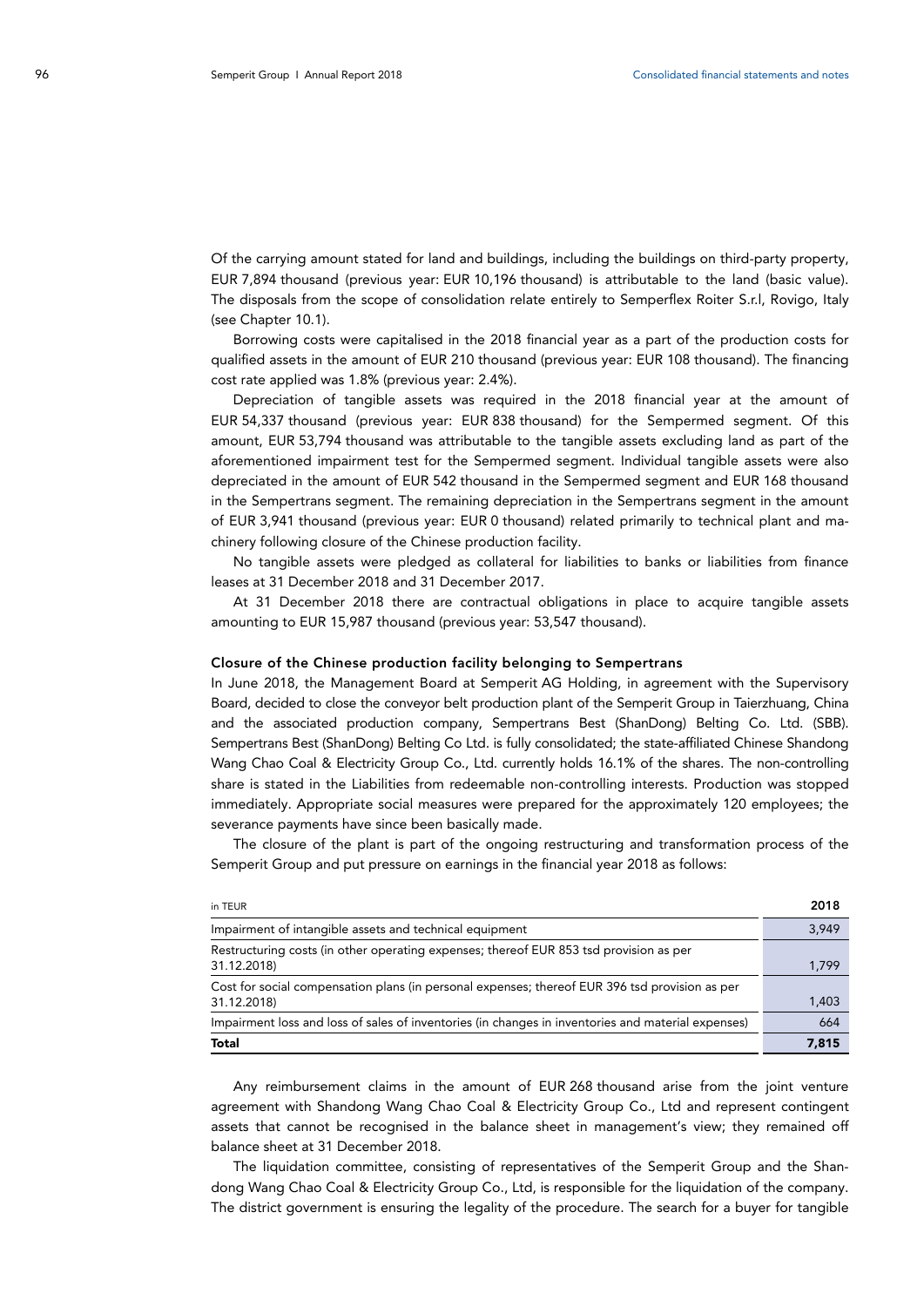assets and certain inventories has been actively started. The limited reusability of the plants and the fact that the boards had not made the final decisions concerning the sale at 31 December 2018 are currently preventing the non-current assets from being classified as held for sale.

Earnings in the 2017 financial year were encumbered in the amount of EUR 11,398 thousand through saving and restructuring measures related to subsidiary Sempertrans France Belting Technology S.A.S. Please see chapter 7.2 for further information.

## 3.3 Other financial assets (non-current)

The carrying amounts of the other non-current financial assets are as follows:

| in EUR thousand                                                  | 31.12.2018 | 31.12.2017 |
|------------------------------------------------------------------|------------|------------|
| Financial assets recognised at fair value through profit or loss |            |            |
| Shares in funds, shares, other securities                        | 6,188      | 6,376      |
| Derivatives                                                      | 240        | 5,610      |
|                                                                  | 6,429      | 11,986     |
| Financial assets recognised at amortised cost                    |            |            |
| Loans to associated companies                                    | 563        | 563        |
| Receivables to employees                                         | 20         | 28         |
| Other financial assets                                           | 641        | 721        |
|                                                                  | 1,224      | 1,311      |
| <b>Total</b>                                                     | 7,653      | 13,297     |

The units in funds relate to 97,500 shares (previous year: 97,500 shares) in PIA TopRent, a bond fund that is suitable for covering pension provisions and which overwhelmingly invests in fixed and variable interest government bonds in the eurozone.

The receivables from employees essentially include advance payments to employees.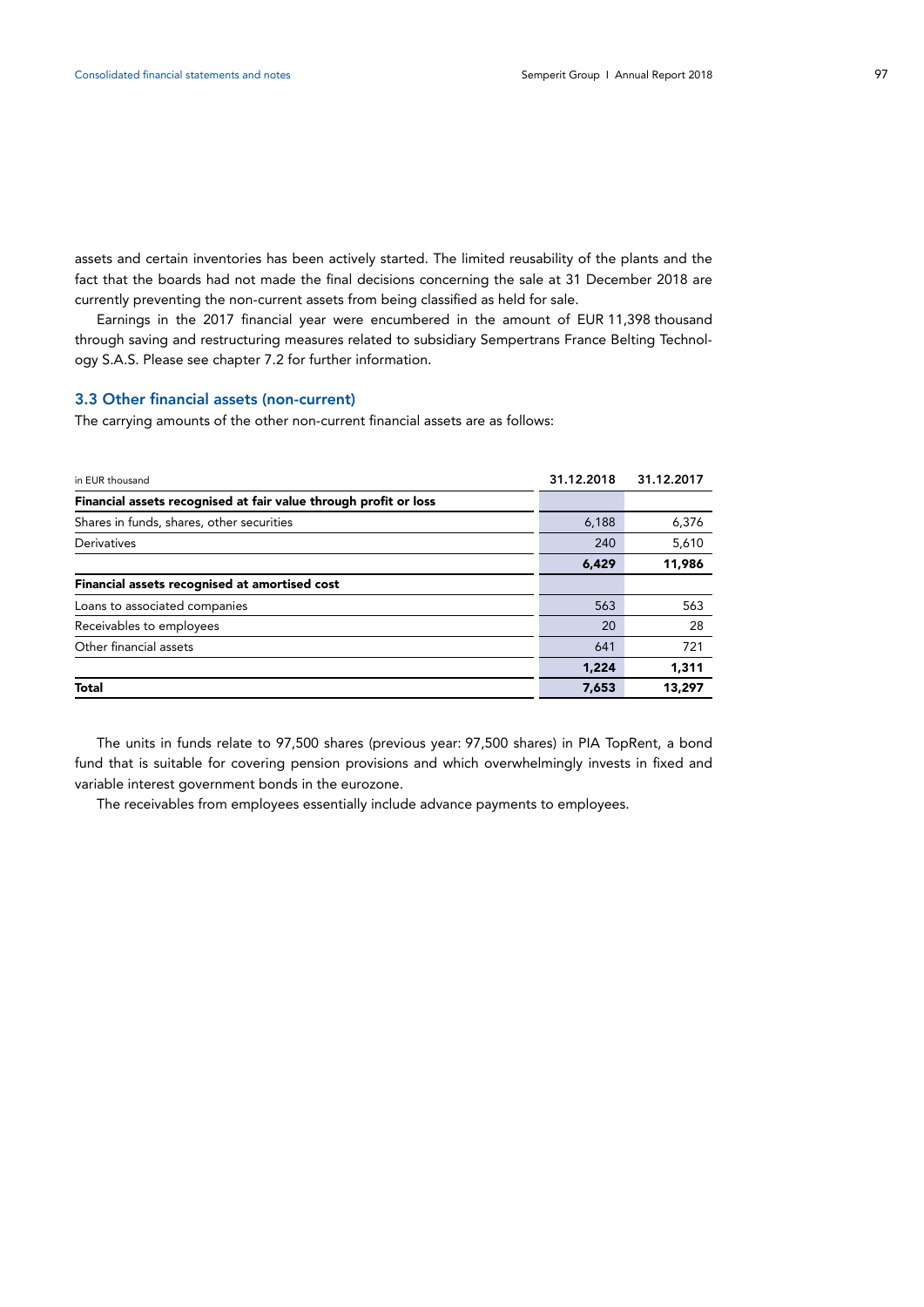#### Disclosures on financial instruments – non-current and current assets

The following table shows the carrying amounts of the individual financial assets classified in accordance with the valuation categories under IFRS 9.

| in EUR thousand                                  | <b>Valuation category</b><br>IFRS $91$ | Level | Note     | Carrying<br>amount<br>31.12.2018 | Carrying<br>amount<br>31.12.2017 |
|--------------------------------------------------|----------------------------------------|-------|----------|----------------------------------|----------------------------------|
| Trade receivables                                | AC                                     |       | 4.2      | 101,645                          | 103,577                          |
| Other financial assets                           |                                        |       | 3.3, 6.5 |                                  |                                  |
| Securities                                       | <b>FVPL</b>                            |       |          | 6,188                            | 6,376                            |
| Loans to associated companies                    | AC                                     | -     |          | 563                              | 563                              |
| Derivative financial instruments                 | <b>FVPL</b>                            | 2     |          | 4,211                            | 5,076                            |
| Derivative financial instruments                 | FV - Hedging Instrument                | 2     |          | 263                              | 629                              |
| Other financial assets                           | AC                                     |       |          | 4,129                            | 3,028                            |
| Cash and cash equivalents                        |                                        |       | 6.6      |                                  |                                  |
| Cash on hand, cheques and cash deposits in banks |                                        |       |          | 121,549                          | 165,530                          |

<sup>1)</sup> FVPL (fair value through profit and loss); FVOCI (fair value through OCI); AC (at cost)

The item Other financial assets includes receivables from employees and other receivables (see Chapters 3.3 and 6.5).

#### Non-current financial assets measured at fair value

The recognition and derecognition of financial assets based on a standard market purchase or sale take place at the date of fulfilment. The fair values of securities are determined using publicly available prices.

The derivative financial instruments at fair value through profit and loss are foreign exchange forward contracts, a cross currency swap and an interest floor.

The derivative financial instruments designated as hedges are foreign exchange forward contracts and cross currency swaps, which in turn are backed by interest rate floors.

The fair values of the foreign exchange forward contracts and cross currency swaps are determined using accepted actuarial valuation models. Future payment flows are simulated using the yield curves published at the reporting date. In addition, the carrying amount is adjusted to take into account the credit risk of the respective counterparty. When doing so, positive exposures are measured considering the default risk of the counterparty, while negative exposures are measured considering the group's own default risk.

In addition to operational measures, individual derivative financial instruments, in particular foreign exchange forward contracts, are used to hedge foreign currency risks. These are measured at current market value. The market value corresponds with the value that the relevant company would receive or would have to pay had the transaction been terminated at the reporting date. Positive fair values at the reporting date are stated under the other financial assets and negative market values under the other financial liabilities. If the conditions are met for hedge accounting then this is overwhelmingly applied. This is stated as described below depending on whether this relates to a cashflow hedge or a fair value hedge.

Derivative financial instruments are used in isolated cases to hedge against interest rate risks. Provided that the prospective effectiveness measurements as required by IFRS 9 are met and the hedging strategy is documented, the derivative financial instruments are either accounted for as cashflow hedges or as fair value hedges.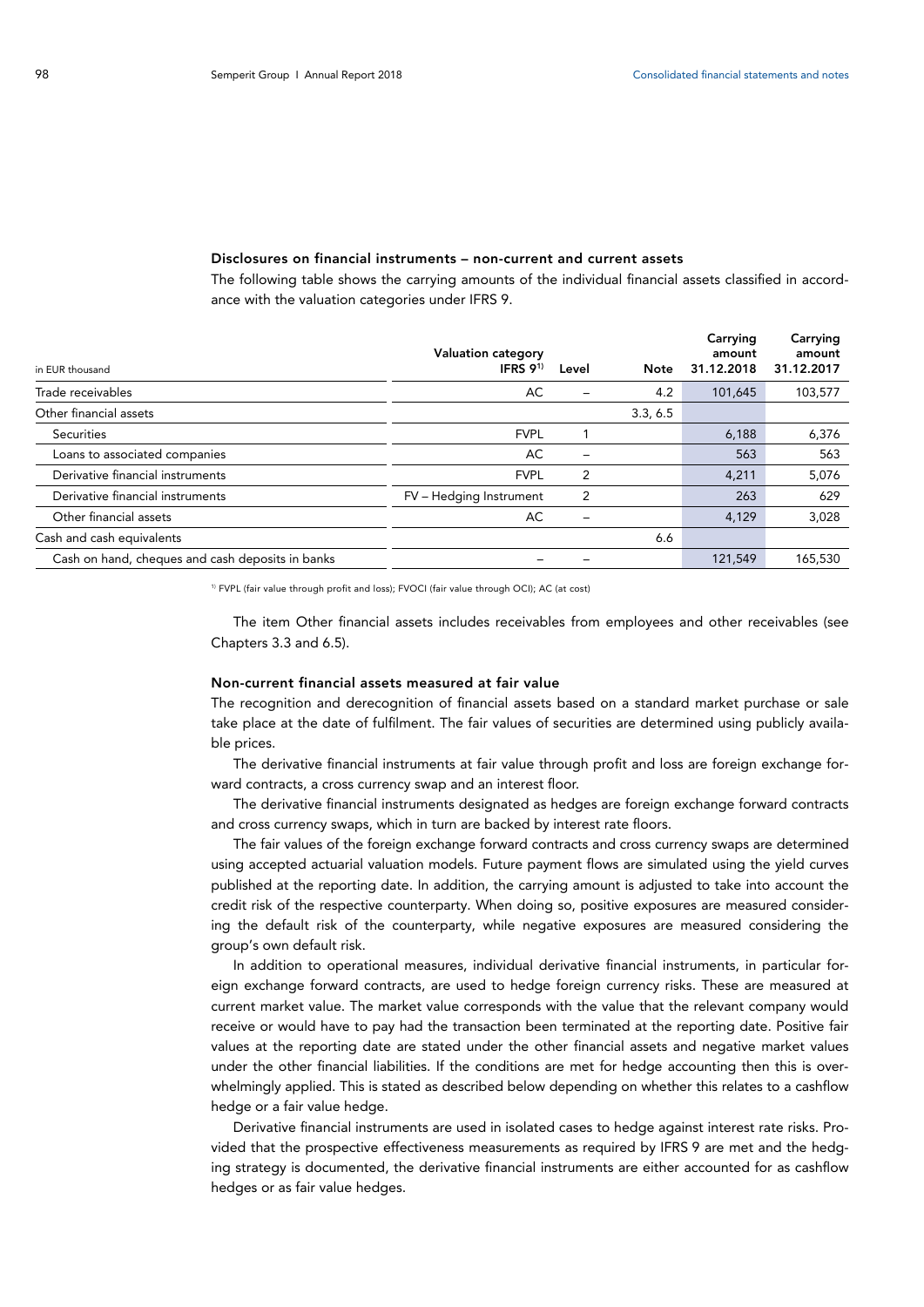Derivatives designated as hedging instruments are accounted for at their current market value. With cashflow hedges, any unrealised gains or losses for the effective part (in accordance with the effectiveness measurement) are recognised in Other comprehensive income. The ineffective part is recognised in the profit or loss for the period as other financial result. Once the hedged transaction is realised (e.g. payment of interest) the amount recognised in Other comprehensive income is reclassified into the Consolidated income statement. With fair value hedges, the earnings are recognised immediately in net income in the other financial result within the Consolidated income statement.

### Non-current financial assets not measured at fair value

The carrying amounts of all financial assets not measured at fair value correspond approximately with the fair value.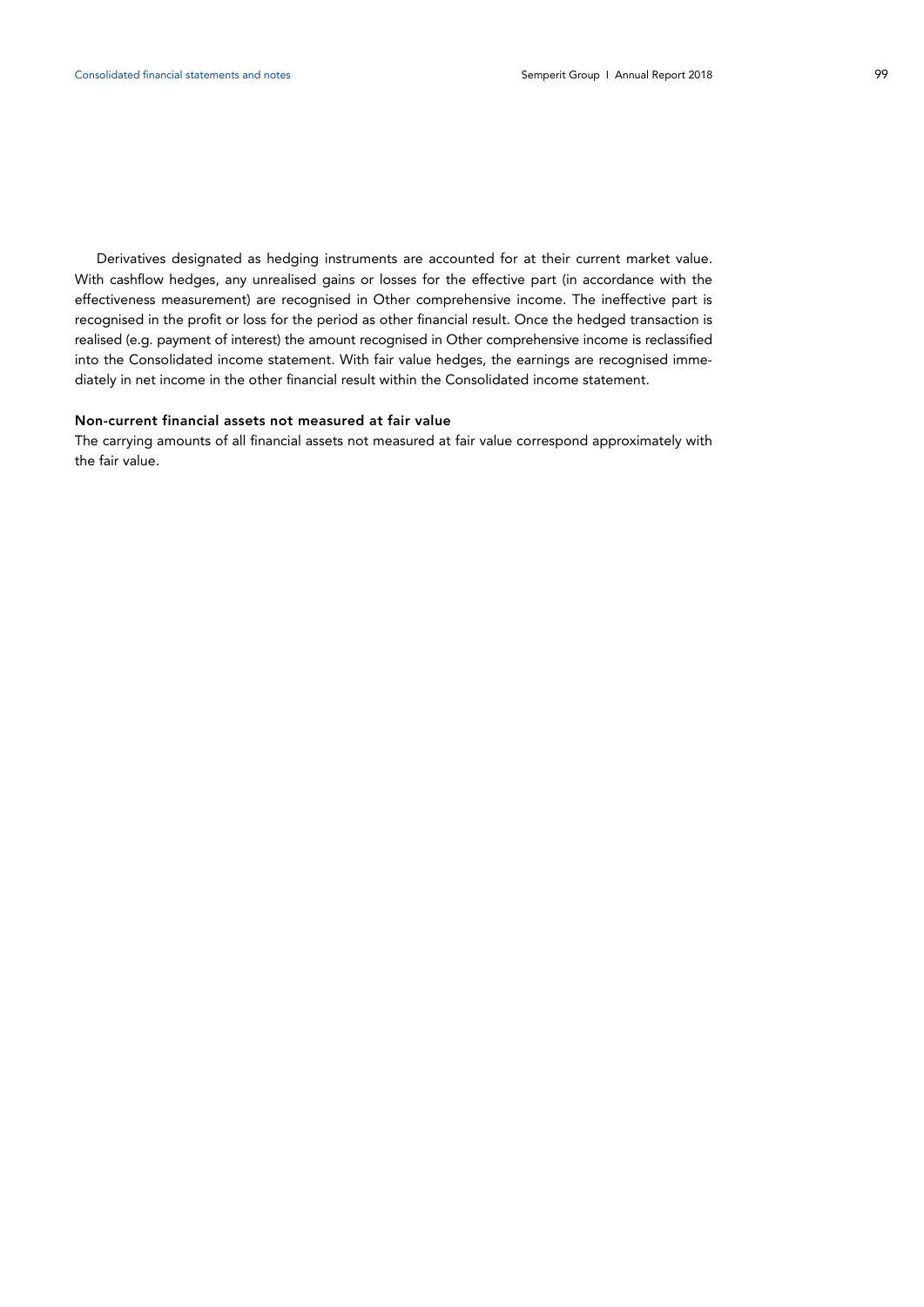# 4. Trade Working Capital

Trade working capital consists of inventories, trade receivables and trade payables.

### 4.1. Inventories

Inventories must be measured at the lower value of acquisition or production costs and the net sales value, whereby, in the course of ascertaining the net sales values, in particular utilisation risks related to obsolete or surplus inventories are taken into account. Utilisation is determined using the moving average price method. Interim results from intercompany deliveries of inventories are eliminated unless they are of minor significance.

| in EUR thousand                | 31.12.2018 | 31.12.2017 |
|--------------------------------|------------|------------|
| Raw materials and supplies     | 43,877     | 47,805     |
| Work in progress               | 23,137     | 24,569     |
| Finished goods and merchandise | 83,234     | 86,380     |
| Refund assets                  | 19         |            |
| Prepayments                    | 158        | 455        |
| Services not yet billable      |            | 526        |
| <b>Total</b>                   | 150,425    | 159,736    |

| in EUR thousand                           | 31.12.2018 | 31.12.2017 |
|-------------------------------------------|------------|------------|
| Inventories                               |            |            |
| thereof at acquisition / production costs | 116.823    | 123,766    |
| thereof at their net realisable value     | 33.603     | 35,970     |
| <b>Total</b>                              | 150,425    | 159,736    |

When determining the net sales values as part of the inventory measurement at the reporting date, specific customer contracts are used. If the contracts are not available, then existing list prices are used. Estimates are also required from the relevant segment management related to the recoverable prices and market developments. These are evaluated regularly and amended as necessary. The inventory impairments recognised in expense amounted to EUR 5,416 thousand in the current year (previous year: 4,067 thousand).

### 4.2. Trade receivables

The trade receivables, which essentially originate from revenues with customers of the Semperit Group, must be allocated to the AC (at cost) category in accordance with IFRS 9 and are therefore measured at cost less any expected defaults.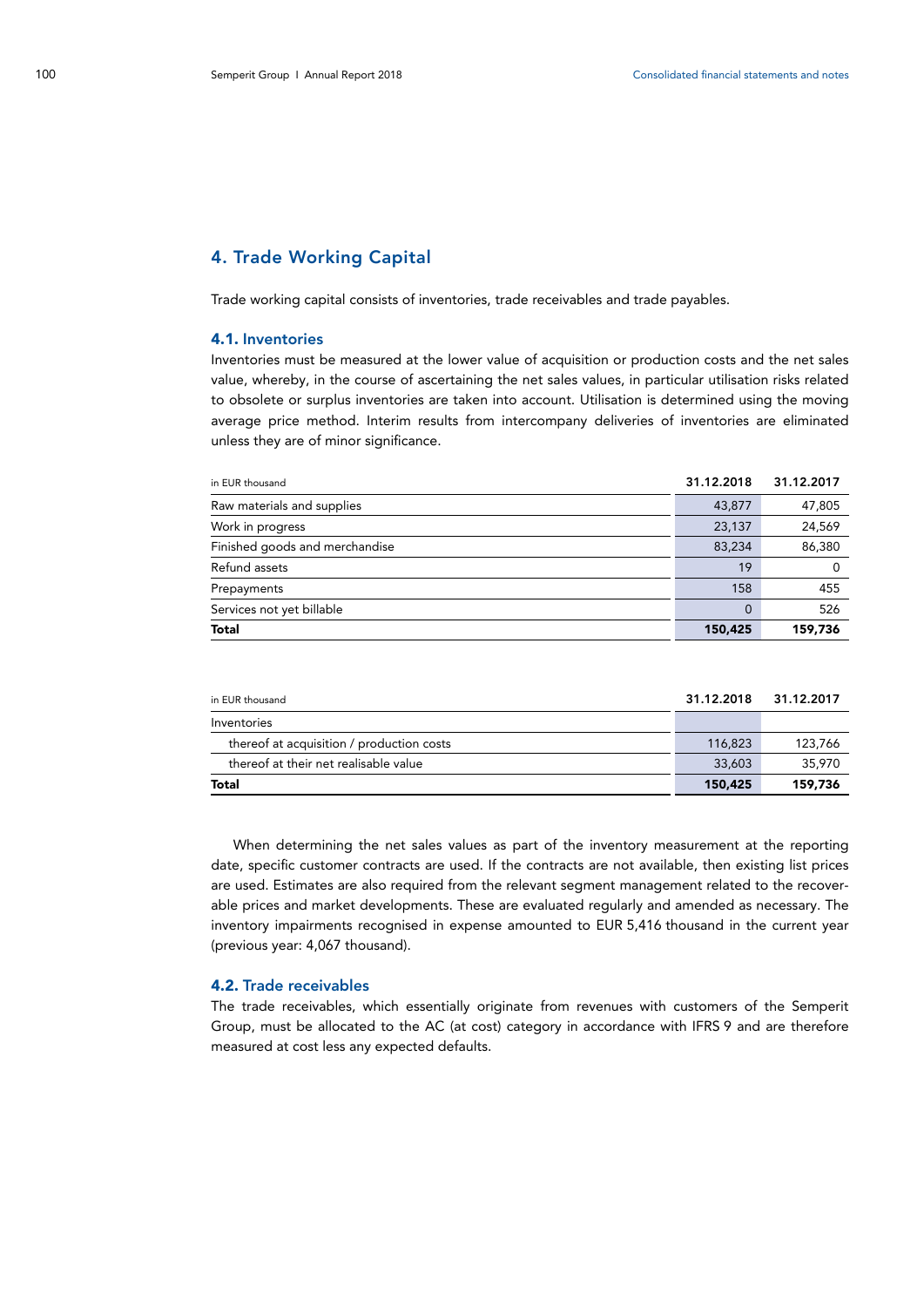The trade receivables are made up of the following:

|                           |         |                   | 31.12.2018 | 31.12.2017 |                   |            |
|---------------------------|---------|-------------------|------------|------------|-------------------|------------|
| in EUR thousand           | Gross   | <b>Allowances</b> | <b>Net</b> | Gross      | <b>Allowances</b> | <b>Net</b> |
| Receivables not yet due   | 79,641  | $-209$            | 79,433     | 84,928     | $-220$            | 84,708     |
| Up to 30 days overdue     | 14,108  | $-100$            | 14,007     | 13,295     | $-109$            | 13,186     |
| 30 to 90 days overdue     | 5,700   | $-272$            | 5,428      | 4,065      | $-239$            | 3,826      |
| More than 90 days overdue | 6.540   | $-3,763$          | 2.777      | 5.089      | $-3,232$          | 1,857      |
| <b>Total</b>              | 105,989 | $-4.344$          | 101,645    | 107,377    | $-3,800$          | 103,577    |

The trade receivables due but not yet impaired amounted to EUR 18,744 thousand in total at 31 December 2018 (previous year: EUR 17,347 thousand).

The group assesses their creditworthiness based on internal valuation guidelines. In determining the extent of the impairment, the Semperit Group, as part of the transition to IFRS 9, evaluated the defaults from the past four years by segment. Using this analysis, the Group created an impairment matrix based on timeframes. The payment terms normally granted are between 14 and 90 days. The analysis of the past did not identify an elevated default risk for receivables that are past due by more than 90 days. As a result, the group does not deem an overdue period of more than 90 days to be an indicator that a loss event has occurred, which would imply an allocation to Stage 3 of the impairment model according to IFRS 9.

The group has credit insurance coverage for a significant portion of the trade receivables (86.2%; previous year 72.4%). This insurance coverage includes an excess if a loss occurs. For such receivables, the maximum impairment recognised for a credit loss is the retained amount of the defaulted receivable.

Receivables not covered by credit insurance or excesses for receivables covered by credit insurance are impaired based on empirical values in accordance with the default risk categories in the impairment matrix (level 2 of the impairment model pursuant to IFRS 9).

Receivables allocated to level 3 of the impairment model pursuant to IFRS 9 based on an individual assessment of the relevant customers are also written down to the expected recoverable amount.

The overdue receivables are essentially covered by credit insurance as all subsidiaries featuring substantial volumes of receivables hold credit insurance. With respect to the receivables not covered by credit insurance and to the excess for receivables covered by credit insurance there is no significant concentration of credit risk as the customers are widely dispersed.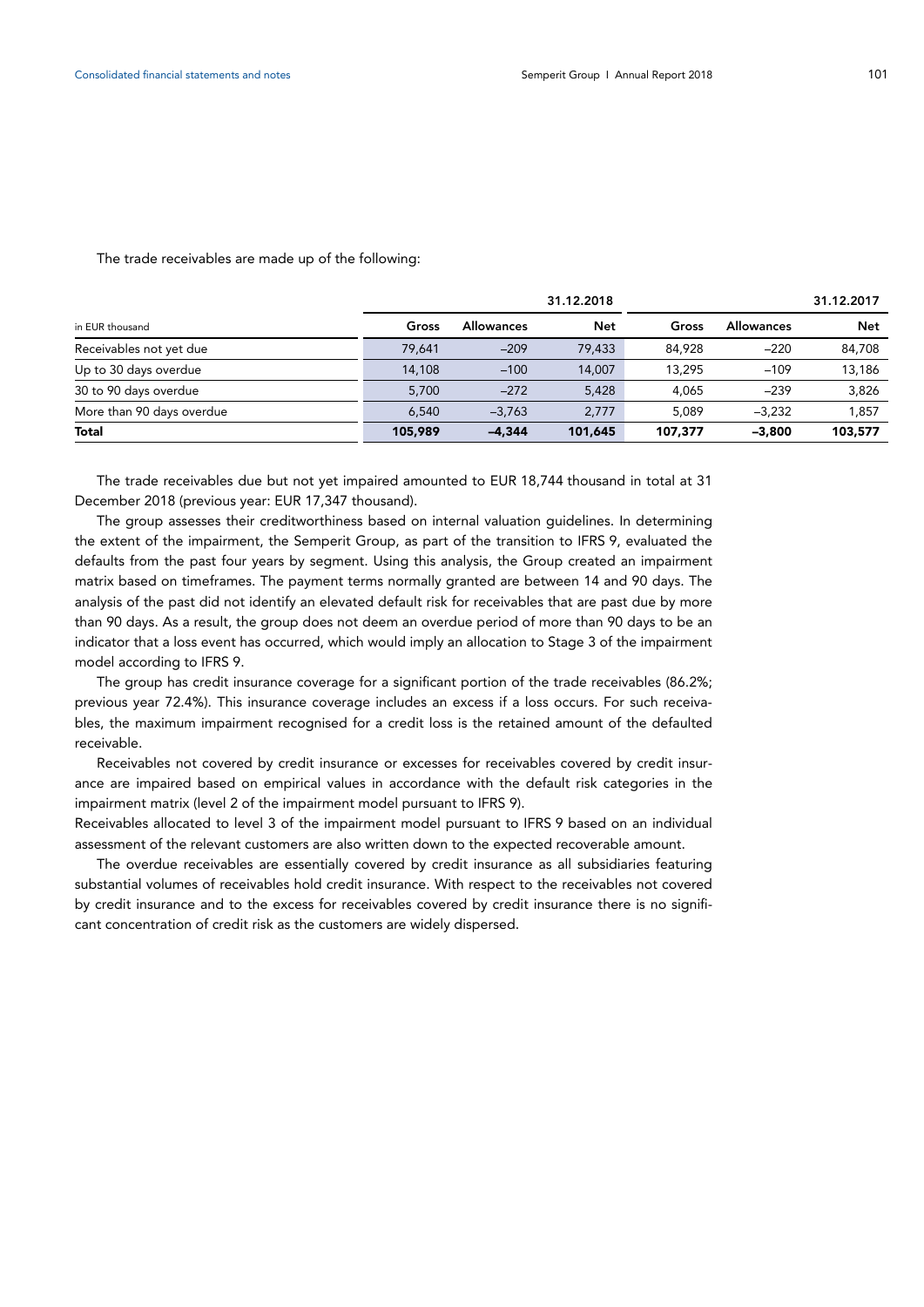The relevant default risk categories can be found in the following impairment matrix:

|                    |                |                 |                 | 31.12.2018       |
|--------------------|----------------|-----------------|-----------------|------------------|
|                    |                |                 |                 |                  |
|                    | Not overdue    | $1-30$ days     | 31-90 days      | >90 days         |
| <b>Semperflex</b>  | $0.00 - 0.13%$ | $0.07 - 1.07\%$ | $0.28 - 4.01%$  | $0.9 - 11.17%$   |
| Sempermed          | $0.00 - 1.51%$ | $0.02 - 5.20%$  | $0.04 - 10.31%$ | $0.09 - 20.08\%$ |
| Semperform         | 0.02%          | $0.14 - 0.30\%$ | $0.81 - 1.39%$  | 3.62-5.90%       |
| <b>Sempertrans</b> | $0.00 - 0.44%$ | $0.03 - 0.97\%$ | $0.06 - 2.09%$  | $0.14 - 9.71%$   |

The ranges arise from the geographic regions where the revenues are generated. The impairment of trade receivables is generally recognised indirectly via impairment accounts. The impairment has changed as follows:

|                                      |                                                                                                  |                                                                                               | 2018   | 2017       |
|--------------------------------------|--------------------------------------------------------------------------------------------------|-----------------------------------------------------------------------------------------------|--------|------------|
| in EUR thousand                      | Lifetime expected<br>credit loss based on<br>portfolio valuation,<br>value-adjusted<br>(level 2) | Lifetime expected<br>credit loss based on<br>single valuation,<br>value-adjusted<br>(level 3) | Total  | nach IAS39 |
| As at 31.12.                         | 973                                                                                              | 2,827                                                                                         | 3,800  | 3,399      |
| <b>Adjustment IFRS 9</b>             | $-581$                                                                                           | 0                                                                                             | $-581$ |            |
| As at 01.01.                         | 392                                                                                              | 2,827                                                                                         | 3,219  | 3,399      |
| Release                              | $-231$                                                                                           | $-71$                                                                                         | $-301$ | $-592$     |
| Currency translation difference      | $-2$                                                                                             | 81                                                                                            | 79     | $-254$     |
| Written down due to irrecoverability | $\mathbf 0$                                                                                      | $-11$                                                                                         | $-11$  | $-225$     |
| Additions                            | 142                                                                                              | 1,216                                                                                         | 1,358  | 1,472      |
| As at 31.12.                         | 301                                                                                              | 4,042                                                                                         | 4,344  | 3,800      |

Receivables determined to be unrecoverable are derecognised if the receivable loss has been determined conclusively, with the impairment provision formed beforehand used. Trade receivables in the amount of EUR 133 thousand (previous year: EUR 1,357 thousand) were derecognised in the 2018 financial year with no impairment taking place.

## 4.3. Trade payables

The trade payables must be allocated to the AC (at cost) category in accordance with IFRS 9 and are therefore measured at cost.

The carrying amount of the trade payables at 31 December 2018 amounted to EUR 67,746 thousand (previous year: EUR 110,913 thousand).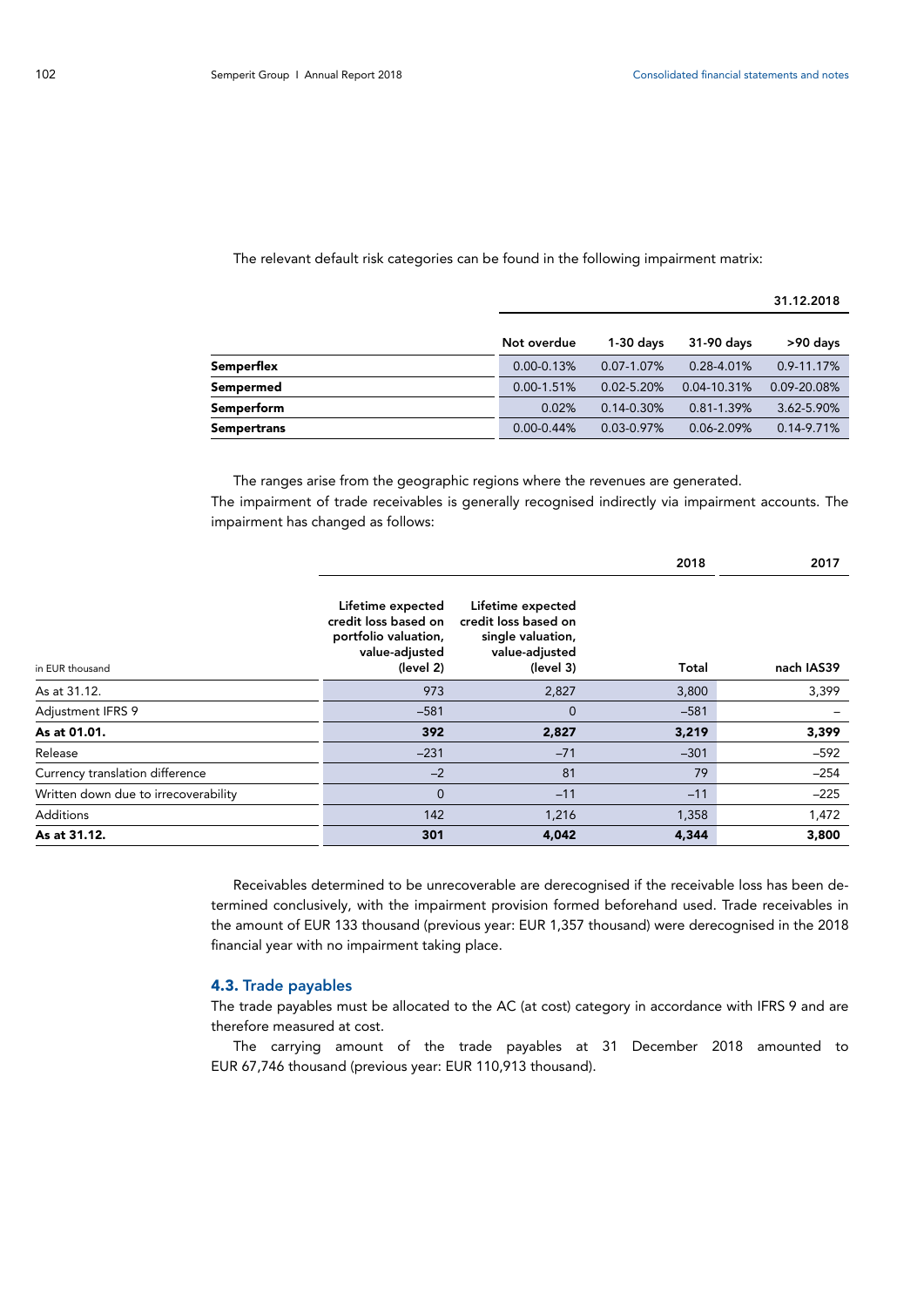## 5. Equity

### 5.1. Share capital and reserves

#### Share capital

The share capital of Semperit AG Holding at 31 December 2018 remained unchanged compared to the previous year at EUR 21,358,997. This is broken down into 20,573,434 fully paid-in no-par-value ordinary shares of which each has an equal participation in the share capital. Each share is entitled to a voting right and they are all entitled to receive a dividend.

The Management Board was authorised by the Annual General Meeting on 25 April 2018 with the agreement of the Supervisory Board to increase the share capital by 50% or up to 10,286,716 new no-par-value shares over the next five years following registration of the change to the Articles of Association on the Company Register, through cash and/or non-cash contributions. The Management Board was also authorised to issue convertible bonds with agreement from the Supervisory Board. This may be linked to a right of conversion or purchase or a mandatory conversion or purchase of up to 10,286,716 no-par-value shares (50% of the existing shares) in the company.

The Management Board was authorised by the Annual General Meeting on 25 April 2018 to buy back and, if necessary, to redeem the company's own shares up to the legally permissible amount of 10% of the share capital for a period of 30 months from the date that the resolution was passed in the Annual General Meeting pursuant to Section 65 (1) no. 8 of the Stock Corporation Act (AktG) with agreement from the Supervisory Board. At the same Annual General Meeting, the Management Board was also authorised pursuant to Section 65 (1b) AktG and with agreement from the Supervisory Board to decide on a different type of sale than via the stock exchange or through a public offering, and to decide on an exclusion of the repurchase option (purchase right) on the part of shareholders. There is no share buyback programme in place at present, the company does not hold any treasury shares.

#### Capital reserves

The capital reserves essentially result from the amount generated beyond the proportional amount of the share capital following the issue of shares (share premium). As in the previous year the capital reserves include EUR 21,503 thousand in tied reserves. These may only be released to offset any balance sheet loss otherwise stated in the corporate law annual financial statements of Semperit AG Holding, unless there are any free reserves available to cover such a loss.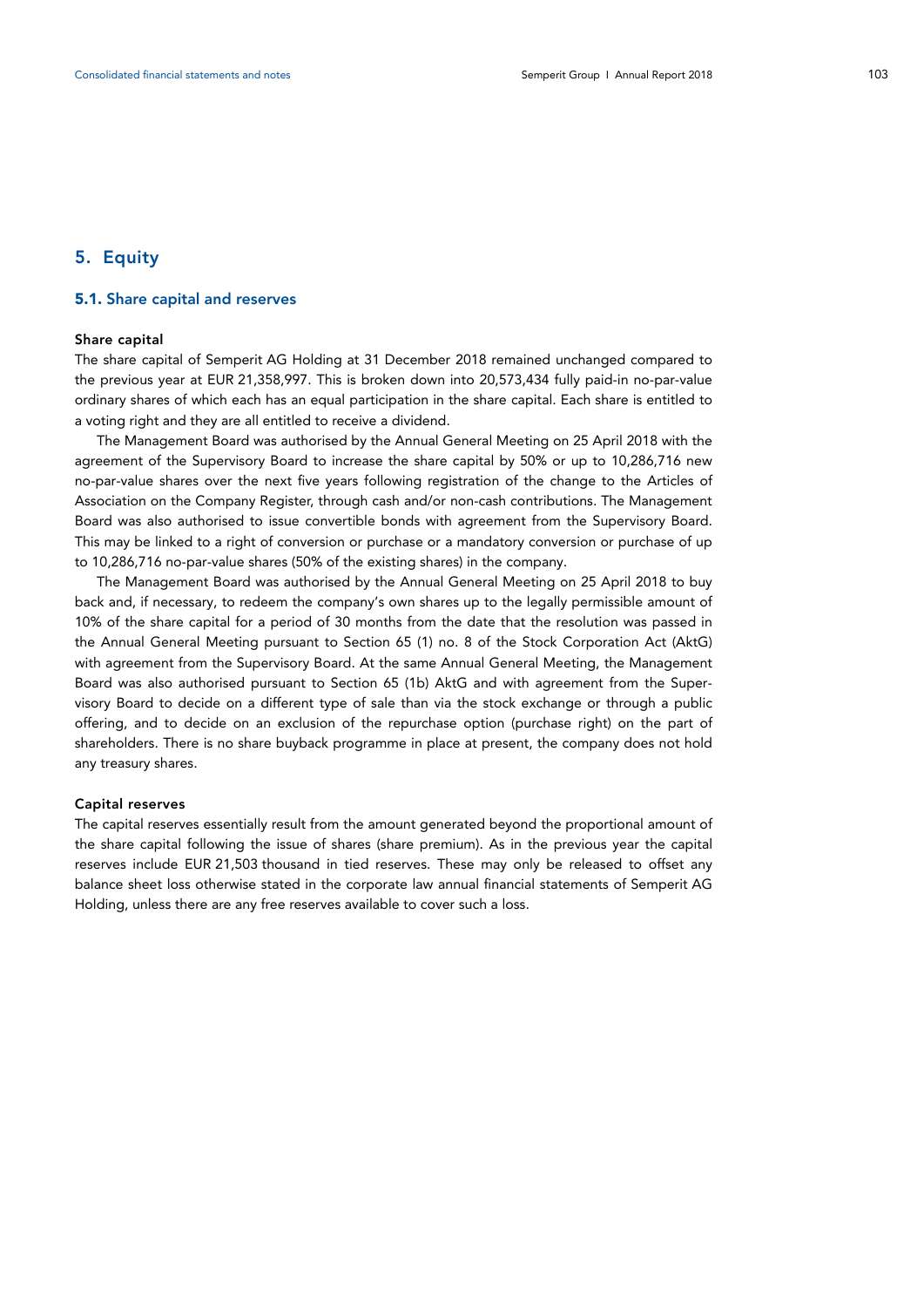#### Revenue reserves

The distribution of revenue reserves is as follows:

#### Revenue reserves

| in EUR thousand                          | Retained<br>earnings | <b>Revaluation</b><br>reserves | Hedge reserve  | IAS 19 reserve | Total revenue<br>reserves |
|------------------------------------------|----------------------|--------------------------------|----------------|----------------|---------------------------|
| As at 01.01.2017                         | 295,169              | 209                            | $-11$          | $-11,288$      | 284,079                   |
| Earnings after tax                       | $-25,657$            | 0                              | $\overline{0}$ | $\Omega$       | $-25,657$                 |
| Other comprehensive income               |                      | $-92$                          | $-65$          | 548            | 390                       |
| Total recognised comprehensive income    | $-25,657$            | $-92$                          | $-65$          | 548            | $-25,266$                 |
| Dividend                                 | $-14,401$            | 0                              | $\overline{0}$ | $\overline{0}$ | $-14,401$                 |
| Acquisition of non-controlling interests | 53                   | 0                              | $\overline{0}$ | $\overline{0}$ | 53                        |
| As at 31.12.2017                         | 255,164              | 117                            | $-76$          | $-10,740$      | 244,464                   |
| As at 01.01.2018                         | 255,164              | 117                            | $-76$          | $-10,740$      | 244,464                   |
| Initial adjustment under IFRS 9          | 538                  | $-117$                         | $\bf{0}$       | 0              | 422                       |
| <b>Adjusted as at 01.01.2018</b>         | 255,702              | $\bf{0}$                       | $-76$          | $-10,740$      | 244,886                   |
| Earnings after tax                       | $-79,644$            | 0                              | $\Omega$       | $\Omega$       | $-79,644$                 |
| Other comprehensive income               | $\Omega$             | 0                              | $-217$         | $-396$         | $-613$                    |
| Total recognised comprehensive income    | $-79,644$            | $\Omega$                       | $-217$         | $-396$         | $-80,257$                 |
| Acquisition of non-controlling interests |                      | $\overline{0}$                 | $\Omega$       | $\Omega$       |                           |
| As at 31.12.2018                         | 176,060              | 0                              | $-293$         | $-11,136$      | 164,630                   |

The earnings generated include the statutory reserve of Semperit AG Holding, which may only be released to offset a balance sheet loss otherwise stated in the latter's corporate law annual financial statements, whereby the fact that free reserves are available to offset the loss is no obstacle to the release for the purposes of offsetting the loss.

In accordance with IAS 39, the revaluation reserves contain the cumulative fair value changes in financial assets available for sale until the assets are derecognised or impaired. The first-time adoption of IFRS 9 means that financial assets previously classified as available for sale are to be measured at fair value. The resulting effects are shown in Chapter 1.5.

The hedging reserve comprises the portion of the cumulative net changes in the fair value of hedging instruments used to hedge payment flows (cashflow hedge) until the subsequent recognition of the hedged cashflows or underlying transactions through profit or loss.

The IAS 19 reserve includes the effects of revaluations of defined benefit plans due to severance payments and pensions (IAS 19).

## Currency translation reserve

The currency translation reserve records translation differences resulting from converting the subsidiaries' financial statements from their functional currency to euros until the subsidiaries in question are sold or disposed of by other means.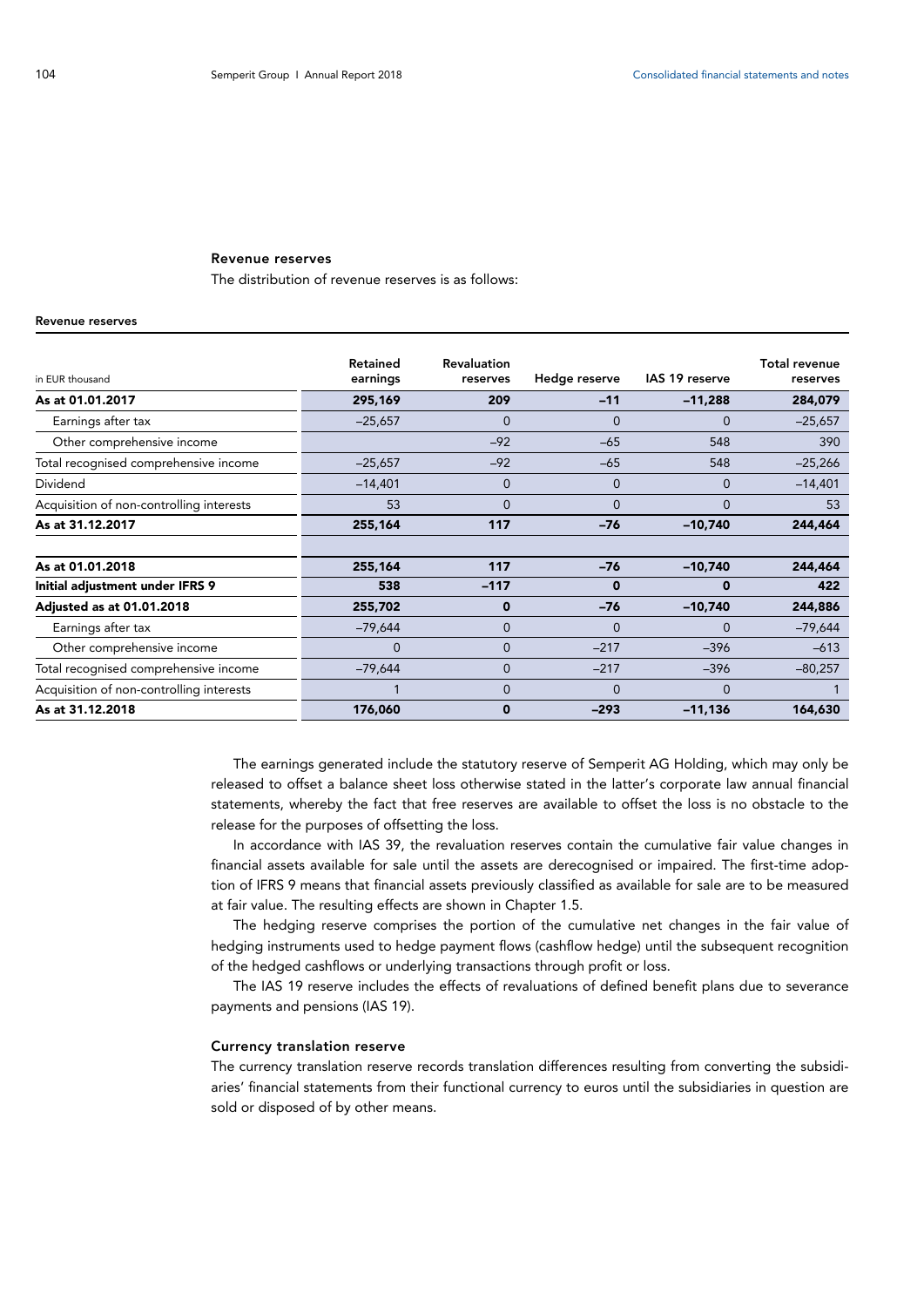#### 5.2. Hybrid capital

On 12 December 2017, the Management Board of Semperit AG Holding signed an agreement regarding hybrid capital of up to EUR 150,000 thousand with B & C Holding GmbH, a wholly-owned subsidiary of B & C Industrieholding GmbH. The agreed interest rate is 5.25% p.a. and the commitment fee is 1.75% p.a. The expense resulting from the commitment fee is reported under other financial result. The hybrid capital is a subordinated source of financing with an unlimited term on which the Semperit Group was able to draw in multiple tranches until 31 December 2018. In December 2018, the hybrid capital line was extended until 31 December 2019. Under the agreement, the creditor does not have a redemption or conversion right. Semperit AG Holding reserves right to repay EUR 5,000 thousand or a multiple of that amount plus pro-rata "interest" at the end of each quarter. In March 2018, EUR 130,000 thousand were drawn from the hybrid capital.

Due to the contractual terms and conditions, the hybrid capital is reported as equity capital in accordance with IAS 32. Since the hybrid capital is categorised as equity, corresponding payments are treated as distributions to shareholders. The payment of "interest" is e.g. triggered by dividend payments and is also recognised as such in equity once the resolution has been passed on the dividend.

## 5.3. Non-controlling interests

In the financial year 2018, the non-controlling interests and their corresponding portion of earnings after tax and comprehensive income relate to Latexx Partners Berhad (shareholding of 98.85%) and its subsidiaries as well as FormTech Engineering (M) Sdn Bhd (shareholding of 69.88%). Dividends in the amount of EUR 190 thousand (previous year: EUR 0 thousand) were also paid in the 2018 financial year to the non-controlling interests in FormTech Engineering (M) Sdn Bhd.

Further stakes in Latexx Partners Berhad were acquired during the past financial year in the amount of EUR 47 thousand (previous year: EUR 39 thousand).

## 5.4. Dividends and treasury shares

The shareholders are entitled to a distribution of Semperit AG Holding's net profit for the year.

Semperit AG Holding reported a net loss in the past 2018 financial year meaning that no dividend can be paid. Semperit AG Holding's net profit in the previous year amounted to EUR 12 thousand. The Management Board had proposed not to distribute dividends.

Semperit AG Holding did not hold any treasury shares at 31 December 2018 or at 31 December 2017.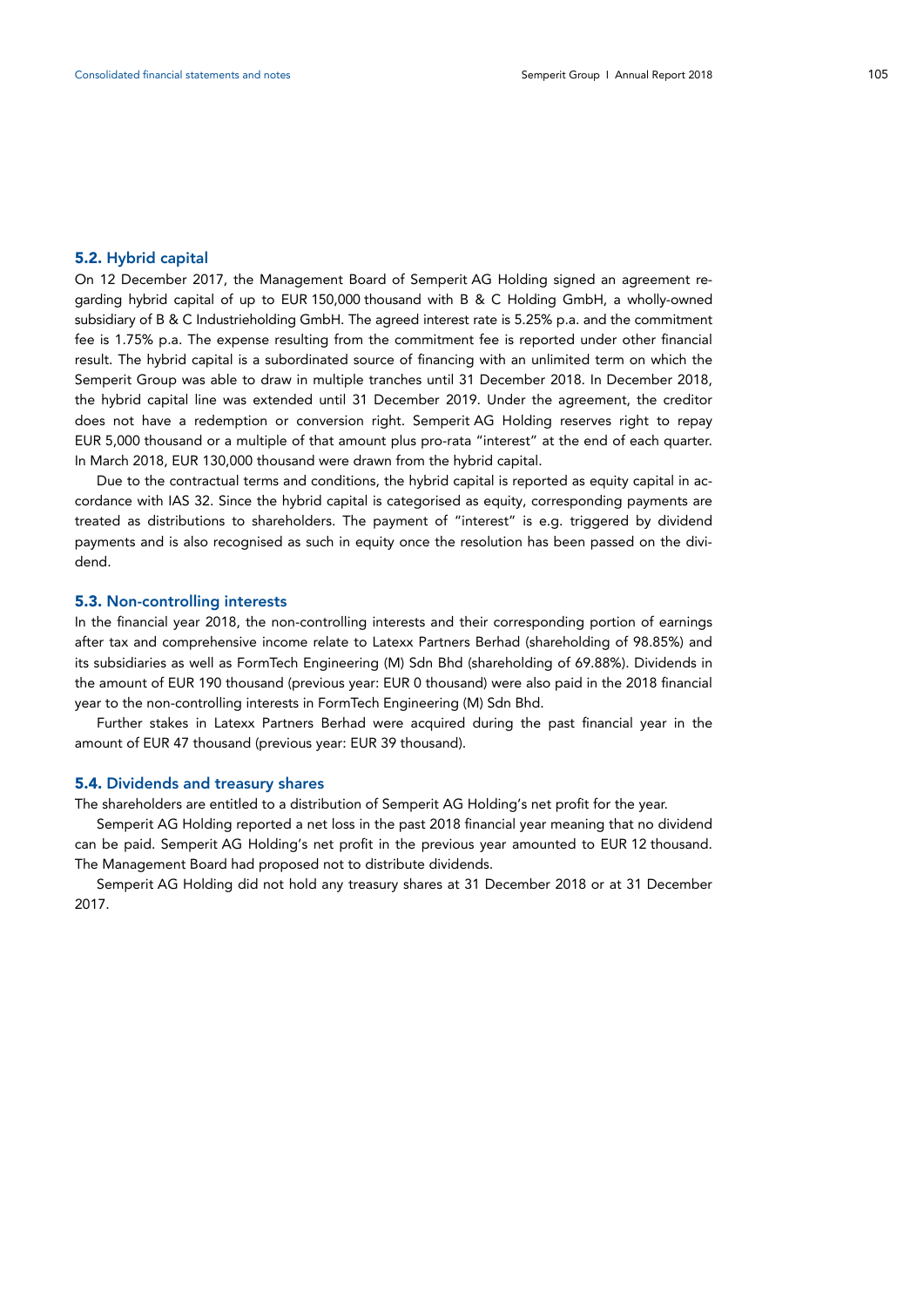# 6. Net debt

The net debt is made up of the liabilities from redeemable non-controlling interests, financial liabilities, other financial liabilities, other financial assets (current) and cash and cash equivalents.

#### 6.1. Liabilities from redeemable non-controlling interests

Shares of subsidiaries' net assets held by non-controlling shareholders are recognised as liabilities from redeemable non-controlling interests if the respective shareholder has an unconditional termination right or a termination right linked to conditions whose fulfilment or non-fulfilment lies outside the control of the Semperit Group, or if the company in which the non-controlling shareholder owns an interest has a limited life span.

The liability is initially recognised at fair value. As IFRS do not provide any guidance on the subsequent measurement of such an obligation, the amount of the liability initially recognised is increased by the share in profit or reduced by the share in loss accruing at the measurement date in accordance with the option described in the statement issued by the Institute of Public Auditors in Germany (IDW RS HFA 45). In this connection, this share of profit or loss also includes the share in other comprehensive income. In addition, any amounts reported directly in equity are included in the measurement of the liability. Dividends distributed to non-controlling shareholders reduce the liabilities. The amounts recognised as part of the subsequent measurement are recognised in the consolidated income statement and constitute financial expense. This is disclosed separately as results attributable to redeemable non-controlling interests.

The pro-rata measurement-related cashflows were derived from the latest medium-term forecasts in determining the fair value of the redeemable non-controlling interests in SAC (level 3). The detailed planning period extends until the end of 2023. The pro-rata measurement-related cashflows after the 2023 financial year were extrapolated based on a sustainable growth rate of 0.75%. The growth rate reflected competitive and price pressure in the market as well as an assumption of moderate market growth. The weighted average cost of capital (WACC) was determined as the discount rate using the capital asset pricing model. The discount rate after tax is 8.6%. The main assumptions used in determining the fair value relate in particular to the market-dependent future development of the EBITDA margin.

The fair value of the redeemable non-controlling interests in SBB (level 3) was determined using an estimator of the expected pro-rata liquidation proceeds and approximates the pro-rata equity on the books.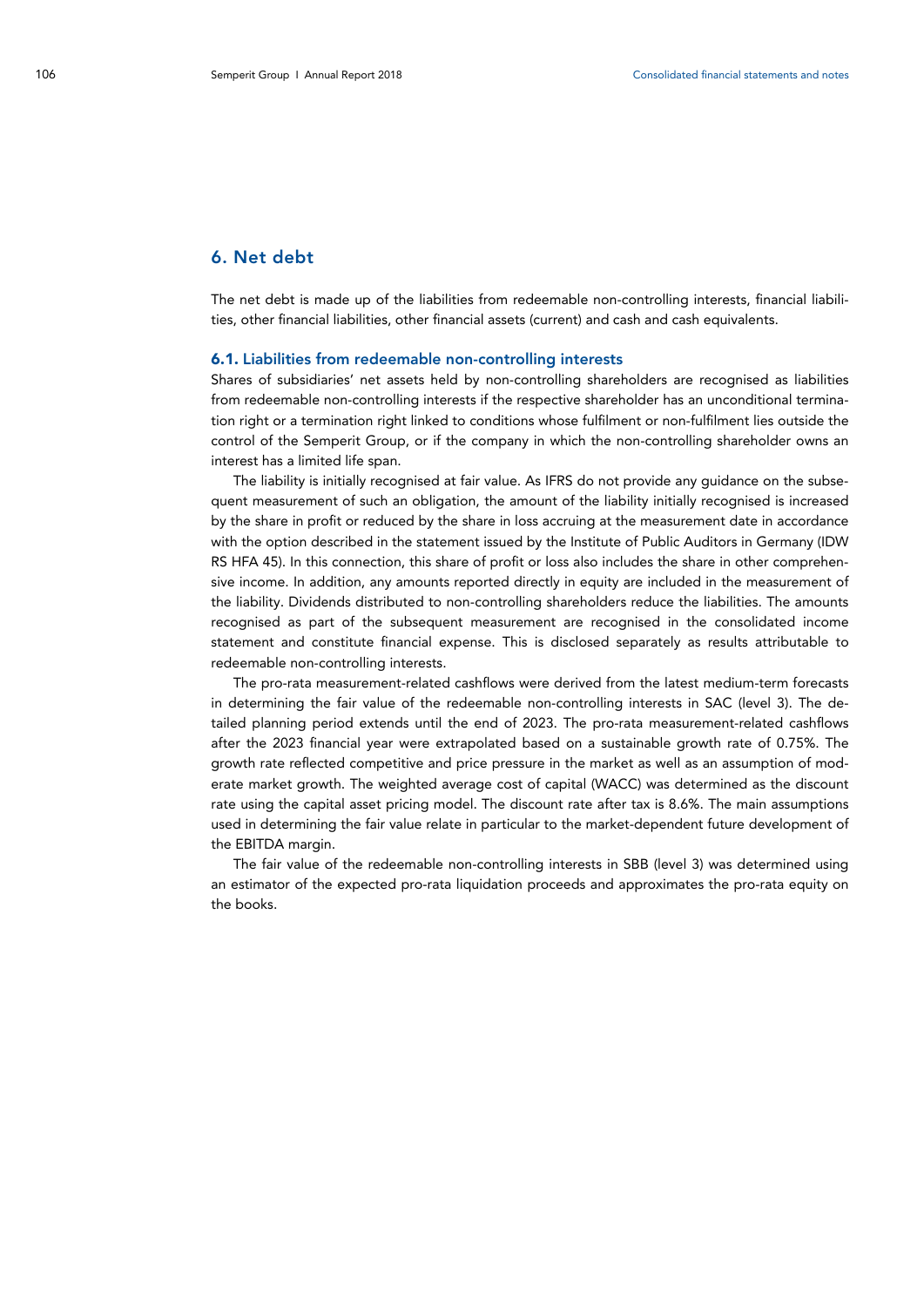Liabilities from redeemable non-controlling interests changed as follows:

| in EUR thousand                                                   | 2018     | 2017      |
|-------------------------------------------------------------------|----------|-----------|
| Carrying amount 01.01.                                            | 13,276   | 51,825    |
| <b>Dividends</b>                                                  | $-4,743$ | $-19,979$ |
| Share of annual income after tax                                  | 4.251    | 5,326     |
| Currency translation differences                                  | 591      | $-270$    |
| Other changes                                                     | $\Omega$ | 71        |
| Carrying amount 31.12.                                            | 13,376   | 13,276    |
| thereof Semperflex Asia Corp. Ltd., Thailand (SAC)                | 12,583   | 11,157    |
| thereof Sempertrans Best (ShanDong) Belting Co. Ltd., China (SBB) | 793      | 2,119     |
| Fair Value 31.12.                                                 | 55,476   | n/a       |

# 6.2. Financial liabilities

|                             |            | Thereof     | <b>Thereof</b> |            | Thereof     | Thereof |
|-----------------------------|------------|-------------|----------------|------------|-------------|---------|
| in EUR thousand             | 31.12.2018 | non-current | current        | 31.12.2017 | non-current | current |
| Corporate Schuldschein Ioan | 226.492    | 212.106     | 14.386         | 269.710    | 254.168     | 15,542  |
| Liabilities to banks        | 7.742      | 1.195       | 6.547          | 56.888     | 51.310      | 5,578   |
| <b>Total</b>                | 234,233    | 213,301     | 20,933         | 326,598    | 305,478     | 21,120  |

The corporate *Schuldschein* loans as well as the liabilities to banks are initially recognised at their fair value net of transaction costs. They are then subsequently measured at amortised cost in accordance with the effective interest method.

They are derecognised if and when the underlying obligation is settled or terminated or has expired.

#### Corporate Schuldschein loan

Between 2013 and 2016, Semperit AG Holding issued several corporate Schuldschein loans, some with fixed and some with variable interest rates, in EUR as well as in US dollars, Polish zlotys and Czech korunas. The loans had a total volume of EUR 344,466 thousand; variable-interest-rate tranches dating back to 2013 in the amount of EUR 72,000 thousand were repaid in 2015.

The current tranches in EUR have terms of five, seven, ten and fifteen years, while those in foreign currencies have terms of three, five and seven years. The current total nominal value amounts to EUR 225,033 thousand (previous year: EUR 272,466 thousand), with around 53% denominated in EUR and around 47% in the three foreign currencies. EUR 13,500 thousand of EUR-denominated corporate Schuldschein loans was repaid on time as it fell due in July 2018. A further USD 37,000 thousand of USD-denominated corporate *Schuldschein* loans (equating to EUR 32,691 thousand) was repaid ahead of time in November 2018.

At 31 December 2018, accrued interest amounting to EUR 1,816 thousand (previous year: EUR 2,049 thousand) was recognised under current liabilities. The differences between the carrying amounts excluding interest (clean price) and the nominal amounts are the transaction cost of the Schuldschein offerings, which are allocated over the terms of the corporate Schuldschein loan tranches in accordance with the effective interest rate method.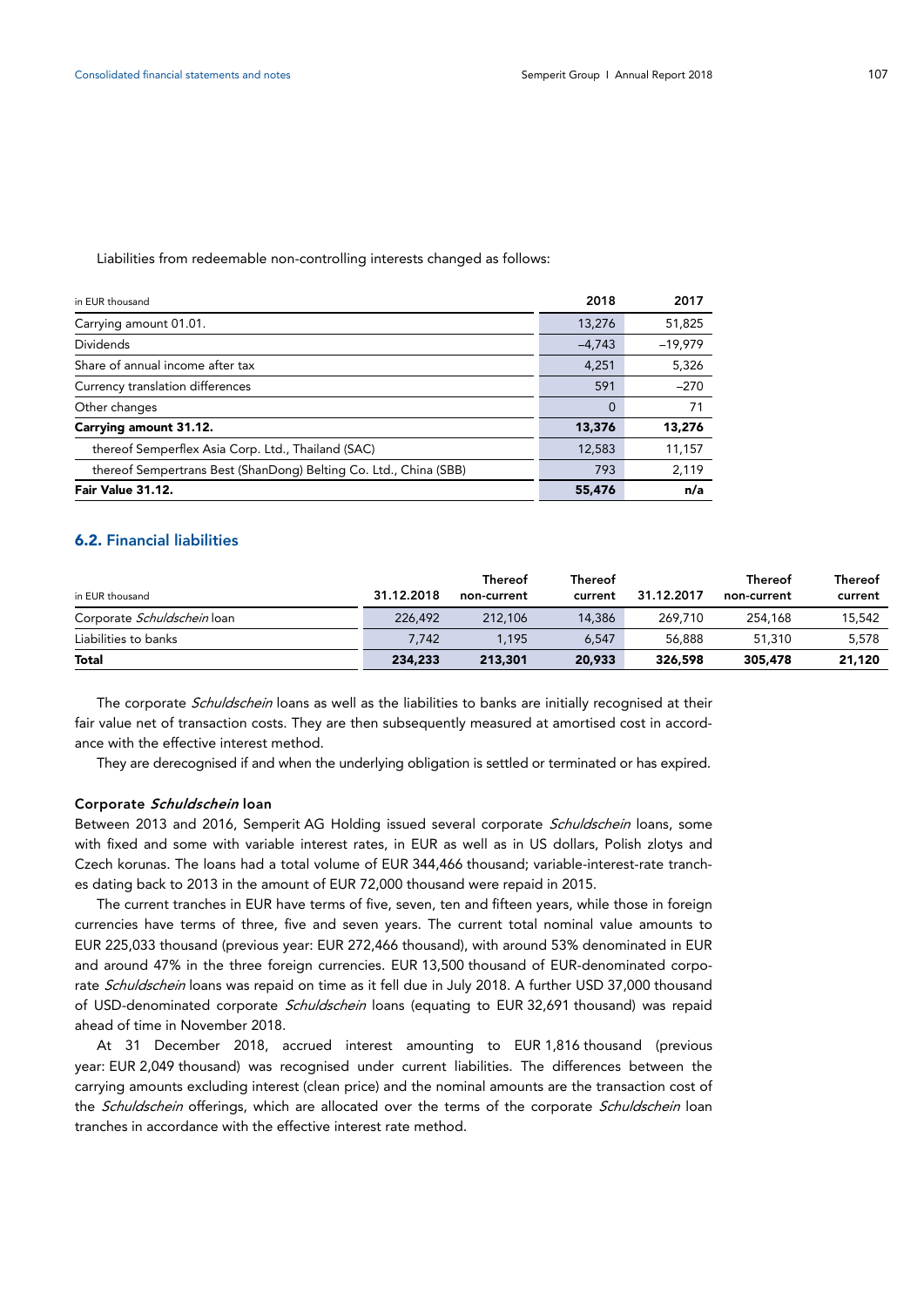Semperit AG Holding has entered into cross currency swaps in order to hedge financing to subsidiaries issued in foreign currencies. Hedge accounting is applied insofar as the relevant requirements are met. See Chapter 11 (Interest rate risk management and currency risk management) for additional information.

# 31.12.2018

|                                  | <b>Effective</b><br>interest rate | Currency   | <b>Nominal</b><br>value in local<br>currency | Carrying<br>amount<br>in EUR<br>thousand | <b>Thereof</b><br>non-current | <b>Thereof</b><br>current |
|----------------------------------|-----------------------------------|------------|----------------------------------------------|------------------------------------------|-------------------------------|---------------------------|
| Fixed-interest corporate bond    | 1.77%-3.65%                       | <b>EUR</b> | 119,500                                      | 120,642                                  | 119.290                       | 1,351                     |
| Fixed-interest corporate bond    | 1.29%                             | <b>CZK</b> | 180,000                                      | 7.005                                    | 6,991                         | 14                        |
| Variable-interest corporate bond | 2.45%-2.50%                       | <b>CZK</b> | 360,000                                      | 14,042                                   | 6,992                         | 7,050                     |
| Variable-interest corporate bond | 3.04%-3.24%                       | <b>PLN</b> | 142,000                                      | 33,044                                   | 27,389                        | 5,655                     |
| Variable-interest corporate bond | 4.06%                             | <b>USD</b> | 59,000                                       | 51,758                                   | 51,443                        | 315                       |
| Total                            |                                   |            |                                              | 226,492                                  | 212,106                       | 14,386                    |

|                                  | Effective<br>interest rate | Currency   | <b>Nominal</b><br>value in local<br>currency | Carrying<br>amount<br>in EUR<br>thousand | <b>Thereof</b><br>non-current | <b>Thereof</b><br>current |
|----------------------------------|----------------------------|------------|----------------------------------------------|------------------------------------------|-------------------------------|---------------------------|
| Fixed-interest corporate bond    | 1.77%–3.65%                | <b>EUR</b> | 133.000                                      | 134,224                                  | 119,240                       | 14,984                    |
| Fixed-interest corporate bond    | 1.29%                      | <b>CZK</b> | 180.000                                      | 7,056                                    | 7,042                         | 14                        |
| Variable-interest corporate bond | 1.23%–1.28%                | CZK        | 360.000                                      | 14,114                                   | 14,086                        | 27                        |
| Variable-interest corporate bond | 3.06%-3.26%                | <b>PLN</b> | 142.000                                      | 34,097                                   | 33,926                        | 171                       |
| Variable-interest corporate bond | 2.89%                      | <b>USD</b> | 96.000                                       | 80,220                                   | 79,873                        | 346                       |
| <b>Total</b>                     |                            |            |                                              | 269,710                                  | 254,168                       | 15,542                    |

31.12.2017

# Liabilities to banks

In December 2014, a framework loan agreement for an initial EUR 250,000 thousand was concluded with a consortium of six banks, revised to EUR 200,000 thousand in the 2017 financial year. This agreement comprises two tranches, one for EUR 100,000 thousand, revised to EUR 50,000 thousand in the 2017 financial year with a five-year term, and another in the amount of EUR 150,000 thousand with a seven-year term (original term of five years with the option of two one-year extensions, both of which have already been exercised). Framework credit of EUR 50,000 thousand was repaid with the hybrid capital made available in March 2018 and is therefore no longer available. At the reporting date, EUR 0 thousand (previous year: EUR 50,000 thousand) had been utilised.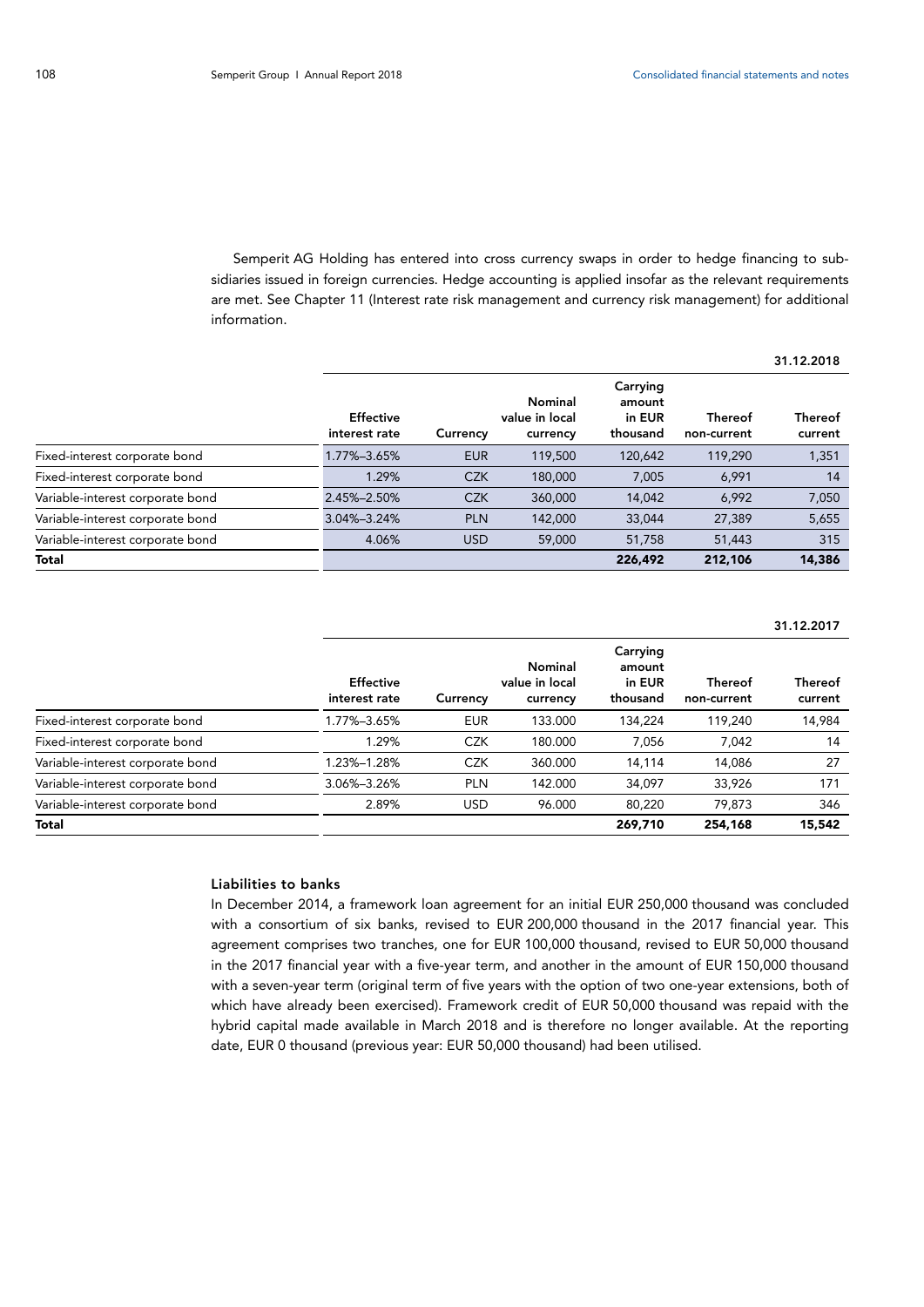|                                        |                                   |             |                                              |                                                 |                         | 31.12.2018                |
|----------------------------------------|-----------------------------------|-------------|----------------------------------------------|-------------------------------------------------|-------------------------|---------------------------|
|                                        | <b>Effective</b><br>interest rate | Currency    | <b>Nominal</b><br>value in local<br>currency | Carrying<br>amount in<br><b>EUR</b><br>thousand | Thereof non-<br>current | <b>Thereof</b><br>current |
| Variable-interest liabilities to banks | $0.0 - 4.1\%$                     | <b>TEUR</b> | 2.000                                        | 1.315                                           | 1,195                   | 120                       |
|                                        | $4.0 - 6.0\%$                     | <b>TMYR</b> | 42,100                                       | 6,427                                           | 0                       | 6,427                     |
| <b>Total</b>                           |                                   |             |                                              | 7,742                                           | 1,195                   | 6,547                     |

|                                        |                                   |             |                                              |                                                 |                         | 31.12.2017                |
|----------------------------------------|-----------------------------------|-------------|----------------------------------------------|-------------------------------------------------|-------------------------|---------------------------|
|                                        | <b>Effective</b><br>interest rate | Currency    | <b>Nominal</b><br>value in local<br>currency | Carrying<br>amount in<br><b>EUR</b><br>thousand | Thereof non-<br>current | <b>Thereof</b><br>current |
| Variable-interest liabilities to banks | $1,0 - 4,1%$                      | <b>TEUR</b> | 102,000                                      | 51,428                                          | 51,310                  | 118                       |
|                                        | $3.0 - 6.0\%$                     | <b>TMYR</b> | 42.100                                       | 5.460                                           | 0                       | 5,460                     |
| <b>Total</b>                           |                                   |             |                                              | 56,888                                          | 51,310                  | 5,578                     |

# 6.3. Other financial liabilities

With the exception of derivatives, other financial liabilities are measured at amortised cost in accordance with the effective interest method. Liabilities from derivative financial instruments are measured at fair value through profit or loss (see Chapter 6.4 for information on determining fair values).

Liabilities to personnel (including bonuses and commission) are recognised at the cash value of the amount expected to be paid out insofar as they relate to services already rendered.

| in EUR thousand                                            | 31.12.2018 | <b>Thereof</b><br>non-current | <b>Thereof</b><br>current | 31.12.2017 | <b>Thereof</b><br>non-current | Thereof<br>current |
|------------------------------------------------------------|------------|-------------------------------|---------------------------|------------|-------------------------------|--------------------|
| Sales incentives and penalty fees                          | 6,838      | $\overline{0}$                | 6,838                     |            |                               |                    |
| Personnel liabilities                                      | 5,543      | 25                            | 5,518                     | 5,068      | 25                            | 5,043              |
| <b>Derivatives</b>                                         | 1,727      | 1,284                         | 443                       | 908        | 0                             | 908                |
| Accrued commisions                                         | 1,006      | $\overline{0}$                | 1,006                     | 1,111      | 0                             | 1,111              |
| Loans from non-controlling shareholders of<br>subsidiaries | 126        | $\overline{0}$                | 126                       | $\Omega$   | 0                             | 0                  |
| Liabilities from finance leases                            | 70         | 42                            | 29                        | 0          | 0                             | 0                  |
| Accrued bonifications                                      | $\Omega$   | $\overline{0}$                | $\Omega$                  | 2,745      | 0                             | 2,745              |
| Remaining other financial liabilities                      | 6,642      | 666                           | 5,976                     | 8,180      | 911                           | 7,269              |
| <b>Total</b>                                               | 21,952     | 2,017                         | 19,935                    | 18,012     | 936                           | 17,076             |

The other remaining financial liabilities contain in particular accruals and deferrals.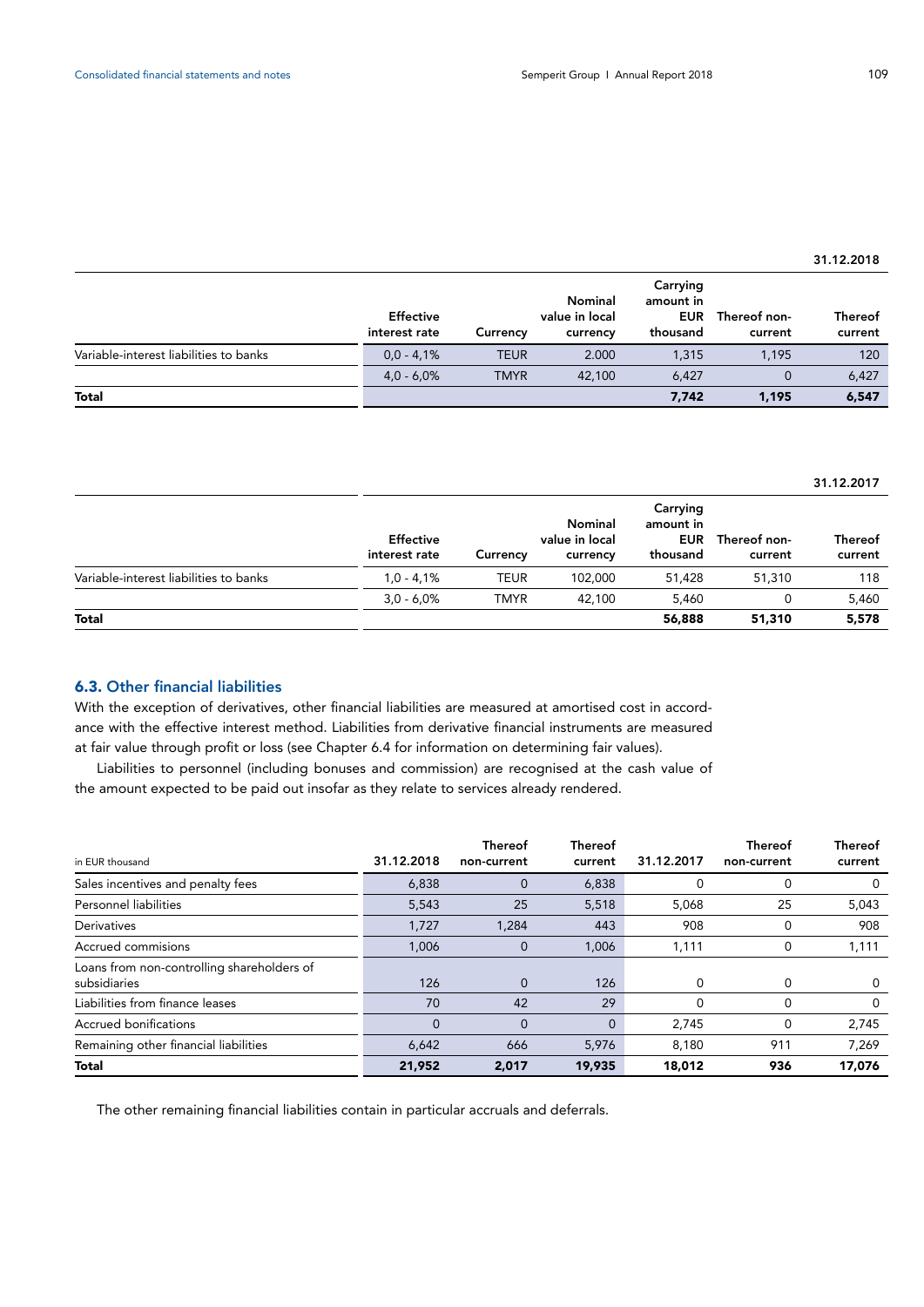### 6.4. Disclosures on financial instruments – liabilities

| in EUR thousand                                       | Valuation category<br>IFRS $91$ | Level | <b>Note</b> | Carrying<br>amount<br>31.12.2018 | Carrying<br>amount<br>31.12.2017 |
|-------------------------------------------------------|---------------------------------|-------|-------------|----------------------------------|----------------------------------|
| Liabilities from redeemable non-controlling interests | AC.                             |       | 6.1         | 13,376                           | 13,276                           |
| Corporate Schuldschein loan                           | AC                              | 3     | 6.2         | 226,492                          | 269,710                          |
| Liabilities to banks                                  | AC.                             |       | 6.2         | 7,742                            | 56,888                           |
| Trade payables                                        | AC                              |       | 4.3         | 67,746                           | 110,913                          |
| Other financial liabilities                           |                                 |       | 6.3         |                                  |                                  |
| Derivative financial liabilities                      | <b>FVPL</b>                     | 2     |             | 241                              | 845                              |
| Derivative financial liabilities                      | FV - Hedging Instrument         | 2     |             | 1,486                            | 62                               |
| Liabilities from finance leases                       | AC                              |       |             | 70                               | $\mathbf 0$                      |
| Remaining other financial liabilities                 | AC                              |       |             | 20,155                           | 17,104                           |

<sup>1)</sup> FVPL (fair value through profit and loss); FVOCI (fair value through OCI); AC (at cost)

# Liabilities measured at fair value

The financial instruments measured at fair value are derivative financial instruments. The derivative financial instruments (freestanding financial instruments) are foreign exchange forward contracts, a cross currency swap and an interest rate floor. The derivative financial instruments held for hedging are cross currency swaps, which in turn are backed by interest rate floors.

The fair values of the foreign exchange forward contracts and cross currency swaps are determined using accepted actuarial valuation models. Future payment flows are simulated using the yield curves published at the reporting date. In addition, the carrying amount is adjusted to take into account the credit risk of the respective counterparty. When doing so, positive exposures are measured considering the default risk of the counterparty, while negative exposures are measured considering the Group's own default risk.

### Liabilities not measured at fair value

The fair values correspond to the carrying amounts for all financial assets and liabilities, with the exception of those stated below and the liabilities from redeemable non-controlling interests (see Chapter 6.1). Actuarial valuation methods are used to determine the fair value of financial instruments for which no active market is available. The parameters relevant to valuation for determining fair value are based in part on forward-looking assumptions.

| in EUR thousand             | Valuation<br>category IFRS $9^{11}$ | <b>Fair Value</b><br>31.12.2018 | Fair Value<br>31.12.2017 |  |
|-----------------------------|-------------------------------------|---------------------------------|--------------------------|--|
| <b>Liabilities</b>          |                                     |                                 |                          |  |
| Corporate Schuldschein Ioan | AC                                  | 220.026                         | 281.728                  |  |

1) AC (At cost)

The fair value of the corporate *Schuldschein* loan was determined by discounting the contractual payment streams with current interest rates. The comparable interest rates at the reporting date were derived from capital market yields with matching maturities and then adjusted for current risk and liquidity costs that are observable on the market. These comparable interest rates were derived based on management's current assessment of the rating of the Semperit Group. The difference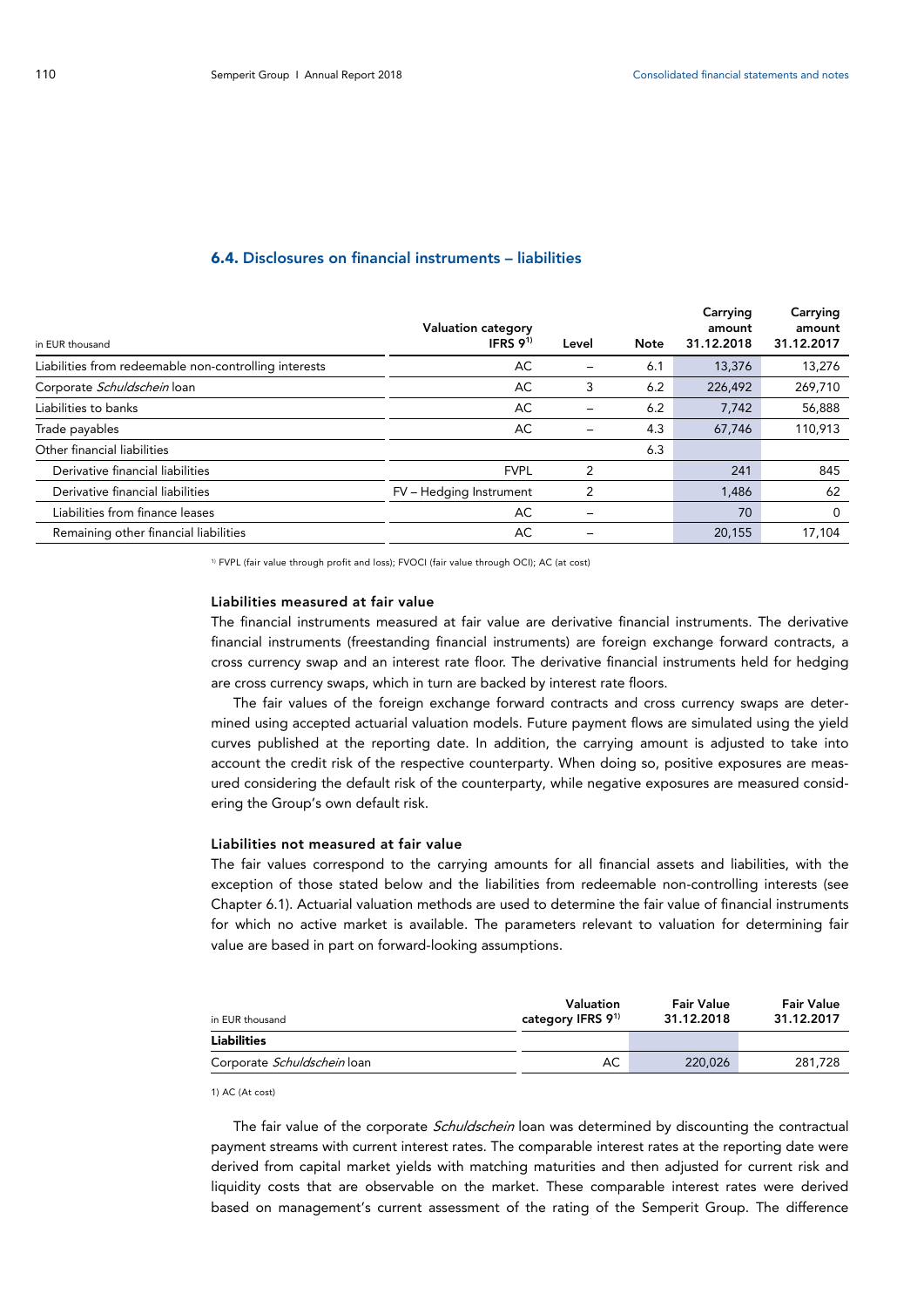between carrying amount and fair value is the result of the fall in the banks' refinancing costs (as part of the cost of corporate financing through banks) since the corporate *Schuldschein* loans were issued due to the measures taken by the ECB, such as medium-term refinancing tenders for banks at a current interest rate of 0.00% p.a. and the ECB's quantitative easing measures, which led to a significant decrease in risk premiums. In addition, several clauses in the corporate *Schuldschein* loan contract, which deviate from a standard loan, are worded positively in Semperit's favour.

## 6.5. Other financial assets (current)

The only assets reported as other current financial assets are financial instruments that fall within the scope of application of IFRS 9. Chapter 3.3. details how the assets are allocated to the relevant valuation categories in accordance with IFRS 9. See Chapter 3.3 for details on the fair values and for other more detailed information. An impairment needs to be taken into account for financial assets measured at amortised cost (see Chapter 4.2). See Chapter 11 (Interest rate risk management and currency risk management) for derivatives held under a hedging relationship.

| in EUR thousand                                                  | 31.12.2018 | 31.12.2017 |
|------------------------------------------------------------------|------------|------------|
| Financial assets recognised at fair value through profit or loss |            |            |
| Derivatives                                                      | 4,234      | 95         |
| Financial assets recognised at amortised cost                    |            |            |
| Receivables to employees                                         | 344        | 433        |
| Accruals and deferrals                                           | 1,846      | 1,000      |
| Other financial assets                                           | 1,277      | 846        |
|                                                                  | 3,467      | 2.279      |
| <b>Total</b>                                                     | 7,702      | 2,373      |

The other financial assets include blocked funds in the amount of EUR 364 thousand (previous year: EUR 660 thousand).

# 6.6. Cash and cash equivalents

| in EUR thousand        | 31.12.2018 | 31.12.2017 |
|------------------------|------------|------------|
| Cash on hand           | 24         | 38         |
| Cash deposits in banks | 121.526    | 165.493    |
| Total                  | 121,549    | 165,530    |

The term to maturity of all short-term deposits at the time of the investment was less than three months.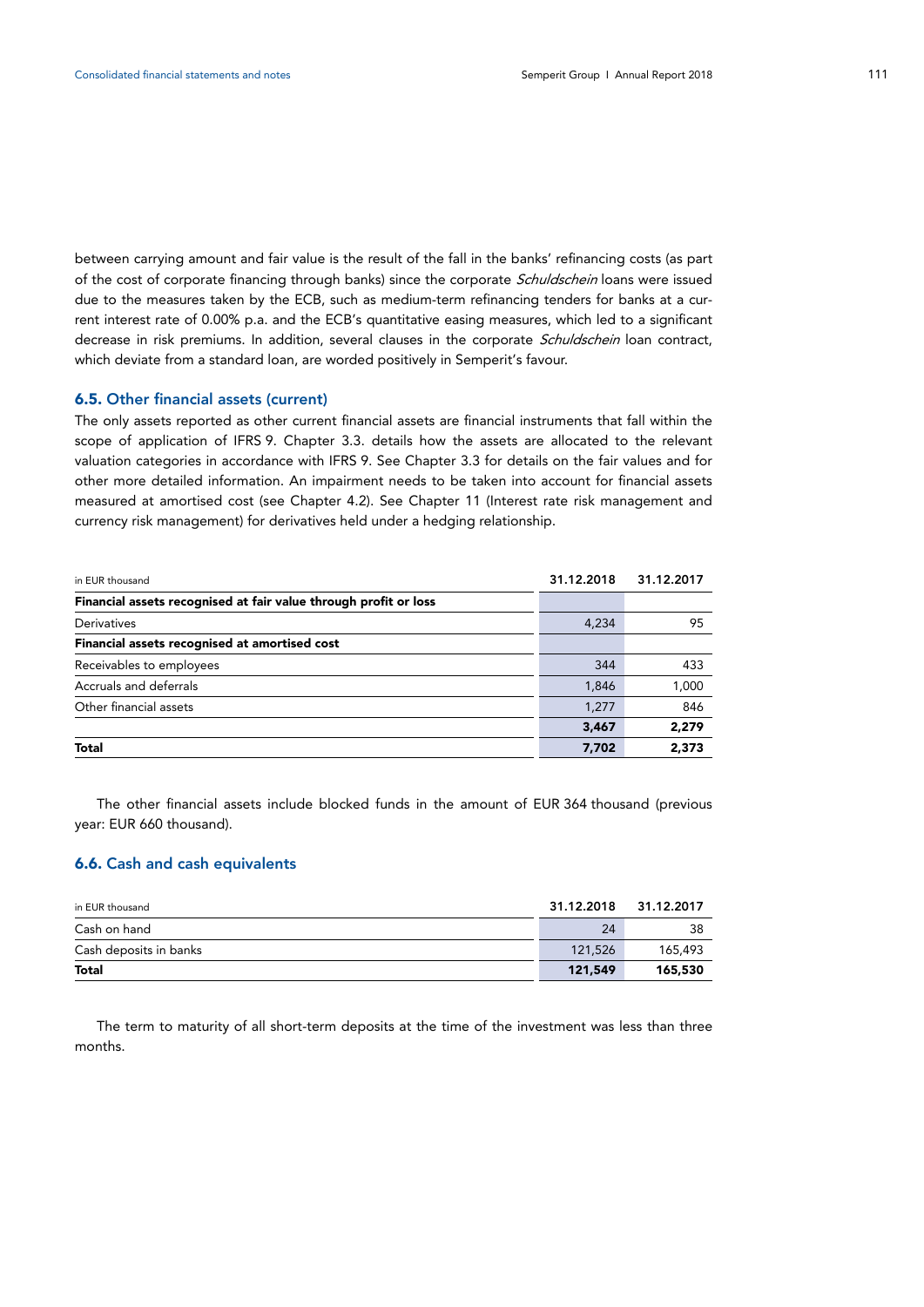# 7. Provisions

# 7.1. Retirement benefit expenses, provisions for pensions and severance payments

#### Retirement benefit plans – defined benefit plans

In the case of defined benefit plans, the cost of providing the benefit is calculated using the projected unit credit method; for this purpose, an actuarial assessment is carried out at each reporting date. All revaluations of plan assets and obligations, especially actuarial gains and losses, are reported directly in equity under other comprehensive income in accordance with IAS 19.

The provision recognised in the balance sheet for defined benefit plans equals the present value of the benefits accruing to the employees at the reporting date, less the fair value of the plan assets required to settle the obligation at the balance sheet date.

#### Pension commitments

In accordance with the Austrian Corporate Pension Statute of 1997, employees who joined their companies prior to 1 January 1991 are granted occupational pensions that take the form of a fixed amount that depends on an employee's length of service. The statute stipulates that only retired former employees or their surviving dependants are now entitled to these pensions. The obligations in accordance with this statute are not funded by plan assets.

A number of former members of the Management Board have been granted pensions under individual pension agreements. These liabilities are not covered by pension plan assets either.

#### Severance payment commitments

Depending on their length of service, most employees in Austria, France, India, Poland and Thailand are legally entitled to a one-off payment, particularly on retirement.

The benefits due on retirement are considered to be payments due following termination of the employment relationship in accordance with IAS 19. These obligations are not funded by plan assets.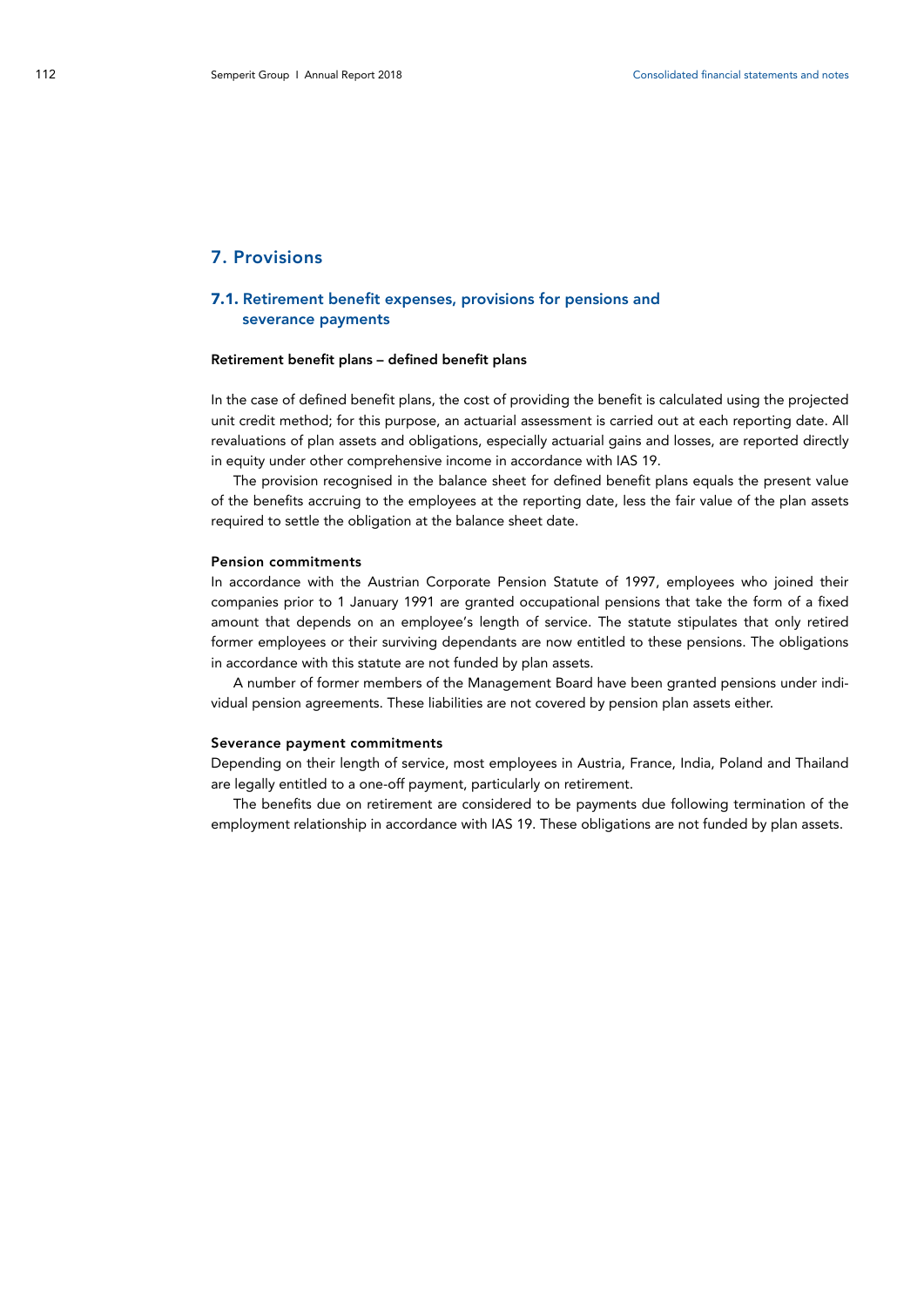# Actuarial assumptions

The most important actuarial parameters for the defined benefit pension and severance plans are as follows. Discount rates were determined separately in the individual countries depending on the pension plan.

| Discount rate p.a. in %              | 31.12.2018      | 31.12.2017    |
|--------------------------------------|-----------------|---------------|
| Austria – pensions                   | 1.60% / 1.80%   | 1.40% / 1.60% |
| Austria – severance payments         | 1.80%           | 1.70% / 1.80% |
| Germany – pensions                   | 1.80% / 1.90%   | 1.60%         |
| Other countries – severance payments |                 |               |
| France                               | $1.90\% -2.1\%$ | 1.80% -2.0%   |
| Italy                                | n/a             | 1.90%         |
| Poland                               | 3.00%           | 3.25%         |
| India                                | 7.40%           | 7.40%         |
| Thailand                             | 1.73% -4.38%    | 1.46% -3.97%  |
|                                      |                 |               |

Salary increases were determined in the individual countries by the relevant benefit plan and, if relevant, separately for wage-earning and salaried employees.

| Salary increases p.a. in %           | 31.12.2018     | 31.12.2017     |
|--------------------------------------|----------------|----------------|
| Austria – pensions                   | 0%/1.75%       | 0%/1.75%       |
| Austria – severance payments         | 3.00%          | 3.50% / 4.00%  |
| Germany - pensions                   | 1.80% / 3.40%  | 1.80% / 2.30%  |
| Other countries – severance payments |                |                |
| France                               | 2.00% / 2.50%  | 2.20%          |
| Italy                                | n/a            | 1.50%          |
| Poland                               | 2.00%          | 2.00%          |
| India                                | 5.00% / 12.00% | 5.00% / 12.00% |
| Thailand                             | 3.00% / 5.00%  | 3.00% / 5.00%  |

Fluctuation deductions were taken into account depending on the length of service of the employees.

| Fluctuation deductions p.a. in %     | 31.12.2018         | 31.12.2017         |
|--------------------------------------|--------------------|--------------------|
| Austria - pensions                   | $0.00\%$           | 0.00%              |
| Austria – severance payments         | $0.00\% -2.5\%$    | $0.00\% - 2.08\%$  |
| Germany - pensions                   | 0.00%              | 0.00%              |
| Other countries – severance payments |                    |                    |
| France                               | $0.00\% -7.00\%$   | $0.00\% -7.00\%$   |
| Italy                                | n/a                | 5.00%              |
| Poland                               | 5.25%              | 5.12%              |
| India                                | 2.00%              | 2.00%              |
| Thailand                             | $0.00\% - 30.00\%$ | $0.00\% - 30.00\%$ |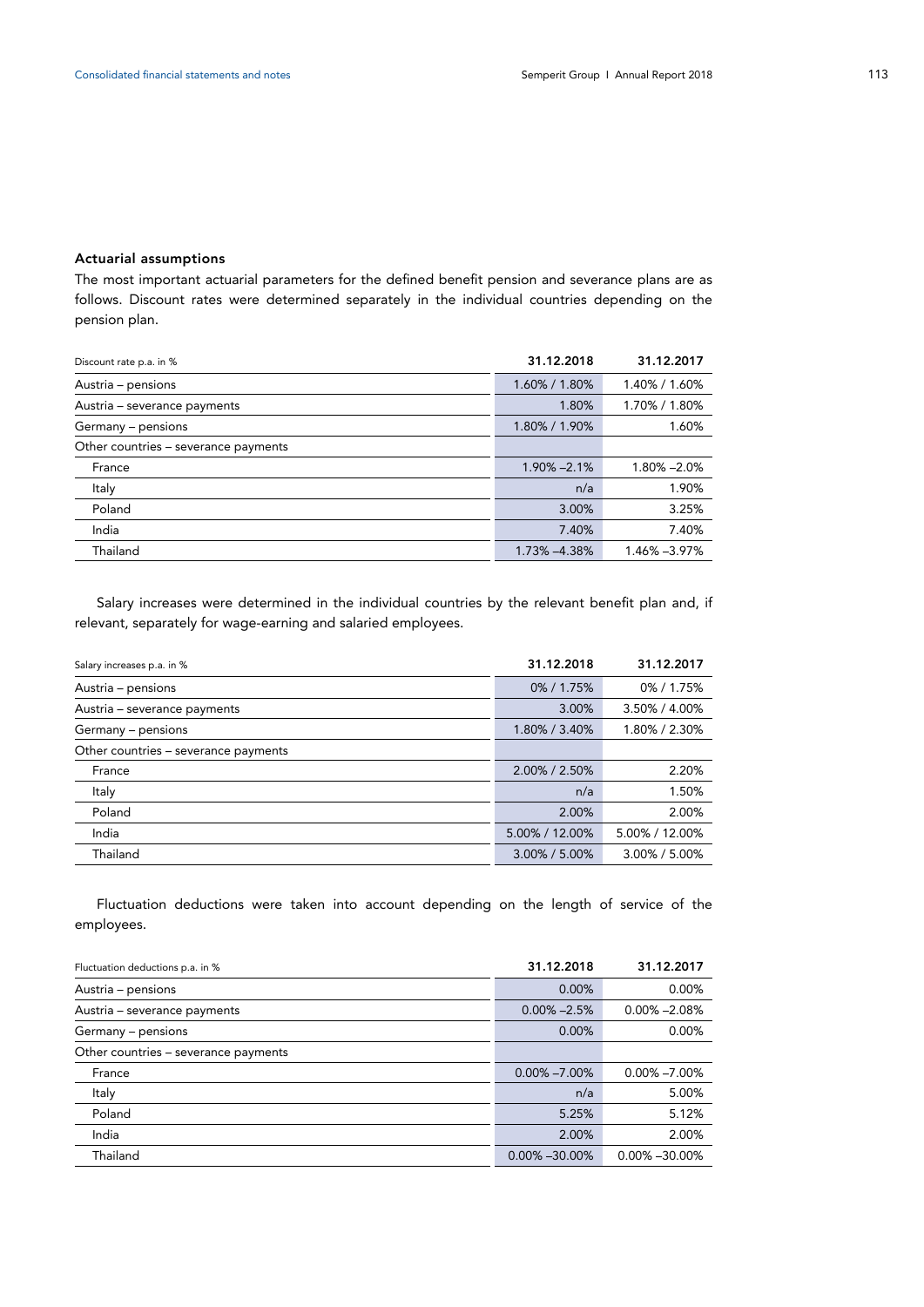The retirement age was set either in accordance with the individual regulations of the specific plan or, in the absence of such, at the earliest possible statutory retirement age of the country concerned.

The following biometric parameters and assumptions were used:

- Austria: AVÖ (Austrian Actuarial Society) 2018-P ANG (previous year: AVÖ 2008-P ANG)
- Germany: Heubeck 2005G
- France: TH 00-02 / TF 00-02
- Italy: RG48 (Ragioneria Generale dello Stato)
- Poland: Life Expectancy Table of Poland 2016
- India: Indian Assured Live Mortality (2006 08)
- Thailand: Thailand TM017

The provisions for pension and severance payments comprise the following:

| in EUR thousand                   | Total<br>31.12.2018 | <b>Thereof</b><br>non-current | <b>Thereof</b><br>current | Total<br>31.12.2017 | Thereof<br>non-current | Thereof<br>current |
|-----------------------------------|---------------------|-------------------------------|---------------------------|---------------------|------------------------|--------------------|
| Provisions for pensions           | 17.827              | 16.208                        | 1,619                     | 18,448              | 16.783                 | 1,665              |
| Provisions for severance payments | 18,689              | 17,177                        | 1,512                     | 19.857              | 19.032                 | 825                |
| <b>Total</b>                      | 36,516              | 33,385                        | 3,131                     | 38,305              | 35,815                 | 2,489              |

### Provisions for pensions

| in EUR thousand                                       | 31.12.2018 | 31.12.2017 |
|-------------------------------------------------------|------------|------------|
| Present value of funded defined benefit obligations   | 3,440      | 3,586      |
| Fair value of the plan assets                         | $-293$     | $-503$     |
| Deficit                                               | 3.147      | 3,083      |
| Present value of unfunded defined benefit obligations | 14,680     | 15,365     |
| Provisions for pensions as of 31.12.                  | 17,827     | 18,448     |

The present value of the obligations arising from defined benefit pension plans changed as follows:

| in EUR thousand                                     | 2018     | 2017     |
|-----------------------------------------------------|----------|----------|
| Present value of the obligations (DBO) as at 01.01. | 18,951   | 20,314   |
| Current service costs                               | 10       | 21       |
| Interest expense                                    | 294      | 271      |
| <b>Total expenses for pensions</b>                  | 303      | 292      |
| <b>Remeasurements</b>                               | 506      | 30       |
| Payments/Transfers                                  | $-1,640$ | $-1,685$ |
| Present value of the obligations (DBO) as at 31.12. | 18,120   | 18,951   |

The expenses shown in the tables are recognised as pension expenses under personnel expenses in the consolidated income statement (see Note 2.5).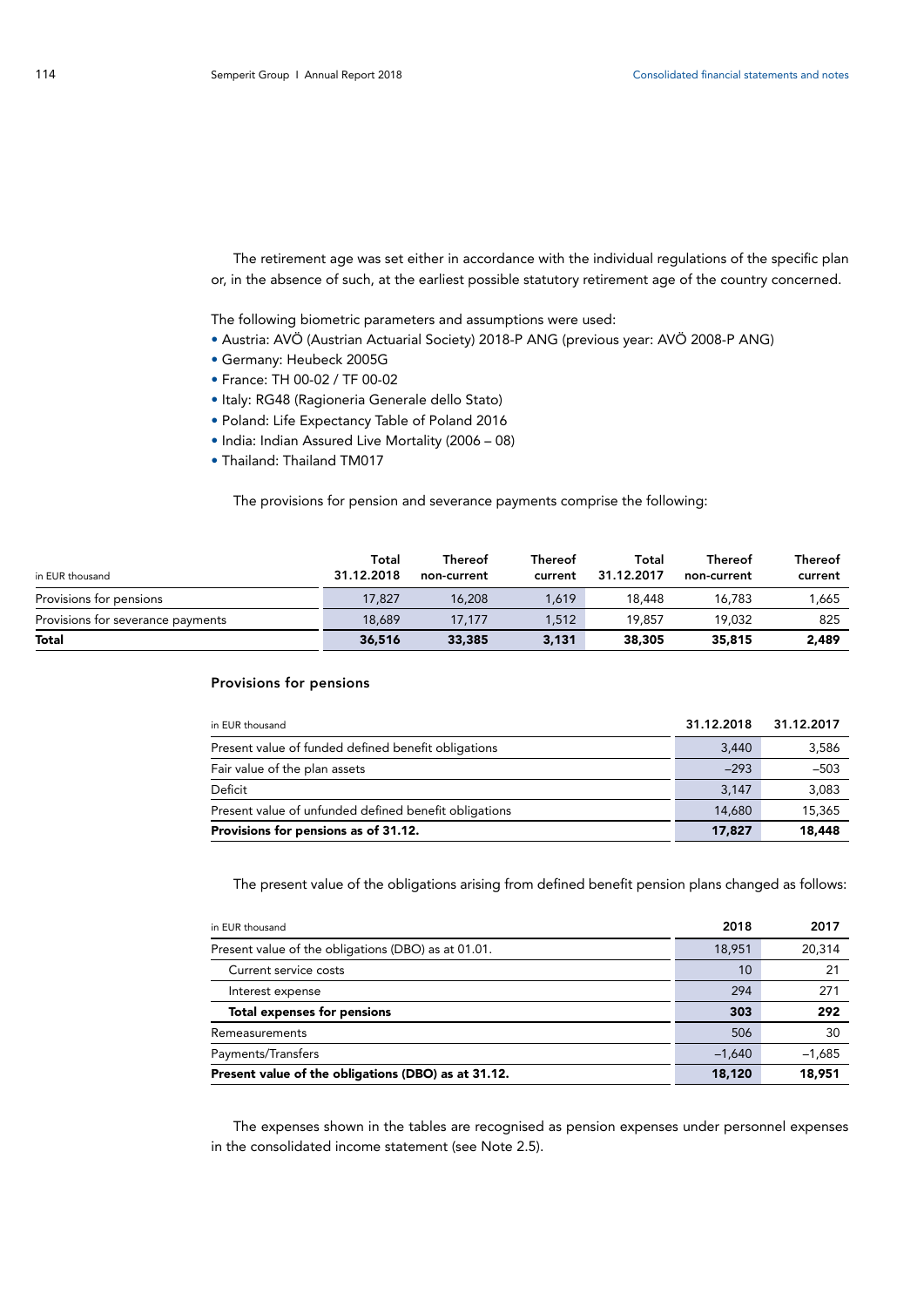# Plan assets measured at fair value consist of the following:

| in EUR thousand                            | 31.12.2018 | 31.12.2017 |
|--------------------------------------------|------------|------------|
| Cash funds                                 | 28         | 247        |
| Other receivables                          | 265        | 255        |
| Fair value of the plan assets as at 31.12. | 293        | 503        |

Plan assets changed as follows:

| in EUR thousand                            | 2018   | 2017   |
|--------------------------------------------|--------|--------|
| Fair value of the plan assets as at 01.01. | 503    | 691    |
| Interest income from plan assets           |        |        |
| Remeasurements of plan assets              |        | 20     |
| Payments/Transfers                         | $-217$ | $-210$ |
| Fair value of the plan assets as at 31.12. | 293    | 503    |

# Provisions for severance payments

| in EUR thousand                                     | 2018     | 2017     |
|-----------------------------------------------------|----------|----------|
| Present value of the obligations (DBO) as at 01.01. | 19,857   | 23,055   |
| Current service costs                               | 348      | 561      |
| Past service costs                                  | 31       | O        |
| Change in benefit plan resulting from restructuring | $\Omega$ | $-1,089$ |
| Interest expense                                    | 341      | 381      |
| Total expenses for severance payments               | 721      | $-147$   |
| Remeasurements                                      | $-320$   | $-1,482$ |
| Payments                                            | $-797$   | $-1,552$ |
| Currency translation differences                    | 4        | $-17$    |
| Changes in the scope of consolidation               | $-776$   | 0        |
| Present value of the obligations (DBO) as at 31.12. | 18,689   | 19,857   |

The change in benefit plan resulting from restructuring relates to the announcement of costsaving and restructuring measures introduced at a subsidiary in France (see Chapter 7.2.).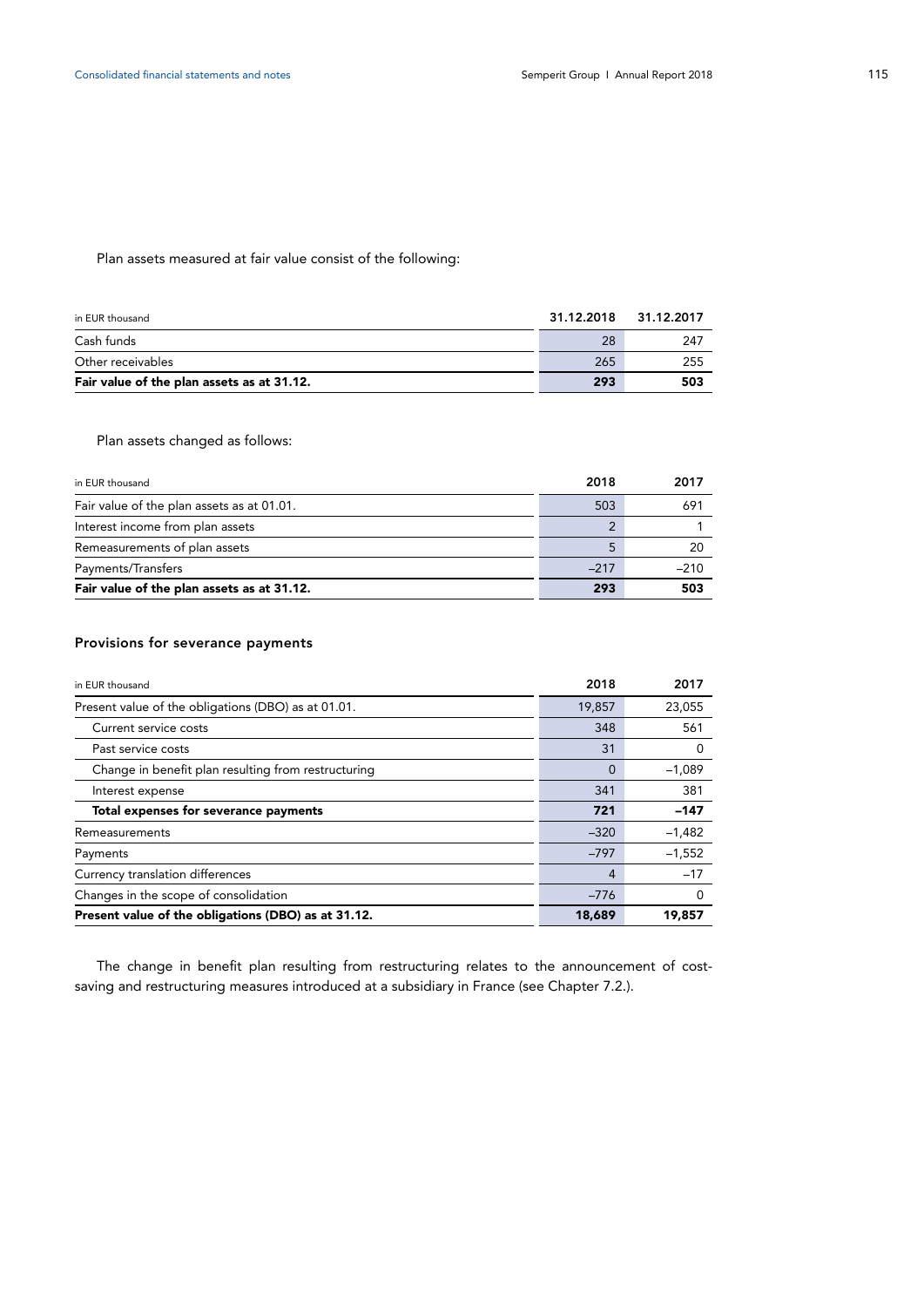## Revaluations

The revaluations recognised under other comprehensive income in accordance with IAS 19 comprise the following:

| in EUR thousand                         | 2018   | 2017        |
|-----------------------------------------|--------|-------------|
| Pensions                                |        |             |
| Remeasurements of the obligation        |        |             |
| from changes to demographic assumptions | $-248$ | $\mathbf 0$ |
| from changes to financial assumptions   | 328    | 415         |
| Experience adjustments                  | $-586$ | $-445$      |
|                                         | -506   | -30         |
| Remeasurements of plan assets           | 5      | 20          |
| Pensions total                          | $-500$ | $-10$       |
| Severance payments                      |        |             |
| Remeasurements of the obligation        |        |             |
| from changes to demographic assumptions | $-296$ | 123         |
| from changes to financial assumptions   | 1,115  | 293         |
| Experience adjustments                  | $-499$ | 1,066       |
| Severance payments total                | 320    | 1,482       |
| Total remeasurements                    | $-180$ | 1,472       |
|                                         |        |             |

In the 2018 financial year, other income from revaluations recognised included EUR 881 thousand (previous year: EUR 0 thousand) in expenses resulting from the revision of the Austrian mortality tables (AVÖ 2018-P ANG).

### Sensitivity analysis

Sensitivity analyses were performed for pension and severance plans regarding the effect of significant actuarial assumptions. Sensitivities were determined based on the same actuarial assumptions used to value the provisions for pension and severance payments. The remaining parameters remained unchanged.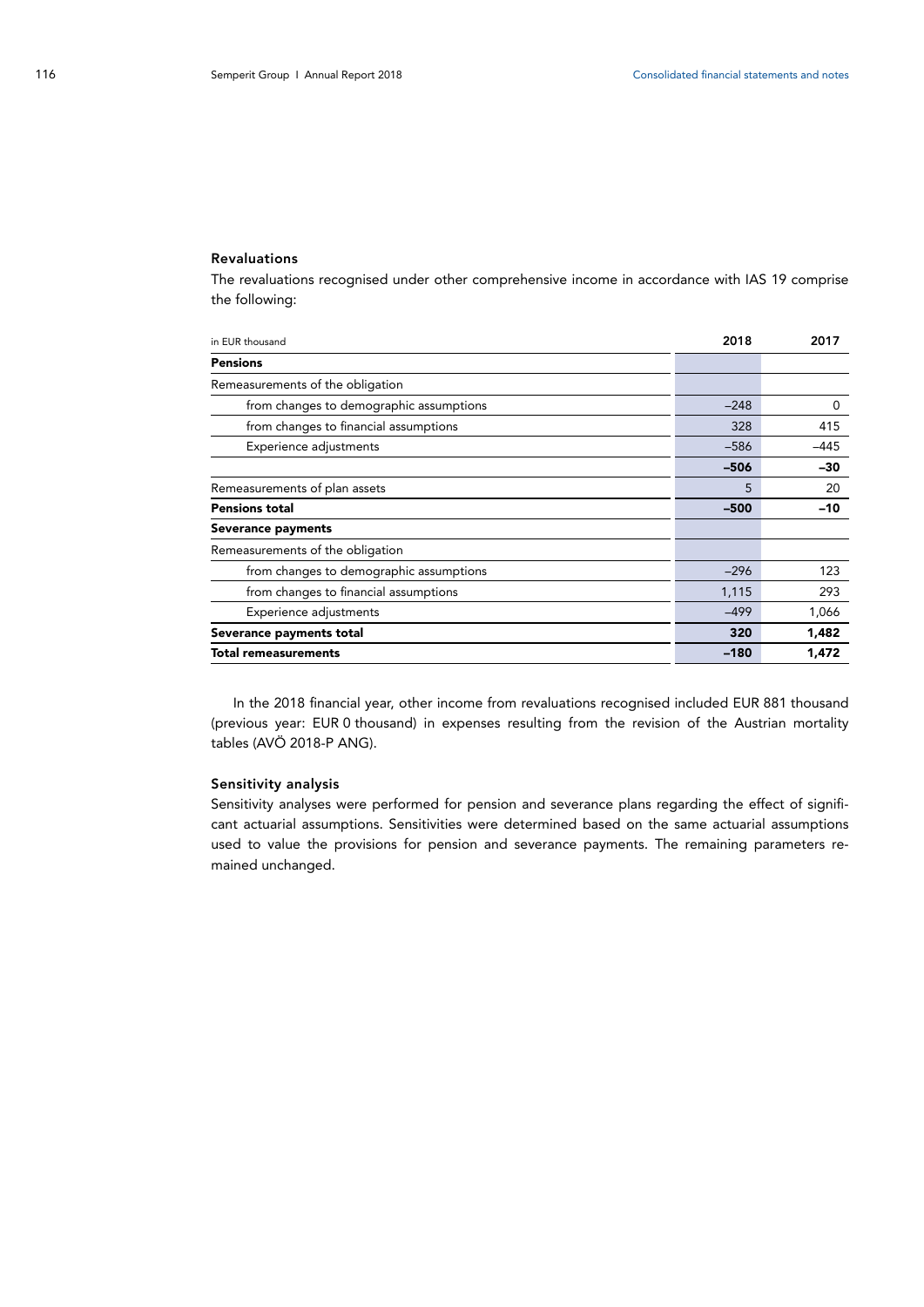A change of one percentage point in each of these parameters has the following impact on the present value of pension obligations totalling EUR 18,120 thousand (previous year: EUR 18,951 thousand) and on the present value of severance payment liabilities amounting to EUR 18,689 thousand (previous year: EUR 19,857 thousand):

|                       |                            | Present value of obligation<br>(DBO) 31.12.2018 |                          |                          | Present value of obligation<br>(DBO) 31.12.2017 |
|-----------------------|----------------------------|-------------------------------------------------|--------------------------|--------------------------|-------------------------------------------------|
| in EUR thousand       | Change in<br>parameter     | increase in<br>parameter                        | decrease in<br>parameter | increase in<br>parameter | decrease in<br>parameter                        |
| <b>Pensions</b>       |                            |                                                 |                          |                          |                                                 |
| Interest rate         | $+/-1$ percentage<br>point | 16,566                                          | 19,966                   | 17,289                   | 20,937                                          |
| Increases in salaries | $+/-1$ percentage<br>point | 19,114                                          | 17,277                   | 20,384                   | 18,074                                          |
| Life expectancy       | $+/-1$ year                | 19,059                                          | 17,192                   | 19,774                   | 18,136                                          |
| Severance payments    |                            |                                                 |                          |                          |                                                 |
| Interest rate         | $+/-1$ percentage<br>point | 16,876                                          | 20,816                   | 17,905                   | 22,150                                          |
| Increases in salaries | $+/-1$ percentage<br>point | 20,675                                          | 16,952                   | 21,947                   | 18,034                                          |

The average weighted duration of defined benefit pension and severance liabilities, presented in years, is as follows:

| Weighted average duration            | 31.12.2018 | 31.12.2017 |
|--------------------------------------|------------|------------|
| Austria – pensions                   | 9.3        | 9.6        |
| Austria – severance payments         | 10.8       | 11.1       |
| Germany – pensions                   | 10.0       | 10.2       |
| Other countries – severance payments |            |            |
| France                               | 15.4       | 15.5       |
| Italy                                | n/a        | 13.2       |
| Poland                               | 19.5       | 10.4       |
| India                                | 10.5       | 9.7        |
| Thailand                             | 13.7       | 15.0       |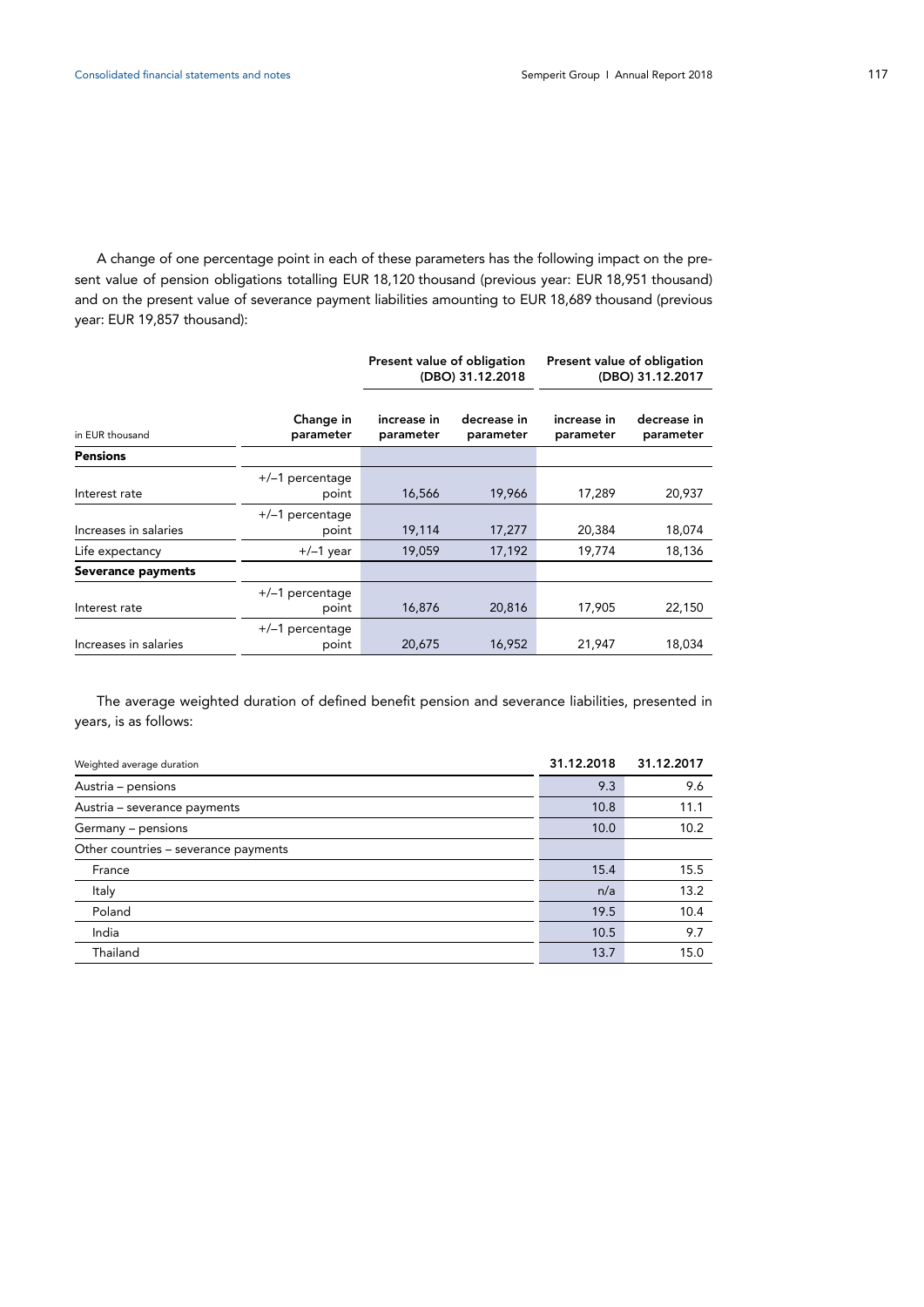The following table shows the maturities of the expected benefit payments:

| in EUR thousand    | 31.12.2018 | 31.12.2017 |
|--------------------|------------|------------|
| Severance payments |            |            |
| under 1 year       | 1,512      | 825        |
| 1 to 5 years       | 4,251      | 4,639      |
| 6 to 10 years      | 5,755      | 6,064      |
| over 10 years      | 15,851     | 17,820     |
| Pensions           |            |            |
| under 1 year       | 1,619      | 1,665      |
| 1 to 5 years       | 6,148      | 6,320      |
| 6 to 10 years      | 4,552      | 4,620      |
| over 10 years      | 8,197      | 8,382      |

#### Retirement benefit plans – defined contribution plans

Contributions to defined contribution plans are recognised as expense if the employees have actually completed the service obliging the company to make this contribution.

Semperit AG Holding is required to contribute to a pension fund for all current members of the Management Board. 1/14 of the respective fixed remuneration is paid into a pension fund (APK Pensionskasse AG) each year. In the 2018 financial year, the expense for these contributions amounted to EUR 95 thousand (previous year: EUR 105 thousand).

One former member of the Management Board and selected executives were granted pensions in the past that are covered by reinsurance policies with Generali Versicherung AG, with the pension entitlement matching the amount covered by the reinsurance. In the 2018 financial year, the expense for these contributions amounted to EUR 308 thousand (previous year: EUR 344 thousand).

Employees whose employment is subject to Austrian law and who entered into this employment relationship after 31 December 2002 are not entitled to severance payments from their employer. For these employees and all current members of the Management Board, contributions amounting to 1.53% (previous year: 1.53%) of their wages or salaries are paid into a staff pension fund. In the financial year 2018, the expense for these contributions totalled EUR 582 thousand (previous year: EUR 574 thousand).

For employees in the USA, contributions amounting to a fixed percentage of the annual salary are paid into a pension fund. In the 2018 financial year, the expense for these contributions amounted to EUR 107 thousand (previous year: EUR 119 thousand).

For employees in Singapore, contributions amounting to a fixed percentage of the annual salary are paid into a pension fund. In the 2018 financial year, the expense for these contributions amounted to EUR 105 thousand (previous year: EUR 140 thousand).

Semperit Group employees are also entitled to country-specific state pension plans, which are usually financed on a pay-as-you-go (unfunded) basis. The obligations of the Group are limited to paying contributions when they are due. There is no legal or de facto obligation with regard to future benefits.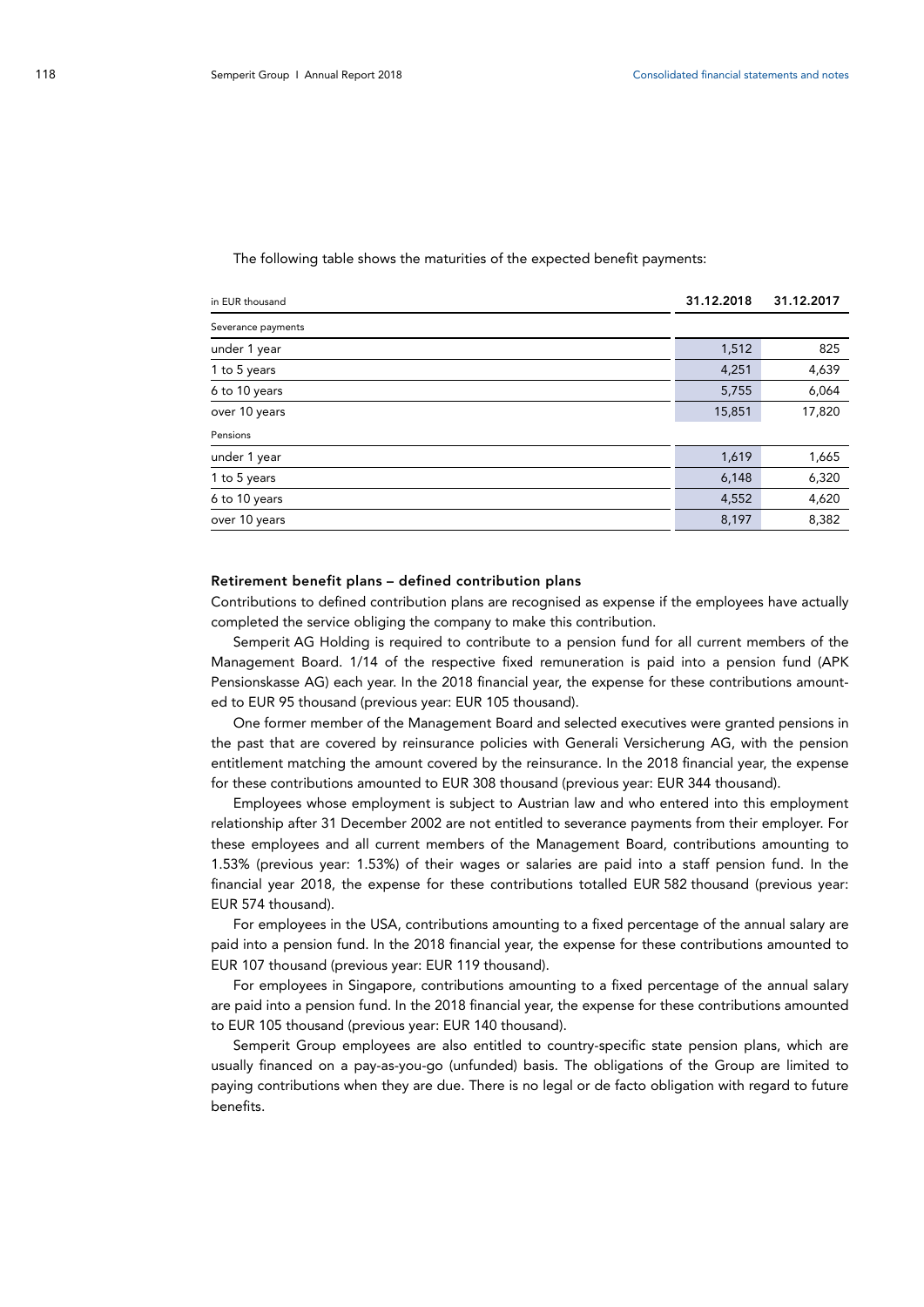#### 7.2. Other provisions

The carrying amounts of the other provisions are as follows:

| in EUR thousand                        | 31.12.2018 | <b>Thereof</b><br>non-current | <b>Thereof</b><br>current | 31.12.2017 | <b>Thereof</b><br>non-current | <b>Thereof</b><br>current |
|----------------------------------------|------------|-------------------------------|---------------------------|------------|-------------------------------|---------------------------|
| Long-service bonuses                   | 4,066      | 3,824                         | 241                       | 4.097      | 3,864                         | 233                       |
| Guarantees                             | 6.097      | 1.310                         | 4,786                     | 5.334      | 1.396                         | 3,937                     |
| Bonuses and other personnel provisions | 9.686      | 471                           | 9.214                     | 9.977      | 594                           | 9,383                     |
| Other                                  | 12,960     | 9,182                         | 3,778                     | 18.299     | 6.983                         | 11.316                    |
| <b>Total</b>                           | 32,808     | 14,788                        | 18,020                    | 37,707     | 12,837                        | 24,870                    |

The other provisions changed as follows:

| in EUR thousand                           | 01.01.2018 | Changes in<br>the scope<br>of con-<br>solidation | Currency<br>differences | Release  | Use       | <b>Additions</b> | Interest<br>cost | 31.12.2018 |
|-------------------------------------------|------------|--------------------------------------------------|-------------------------|----------|-----------|------------------|------------------|------------|
| Long-service bonuses                      | 4,097      | 0                                                | 0                       | $-28$    | $-238$    | 235              | 0                | 4,066      |
| Guarantees                                | 5.334      | 0                                                | $-30$                   | $-740$   | $-414$    | 1.947            | 0                | 6,097      |
| Bonuses and other personnel<br>provisions | 9.977      | $-3$                                             | 28                      | $-691$   | $-8,898$  | 9,273            | $\mathbf 0$      | 9,686      |
| Other                                     | 18.299     | $-9$                                             | $-755$                  | $-361$   | $-12,122$ | 7,699            | 209              | 12,960     |
| <b>Total</b>                              | 37,707     | $-13$                                            | $-757$                  | $-1,820$ | $-21,672$ | 19,154           | 209              | 32,808     |

Provisions are recognised at the present value of the expected settlement amount based on management's best possible estimate of the uncertain obligation, taking account of unavoidable risks and uncertainties associated with a large number of events and scenarios as well as future events, insofar as there exist sufficient objective and substantial indications of their occurrence.

If it can be assumed that the amount required to settle the obligation will be completely or partially reimbursed by a third party, this reimbursement claim is recognised if and to the extent that it is virtually certain that such reimbursement will be received and its amount can be estimated reliably.

The timings of the expected payment flows from other provisions largely reflect the maturities outlined above, except in the case of the provision for long-service bonuses, where the expected payment flows at 31 December 2018 amount to EUR 243 thousand due within a year (previous year: EUR 241 thousand) and EUR 8,956 thousand (previous year: EUR 9,529 thousand) due in over a year.

## Long-service bonuses

Provisions for long-service bonuses are calculated using the projected unit credit method in accordance with IAS 19, based on an actuarial assessment. Revaluations (actuarial gains and losses) are reported in the consolidated income statement for the period as personnel expenses.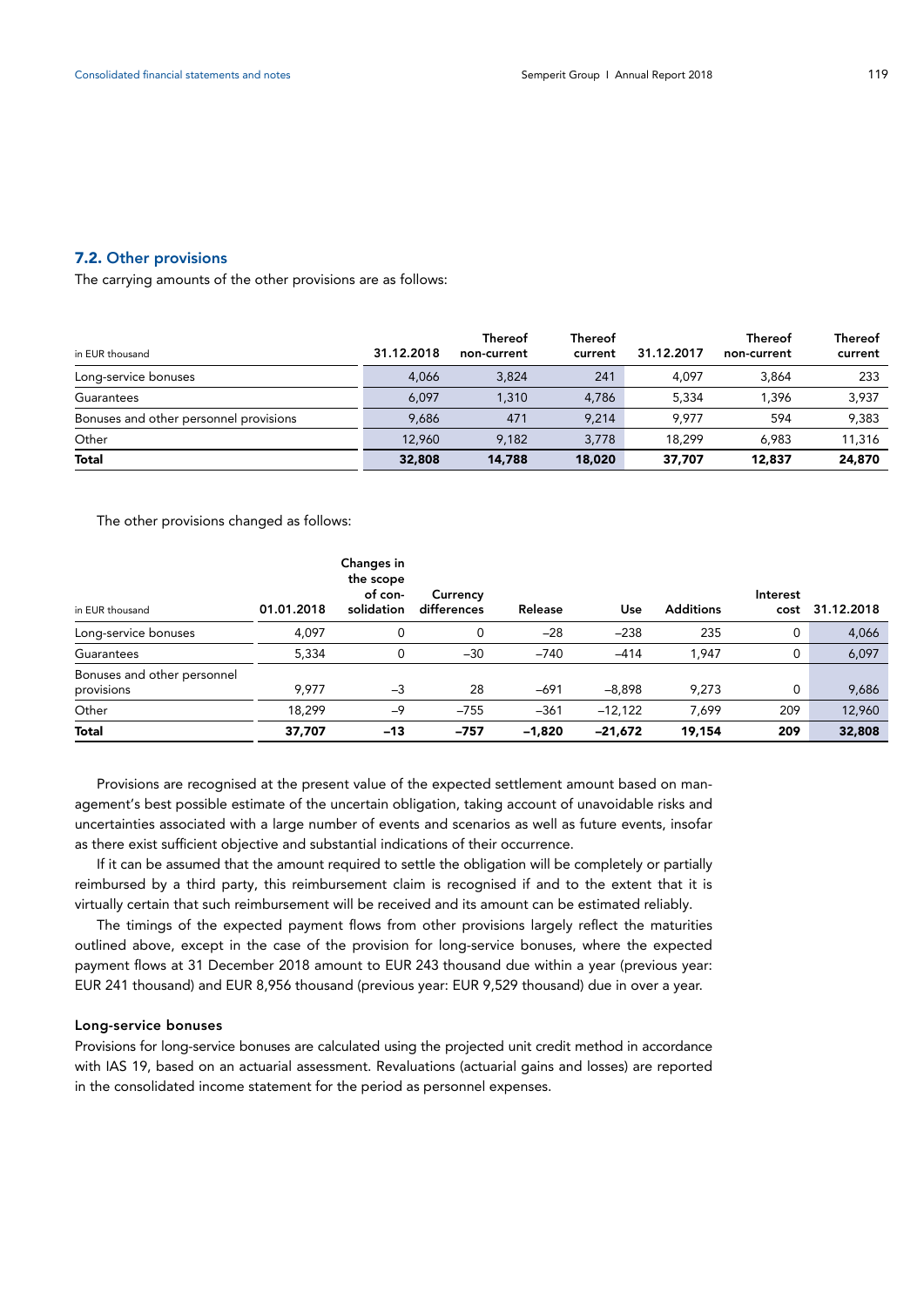Provisions for long-service bonuses are established for employees in Austria, Germany and the Czech Republic, whose entitlement to them is based on collective bargaining agreements. They were valued based primarily on the same actuarial assumptions used to value the provisions for pension and severance payments.

The average weighted duration of the present value of the long-service bonus obligations is around 9 years (previous year: 10 years). Sensitivity analyses were performed regarding the effect of significant actuarial assumptions. These resulted in the following effects on the present value of the provisions for long-service bonuses:

|                       |                            | Present value of obligation | (DBO) 31.12.2018         | Present value of obligation<br>(DBO) 31.12.2017 |                          |
|-----------------------|----------------------------|-----------------------------|--------------------------|-------------------------------------------------|--------------------------|
| in EUR thousand       | Change in<br>parameter     | increase in<br>parameter    | decrease in<br>parameter | increase in<br>parameter                        | decrease in<br>parameter |
| Interest rate         | $+/-1$ percentage<br>point | 3,734                       | 4,455                    | 3.742                                           | 4,516                    |
| Increases in salaries | $+/-1$ percentage<br>point | 4,366                       | 3,803                    | 4.424                                           | 3,813                    |

### Guarantees

The provisions for guarantees are based largely on a case-by-case assessment of the risks. In addition, provisions are allocated on a portfolio basis and according to experience, based on the revenue of the previous financial year. Since guarantee claims may involve lengthy negotiations as well as legal disputes, it is not possible to accurately predict when payments will actually have to be made.

# Other provisions

The remaining other provisions include a provision for transaction taxes in Brazil in respect of the assessment years 2008–2010 in the amount of EUR 6,768 thousand (previous year: EUR 4,144 thousand). The duty (PIS/COFINS) is levied on the import and resale of goods in Brazil.

With regard to the import PIS/COFINS, there are indications in the lengthy administrative instances that the decision may ultimately be positive. However, until a final decision is reached, due to the legal uncertainties management continues to assume that the levy will be due until further notice. For the resale PIS/COFINS, a deposit was made in the financial year 2017 after unsuccessful appeals in the administrative proceedings for the further handling of the case in the courts. The provision in the amount of EUR 2,892 thousand is accompanied by a corresponding demand from any reimbursement claims. Furthermore, provisions were formed for expected litigation costs in connection with the tax proceedings in Brazil in the amount of EUR 1,250 thousand (previous year: EUR 1,546 thousand). For the assessment years 2011 and 2012, management is assuming that the period of limitation has expired.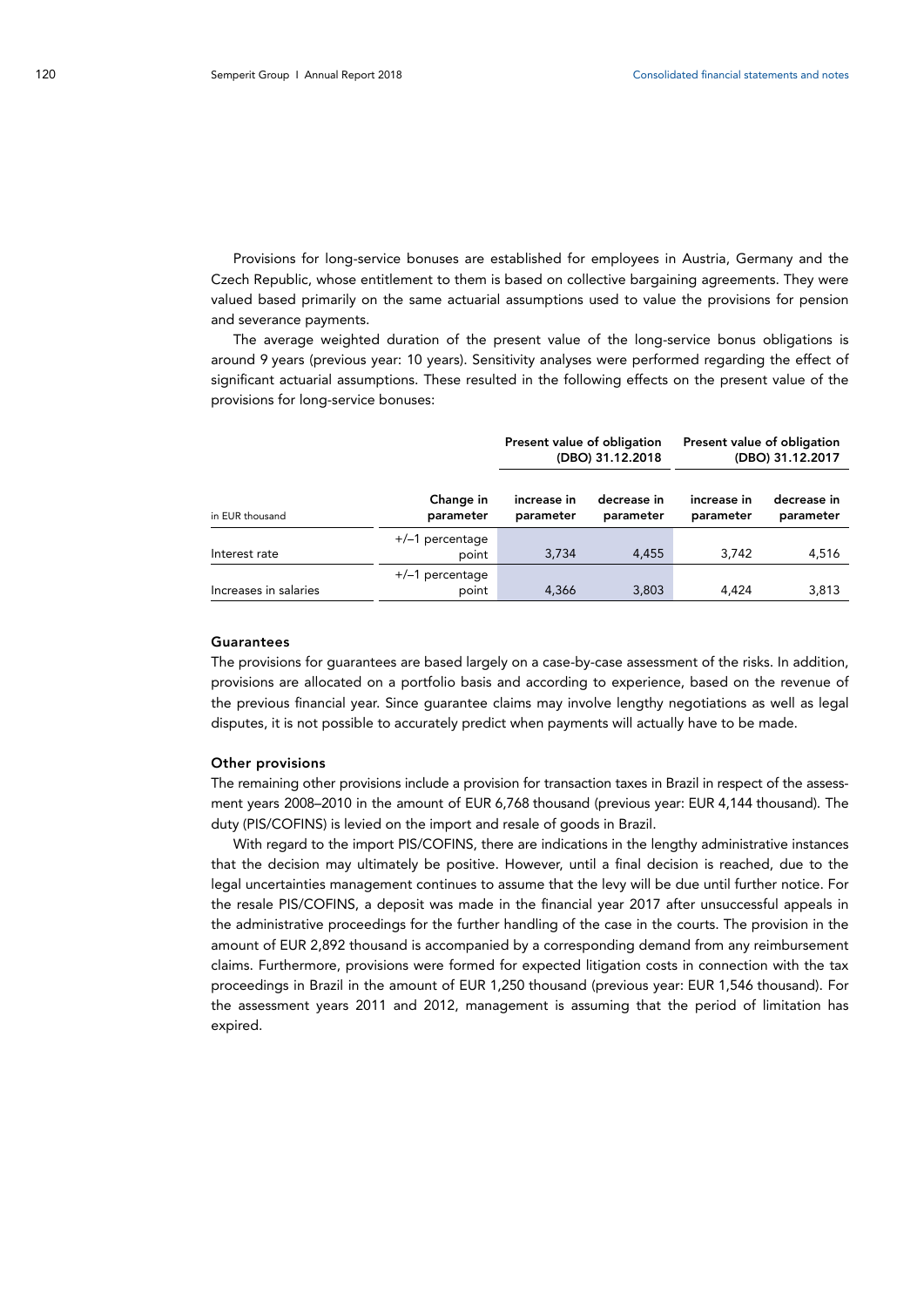Provisions of EUR 1,239 thousand were set aside primarily for consulting costs for completion of the restructuring process due to the closure of the Chinese production site Sempertrans Best (ShanDong) Belting Co. Ltd., which was decided during the past financial year (see Chapter 3.2.).

Other provisions still include an amount of EUR 1,592 thousand (previous year: EUR 8,939 thousand) in conjunction with the closure of the plant operated by the subsidiary Sempertrans France Belting Technology S.A.S., Argenteuil, France.

One subsidiary is involved in competition law proceedings. The case is currently at a stage at which the outcome cannot be gauged with a sufficient degree of probability. The case is being heard before the authorities in consultation with local specialists, and the subsidiary in question is cooperating with the authorities responsible and providing all necessary assistance. Semperit management does not expect this case to significantly impair the Group's asset, financial or earnings position either. For the anticipated costs and the associated risk, a provision in the most likely amount has been set aside in line with an assessment made by the Semperit Group. The amount is reviewed periodically in order to determine if it needs to be adjusted.

Detailed information on the specific financial impact would seriously weaken the position of the Semperit Group in asserting its interests in the current legal proceedings and is therefore omitted pursuant to IAS 37.92.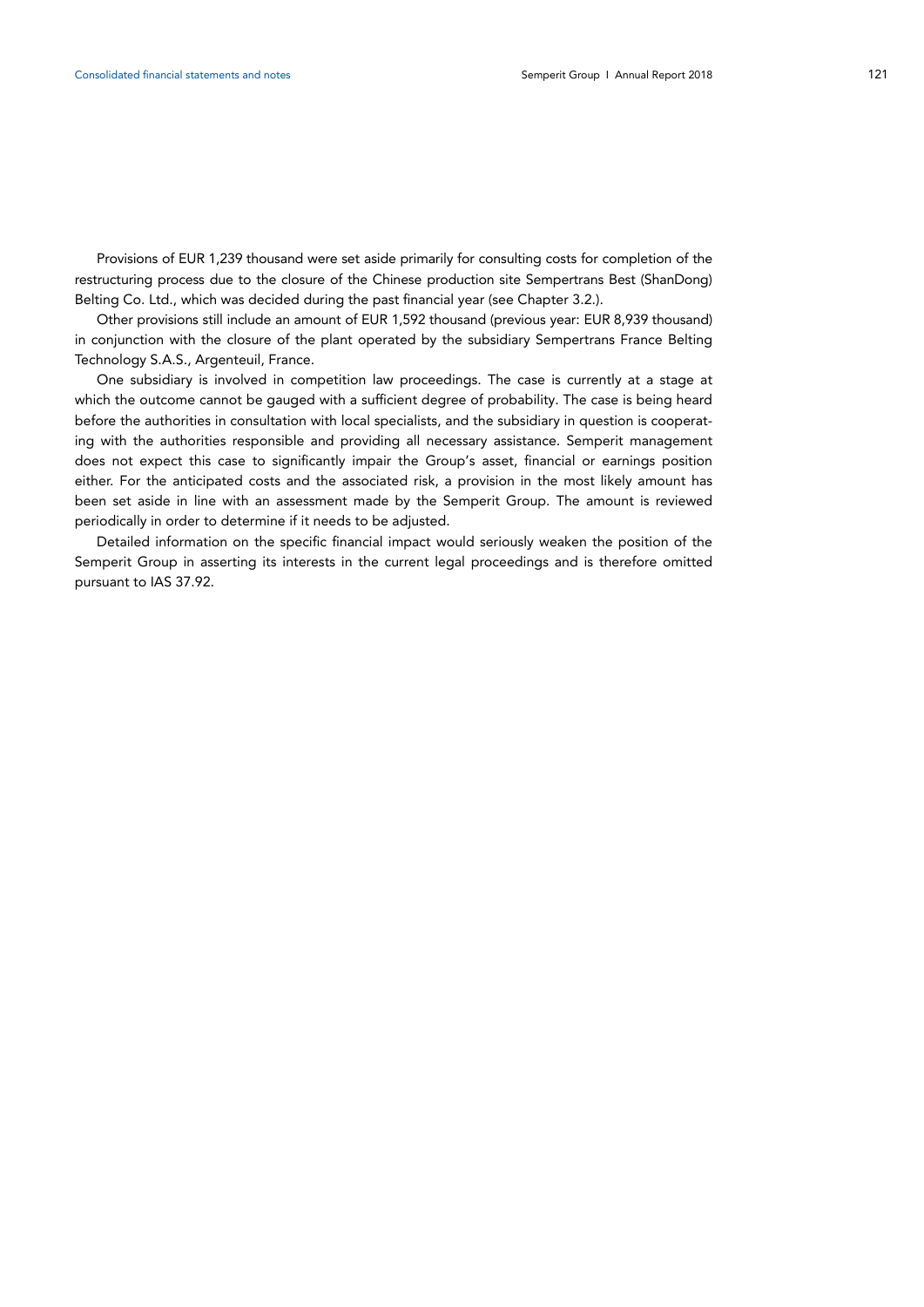# 8. Other non-financial assets and liabilities

# 8.1. Other non-financial assets

| in EUR thousand                 | 31.12.2018 | <b>Thereof</b><br>non-current | <b>Thereof</b><br>current | $31.12.2017^{1}$ | <b>Thereof</b><br>non-current | Thereof<br>current |
|---------------------------------|------------|-------------------------------|---------------------------|------------------|-------------------------------|--------------------|
| Accrued expenses                | 5,265      | 401                           | 4,863                     | 6,938            | 1,667                         | 5,271              |
| Prepayments                     | 3,683      | 3,325                         | 359                       | 9.673            | 8,693                         | 980                |
| Tax receivables                 | 11.117     | 3.160                         | 7.957                     | 8.484            | 456                           | 8,028              |
| Other non-financial receivables | 897        | 60                            | 837                       | 946              | 60                            | 886                |
| <b>Total</b>                    | 20,963     | 6.946                         | 14,017                    | 26,041           | 10,875                        | 15,165             |

<sup>1)</sup> The non-current prepayments of the previous year were adjusted (see chapter 1.6).

The long-term advance payments made are attributable entirely to advance payments for tangible assets.

# 8.2. Other non-financial liabilities

| in EUR thousand                                             | 31.12.2018 | <b>Thereof</b><br>non-current | <b>Thereof</b><br>current | 31.12.2017 | <b>Thereof</b><br>non-current | <b>Thereof</b><br>current |
|-------------------------------------------------------------|------------|-------------------------------|---------------------------|------------|-------------------------------|---------------------------|
| Liabilities from taxes and social security<br>contributions | 9.799      | $\Omega$                      | 9.799                     | 12,047     | $\Omega$                      | 12,047                    |
| <b>Contract liabilities</b>                                 | 4.848      | 0                             | 4.848                     | 1.794      | 0                             | 1,794                     |
| Accrued income                                              | 23         | 22                            |                           | 166        | 153                           | 13                        |
| Unused holidays and overtime balances                       | 5.797      | 200                           | 5,597                     | 5.947      | 290                           | 5,657                     |
| All other liabilities                                       | 1,572      | 339                           | 1,232                     | 1,380      | 258                           | 1,122                     |
| <b>Total</b>                                                | 22,040     | 561                           | 21,478                    | 21,333     | 701                           | 20,631                    |

The contractual liabilities valued at EUR 4,745 thousand (previous year: EUR 1,489 thousand) were incurred in their entirety in the 2018 financial year. The previous years value was recognised as sales revenue.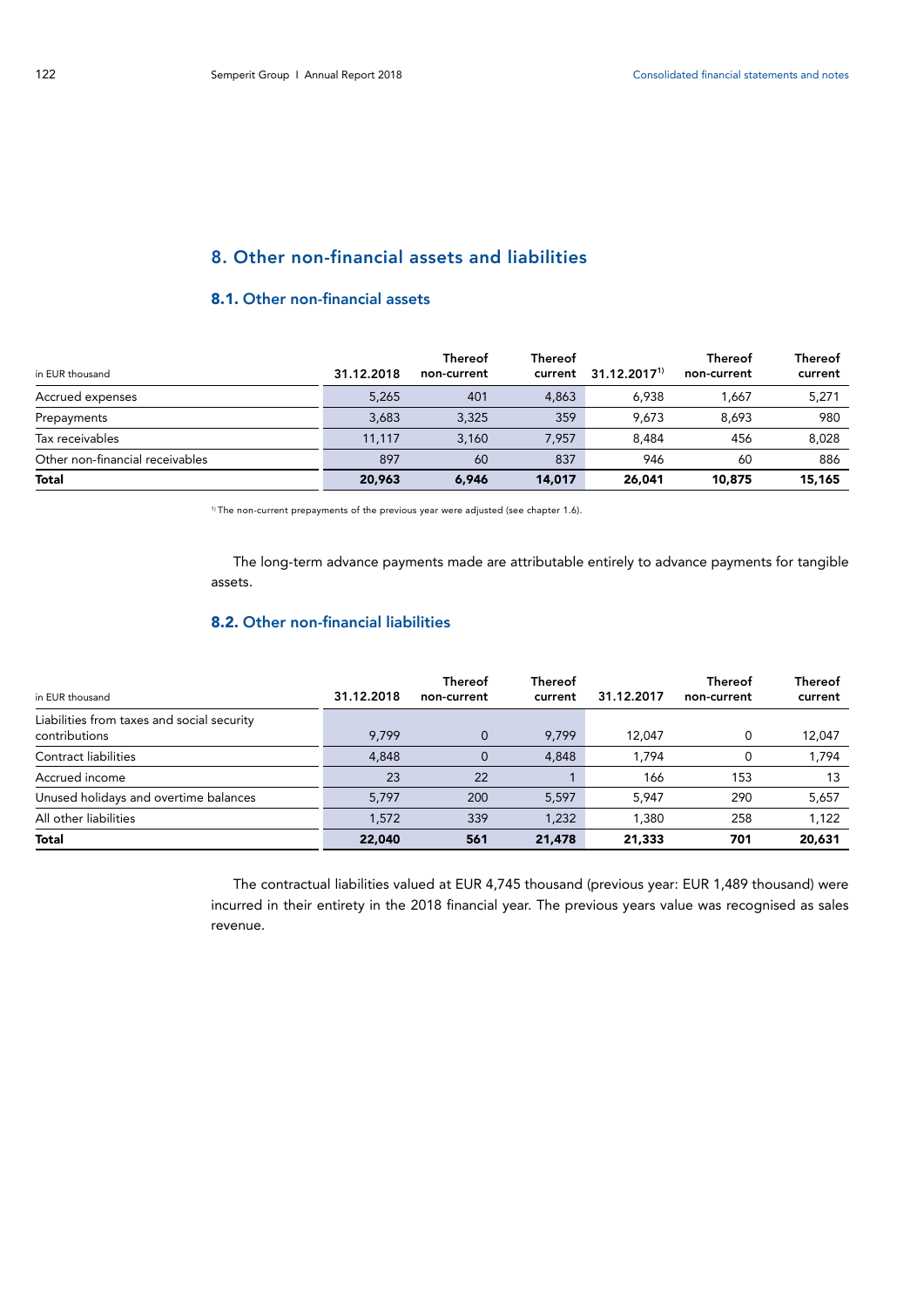# 9. Taxes

# Tax reconciliation statement

The following table reconciles earnings before tax with the income tax expense reported in the consolidated income statement:

| in EUR thousand                                                                                                                      | 2018      | 2017      |
|--------------------------------------------------------------------------------------------------------------------------------------|-----------|-----------|
| <b>Earnings before tax</b>                                                                                                           | $-63,258$ | 12,096    |
| Tax expense / income $(-/+)$ at 25%                                                                                                  | 15,815    | $-3,024$  |
| Tax rates in other countries                                                                                                         | 2,345     | $-715$    |
| Share of profits from associated companies                                                                                           | 132       | $-121$    |
| Other income from the sale of SSC                                                                                                    | $\Omega$  | 19,527    |
| Profit / loss attributable to redeemable non-controlling interests                                                                   | $-1,063$  | $-1,331$  |
| Non-deductible expenses                                                                                                              | $-3,239$  | $-6,298$  |
| Non-taxable income, tax exemptions and tax deductibles                                                                               | 334       | 1,006     |
| Tax credits and tax concessions usable in future periods                                                                             | 0         | 5,963     |
| Reduction of current tax expenses on the basis of yet unused tax loss<br>carryforwards                                               | 950       | 0         |
| Non-recognised deferred tax assets on new losses carryforwards and temporary<br>differences in the financial year                    | $-13,463$ | $-19,569$ |
| Value adjustment of deferred tax assets from loss carryforwards or temporary<br>differences arising and recognised in previous years | $-17,747$ | $-11,290$ |
| Change to outside-basis-differences                                                                                                  | $-767$    | 14,437    |
| Tax effects on write-downs and ups on holdings of fully consolidated companies                                                       | $-90$     | 3,632     |
| Non-deductible impariment of goodwill                                                                                                | $\Omega$  | $-6,195$  |
| Withholding taxes                                                                                                                    | $-2,719$  | $-32,321$ |
| Tax arrears from previous periods                                                                                                    | 1,625     | $-802$    |
| Other                                                                                                                                | 782       | $-1,250$  |
| Income taxes according to the consolidated income statement                                                                          | $-17,104$ | $-38,351$ |

| in EUR thousand                                                    | 2018      | 2017   |
|--------------------------------------------------------------------|-----------|--------|
| Earnings before tax                                                | $-63,258$ | 12,096 |
| Profit / loss attributable to redeemable non-controlling interests | 4,251     | 5,326  |
| Total                                                              | $-59.007$ | 17,422 |
| Income taxes according to the consolidated income statement        | 17.104    | 38.351 |
| <b>Effective tax rate in %</b>                                     | 29.4%     | 220.1% |

The reduction in deferred taxes from available tax credits and tax allowances is stated in the item "Impairment of deferred tax assets from loss carryforwards or temporary differences arising and recognised in previous years".

The income from taxes for previous periods essentially arises from the release of a provision for a procedure with the Malaysian tax authorities for subsidiary Latexx Partners Berhad, Malaysia that ended as the deadline had expired.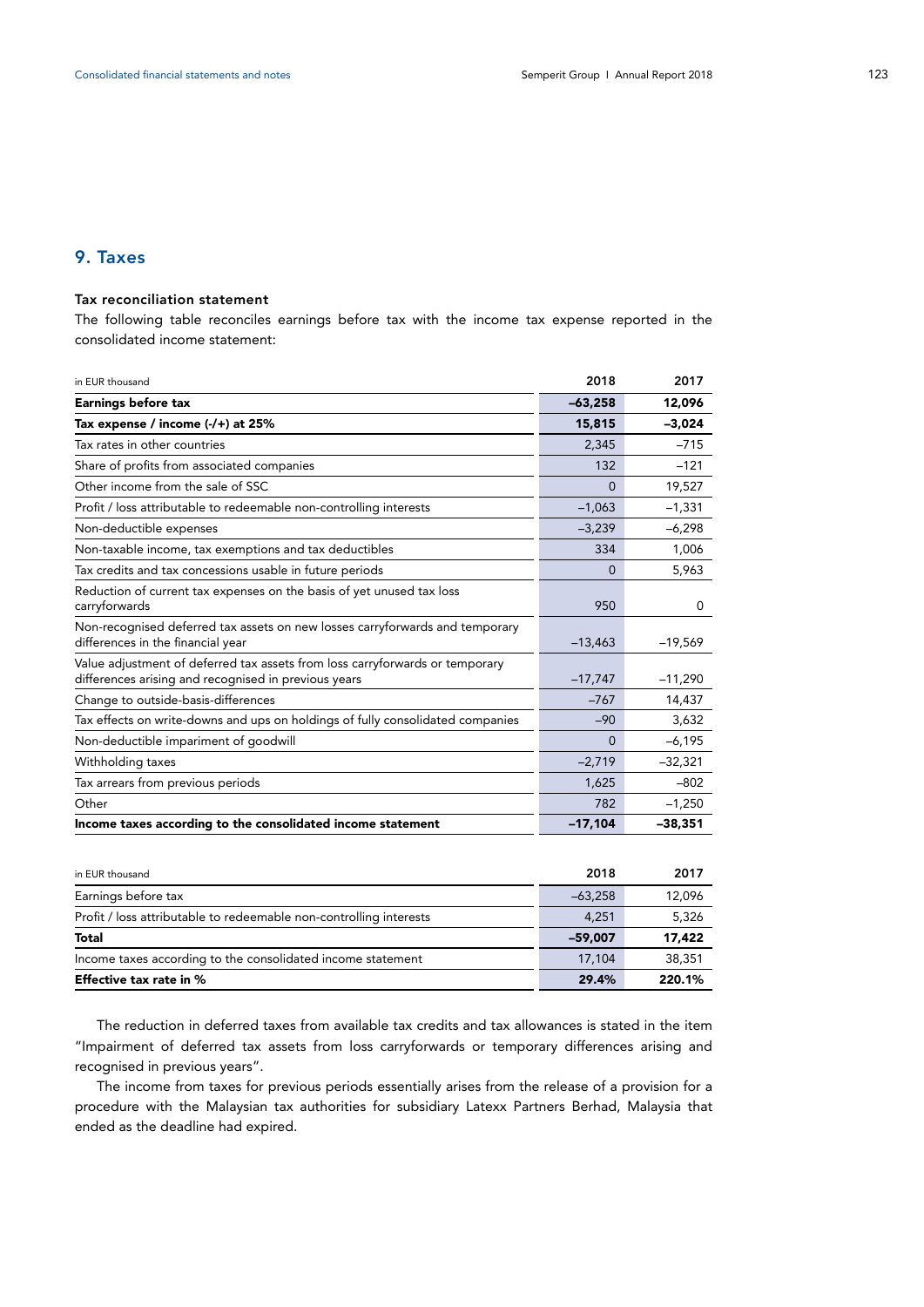#### Deferred tax

Following temporary differences, deferred taxes in the balance sheet are categorised as follows:

|                                                                                                                                                         |                        | 31.12.2018                  |           | 31.12.2017                               |
|---------------------------------------------------------------------------------------------------------------------------------------------------------|------------------------|-----------------------------|-----------|------------------------------------------|
| in EUR thousand                                                                                                                                         | Deferred tax<br>assets | Deferred tax<br>liabilities | assets    | Deferred tax Deferred tax<br>liabilities |
| Intangible assets                                                                                                                                       | 1,424                  | 228                         | 1,143     | 647                                      |
| Tangible assets                                                                                                                                         | 2,962                  | 5,516                       | 527       | 15,344                                   |
| Financial assets                                                                                                                                        | 12                     | 20                          | 3,361     | 257                                      |
| Inventories                                                                                                                                             | 2,821                  | 0                           | 2,551     | -1                                       |
| Receivables                                                                                                                                             | 1,520                  | 3,466                       | 469       | 7,278                                    |
| Other assets                                                                                                                                            | 31                     | 1,125                       | 430       | 90                                       |
| Provisions for personnel                                                                                                                                | 5,405                  | $\overline{0}$              | 6,219     | 455                                      |
| Other provisions                                                                                                                                        | 1,256                  | $\Omega$                    | 2,970     | $\mathbf 0$                              |
| Trade payables                                                                                                                                          | 63                     | 22                          | 38        | 45                                       |
| Other liabilities                                                                                                                                       | 790                    | 1,938                       | 1,050     | 3,878                                    |
| Temporary differences in connection with shares in<br>subsidiaries and joint ventures / non-current assets held for sale<br>(outside-basis-differences) | $\overline{0}$         | 1,842                       | $\Omega$  | 1,075                                    |
| Tax loss carryforwards and as yet unused tax credits                                                                                                    | 66,399                 | n/a                         | 54,554    | n/a                                      |
| Total deferred tax assets and liabilities                                                                                                               | 82,685                 | 14,157                      | 73,311    | 29,070                                   |
| Valuation allowance for deferred tax assets                                                                                                             | $-71,284$              | n/a                         | $-41,295$ | n/a                                      |
| Offset of deferred tax assets and liabilities                                                                                                           | $-7,037$               | $-7,037$                    | $-23,852$ | $-23,852$                                |
| Net deferred tax assets                                                                                                                                 | 4,364                  |                             | 8,164     |                                          |
| Net deferred tax liabilities                                                                                                                            |                        | 7,120                       |           | 5,218                                    |

The impairment for deferred tax assets of EUR 71,284 thousand (previous year: 41,295 thousand) includes impairment of deferred tax assets on temporary differences in the amount of 11,952 thousand (previous year: 11,487 thousand) and impairment of deferred tax assets on loss carry forwards and unused tax credits in the amount of 59,333 thousand (previous year: EUR 29,808 thousand). The impairment also includes deferred tax assets that arose but were not recognised in the relevant financial year.

From the impairment of deferred tax assets arising from temporary differences and loss carry forwards, EUR 25,591 thousand (previous year: EUR 20,637 thousand) relates to the group of companies in accordance with Section 9 of the Austrian Corporation Tax Act for which Semperit AG Holding acts as the holding company. Due to the Austrian tax group's history of losses in the recent past, the IFRS requirements to establish reliable tax planning are increased. The recognition of deferred tax assets (not covered by deferred tax liabilities) on temporary differences and loss carryforwards requires additional substantial evidence that, in the upcoming financial years, tax results will be generated that can be used for future tax relief. In view of the Austrian tax group's history of losses in the recent past, as well as the fact that the Semperit Group is expected to remain in a restructuring and transformation phase until 2020, the deferred tax assets of the Austrian tax group are not eligible for recognition. The same applies in particular to the tax loss carryforwards and tax credits not yet used in Malaysia and Singapore.

Deferred tax assets and liabilities of the same taxable entity are offset if they relate to income taxes levied by the same taxation authority and the entity in question has a legally enforceable right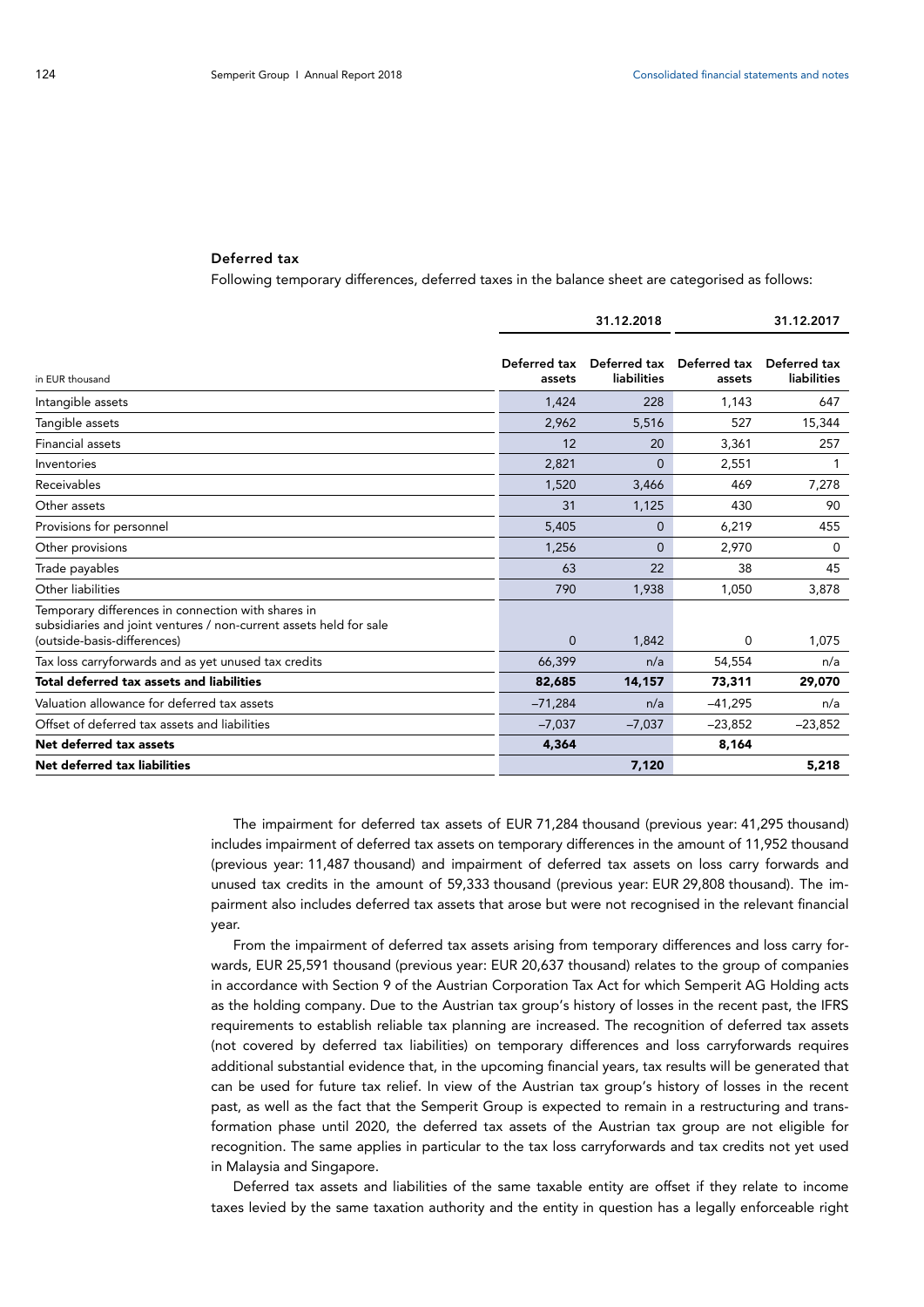to offset current tax liabilities against current reimbursement claims. The tax group formed in Austria in accordance with Section 9 of the Austrian Corporation Tax Act is deemed to constitute a taxable entity for this purpose. A corporation tax group exists in Germany between Semperit Profiles Deggendorf GmbH and Semperit Profiles Leeser GmbH.

Of the changes to the deferred taxes included on the balance sheet, EUR –5,511 thousand (previous year 2,946 thousand) is included in the tax expense and EUR –192 thousand (previous year EUR –1,348 thousand) in other income.

The change in the deferred taxes recognised in other comprehensive income for the period is as follows:

| in EUR thousand                                                                                             | 2018   | 2017     |
|-------------------------------------------------------------------------------------------------------------|--------|----------|
| Initial adjustment under IFRS 9                                                                             |        |          |
| Initial adjustment under IFRS 9                                                                             | 57     | n/a      |
| Other comprehensive income that will not be recognised through profit and<br>loss in future periods         |        |          |
| Deferred taxes related to remeasurements of defined benefit plans (IAS 19)                                  | $-215$ | $-925$   |
| Other comprehensive income that will potentially be recognised through<br>profit and loss in future periods |        |          |
| Deferred taxes related to available-for-sale financial assets                                               | n/a    | 31       |
| Deferred taxes related to cashflow hedges                                                                   | 135    |          |
| Currency translation differences related to deferred taxes                                                  | $-168$ | $-456$   |
|                                                                                                             | $-33$  | $-424$   |
| <b>Total</b>                                                                                                | $-192$ | $-1,348$ |

The deferred taxes attributable to the remeasurements of defined benefit plans (IAS 19) which are included in other comprehensive income for the financial year were influenced by impairment, taking into account a maturity analysis.

At the reporting date, there are further deductible temporary differences of 47,989 thousand (previous year: 43,489 thousand) as well as tax loss carryforwards and unused tax losses of 178,097 thousand (previous year: 128,665 thousand), for which no deferred tax assets were recognised. Of these unused tax losses, EUR 11,894 thousand (previous year: 15,768 thousand) expire within the next five years. Otherwise, these losses and deductible temporary differences can be carried forward without limit.

Recognised deferred tax assets include deferred tax assets for tax jurisdictions in which, during the reporting period or in the previous period, tax losses were incurred that exceed the deferred tax liabilities of the relevant companies by 2,968 thousand (previous year: 6,526 thousand). Deferred tax assets are recognised based on the assumption that there will be sufficient taxable profit in the coming years.

In addition, there are taxable temporary differences in the amount of EUR 66,224 thousand (previous year: EUR 114,415 thousand) and deductible temporary differences of EUR 150,161 thousand (previous year: EUR 177,063 thousand) in connection with investments in subsidiaries for which deferred tax liabilities of EUR 16,500 thousand (previous year: EUR 27,619 thousand) and deferred tax assets of EUR 29,106 thousand (previous year: EUR 35,480 thousand) were not recognised. This is because the parent is able to manage the timing of the offset of the temporary difference, and it is unlikely at the reporting date that the temporary differences will be offset in the foreseeable future.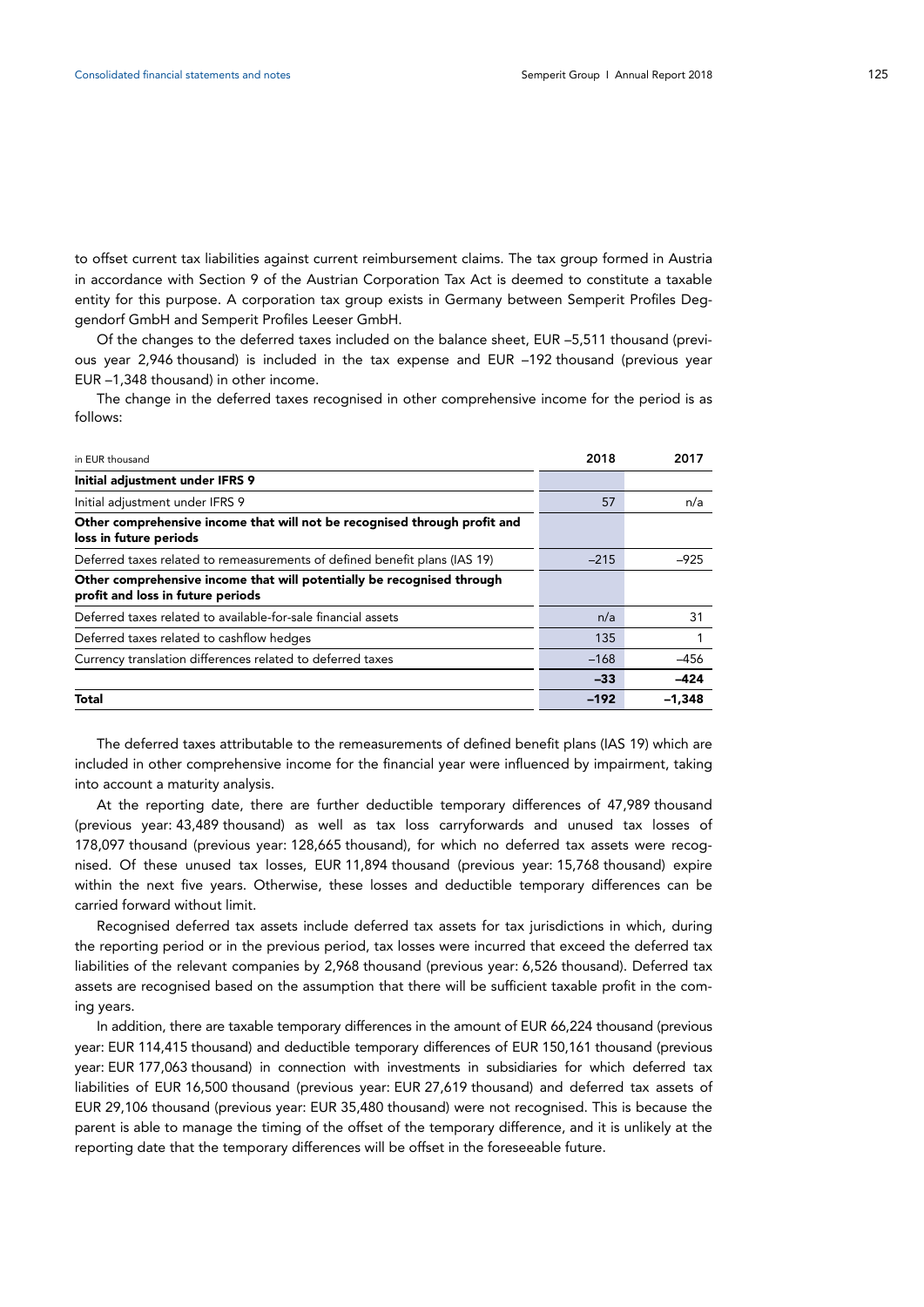# 10. Structure of the company

# 10.1. Scope of consolidation

Subsidiaries over which control is exercised within the meaning of IFRS 10 are included by means of full consolidation. Associated companies over which there is significant influence are accounted for as investments in associates using the equity method.

The scope of consolidation of Semperit AG Holding developed as follows in financial year 2018:

|                         | <b>Fully consolidated</b><br>companies | Associated<br>companies | Joint ventures |
|-------------------------|----------------------------------------|-------------------------|----------------|
| As at 01.01.2018        | 47                                     |                         |                |
| <b>Deconsolidation</b>  |                                        |                         |                |
| <b>Stand 31.12.2018</b> | 44                                     |                         |                |

Deconsolidations relate to the sale of Semperflex Roiter S.r.l, Rovigo, Italy and the liquidation of PA 82 WT Holding GmbH, Vienna, Austria and Worldmed Manufacturing Sdn Bhd, Kamunting, Malaysia.

|                        | <b>Fully consolidated</b><br>companies | Associated<br>companies | Joint ventures |
|------------------------|----------------------------------------|-------------------------|----------------|
| As at 01.01.2017       | 48                                     |                         |                |
| <b>Deconsolidation</b> |                                        |                         |                |
| Merger                 |                                        |                         |                |
| As at 31.12.2017       | 47                                     |                         |                |

In the previous year Semperit and the Thai company Sri Trang Agro-Industry Public Co Ltd. Group (Sri Trang) signed an agreement to terminate nearly all of their joint business activities. Siam Sempermed Corporation Ltd (SSC) was sold to Sri Trang as part of this transaction. As a result of the agreement Siam Sempermed Corporation Ltd (SSC) was sold to Sri Trang and in return Semperit acquired the relevant share of the following joint ventures from Sri Trang:

- Sempermed USA Inc. (USA)
- Shanghai Sempermed Glove Sales Co Ltd. (China) (previously: Shanghai Sempermed Gloves Co Ltd.)
- Sempermed Singapore Pte Ltd. (Singapore)
- Formtech Engineering (M) Sdn Bhd (Malaysia)
- Sempermed Brasil Promoção de Vendas Ltda. (Brazil) (previously: Sempermed Brazil Comèrcio Exterior Ltda.)
- Semperflex Shanghai Ltd. (China)
- Shanghai Semperit Rubber & Plastic Products Co. Ltd. (China)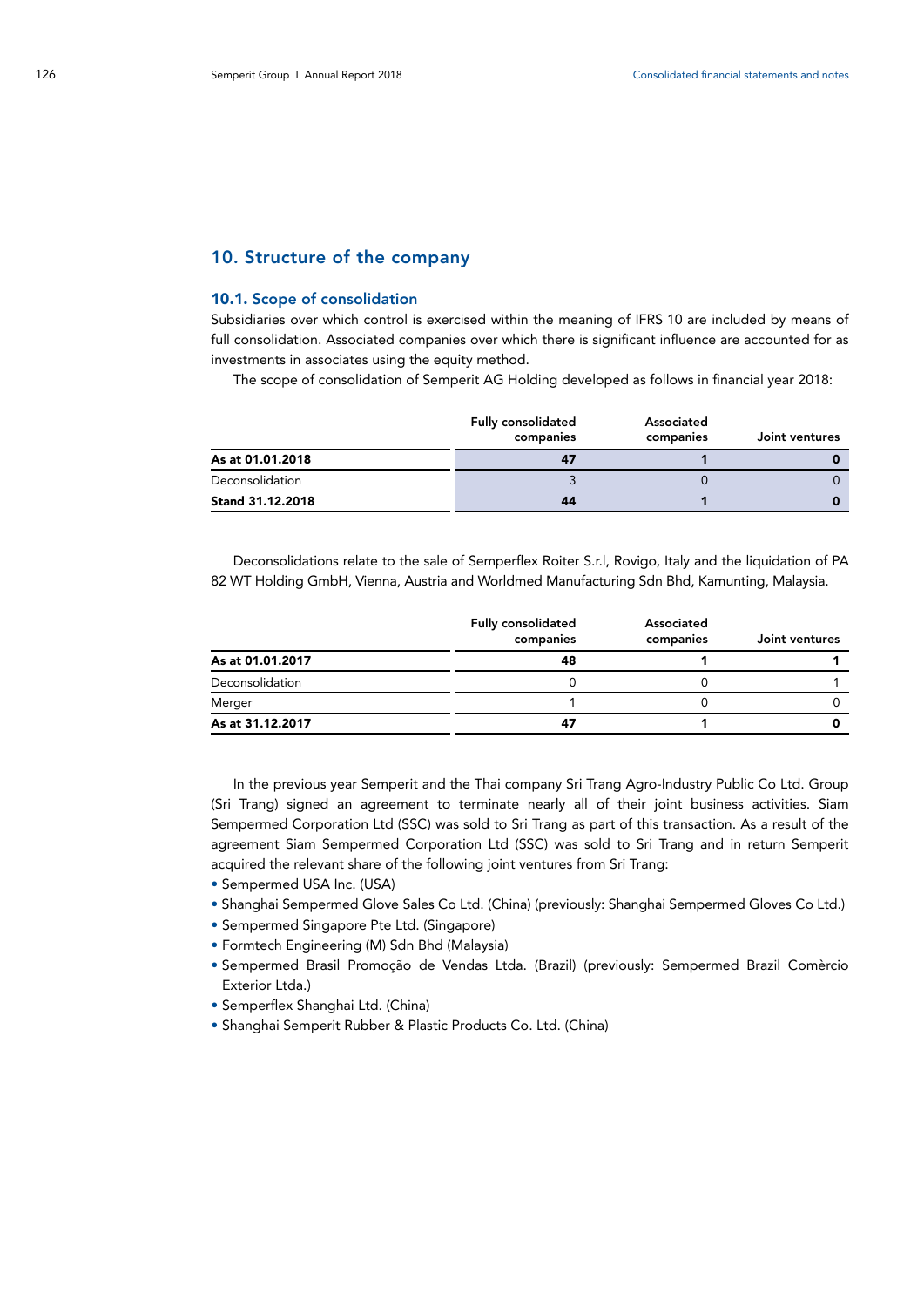The closing of the joint venture transaction resulted in the following material one-off effects (excluding consultation expenses) in the consolidated income statement:

| in EUR thousand                                                                                 | 2017      |
|-------------------------------------------------------------------------------------------------|-----------|
| Other income from the sale of SCC incl. reclassification of currency translation differences to |           |
| profit an loss for the period                                                                   | 78,109    |
| Other income from the ICC settlement                                                            | 14,044    |
| Settled receivables from ICC settlement                                                         | $-4,603$  |
| Stamp duty                                                                                      | $-169$    |
| Effect on earnings before interests and tax (EBIT)                                              | 87,381    |
| Losses from the purchase of non-controlling interest                                            | $-4.224$  |
| Effect on earnings before tax                                                                   | 83,158    |
| Withholding tax resulting from sale of SSC and dividends SSC/SAC                                | $-16,061$ |
| <b>Effect on earnings after tax</b>                                                             | 67,097    |

The joint-venture transaction was reflected in the Consolidated statement of cashflows with a positive one-time effect of EUR 160,324 thousand, of which EUR 56,667 thousand is attributable to the gross cashflows, EUR 143,549 thousand to cashflows from investing activities and EUR –39,892 thousand with a negative effect on cashflows from financing activities.

#### Deconsolidation

The deconsolidations in the 2018 financial year essentially relate to the sale of Semperflex Roiter S.r.l, Rovigo, Italy with effect from 28 December 2018. The companies PA 82 WT Holding GmbH, Vienna, Austria and Worldmed Manufacturing Sdn Bhd, Kamunting, Malaysia were also liquidated.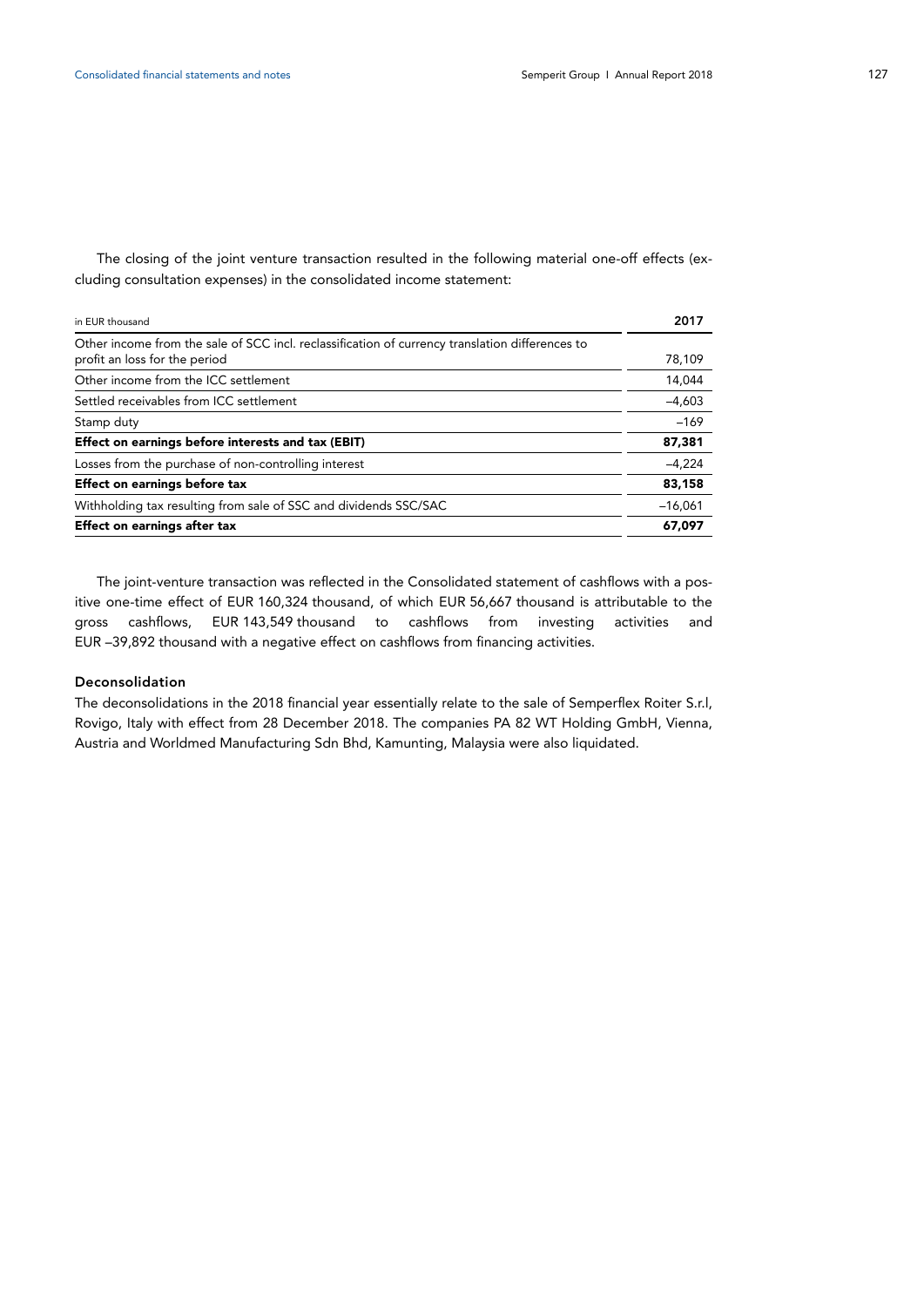The effects of the deconsolidation of Semperflex Roiter S.r.l, Rovigo, Italy are stated in the following table:

| in EUR thousand                                      | 31.12.2018 |
|------------------------------------------------------|------------|
| <b>Non-current assets</b>                            |            |
| Intangible assets                                    | 21         |
| Tangible assets                                      | 1,960      |
|                                                      | 1,980      |
| <b>Current assets</b>                                |            |
| Inventories                                          | 600        |
| Trade receivables                                    | 410        |
| Other assets                                         | 257        |
| Cash and cash equivalents                            | 1,324      |
|                                                      | 2,591      |
| Non-current provisions and liabilities               |            |
| Provisions                                           | 706        |
| Deferred taxes                                       | 15         |
|                                                      | 721        |
| <b>Current provisions and liabilities</b>            |            |
| Provisions                                           | 13         |
| Trade payables                                       | 637        |
| Other liabilities                                    | 431        |
|                                                      | 1,080      |
| Net assets sold                                      | 2,770      |
| Goodwill of segment Semperflex                       | 16         |
| Realised net assets including goodwill               | 2,786      |
|                                                      |            |
|                                                      | 2018       |
| Consideration resoluted in each and sook coulumlants | 272L       |

| Consideration received in cash and cash equivalents                         | 2,726    |
|-----------------------------------------------------------------------------|----------|
| Less costs of disposial                                                     | $-227$   |
| Less net assets sold                                                        | $-2,786$ |
| <b>Result from deconsolidation</b>                                          | $-287$   |
|                                                                             |          |
| Consideration received in cash and cash equivalents less costs of disposial | 2.499    |
| Less cash and cash equivalents sold                                         | $-1,324$ |
| Net inflow of cash and cash equivalents                                     | 1.175    |

There is a reduction in the goodwill for the Semperflex segment of EUR 16 thousand through the deconsolidation of Semperflex Roiter S.r.l. Rovigo, Italy. The goodwill was divided in proportion to the recoverable amounts between Semperflex Roiter S.r.l. Rovigo, Italy (purchase price) and the rest of the Semperflex segment. See Chapter 3.1 for the remaining goodwill in the Semperflex segment.

The deconsolidation result and the net inflow of cash and cash equivalents relate primarily to the sale of Semperflex Roiter S.r.l, Rovigo, Italy.

The deconsolidation result is included in other operating expenses (see Chapter 2.6).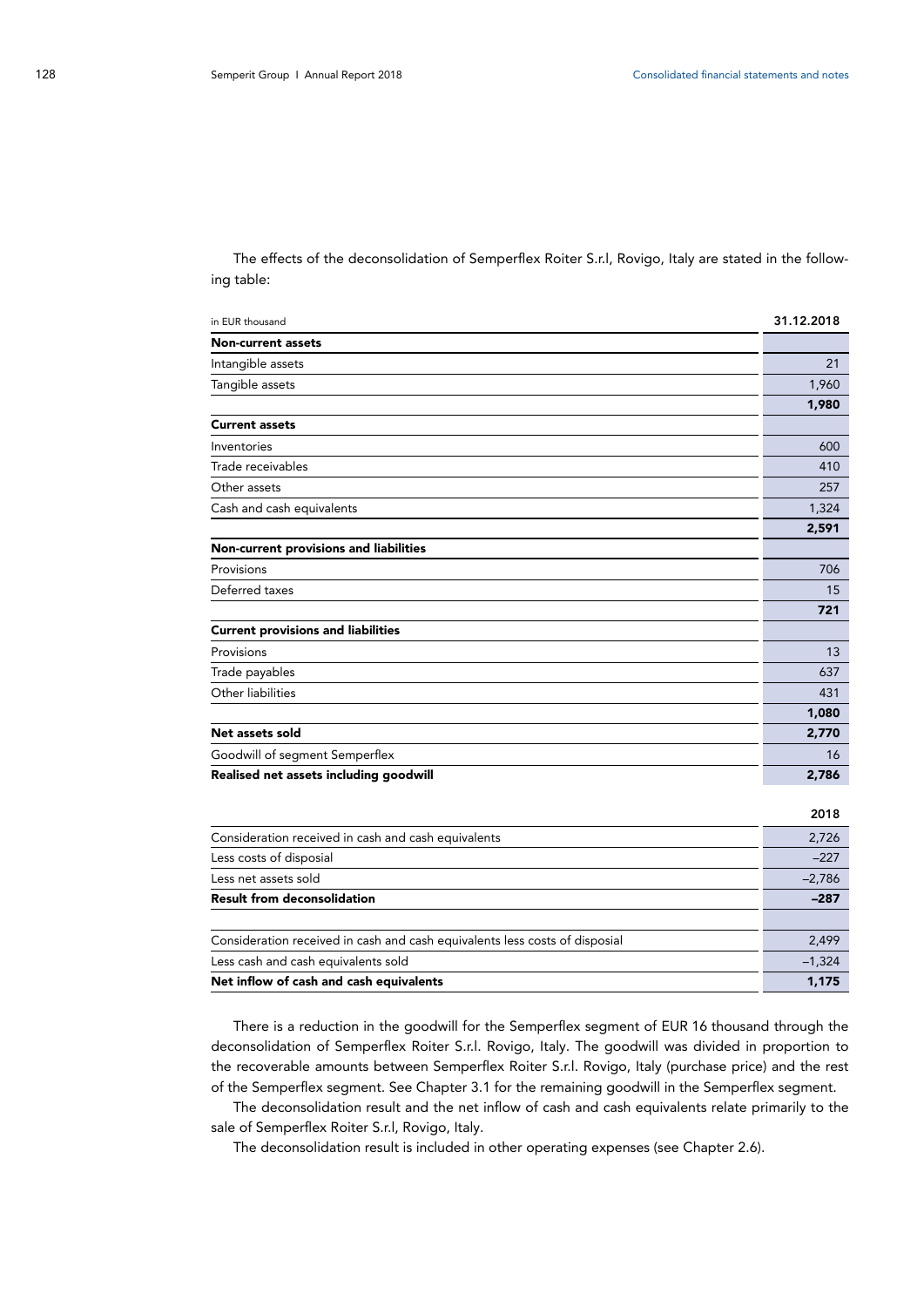# 10.2. Fully consolidated companies

|                                                                        |             |                                            |                           | 31.12.2018               |                                            |                                  | 31.12.2017               |
|------------------------------------------------------------------------|-------------|--------------------------------------------|---------------------------|--------------------------|--------------------------------------------|----------------------------------|--------------------------|
|                                                                        | Currency    | Authorised<br>share<br>capital<br>in '000s | Direct<br>Holding<br>in % | Group<br>holding<br>in % | Authorised<br>share<br>capital<br>in '000s | <b>Direct</b><br>Holding<br>in % | Group<br>holding<br>in % |
| <b>Europe</b>                                                          |             |                                            |                           |                          |                                            |                                  |                          |
| Semperit Aktiengesellschaft Holding, Vienna,<br>Austria                | <b>EUR</b>  | 21,359                                     |                           |                          | 21,359                                     |                                  |                          |
| Semperit Technische Produkte Gesellschaft<br>m.b.H., Vienna, Austria   | <b>EUR</b>  | 61,701                                     | 100.00                    | 100.00                   | 10,901                                     | 100.00                           | 100.00                   |
| Semperit Import & Services GmbH, Vienna,<br>Austria                    | <b>EUR</b>  | 36                                         | 100.00                    | 100.00                   | 36                                         | 100.00                           | 100.00                   |
| PA 82 WT Holding GmbH, Vienna, Austria                                 | <b>EUR</b>  | $\mathbf{0}$                               | 0.00                      | 3)<br>0.00               | 35                                         | 100.00                           | 100.00                   |
| Semperflex Rivalit GmbH, Waldböckelheim,<br>Germany                    | <b>EUR</b>  | 1,281                                      | 100.00                    | 100.00                   | 1,281                                      | 100.00                           | 100.00                   |
| Semperit Profiles Deggendorf GmbH,<br>Deggendorf, Germany              | <b>EUR</b>  | 11,050                                     | 100.00                    | 100.00                   | 11,050                                     | 100.00                           | 100.00                   |
| Semperit Profiles Leeser GmbH, Hückelhoven,<br>Germany                 | <b>EUR</b>  | 81                                         | 100.00                    | 100.00                   | 81                                         | 100.00                           | 100.00                   |
| Semperit Profiles Leeser Verwaltungs GmbH,<br>Germany                  | <b>EUR</b>  | 25                                         | 100.00                    | 100.00                   | 25                                         | 100.00                           | 100.00                   |
| Semperit (France) S.A.R.L., Levallois Perret,<br>France                | <b>EUR</b>  | 495                                        | 100.00                    | 100.00                   | 495                                        | 100.00                           | 100.00                   |
| Sempertrans France Belting Technology S.A.S.,<br>Argenteuil, France    | <b>EUR</b>  | 10,165                                     | 100.00                    | 100.00                   | 3,165                                      | 100.00                           | 100.00                   |
| Sempertrans Maintenance France Nord S.A.S.,<br>Argenteuil, France      | <b>EUR</b>  | 176                                        | 100.00                    | 100.00                   | 176                                        | 100.00                           | 100.00                   |
| Semperit Industrial Products Ltd., Birmingham,<br><b>Great Britain</b> | GBP         | 150                                        | 100.00                    | 100.00                   | 150                                        | 100.00                           | 100.00                   |
| Semperflex Roiter S.r.l., Rovigo, Italy                                | <b>EUR</b>  | $\mathbf{0}$                               | 0.00                      | 3)<br>0.00               | 750                                        | 100.00                           | 100.00                   |
| Sempertrans Bełchatów Sp. z o.o., Bełchatów,<br>Poland                 | <b>PLN</b>  | 7,301                                      | 100.00                    | 100.00                   | 7,301                                      | 100.00                           | 100.00                   |
| Carlona Sp. z o.o., Warsaw, Poland                                     | <b>PLN</b>  | 66,394                                     | 100.00                    | 100.00                   | 66,394                                     | 100.00                           | 100.00                   |
| Semperflex Optimit s.r.o., Odry,<br>Czech Republic                     | <b>CZK</b>  | 470,318                                    | 100.00                    | 100.00                   | 470,318                                    | 100.00                           | 100.00                   |
| Semperflex A.H. s.r.o., Odry, Czech Republic                           | <b>CZK</b>  | 100                                        | 100.00                    | 100.00                   | 100                                        | 100.00                           | 100.00                   |
| Elastomer Technology Kmenta s.r.o., Husava,<br>Czech Republic          | ${\sf CZK}$ | 2,848                                      | 75.00                     | 2)<br>75.00              | 2,848                                      | 75.00                            | 2)<br>75.00              |
| Sempermed Kft., Sopron, Hungary                                        | <b>EUR</b>  | 3,680                                      | 100.00                    | 100.00                   | 3,680                                      | 100.00                           | 100.00                   |
| Semperform Kft., Sopron, Hungary                                       | <b>HUF</b>  | 243.000                                    | 100.00                    | 100.00                   | 243.000                                    | 100.00                           | 100.00                   |
| Sempermed Magyarország Kft., Budapest,<br>Hungary                      | <b>HUF</b>  | 3.000                                      | 100.00                    | 100.00                   | 3.000                                      | 100.00                           | 100.00                   |
| Sempertrans Conveyor Belt Solutions GmbH,<br>Vienna, Austria           | <b>EUR</b>  | 3,136                                      | 100.00                    | 100.00                   | 36                                         | 100.00                           | 100.00                   |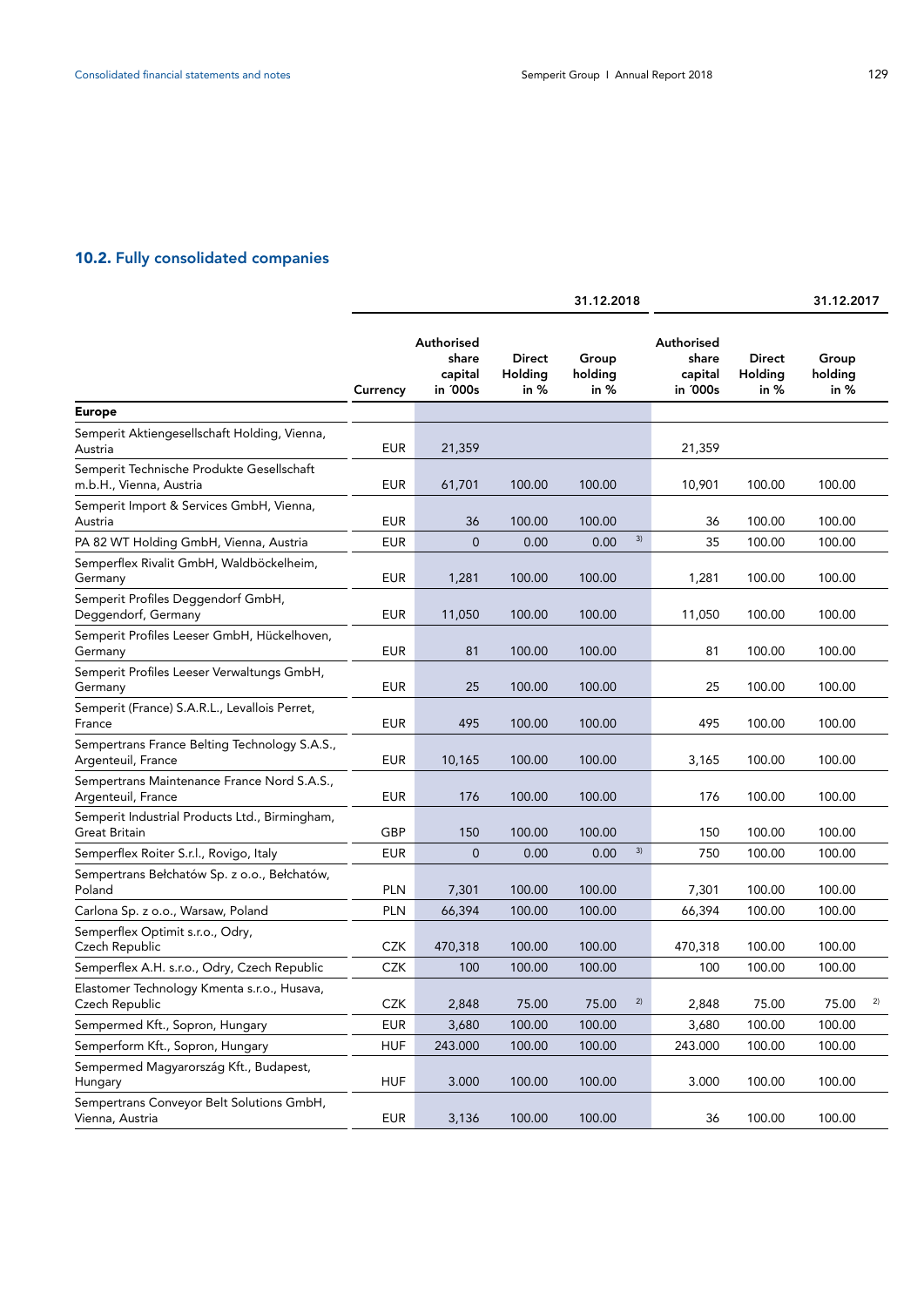|                                                                          |            |                                                   |                                  | 31.12.2018                                               |                                            |                                  | 31.12.2017               |
|--------------------------------------------------------------------------|------------|---------------------------------------------------|----------------------------------|----------------------------------------------------------|--------------------------------------------|----------------------------------|--------------------------|
|                                                                          | Currency   | <b>Authorised</b><br>share<br>capital<br>in '000s | <b>Direct</b><br>Holding<br>in % | Group<br>holding<br>in %                                 | Authorised<br>share<br>capital<br>in '000s | <b>Direct</b><br>Holding<br>in % | Group<br>holding<br>in % |
| <b>The Americas</b>                                                      |            |                                                   |                                  |                                                          |                                            |                                  |                          |
| Sempermed Brasil Promoção de Vendas<br>Ltda., Piracicaba, Brazil         | <b>BRL</b> | 12,547                                            | 100.00                           | 100.00                                                   | 12,547                                     | 100.00                           | 100.00                   |
| Semperit Brasil Produtos Tècnicos Ltda.,<br>Sao Paulo, Brazil            | <b>BRL</b> | 641                                               | 100.00                           | 100.00                                                   | 641                                        | 100.00                           | 100.00                   |
| Sempermed USA Inc., Clearwater, Florida,<br>USA                          | <b>USD</b> | 4.000                                             | 100.00                           | 100.00                                                   | 4.000                                      | 100.00                           | 100.00                   |
| Semperit Industrial Products Inc., Fair Lawn,<br>New Jersey, USA         | <b>USD</b> | $\mathbf{1}$                                      | 100.00                           | 100.00                                                   | 1                                          | 100.00                           | 100.00                   |
| Sempertrans North America Investments<br>Corp., Atlanta, USA             | <b>USD</b> | 9.000                                             | 100.00                           | 100.00                                                   | 0,001                                      | 100.00                           | 100.00                   |
| Sempertrans USA, LLC, Atlanta, USA                                       | <b>USD</b> | 0                                                 | 100.00                           | 100.00                                                   | $\boldsymbol{0}$                           | 100.00                           | 100.00                   |
| Semperit Productos Técnicos SpA,<br>Santiago de Chile, Chile             | <b>CLP</b> | 46.000                                            | 100.00                           | 100.00                                                   | 46.000                                     | 100.00                           | 100.00                   |
| Asia                                                                     |            |                                                   |                                  |                                                          |                                            |                                  |                          |
| Semperflex Shanghai Ltd., Shanghai, China                                | <b>USD</b> | 15.000                                            | 100.00                           | 100.00                                                   | 15.000                                     | 100.00                           | 100.00                   |
| Semperit (Shanghai) Management Co. Ltd.,<br>Shanghai, China              | <b>USD</b> | 2.000                                             | 100.00                           | 100.00                                                   | 2.000                                      | 100.00                           | 100.00                   |
| Sempertrans Best (ShanDong) Belting Co.<br>Ltd., Shandong, China         | <b>EUR</b> | 24,800                                            | 83.87                            | $\left( \begin{array}{c} 1 \end{array} \right)$<br>83.87 | 24,800                                     | 83.87                            | 83.87                    |
| Shanghai Semperit Rubber & Plastic<br>Products Co. Ltd., Shanghai, China | <b>EUR</b> | 2,471                                             | 100.00                           | 100.00                                                   | 2,471                                      | 100.00                           | 100.00                   |
| Shanghai Sempermed Glove Sales Co Ltd.,<br>Shanghai, China               | <b>USD</b> | 1.000                                             | 100.00                           | 100.00                                                   | 1.000                                      | 100.00                           | 100.00                   |
| Shanghai Changning Sempermed Glove<br>Trading Co. Ltd., Shanghai, China  | <b>USD</b> | 310                                               | 100.00                           | 100.00                                                   | 310                                        | 100.00                           | 100.00                   |
| Sempertrans India Pte. Ltd., Roha,<br>Maharashtra, India                 | <b>INR</b> | 662,769                                           | 100.00                           | 100.00                                                   | 262,769                                    | 100.00                           | 100.00                   |
| FormTech Engineering (M) Sdn Bhd, Nilai,<br>Malaysia                     | <b>MYR</b> | 8,300                                             | 69.88                            | 69.88                                                    | 8,300                                      | 69.88                            | 69.88                    |
| Latexx Partners Berhad, Kamunting, Malaysia                              | <b>MYR</b> | 256,150                                           | 98.85                            | 98.85                                                    | 137,886                                    | 98.63                            | 98.63                    |
| Latexx Manpower Services Sdn Bhd,<br>Kamunting, Malaysia                 | <b>MYR</b> | 0,002                                             | 100.00                           | 98.85                                                    | 0,002                                      | 100.00                           | 98.63                    |
| Latexx Manufacturing Sdn Bhd, Kamunting,<br>Malaysia                     | <b>MYR</b> | 121,264                                           | 100.00                           | 98.85                                                    | 3.000                                      | 100.00                           | 98.63                    |
| Medtexx Manufacturing Sdn Bhd,<br>Kamunting, Malaysia                    | <b>MYR</b> | 5.000                                             | 100.00                           | 98.85                                                    | 5.000                                      | 100.00                           | 98.63                    |
| Total Glove Company Sdn Bhd, Kamunting,<br>Malaysia                      | <b>MYR</b> | 10                                                | 50.01                            | 49.43                                                    | 10                                         | 50.01                            | 49.32                    |
| Worldmed Manufacturing Sdn Bhd,<br>Kamunting, Malaysia                   | <b>MYR</b> | 0                                                 | 0.00                             | 0.00 <sup>3</sup>                                        | 500                                        | 100.00                           | 98.63                    |
| Semperit Engineering Technology Asia Sdn<br>Bhd, Penang, Malaysia        | <b>MYR</b> | 600                                               | 100.00                           | 100.00                                                   | 600                                        | 100.00                           | 100.00                   |
| Semperit Industrial Products Singapore Pte<br>Ltd., Singapore            | <b>USD</b> | 665                                               | 100.00                           | 100.00                                                   | 665                                        | 100.00                           | 100.00                   |
| Semperit Investments Asia Pte Ltd.,<br>Singapore                         | <b>EUR</b> | 209.000                                           | 100.00                           | 100.00                                                   | 159.000                                    | 100.00                           | 100.00                   |
| Sempermed Singapore Pte Ltd., Singapore                                  | <b>USD</b> | 13,360                                            | 100.00                           | 100.00                                                   | 13,360                                     | 100.00                           | 100.00                   |
| Semperflex Asia Corp. Ltd., Hat Yai, Thailand                            | THB        | 380.000                                           | 50.00                            | 1)<br>50.00                                              | 380.000                                    | 50.00                            | 1)<br>50.00              |

 $^{\rm 1)}$  The investments of other shareholders are reported as redeemable non-controlling interests.<br><sup>2)</sup> Not consolidated due to a lack of materiality.<br><sup>3)</sup> Deconsolidated.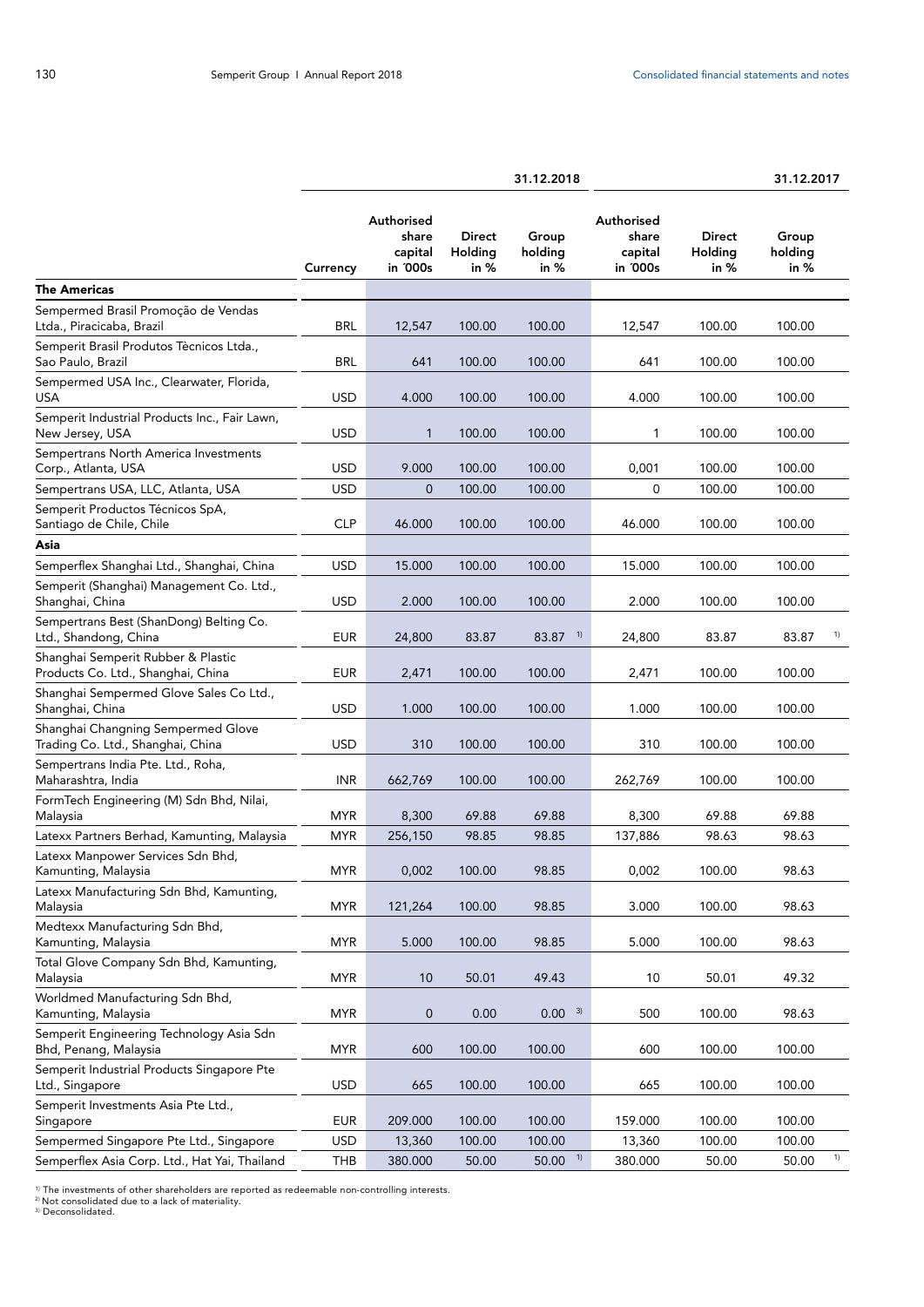#### Semperflex Asia Corp. Ltd. (SAC)

With respect to Semperflex Asia Corp. Ltd. (SAC) the Semperit Group's capital investment and voting rights amount to 50%. The management of the Semperit Group has conducted and continues to conduct an ongoing analysis of its interest in SAC in order to determine whether control exists within the meaning of IFRS 10 and if full consolidation would therefore be required. On the basis of past and current analyses, the management of the Semperit Group remained, at 31 December 2018, of the opinion that SAC should be incorporated into the consolidated financial statements of the Semperit Group as a fully consolidated subsidiary. This judgemental decision is based on the underlying contractual agreements, the investigation of the relevant activities and the facts and circumstances relating to SAC. The following key points were evaluated:

- The deciding vote in place for the chairman of the Board of Directors who is appointed by the Semperit Group.
- The Semperit Group holds an option to purchase the remaining 50% share of the Sri Trang Group, whereby this option can be exercised at a fixed purchasing price between mid-2019 and mid-2021.
- Semperflex management's control over purchasing, production and sales management.
- Within the framework of the joint venture transaction in the 2017 financial year, two local employees were deployed to strengthen and implement the Semperit Group's right of control.
- At the reporting date, there were no indications of the Sri Trang Group restricting in any manner the Semperit Group's exercise of control.

The 50% minority interest in SAC is recognised in the consolidated financial statements as a redeemable non-controlling interest.

No significant non-controlling interests exist for Semperit (see Chapter 5.3). The non-controlling interests in Semperflex Asia Corp. Ltd. (SAC) and in Sempertrans Best (ShanDong) Belting Co. Ltd. are reported as redeemable non-controlling interests in the Liabilities from redeemable noncontrolling interests (see Chapter 6.1).

#### 10.3. Associated companies

The financial interest of the Semperit Group in assets accounted for using the equity method consists solely of investments in associates.

| Foreign                                                 | Currency | Nominal<br>capital in | Group<br>thousand holding in % |
|---------------------------------------------------------|----------|-----------------------|--------------------------------|
| Synergy Health Allershausen GmbH, Allershausen, Germany | EUR      | 512                   | 37.5                           |

The change in the investments in Synergy Health Allershausen GmbH is as follows:

| in EUR thousand             | 2018  | 2017   |
|-----------------------------|-------|--------|
| As at 01.01.                | 2.124 | 2,608  |
| Proportionate period result | 530   | 453    |
| Dividends                   |       | $-938$ |
| As at 31.12.                | 2,653 | 2,124  |

The reporting date of the company is 31 March. The update at 31 December is based on the company's internal reporting, which is then submitted for the consolidated financial statements of the Semperit Group.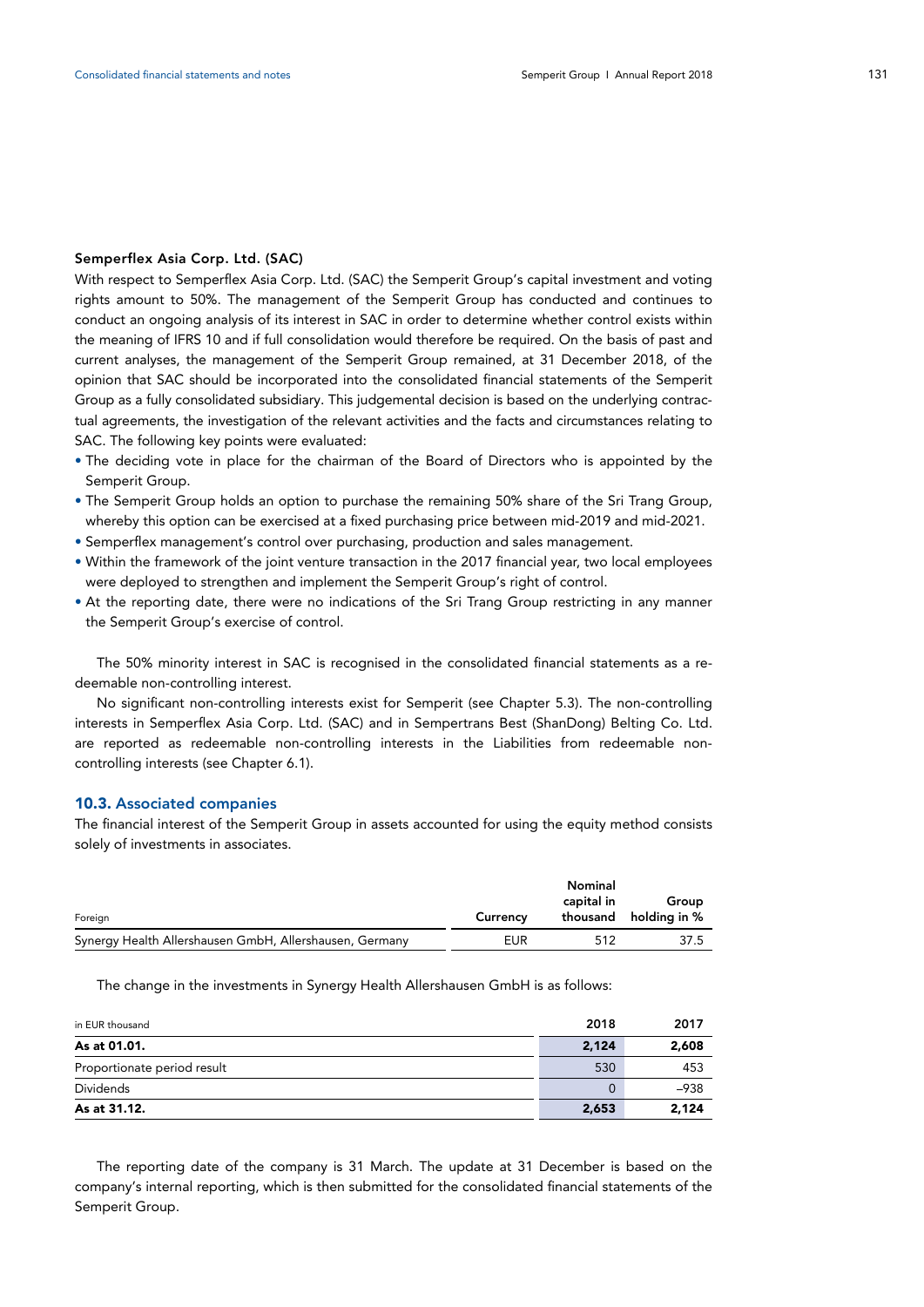At 31 December 2018 Group companies had the following assets and liabilities against the associated company, and their business relationships resulted in the following income and expenses in 2018:

| in EUR thousand          | 2018       | 2017       |
|--------------------------|------------|------------|
| Other operating expenses | 105        | 293        |
| Financial income         | b          | Ô          |
|                          |            |            |
|                          | 31.12.2018 | 31.12.2017 |
| Other financial assets   | 563        | 563        |
| Trade payables           | 4          | 25         |

The loan to an associated company in the amount of EUR 563 thousand (previous year: EUR 563 thousand) bore a standard market rate of interest of 1.12% (previous year: 1.12%) at 31 December 2018 and is attributable to Synergy Health Allershausen GmbH, Allershausen, Germany, a company that is recognised in the consolidated financial statements in accordance with the equity method.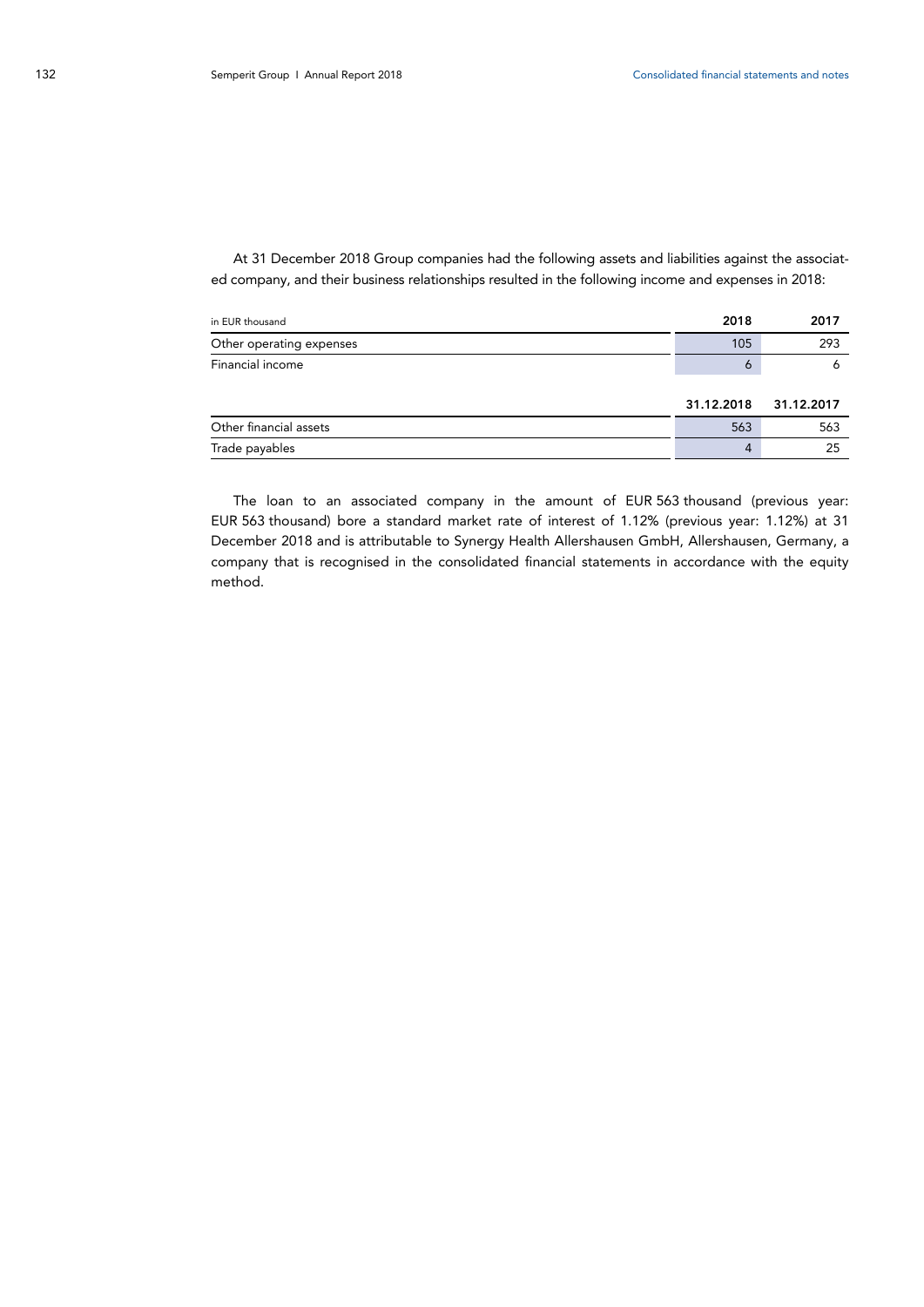## 11. Risk management

As a group with international operations, Semperit is continuously confronted with new challenges resulting from global economic developments and the strong regional variations within the global economy. The Semperit Group operates in countries with different economic framework conditions. In addition, these countries are going through different phases of political, constitutional and social development. The success of the Semperit Group's two sectors and four operating segments is dependent to varying degrees on the overall economic environment, on account of the differences in their strategic orientation. As a result, the Semperit Group is exposed to corresponding risks.

Due to its involvement in international trading activities in various foreign currencies, the Semperit Group is exposed to currency risks. Associated transaction risks exist at all Group companies that purchase raw materials in foreign currencies and/or sell products in a currency other than the euro, for example. The main currencies in this context are the US dollar, Chinese renminbi, Czech crown, Polish zloty and Malaysian ringgit.

Derivative financial instruments are used in the Semperit Group to hedge against currency and interest rate risks. The risk management strategy aimed at hedging against currency and interest rate risks is applied to individual cases and specific projects in both the long-term and short-term areas. Cost/benefit/risk considerations play a crucial role here. In the long term, currency and interest rate risks from Group or intercompany financing are hedged in some cases using cross currency swaps, which are accounted for as hedging transactions. The terms of the underlying transaction and hedging instruments essentially match this (critical terms match); the ineffectiveness of the hedging relationships is immaterial. In the short term, currency risks arising from e.g. expected customer, investment and dividend payments, are hedged in some cases using foreign exchange forward contracts that are accounted for as freestanding derivatives.

#### Capital risk management

The goals of capital management are to ensure the company's continued existence and to enable growth-oriented organic and non-organic investment activity and dividend policies aligned with such activity. In connection with loan agreements, standard clauses (covenants) exist that include termination by banks/investors in case of non-compliance as well as a lowering of agency credit ratings for the Semperit Group and that could therefore result in a potential negative effect on the company's business, asset, financial and earnings position.

From a capital risk management perspective, the total capital of the Semperit Group consists of equity, including non-controlling interests in subsidiaries, the hybrid capital, the redeemable noncontrolling interests and the net financial debt defined in the covenants.

In order to calculate net financial debt, the balance of cash, cash equivalents and securities measured at fair value in net income is compared with the interest-bearing financial liabilities (corporate Schuldschein loans, liabilities to banks, liabilities from finance leases).

At 31 December 2018, net financial debt was EUR 106,566 thousand. At 31 December 2017, the Semperit Group had net financial debt amounting to EUR 154,692 thousand.

The Group is not subject to any statutory requirements regarding a minimum level of equity, a minimum equity ratio or a maximum level of gearing.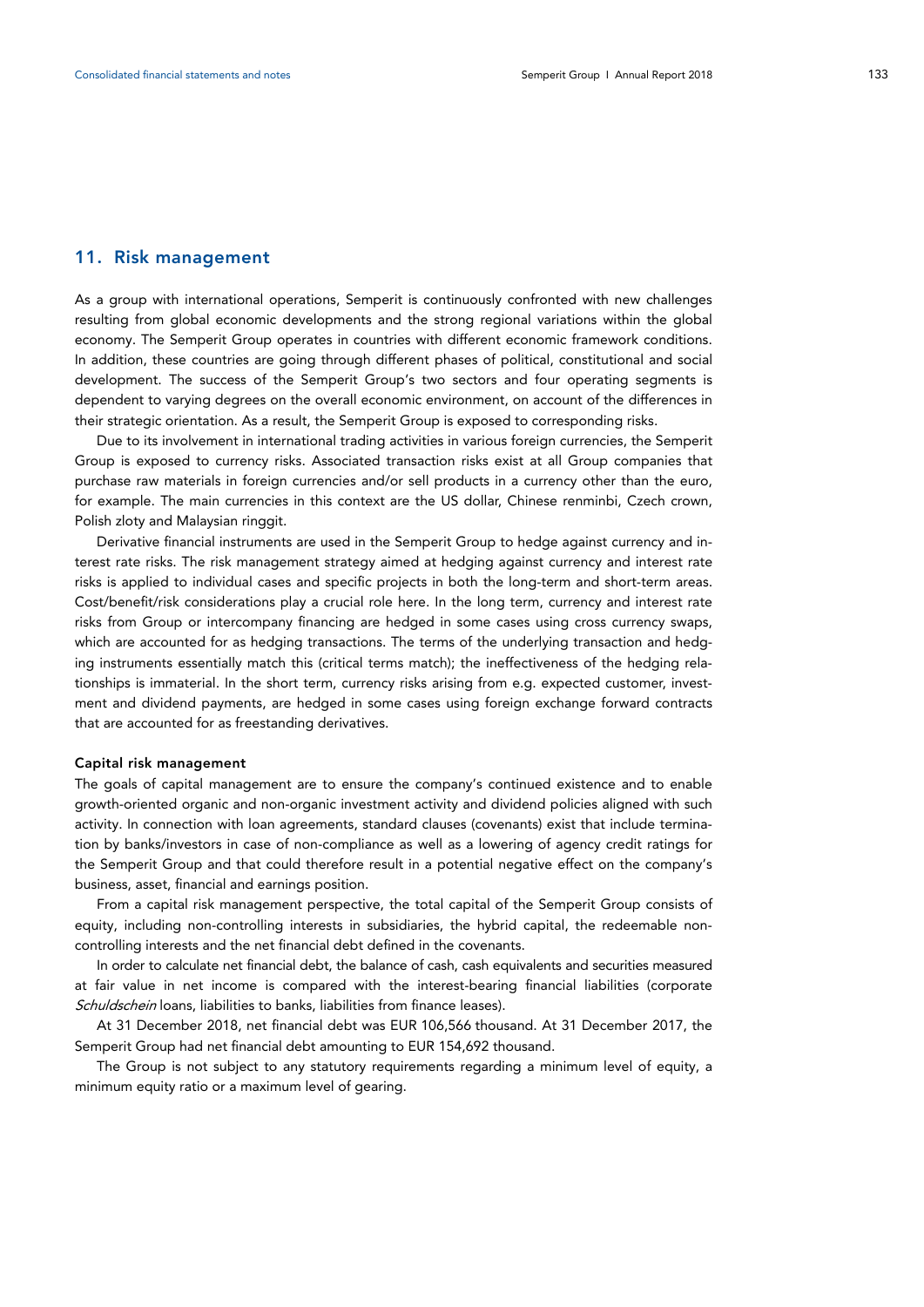The Group is subject to certain loan agreement requirements in connection with the consolidated financial statements. These requirements relate to a minimum equity ratio and a maximum level of gearing. At 31 December 2018, the corresponding requirements were complied with.

#### Liquidity risk management

The Semperit Group can be exposed to default risks relating to its bank deposits in the event that individual banks experience difficulties or another banking and/or financial crisis occurs. Such deposits are not or only partially secured by deposit protection funds. In addition, the Semperit Group has business activities in countries with capital controls and also has agreements with joint venture partners. In countries with restricted cash transfers, Semperit tries to limit the amount kept locally to the minimum necessary for business operations. In general, the above-mentioned risks may have a negative effect on the company's asset, financial and earnings position in the event of restrictions being placed on the free availability of cash and cash equivalents, or on access to credit lines.

Within the scope of liquidity risk management, the existing credit agreement clauses (covenants) are monitored and the options for drawing (from the framework credit agreement and the hybrid capital line) and reserve liquidity are made available in addition to the ongoing liquidity planning. A cash pool was also introduced in euros in the 2018 financial year for material Group companies.

The maturities of the undiscounted contractual cashflows from financial liabilities break down as follows:

| in EUR thousand                   | Total   | Up to 1<br>month | $2$ to $3$<br>months | 4 to 12<br>months | 1 to 5<br>years | Over 5<br>years |
|-----------------------------------|---------|------------------|----------------------|-------------------|-----------------|-----------------|
| Corporate Schuldschein loan       | 250,529 | 0                | $\Omega$             | 13,528            | 190,902         | 46,100          |
| Liabilities to banks              | 7,982   | 2,931            | 3,529                | 87                | 751             | 683             |
| Trade payables                    | 67,746  | 45,310           | 18,354               | 2,359             | 1,395           | 327             |
| Sales incentives and penalty fees | 6,838   | 1,727            | 1,099                | 1,134             | 2,877           | 0               |
| <b>Derivatives</b>                | 35,530  | $\Omega$         | 0                    | 6.369             | 29,161          | $\Omega$        |
| Liabilities from finance leases   | 71      | 18               |                      | 8                 | 42              | $\Omega$        |
| Other financial liabilities       | 13,036  | 7.105            | 1.676                | 4.192             | 31              | 32              |

31.12.2018

The derivatives stated above include undiscounted cashflows in the amount of EUR 35,505 thousand from the two cross currency swaps to hedge against the corporate *Schuldschein* loan in Polish zlotys (4 to 12 months EUR 6,344 thousand and 1 to 5 years EUR 29,161 thousand). The monetary payments are accompanied by payments received from the cross currency swaps in the amount of EUR 35,520 thousand (4 to 12 months EUR 6,442 thousand and 1 to 5 years EUR 29,078 thousand).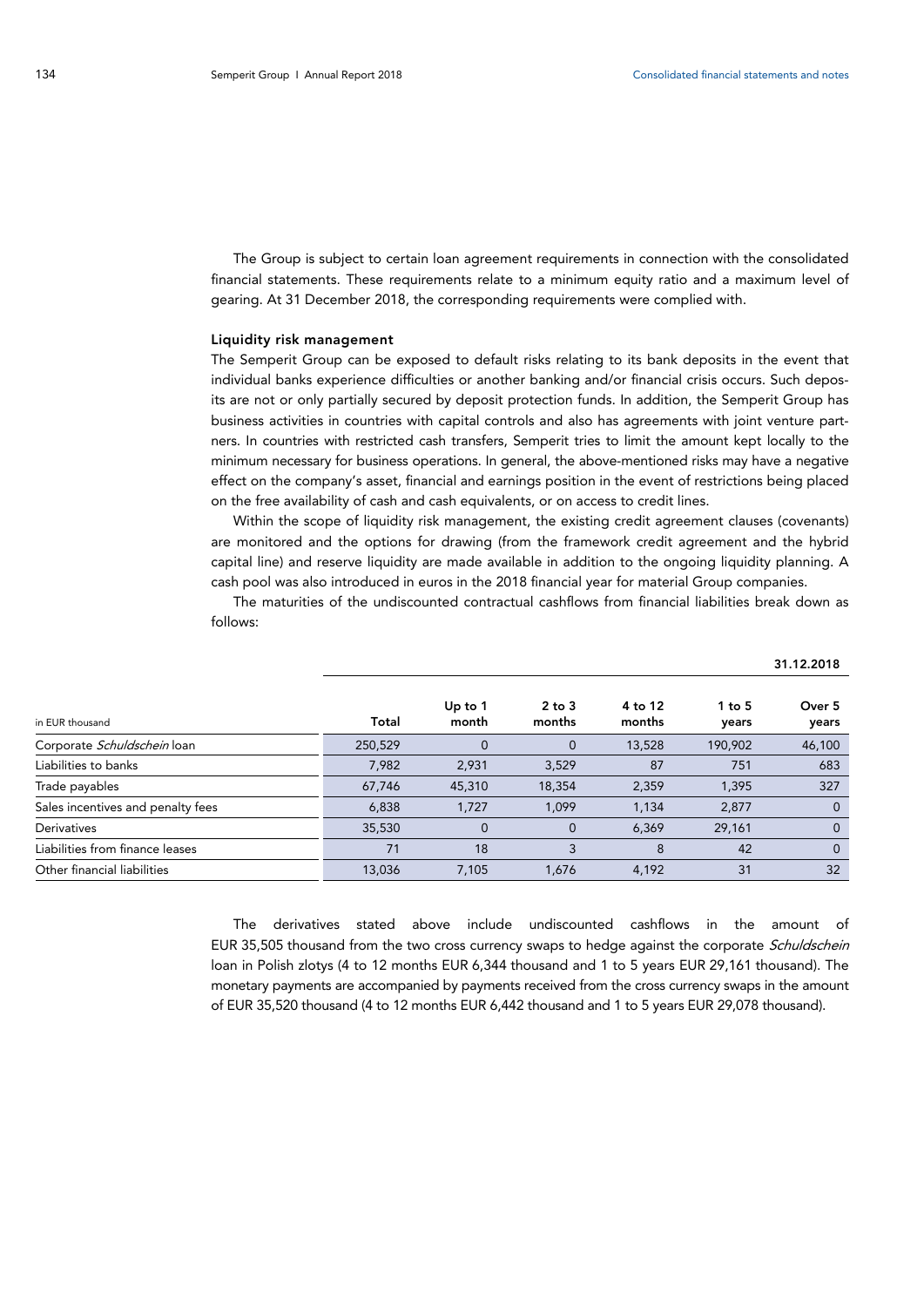#### 31.12.2017

| in EUR thousand             | Total   | Up to 1<br>month | $2$ to $3$<br>months | 4 to 12<br>months | 1 to 5<br>years | Over 5<br>years |
|-----------------------------|---------|------------------|----------------------|-------------------|-----------------|-----------------|
| Corporate Schuldschein loan | 297,975 |                  |                      | 20,100            | 211,051         | 66,824          |
| Liabilities to banks        | 57.122  | 2.859            | 2,635                | 84                | 50.725          | 819             |
| Trade payables              | 111.925 | 56.783           | 51.798               | 2.619             | 388             | 337             |
| Derivatives                 | 908     | 33               | 338                  | 537               |                 |                 |
| Other financial liabilities | 15,132  | 6.875            | 5.608                | 2,146             | 471             | 32              |

## Default / Credit risk management

Credit risks arise when the other parties to transactions do not meet their obligations, resulting in a financial loss for the Group. The Semperit Group's contracting partners are for the most part banks with good credit ratings. Furthermore, Semperit has defined maximum investment amounts with each contracting partner in order to minimise the default risk.

In addition, the default risk is largely limited by credit insurance and in certain cases through bank collateral (bank guarantees) (see Chapter 4.2). Dubious receivables are only derecognised after processing. If credit limits are exceeded or payments delayed, deliveries are halted and only resumed after specific conditions have been met and the resumption of deliveries has been approved by authorised individuals specified in Semperit Group directives. Since credit risks also arise for financial partners with excellent creditworthiness, developments in the financial markets are monitored continuously and credit limits are adjusted accordingly.

The default risk associated with non-insured receivables from customers is assessed as low, as customer creditworthiness is monitored continuously. Furthermore, the Group's diversified customer structure means that risk is not concentrated on individual customers. However, the default risk is assumed to be increased significantly if there are negative effects on credit ratings on account of bankruptcy or if insolvency proceedings have been initiated. Default is assumed if recoverability is no longer seen as realistic and payment is therefore no longer expected. There were two new cases of insolvency in the financial year with a total nominal amount of receivables in the amount of EUR 369 thousand. The receivables were written off in their entirety at 31 December 2018.

The default risk associated with liquid funds is low, since the Group's contracting parties are largely banks with very good credit ratings from international credit rating agencies. Defined maximum credit amounts are also set for each contracting party in order to further minimise risk.

The default risk associated with financial assets is taken into account through impairment.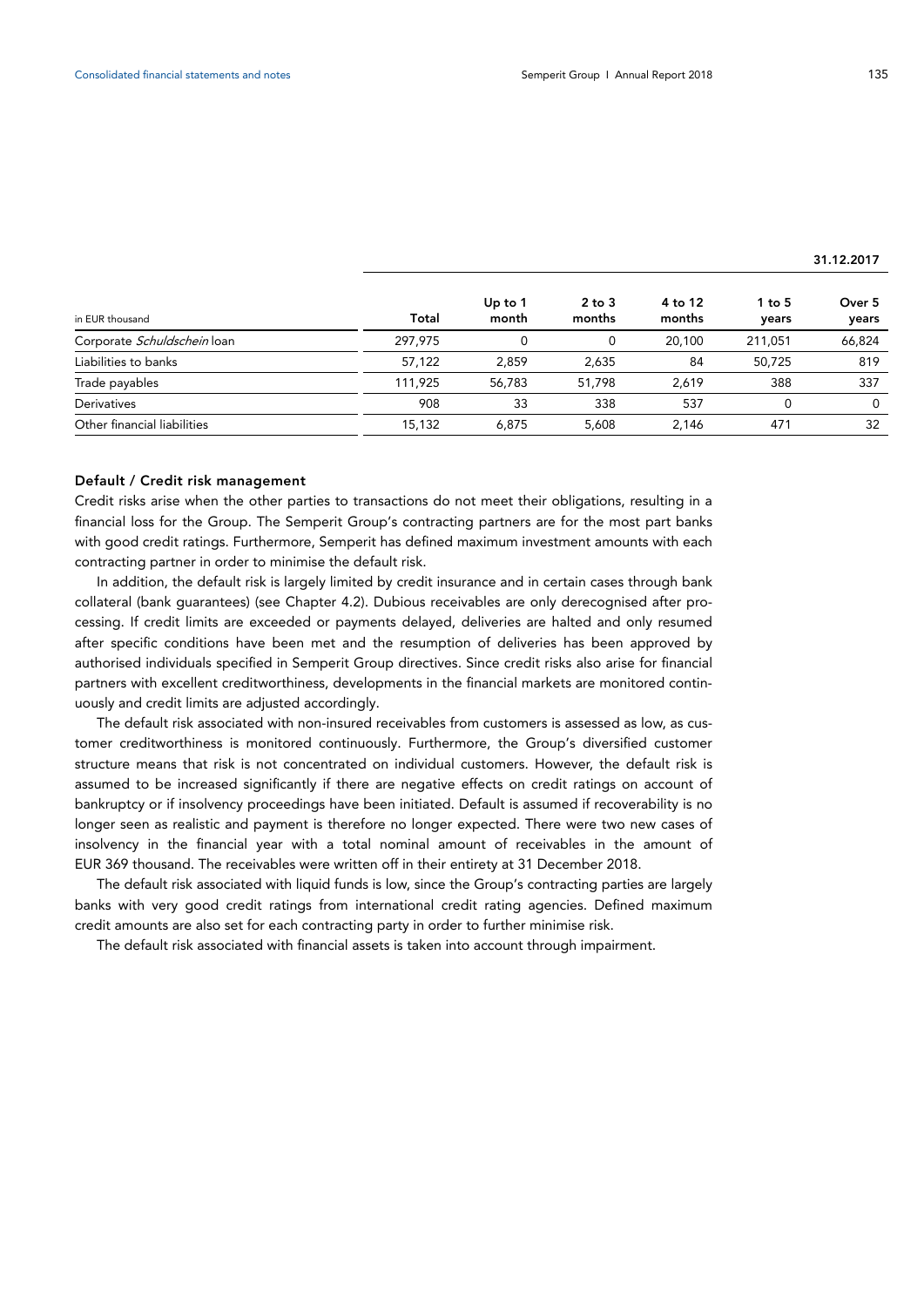The Group's maximum exposure to default risk in the corresponding valuation categories is as follows:

| in EUR thousand                     | 31.12.2018 | 31.12.2017 |
|-------------------------------------|------------|------------|
| Loans to associated companies       | 563        | 563        |
| Other financial assets              | 4.122      | 3,017      |
| Derivative financial instruments    | 4.474      | 5,705      |
| Other financial assets - securities | 6,188      | 6,376      |
| Trade receivables                   | 22.525     | 28.140     |
| Cash and cash equivalents           | 121,549    | 165,530    |

#### Interest rate risk management

Operating resources, investments and acquisitions within the framework of the Group's business operations are partially financed using debt and partially carry variable interest rates. Depending on the development of interest rates, hedging transactions could have a significant influence on the Group's business, asset, financial and earnings position.

The risk related to fixed-interest financial instruments is that market values can be negatively impacted by interest rate changes. In the case of variable-interest financial instruments, the risk is that fluctuations in cashflows can adversely affect the balance of cash and cash equivalents, and the planning of future cashflows.

Cross currency swaps exist for financing to a subsidiary in Malaysian ringgit and these are accounted for partly as cashflow hedges and partly as freestanding derivatives. For the cashflow hedges, the hedged underlying transaction is an intercompany monetary item that is eliminated in the consolidation, except for the gains and losses from the currency translation. These cross currency swaps converted the variable refinancing into fixed interest rates, and pegged the exchange rate of the euro and the Malaysian ringgit. These cross currency swaps are classified both as cashflow hedges (with respect to interest rate risks) and fair value hedges (with respect to exchange rate risks), provided that the conditions are met for hedge accounting. These cross currency swaps are matched by interest rate floors. At 31 December 2018 the hedge provision in this respect amounted to EUR -74 thousand (previous year: EUR 11 thousand). Other comprehensive income for the 2018 financial year included valuation gains in the amount of EUR 140 thousand and transfers to the other financial result in the Consolidated income statement in the amount of EUR –226 thousand. The extent of the ineffectiveness recorded in the other financial result is immaterial. With respect to the fair value hedge, the difference between the changes in value for the internal Group monetary item from the currency translation and the change in value of the synthetic EUR/MYR currency swap amounted to EUR 20 thousand in the 2018 financial year (previous year: EUR –80 thousand). The difference was recognised in the other financial result.

Two cross currency swaps were concluded in the 2018 financial year to hedge the corporate Schuldschein loan issued in Polish zlotys. These cross currency swaps will be used to hedge all future cashflows, i.e. both interest and principal payments. Both these cross currency swaps are classified as cashflow hedges and are accounted for at fair value. The hedge provision in this regard amounted to EUR –329 thousand at 31 December 2018. Other comprehensive income for the 2018 financial year included valuation losses in the amount of EUR 1,362 thousand and transfers to the other financial result in the Consolidated income statement in the amount of EUR 1,032 thousand. The extent of the ineffectiveness recorded in the other financial result is immaterial.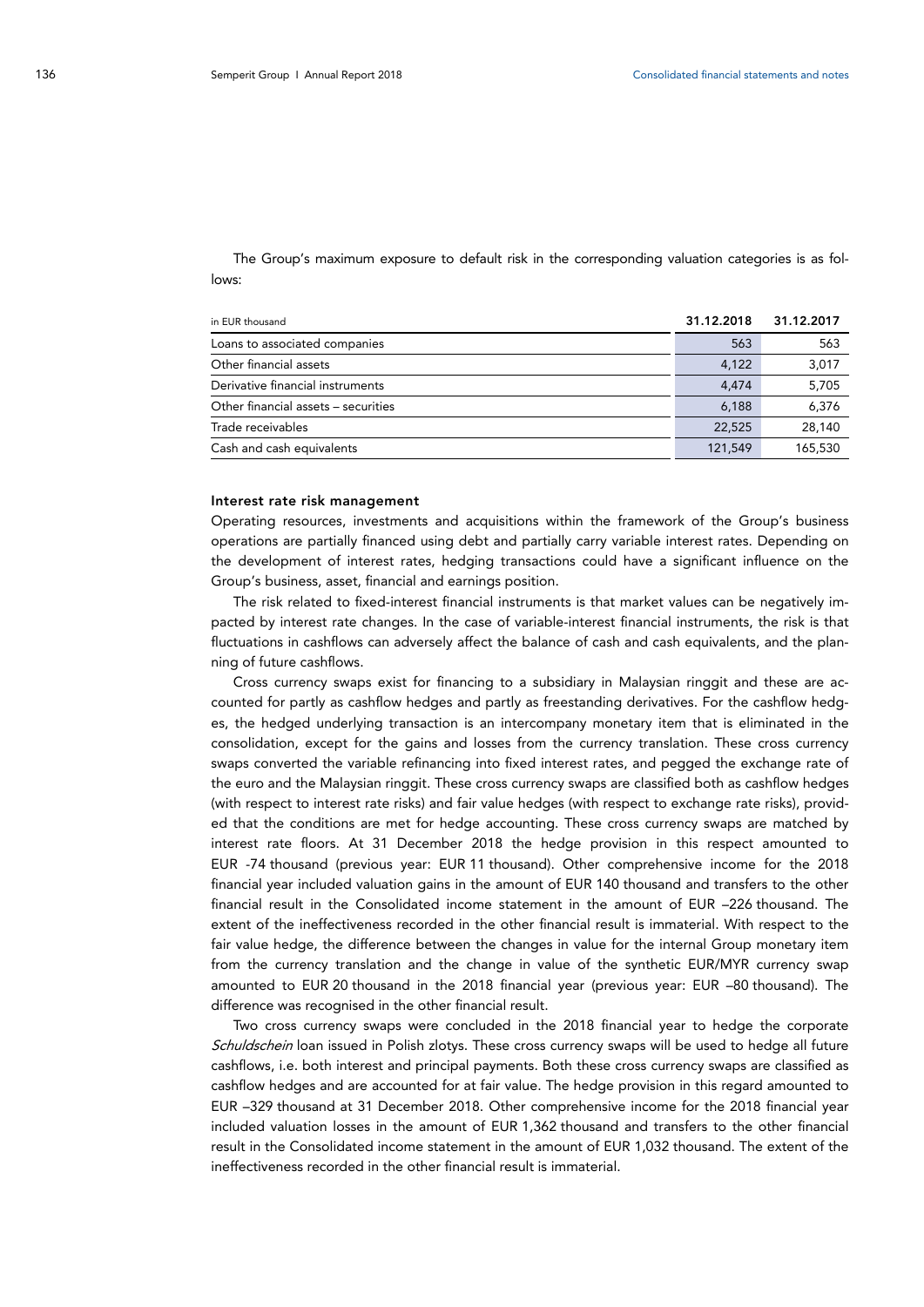The current balance of interest rate risks is derived from the interest-bearing financial instruments at the reporting date. The interest rate profile of the Group's interest-bearing financial instruments is shown below:

|                              | 31.12.2018        |                      | 31.12.2017        |                      |  |
|------------------------------|-------------------|----------------------|-------------------|----------------------|--|
| in EUR thousand              | Fixed<br>interest | Variable<br>interest | Fixed<br>interest | Variable<br>interest |  |
| Financial assets             | 9.969             | 77.192               | 137               | 92,626               |  |
| <b>Financial liabilities</b> | 127,773           | 106,657              | 139,775           | 184,774              |  |

The interest rate sensitivity analysis focuses on the risk arising from variable-interest financial instruments. It is assumed that the variable-interest assets and liabilities have been outstanding for a full year at the reporting date. When performing this analysis, an increase and a decrease in interest rates of 100 basis points are simulated.

The effects of the simulations on the financial result are shown below:

|                                         |                                             | 31.12.2018           |                                   |                                             | 31.12.2017             |                                   |  |
|-----------------------------------------|---------------------------------------------|----------------------|-----------------------------------|---------------------------------------------|------------------------|-----------------------------------|--|
|                                         | Sensitivity to changes in interest rates by |                      |                                   | Sensitivity to changes in interest rates by |                        |                                   |  |
| in EUR thousand                         | <b>Balance</b>                              | +100 basis<br>points | -100 basis<br>points <sup>1</sup> | <b>Balance</b>                              | $+100$ basis<br>points | -100 basis<br>points <sup>1</sup> |  |
| Variable-interest financial assets      | 77.192                                      | 772                  | $-141$                            | 92,626                                      | 926                    | $-60$                             |  |
| Variable-interest financial liabilities | 106,657                                     | $-1,067$             | 1,067                             | 184.774                                     | $-1,848$               | 1,848                             |  |

<sup>1)</sup> For interest rates below 1%, negative interest rates are not taken into account.

#### Currency risk management

Due to its involvement in international trading activities in various foreign currencies, the Semperit Group is exposed to currency risks. Associated transaction risks exist at all Group companies that purchase raw materials in foreign currencies and/or sell products in a currency other than the euro, for example. The main currencies in this context are the US dollar, Czech crown, Polish zloty, Chinese renminbi and Malaysian ringgit.

The translation of foreign financial statements into the euro reporting currency results in currency translation differences (translation risk) amounting to EUR 896 thousand (previous year: EUR –11,232 thousand), which were recognised in other comprehensive income. Of this amount, EUR 75 thousand (previous year: EUR –49 thousand) was attributable to non-controlling interests, while foreign exchange differences from joint ventures / non-current assets held for sale amounted to EUR 0 thousand (previous year: EUR 0 thousand).

The currency translation reserve changed from EUR –8,820 thousand to EUR –7,999 thousand in the 2018 financial year. In the previous year the currency translation reserve changed from EUR 2,363 thousand to EUR –8,220 thousand. The carrying amounts of assets and liabilities belonging to subsidiaries not based in the Eurozone and the contribution of these subsidiaries to the earnings of the Group depend to a significant degree on the exchange rate between the euro and the functional currency used by these subsidiaries. Translation risk is not taken into account in the following disclosures under IFRS 7.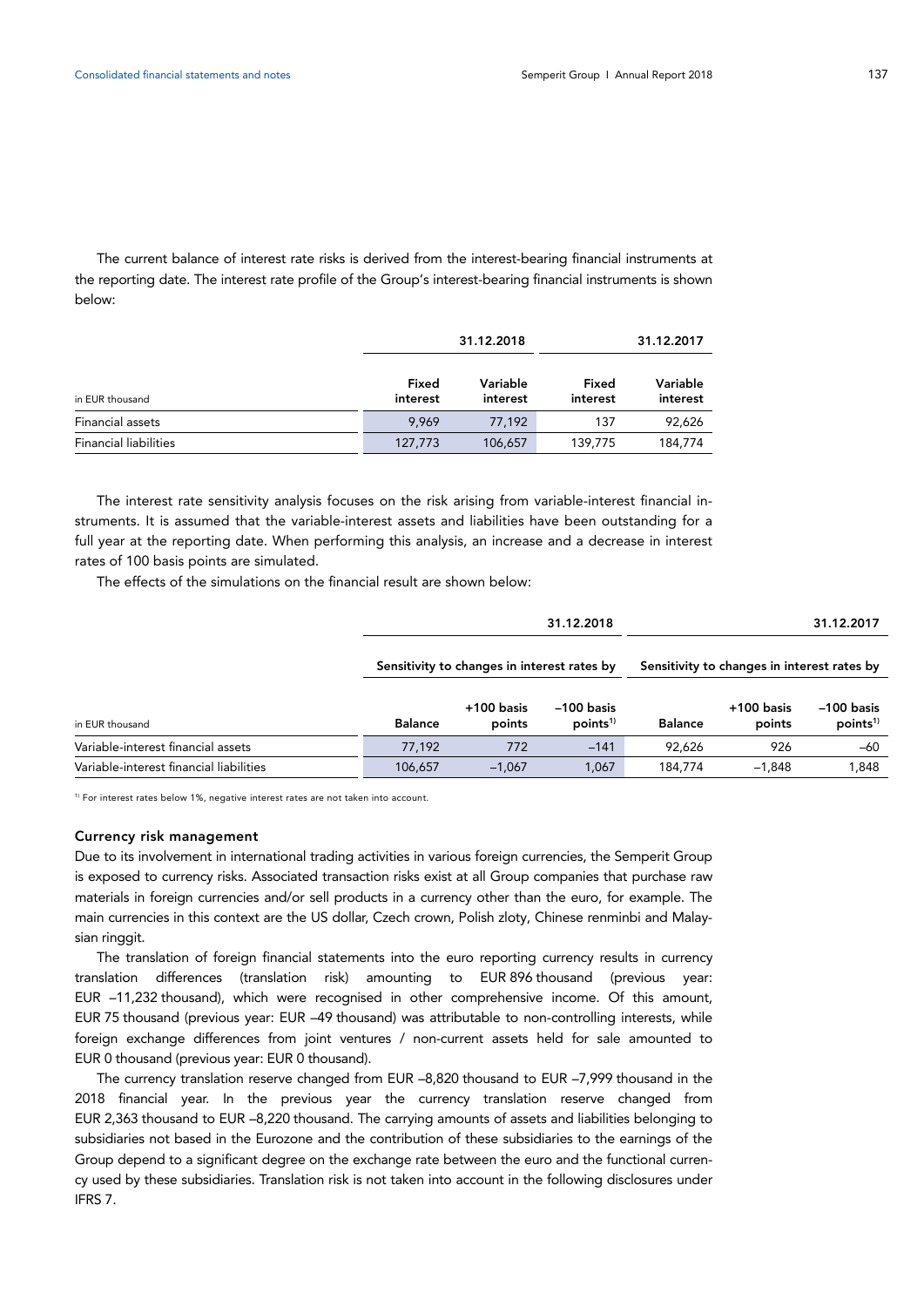The following breakdown of the Semperit Group's revenue into key currencies (as a percentage of overall revenue) shows that in financial year 2018, 36.2% (previous year: 38.1%) of revenue was realised in a foreign currency.

| in % of Group's revenue | 2018  | 2017  |
|-------------------------|-------|-------|
| <b>EUR</b>              | 63.8% | 61.9% |
| <b>USD</b>              | 26.4% | 30.1% |
| <b>CNY</b>              | 3.3%  | 3.1%  |
| <b>INR</b>              | 1.6%  | 1.5%  |
| GBP                     | 2.6%  | 1.1%  |
| <b>CZK</b>              | 0.1%  | 0.6%  |
| <b>MYR</b>              | 0.8%  | 0.4%  |
| THB                     | 0.2%  | 0.3%  |
| Other                   | 1.3%  | 1.0%  |

A significant portion of the Group's earnings is generated by subsidiaries that are not headquartered in the Eurozone.

The Group's financial management system aims to avoid currency risks as much as possible by coordinating payment flows.

The table below shows the derivative financial instruments used to hedge against currency risk by company, type of forward transaction and hedged currency. These derivative financial instruments involve forward sales and cross currency swaps.

| Country   | Type of<br>transaction             | Currency   | Hedge<br>amount <sup>1)</sup> | Hedge<br>rate $2)$ | Fair value<br>in EUR<br>thousand<br>31.12.2018 | Range of<br>remaining<br>days to<br>maturity<br>in days |
|-----------|------------------------------------|------------|-------------------------------|--------------------|------------------------------------------------|---------------------------------------------------------|
|           | Forward                            |            |                               |                    |                                                |                                                         |
| Thailand  | exchange                           | <b>EUR</b> | 1,161,268                     | 37.93              | 16                                             | 110-186                                                 |
| Malaysia  | Forward<br>exchange                | <b>USD</b> | 15,000,000                    | 4.21               | $-199$                                         | 135                                                     |
| Singapore | Forward<br>exchange                | <b>EUR</b> | 456.000                       | 1.20               | $-18$                                          | $2 - 58$                                                |
| Singapore | Cross<br>Currency<br>Swap          | EUR/MYR    | 30.000.000/<br>141,150,000    | 4.71               | 32                                             | 350                                                     |
| Austria   | <b>Cross Currency</b><br>Swap $3$  | EUR/PLN    | 28,291,256/<br>118,000,000    | 4.17               | $-1,284$                                       | 1,039                                                   |
| Austria   | <b>Cross Currency</b><br>Swap $3)$ | EUR/PLN    | 5,754,153/<br>24,000,000      | 4.17               | $-202$                                         | 308                                                     |
| Austria   | <b>Cross Currency</b><br>Swap $3$  | EUR/MYR    | 1,749,973/<br>8,000,000       | 4.57               | 23                                             | 88                                                      |
| Austria   | <b>Cross Currency</b><br>Swap $3$  | EUR/MYR    | 6,625,881/<br>30,000,000      | 4.53               | 240                                            | 1,186                                                   |
|           | Cross<br>Currency                  |            | 25,641,026/                   |                    |                                                | 354                                                     |
|           | Austria                            | Swap       | EUR/MYR                       | 100,000,000        | 3.90                                           | 4,163                                                   |

1) Refers to the total amount of all existing derivative financial instruments at the end of the reporting date.<br>2) Refers to the weighted average rate derived from all existing derivative financial instruments at the end 3) Hedge Accounting applied.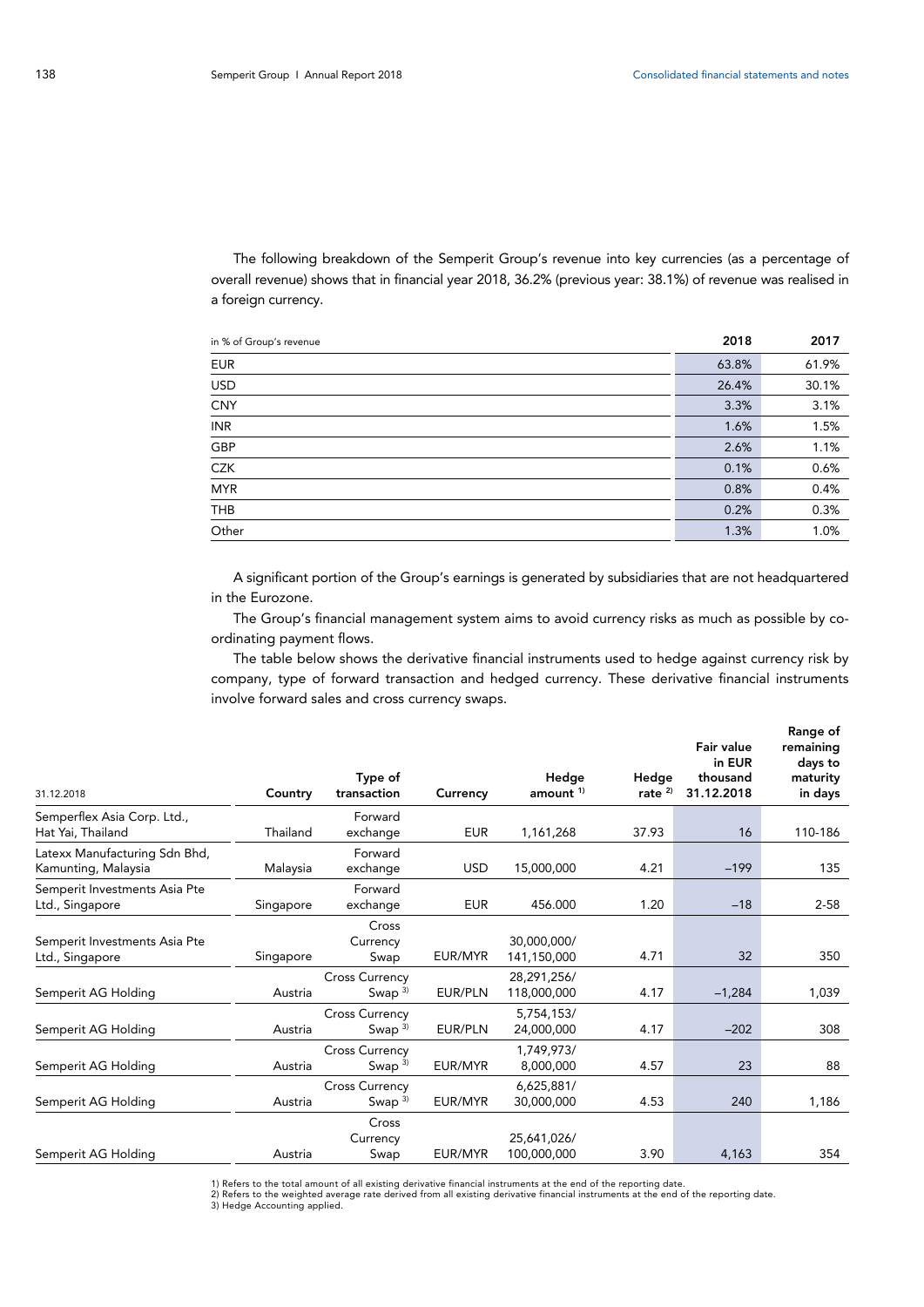For the 2018 financial year, the effective portion of cashflow hedges in the amount of EUR –1,221 thousand was recognised in other comprehensive income, while EUR 869 thousand was reclassified to the consolidated income statement. At 31 December 2018, the cashflow hedge reserve from these foreign exchange forward contracts amounted to EUR –403 thousand (previous year: EUR 62 thousand).

| 31.12.2017                                           | Country   | Type of<br>transaction             | Currency   | Hedge<br>amount $1$        | Hedge<br>rate $^{2)}$ | Fair value<br>in EUR<br>thousand<br>31.12.2017 | Range of<br>remaining<br>days to<br>maturity<br>in days |
|------------------------------------------------------|-----------|------------------------------------|------------|----------------------------|-----------------------|------------------------------------------------|---------------------------------------------------------|
| Semperflex Asia Corp. Ltd.,<br>Hat Yai, Thailand     | Thailand  | Forward<br>exchange                | EUR        | 2,993,933                  | 39.05                 | $-20$                                          | 163-184                                                 |
| Semperflex Asia Corp. Ltd.,<br>Hat Yai, Thailand     | Thailand  | Forward<br>exchange                | <b>USD</b> | 8,070,278                  | 33.05                 | 95                                             | 36-172                                                  |
| Latexx Manufacturing Sdn Bhd,<br>Kamunting, Malaysia | Malaysia  | Forward<br>exchange                | <b>USD</b> | 38,500,000                 | 5.20                  | $-763$                                         | 75-165                                                  |
| Semperit Investments Asia Pte<br>Ltd., Singapore     | Singapore | Forward<br>exchange $3)$           | GBP        | 1,721,026                  | 1.31                  | $-62$                                          | 16-134                                                  |
| Semperit AG Holding                                  | Austria   | <b>Cross Currency</b><br>Swap $3$  | EUR/MYR    | 6,562,397/<br>30,000,000   | 4.57                  | 257                                            | 453                                                     |
| Semperit AG Holding                                  | Austria   | <b>Cross Currency</b><br>Swap $3)$ | EUR/MYR    | 6,625,881/<br>30,000,000   | 4.53                  | 372                                            | 1,551                                                   |
| Semperit AG Holding                                  | Austria   | <b>Cross Currency</b><br>Swap $3$  | EUR/MYR    | 25,641,026/<br>100,000,000 | 3.90                  | 4,981                                          | 719                                                     |

<sup>1)</sup> Refers to the total amount of all existing derivative financial instruments at the end of the reporting date.

2) Refers to the weighted average rate derived from all existing derivative financial instruments at the end of the reporting date.<br>3) Hedge Accounting applied.

The derivatives of Semperflex Asia Corp. Ltd., Semperit Investments Asia Pte Ltd. and Latexx Manufacturing Sdn Bhd are accounted for as other financial assets – derivative financial instruments (freestanding financial instruments) and not as hedging instruments. The fair values are shown in the consolidated balance sheet as other financial assets or other financial liabilities. The remaining derivatives mentioned are accounted for as hedges and are also stated in the consolidated balance sheet as other financial assets or other financial liabilities as relevant.

For the purposes of currency risk management, sensitivity analyses of monetary items that deviate from the functional currency are prepared for measurement at the reporting date. These analyses also present the effects on profit of hypothetical changes in exchange rates for each currency pair. Here, receivables and liabilities in the currency pair in question at the reporting date are taken into account, as are the currency derivatives. A uniform change in the range of exchange rate fluctuation was not assumed; instead, appropriate fluctuation ranges for each currency pair were determined on the basis of historical fluctuations during the year.

The following table shows the effects of the appreciation and depreciation of major currencies versus the euro.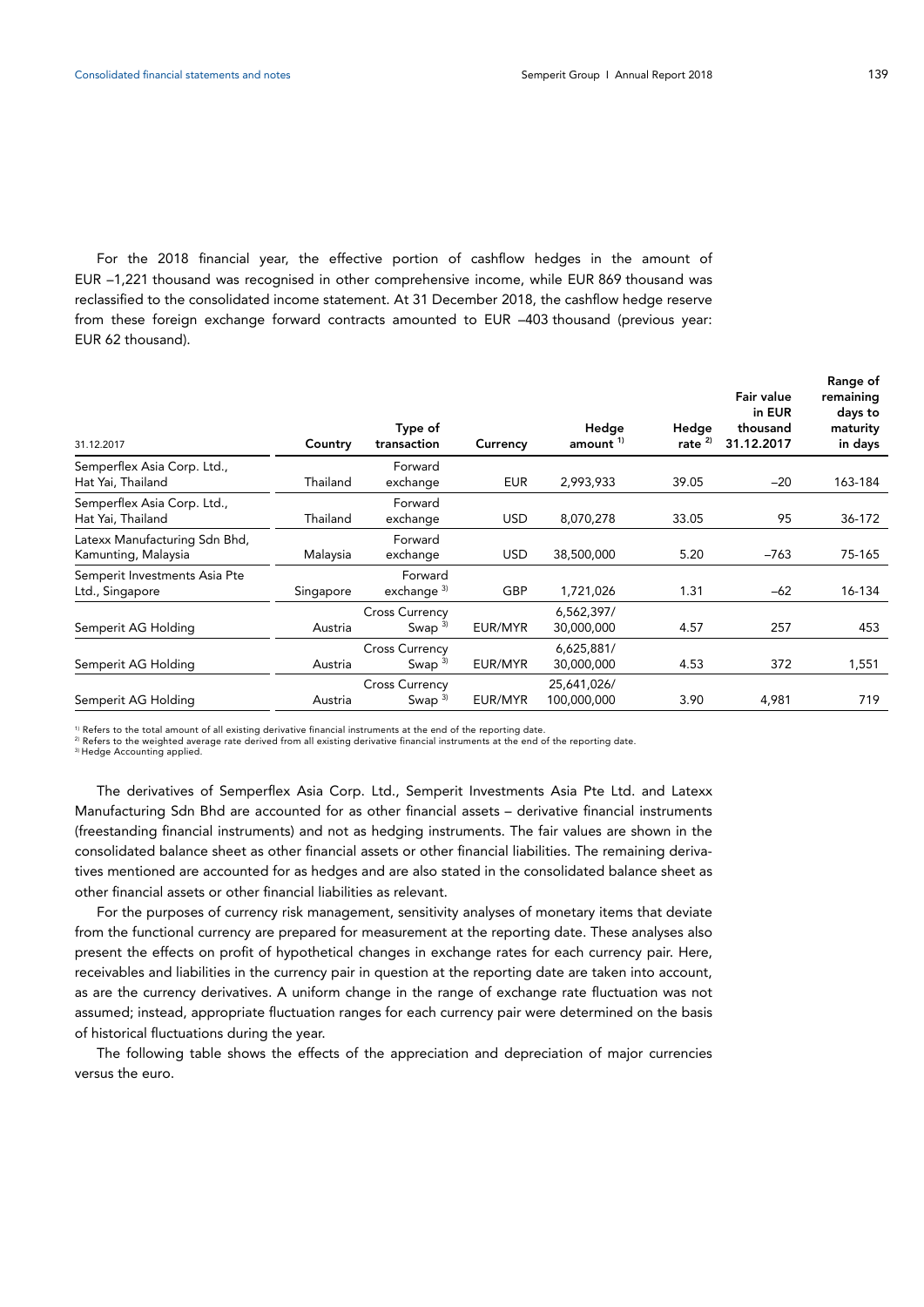|                           | Calculated<br>fluctuation<br>range | from price<br>increase          | Impact on profit Impact on profit<br>from price<br>decrease | Calculated<br>fluctuation<br>range | Impact on profit<br>from price<br>increase | Impact on profit<br>from price<br>decrease |
|---------------------------|------------------------------------|---------------------------------|-------------------------------------------------------------|------------------------------------|--------------------------------------------|--------------------------------------------|
| Change in currency to EUR | in %                               | in EUR thousand in EUR thousand |                                                             |                                    | in % in EUR thousand in EUR thousand       |                                            |
| <b>USD</b>                | 6%                                 | 3,621                           | $-3,621$                                                    | 8%                                 | 13,557                                     | $-13,557$                                  |
| THB                       | 3%                                 | 85                              | $-85$                                                       | 4%                                 | $-658$                                     | 658                                        |
| <b>PLN</b>                | 3%                                 | $-576$                          | 576                                                         | 2%                                 | 617                                        | $-617$                                     |
| CZK                       | 2%                                 | $-725$                          | 725                                                         | 4%                                 | $-860$                                     | 860                                        |
| <b>HUF</b>                | 4%                                 | 71                              | $-71$                                                       | 2%                                 | 29                                         | $-29$                                      |
| GBP                       | 2%                                 | 28                              | $-28$                                                       | 4%                                 | 44                                         | $-44$                                      |
| <b>CNY</b>                | 4%                                 | 52                              | $-52$                                                       | 5%                                 | 177                                        | $-177$                                     |
| <b>INR</b>                | 5%                                 | $-14$                           | 14                                                          | 8%                                 | $-360$                                     | 360                                        |
| <b>MYR</b>                | 2%                                 | $-753$                          | 753                                                         | 5%                                 | $-7,122$                                   | 7,122                                      |
| <b>CHF</b>                | 3%                                 | $\overline{4}$                  | $-4$                                                        | 6%                                 | 16                                         | $-16$                                      |

2018 2017

2018 2017

|                           | Calculated<br>fluctuation<br>range | Impact on profit<br>from price<br>increase | Impact on profit<br>from price<br>decrease | Calculated<br>fluctuation<br>range | Impact on profit<br>from price<br>increase | Impact on profit<br>from price<br>decrease |
|---------------------------|------------------------------------|--------------------------------------------|--------------------------------------------|------------------------------------|--------------------------------------------|--------------------------------------------|
| Change in currency to USD |                                    | in % in EUR thousand in EUR thousand       |                                            |                                    | in % in EUR thousand                       | in EUR thousand                            |
| THB                       | 4%                                 | 269                                        | $-269$                                     | 5%                                 | 263                                        | $-263$                                     |
| <b>PLN</b>                | 8%                                 | 453                                        | $-453$                                     | 11%                                | 881                                        | $-881$                                     |
| <b>CZK</b>                | 7%                                 | 81                                         | $-81$                                      | 14%                                | 111                                        | $-111$                                     |
| <b>HUF</b>                | 9%                                 | $-188$                                     | 188                                        | 10%                                | $-232$                                     | 232                                        |
| GBP                       | 7%                                 | 188                                        | $-188$                                     | 7%                                 | 237                                        | $-237$                                     |
| <b>CNY</b>                | 7%                                 | 94                                         | $-94$                                      | 4%                                 | 123                                        | $-123$                                     |
| <b>INR</b>                | 9%                                 | $-49$                                      | 49                                         | 4%                                 | $-16$                                      | 16                                         |
| <b>MYR</b>                | 5%                                 | $-2,542$                                   | 2,542                                      | 6%                                 | $-1,318$                                   | 1,318                                      |
| <b>AUD</b>                | 7%                                 | $-74$                                      | 74                                         | 5%                                 | $-48$                                      | 48                                         |
| SGD                       | 4%                                 | 21                                         | $-21$                                      | 4%                                 | 23                                         | $-23$                                      |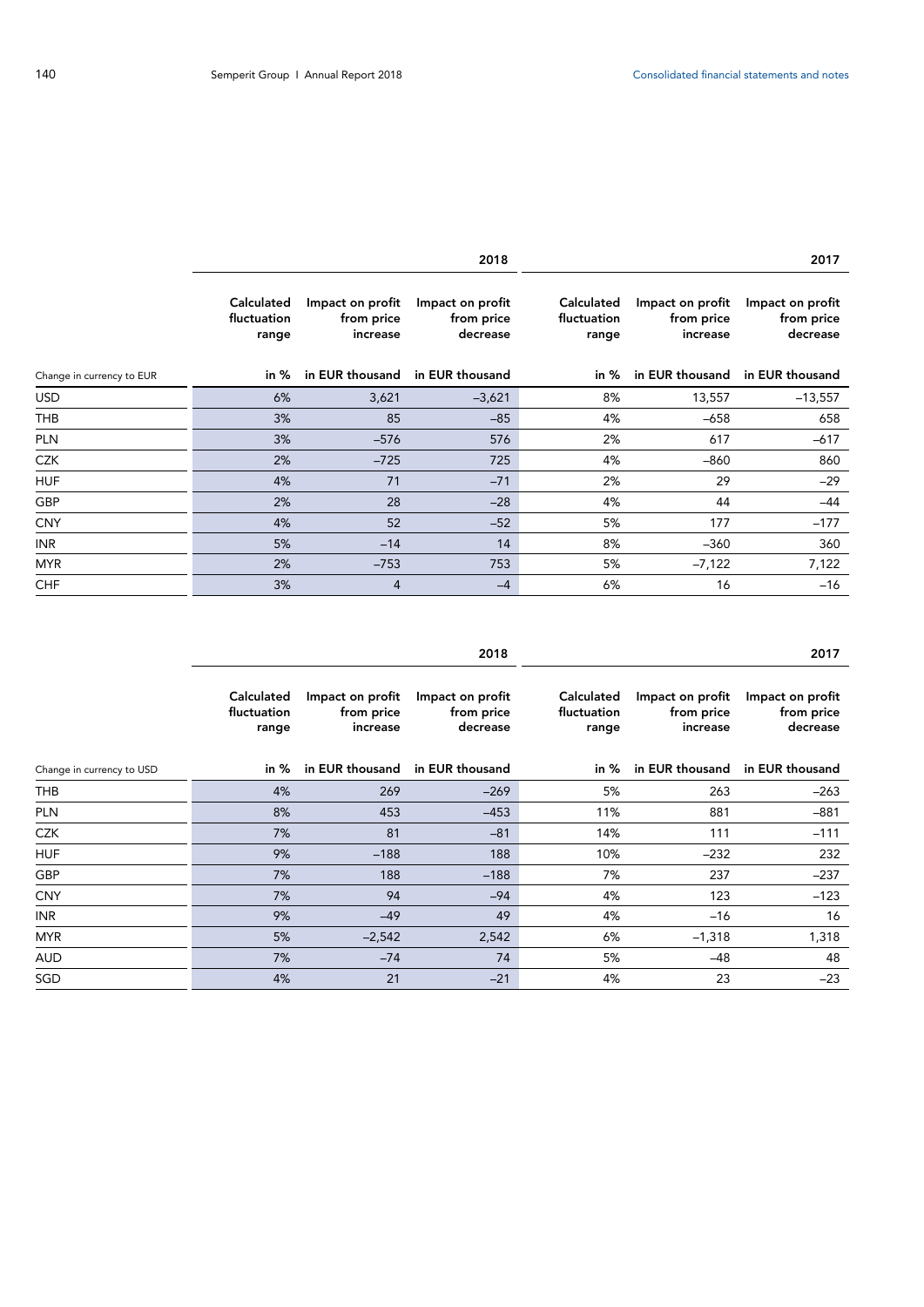## 12. Other

## 12.1. Related-party transactions with companies and individuals

Outstanding balances and transactions between Semperit AG Holding and its subsidiaries were eliminated in the course of consolidation and are not further discussed here.

B & C Semperit Holding GmbH is the direct majority shareholder of Semperit AG Holding, and B & C Privatstiftung is the dominant legal entity. B & C Holding Österreich GmbH is the shareholder holding an indirect majority stake which draws up and publishes consolidated financial statements in which the Semperit Group is consolidated. According to IAS 24, B & C Privatstiftung and all its subsidiaries, joint ventures and associates are related parties of the Semperit Group.

Related parties of the Semperit Group include the members of the Management and Supervisory Boards of Semperit AG Holding, the managing directors and Supervisory Board members of all companies which directly or indirectly hold a majority stake in Semperit AG Holding, and finally the members of the Management Board of B & C Privatstiftung and the close family members of these Management and Supervisory Board members and managing directors.

The remuneration of members of the Management Board and the Supervisory Board is presented in the following table:

|                                                          |                                 |                                | 2018  |                                 |                                | 2017  |
|----------------------------------------------------------|---------------------------------|--------------------------------|-------|---------------------------------|--------------------------------|-------|
| in EUR thousand                                          | Supervisory<br>board<br>members | Management<br>board<br>members | Total | Supervisory<br>board<br>members | Management<br>board<br>members | Total |
| Short-term benefits                                      | 518                             | 1,977                          | 2,495 | 489                             | 4,448                          | 4,937 |
| Benefits after termination of employment<br>relationship | $\Omega$                        | 124                            | 124   | $\Omega$                        | 714                            | 714   |
| <b>Total</b>                                             | 518                             | 2,101                          | 2,619 | 489                             | 5,163                          | 5,651 |

The payments following termination of the employment relationship in the 2018 financial year relate to payments to the employee provision fund (MVK) and to pension fund APK Pensionskasse AG. The additional payments in the 2017 financial year involve payments to Mr Ehrenfeldner. Payments to former members of the Management Board and their survivors in the 2018 financial year totalled EUR 642 thousand (previous year: EUR 636 thousand).

Supervisory Board remuneration consists of basic compensation, compensation for membership on each committee and compensation for attendance at each meeting.

Balances and transactions with associated companies are explained in more detail in Chapter 10.3.

The following transactions have been conducted with the other related companies mentioned below: In financial year 2018, the Group conducted transactions with unit-it GmbH in the amount of EUR 605 thousand (previous year: EUR 480 thousand). These transactions relate to the maintenance of SAP licences and were conducted at arm's length conditions. No liabilities were owed to unit-it GmbH at 31 December 2018 (previous year: EUR 0 thousand).

Transactions amounting to EUR 16 thousand were conducted with Grohs Hofer Rechtsanwälte GmbH & Co KG. in the 2018 financial year (previous year: EUR 1,251 thousand). These transactions relate to legal consulting services and were conducted at arm's length conditions. At 31 December 2018, there were unpaid liabilities to this company in the amount of EUR 3 thousand (previous year: EUR 5 thousand).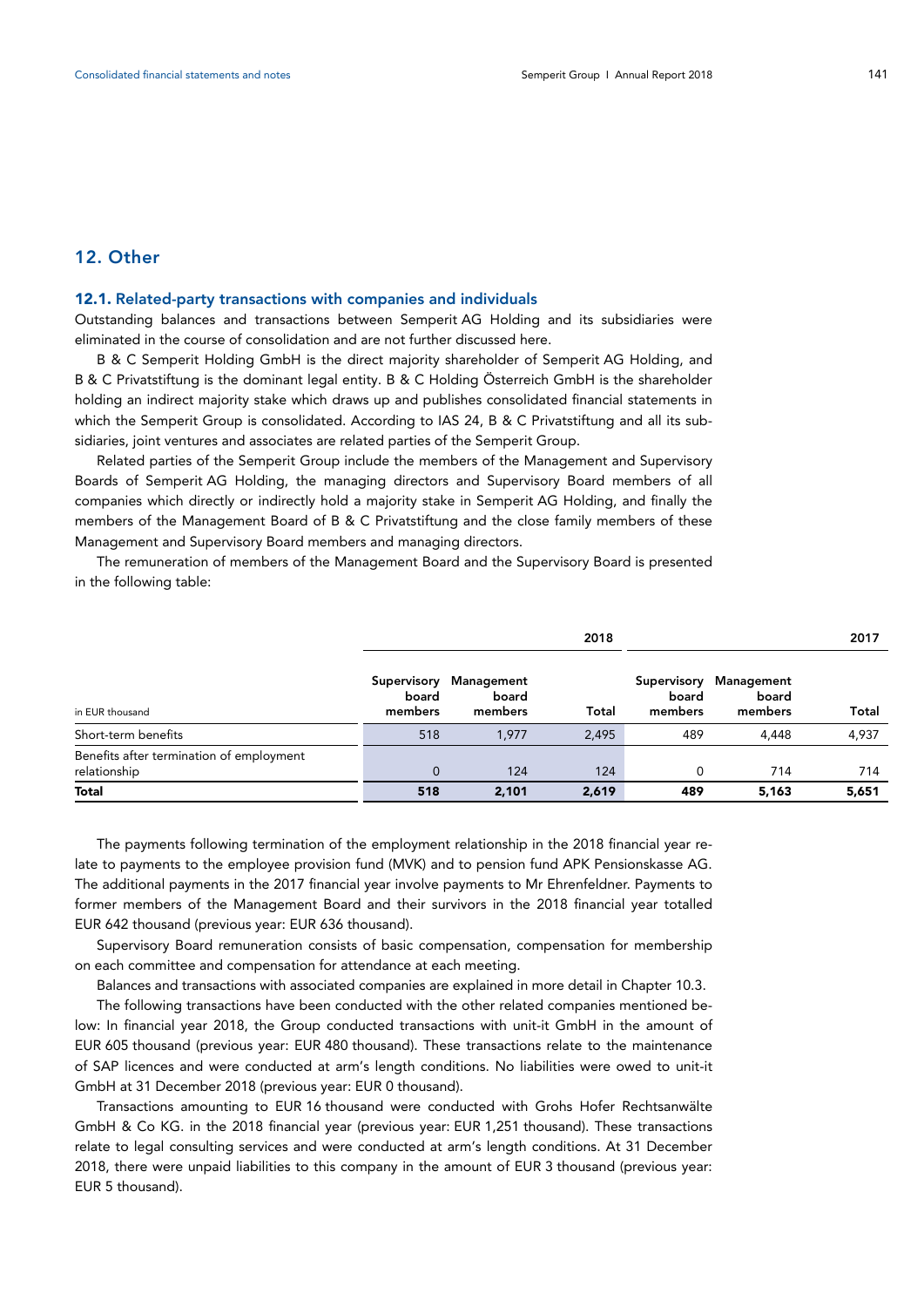In financial year 2018, the Group conducted transactions with B & C Industrieholding GmbH in the amount of EUR 43 thousand (previous year: EUR 98 thousand). These transactions relate to management and other services, and internal charging, and were conducted at arm's length conditions. At 31 December 2018, there were liabilities to this company as well as services not yet invoiced in the amount of EUR 39 thousand (previous year: EUR 35 thousand).

In the 2018 financial year, the Group conducted transactions with B & C Holding GmbH in the amount of EUR 886 thousand (previous year: EUR 146 thousand). These transactions relate to the commitment fee for the hybrid capital line (see Chapter 5.2.). This transaction was conducted at arm's length conditions. At 31 December 2018, there were liabilities to this company in the amount of EUR 0 thousand (previous year: EUR 146 thousand).

The remaining level of transactions with associated companies and other related companies and individuals is low, and these are all conducted at arm's length conditions.

## 12.2. Other commitments and risks

#### Contingent liabilities and other financial obligations

Liabilities exist that relate to the use of tangible assets that are not reported in the balance sheet and which are based on tenancy or leases, as well as liabilities related to the acquisition of tangible assets based on contractually binding investment projects involving tangible assets (see Chapter 3.2.).

#### Legal disputes

Various companies in the Group are the defendant in cases in which the plaintiffs claim to have incurred damages caused by products of the defendant. The Semperit Group rejects all of these claims as being unjustified. None of the cases are currently at a stage at which the outcome is fraught with any particular uncertainty. However, in light of current insurance coverage, Semperit management does not expect these cases to impair the Semperit Group's asset, financial or earnings position significantly either.

For all legal disputes that resulted in the formation of provisions, see Chapter 7.2..

## Proceedings with the Austrian Federal Competition Authority (BWB)

Following the successful closing of the joint venture transaction in March 2017, all pending arbitration proceedings between the Semperit Group and Sri Trang Agro-Industry Public Co. Ltd. Group or Siam Sempermed Corporation Ltd. (SSC, now Sri Trang Gloves (Thailand) Co. Ltd.) were resolved by mutual agreement. The proceedings before the Thai courts were also resolved by the third quarter of 2017 as a result of the successful closing of the joint venture transaction.

In October 2015 the Austrian Federal Competition Authority (BWB) – acting on a petition from Sri-Trang companies, which were Semperit's joint venture partners in SSC – had initiated a proceeding against Semperit and these Sri-Trang companies at the Austrian Cartel Court in Vienna. The proceeding relates to exclusive distribution rights in Europe.

The Austrian Supreme Court (OGH) issued a ruling in September 2017 that Semperit's previous exclusivity arrangement in Europe for the sale and marketing of gloves which were produced in the former joint venture company in Thailand did not comply with competition law and decided not to refer the matter to the European Court of Justice.

Further discussions took place with the Federal Competition Authority (BWB) in the first quarter of 2018 regarding a settlement of the yet-unanswered question of a fine in order to avoid further lengthy proceedings, and in July 2018 the Cartel Court ruled on the BWB's application and imposed a fine of EUR 1.6 million. This amount has already been paid on the basis of the legally binding decision,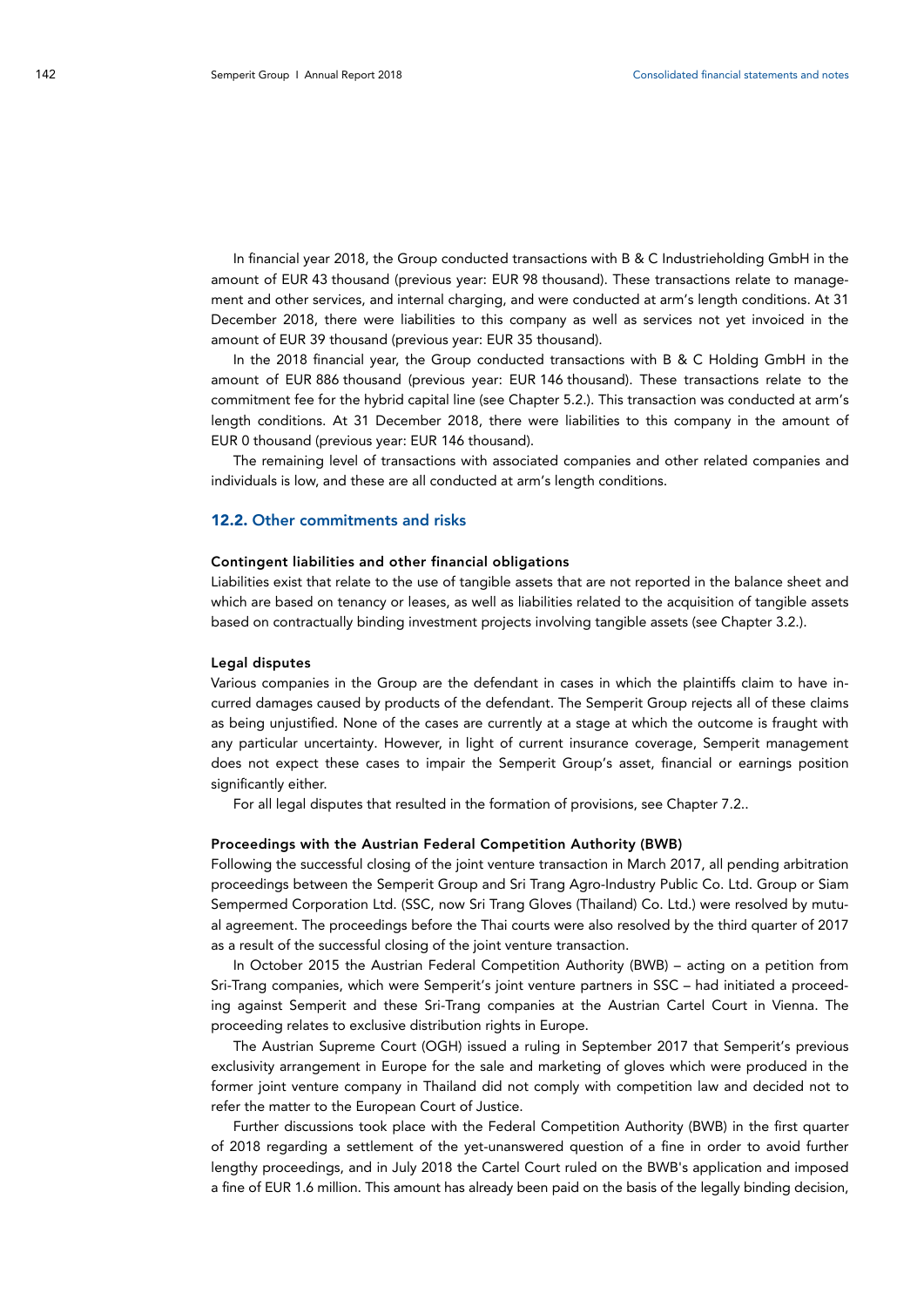whereby a provision for such payment had already been set aside in the previous year in line with an assessment and estimate previously made. The fine was paid in the fourth quarter of 2018.

## 12.3. Events after the balance sheet date

No events requiring disclosure occurred between the reporting date of 31 December 2018 and the approval of this report for publication on 21 March 2019.

Vienna, 21 March 2019

The Management Board

Martin Füllenbach Chairman

Frank Gumbinger Chief Financial Officer

Felix Fremerey Member of the Management Board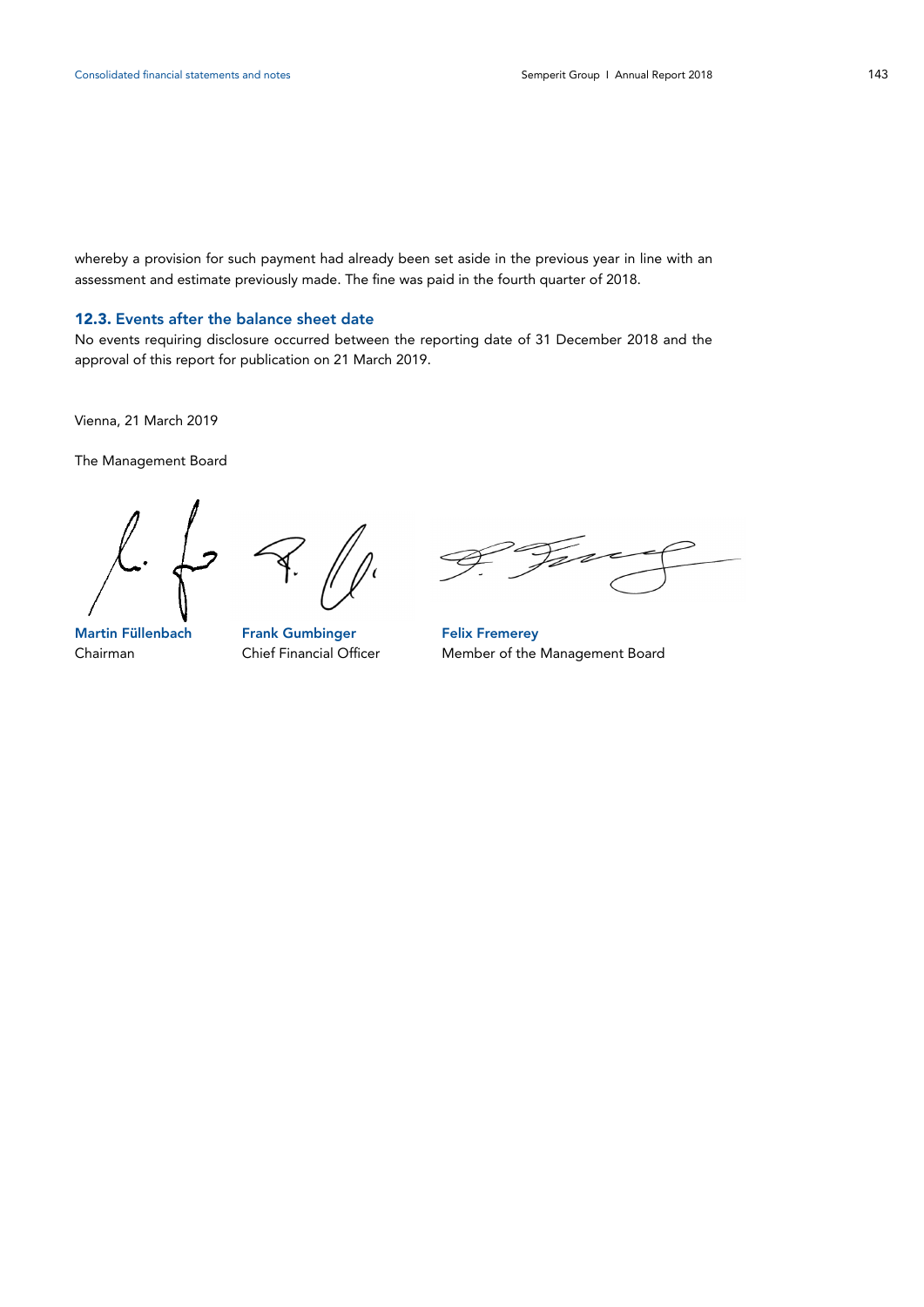# Independent Auditor's Report<sup>1)</sup>

## Report on the Consolidated Financial Statements

#### Audit Opinion

We have audited the consolidated financial statements of

## Semperit Aktiengesellschaft Holding, Vienna,

and of its subsidiaries (the Group) comprising the consolidated statement of financial position as of December 31, 2018, the consolidated statement of profit or loss and other comprehensive income, the consolidated statement of changes in equity and the consolidated cashflow statement for the fiscal year then ended and the notes to the consolidated financial statements.

Based on our audit the accompanying consolidated financial statements were prepared in accordance with the legal regulations and present fairly, in all material respects, the assets and the financial position of the Group as of December 31, 2018 and its financial performance for the year then ended in accordance with the International Financial Reporting Standards (IFRS) as adopted by EU, and the additional requirements under Section 245a Austrian Company Code UGB.

## Basis for Opinion

We conducted our audit in accordance with the regulation (EU) no. 537/2014 (in the following "EU regulation") and in accordance with Austrian Standards on Auditing. Those standards require that we comply with International Standards on Auditing (ISA). Our responsibilities under those regulations and standards are further described in the "Auditor's Responsibilities for the Audit of the Consolidated Financial Statements" section of our report. We are independent of the Group in accordance with the Austrian General Accepted Accounting Principles and professional requirements and we have fulfilled our other ethical responsibilities in accordance with these requirements. We believe that the audit evidence we have obtained is sufficient and appropriate to provide a basis for our opinion.

## Key Audit Matters

Key audit matters are those matters that, in our professional judgment, were of most significance in our audit of the consolidated financial statements of the fiscal year. These matters were addressed in the context of our audit of the consolidated financial statements as a whole, and in forming our opinion thereon, and we do not provide a separate opinion on these matters.

<sup>&</sup>lt;sup>1)</sup> The consolidated financial statements with our Independent Auditor's Report may only be published or otherwise disclosed in the version<br>approved us. This audit opinion is only applicable to the German-language complet management report for the Group. Section 281 paragraph 2 of the Austrian Commercial Code (UGB) applies to any other versions.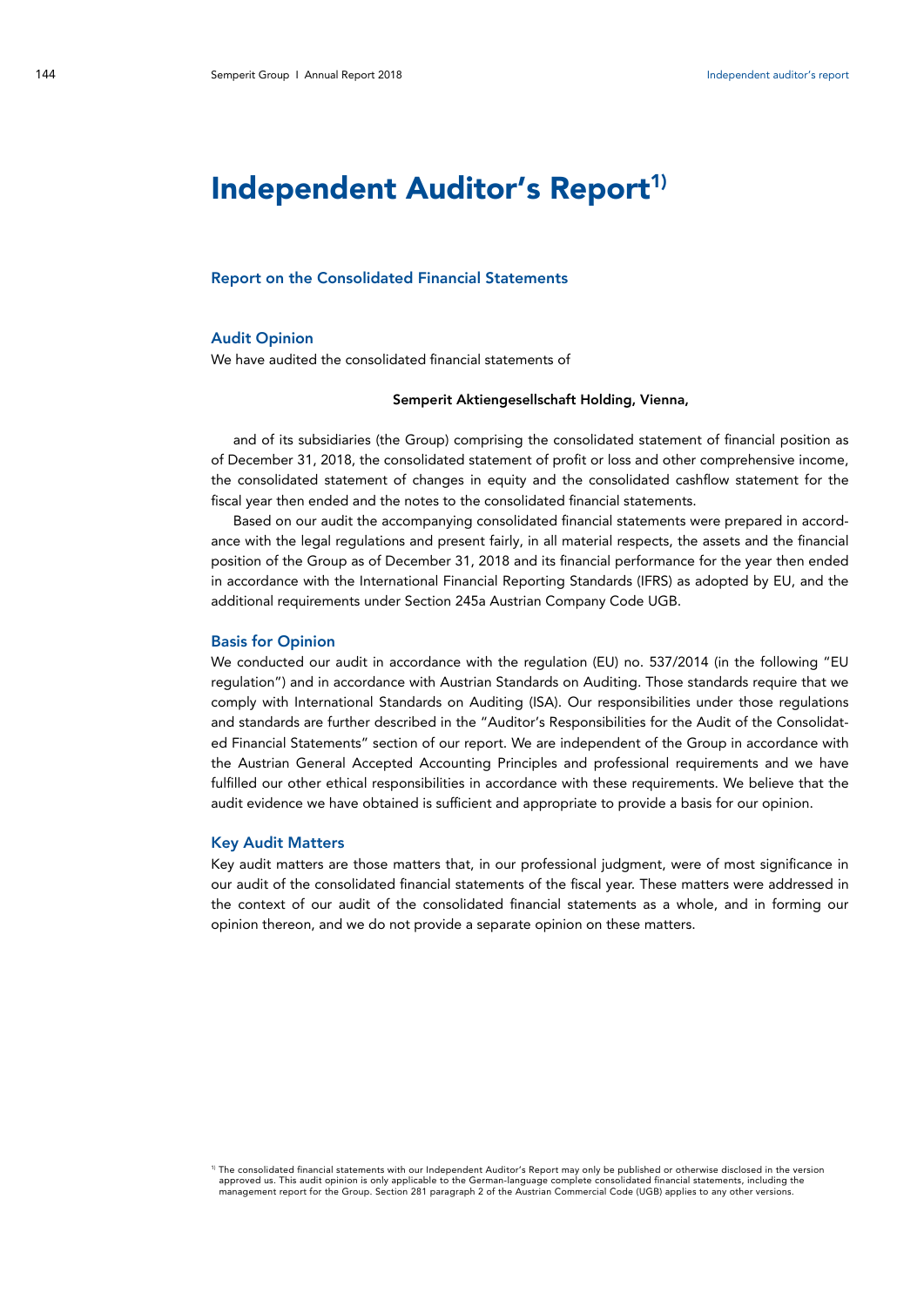Below we describe the Key Audit Matters:

## Impairment of goodwill in the Sempermed segment

In June 2018, there were indications towards a need for impairment in the CGU Sempermed. Based on the impairment test that was carried out as of June 30, 2018, EUR 55.8 million of the Sempermed CGU was impaired. Of this amount, EUR 1.5 million was attributable to intangible assets and EUR 54.3 million to property, plant and equipment.

When performing the impairment test key assumptions and estimates in regard of future cash flows and discount rate must be made in calculating value in use, which is determined using the discounted cash flow method. The key risk lies in the estimation of these future cash flows and the discount rate.

The corresponding disclosures of the Semperit Group on impairment are contained in Note "3.1 Intangible assets" and "3.2 Property, plant and equipment".

- Assessed the planning and design of the process to determine recoverability of assets of Sempermed segment
- Audited the methodology applied, the mathematical accuracy of the documentation and calculations provided, and reviewed the plausibility of the discount rate with the assistance of our valuation specialists
- Audited whether the forecasted revenue and earnings for the Sempermed CGU are based on the plans submitted to the Supervisory Board, and whether these items are in compliance with the requirements of IAS 36
- Reviewed the planning documentation and performed a plausibility analysis of the key value drivers (revenue, expenses, investments, changes in working capital and cash flow) in order to verify the appropriateness of these plans

## Responsibilities of Management and of the Audit Committee for the Consolidated Financial Statements

Management is responsible for the preparation of the consolidated financial statements in accordance with IFRS as adopted by the EU, and the additional requirements under Section 245a Austrian Company Code UGB for them to present a true and fair view of the assets, the financial position and the financial performance of the Group and for such internal controls as management determines are necessary to enable the preparation of consolidated financial statements that are free from material misstatement, whether due to fraud or error.

In preparing the consolidated financial statements, management is responsible for assessing the Group's ability to continue as a going concern, disclosing, as applicable, matters related to going concern and using the going concern basis of accounting unless management either intends to liquidate the Group or to cease operations, or has no realistic alternative but to do so.

The Audit Committee is responsible for overseeing the Group's financial reporting process.

#### Auditor's Responsibilities for the Audit of the Consolidated Financial Statements

Our objectives are to obtain reasonable assurance about whether the consolidated financial statements as a whole are free from material misstatement, whether due to fraud or error, and to issue an auditor's report that includes our opinion. Reasonable assurance is a high level of assurance, but is not a guarantee that an audit conducted in accordance with the EU regulation and in accordance with Austrian Standards on Auditing, which require the application of ISA, always detect a material misstatement when it exists. Misstatements can arise from fraud or error and are considered material if, **Heading** Risk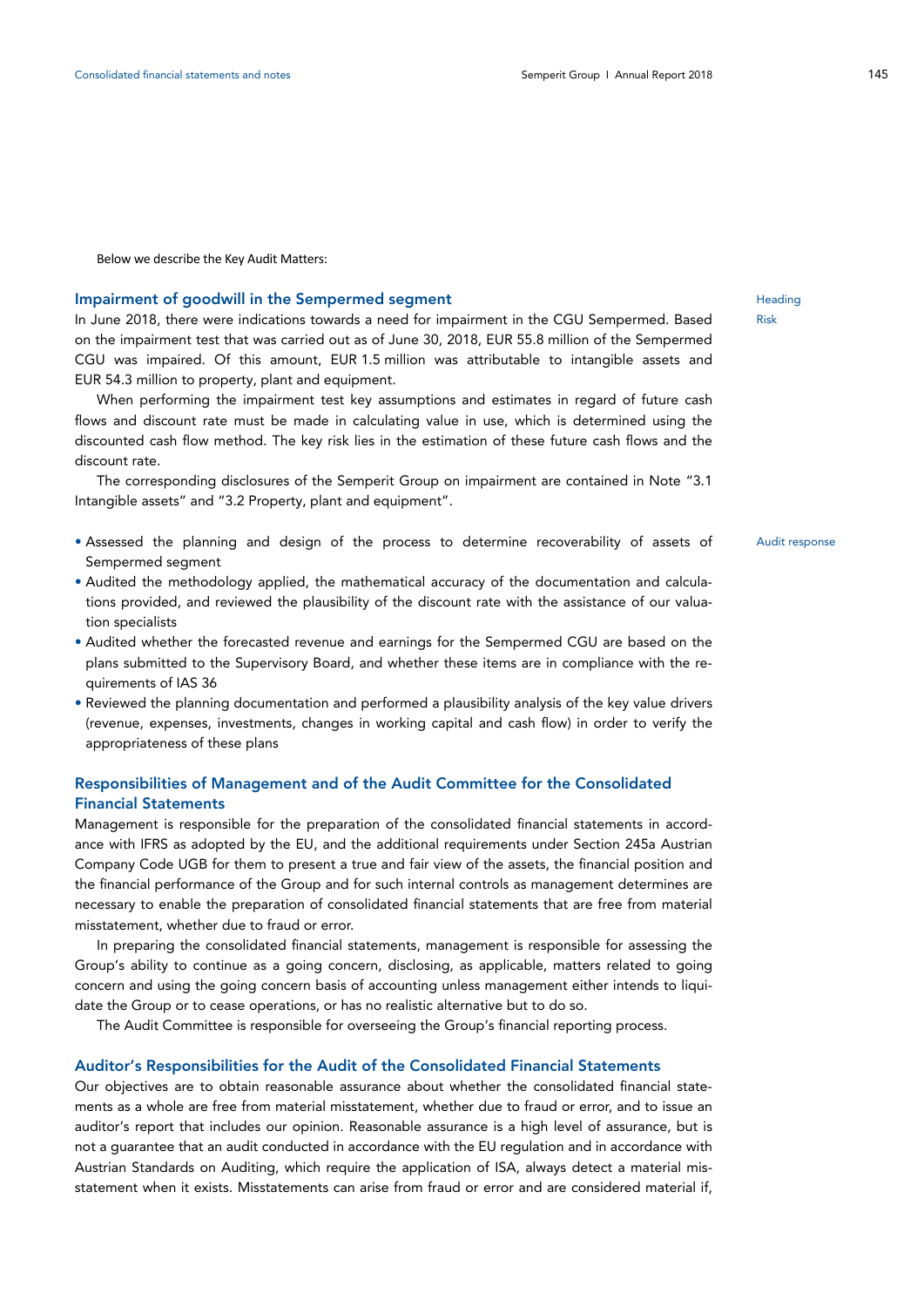individually or in the aggregate, they could reasonably be expected to influence the economic decisions of users taken on the basis of these financial statements.

As part of an audit in accordance with the EU regulation and in accordance with Austrian Standards on Auditing, which require the application of ISA, we exercise professional judgment and maintain professional scepticism throughout the audit.

We also:

- identify and assess the risks of material misstatement of the consolidated financial statements, whether due to fraud or error, design and perform audit procedures responsive to those risks, and obtain audit evidence that is sufficient and appropriate to provide a basis for our opinion. The risk of not detecting a material misstatement resulting from fraud is higher than for one resulting from error, as fraud may involve collusion, forgery, intentional omissions, misrepresentations, or the override of internal control.
- obtain an understanding of internal control relevant to the audit in order to design audit procedures that are appropriate in the circumstances, but not for the purpose of expressing an opinion on the effectiveness of the Group's internal control.
- evaluate the appropriateness of accounting policies used and the reasonableness of accounting estimates and related disclosures made by management.
- conclude on the appropriateness of management's use of the going concern basis of accounting and, based on the audit evidence obtained, whether a material uncertainty exists related to events or conditions that may cast significant doubt on the Group's ability to continue as a going concern. If we conclude that a material uncertainty exists, we are required to draw attention in our auditor's report to the related disclosures in the consolidated financial statements or, if such disclosures are inadequate, to modify our opinion. Our conclusions are based on the audit evidence obtained up to the date of our auditor's report. However, future events or conditions may cause the Group to cease to continue as a going concern.
- evaluate the overall presentation, structure and content of the consolidated financial statements, including the disclosures, and whether the consolidated financial statements represent the underlying transactions and events in a manner that achieves fair presentation.
- obtain sufficient appropriate audit evidence regarding the financial information of the entities or business activities within the Group to express an opinion on the consolidated financial statements. We are responsible for the direction, supervision and performance of the group audit. We remain solely responsible for our audit opinion.

We communicate with the Audit Committee regarding, among other matters, the planned scope and timing of the audit and significant audit findings, including any significant deficiencies in internal control that we identify during our audit.

We also provide the Audit Committee with a statement that we have complied with relevant ethical requirements regarding independence, and to communicate with them all relationships and other matters that may reasonably be thought to bear on our independence, and where applicable, related safeguards.

• From the matters communicated with the Audit Committee, we determine those matters that were of most significance in the audit of the financial statements of the current period and are therefore the key audit matters. We describe these matters in our auditor's report unless law or regulation precludes public disclosure about the matter or when, in extremely rare circumstances, we determine that a matter should not be communicated in our report because the adverse consequences of doing so would reasonably be expected to out-weigh the public interest benefits of such communication.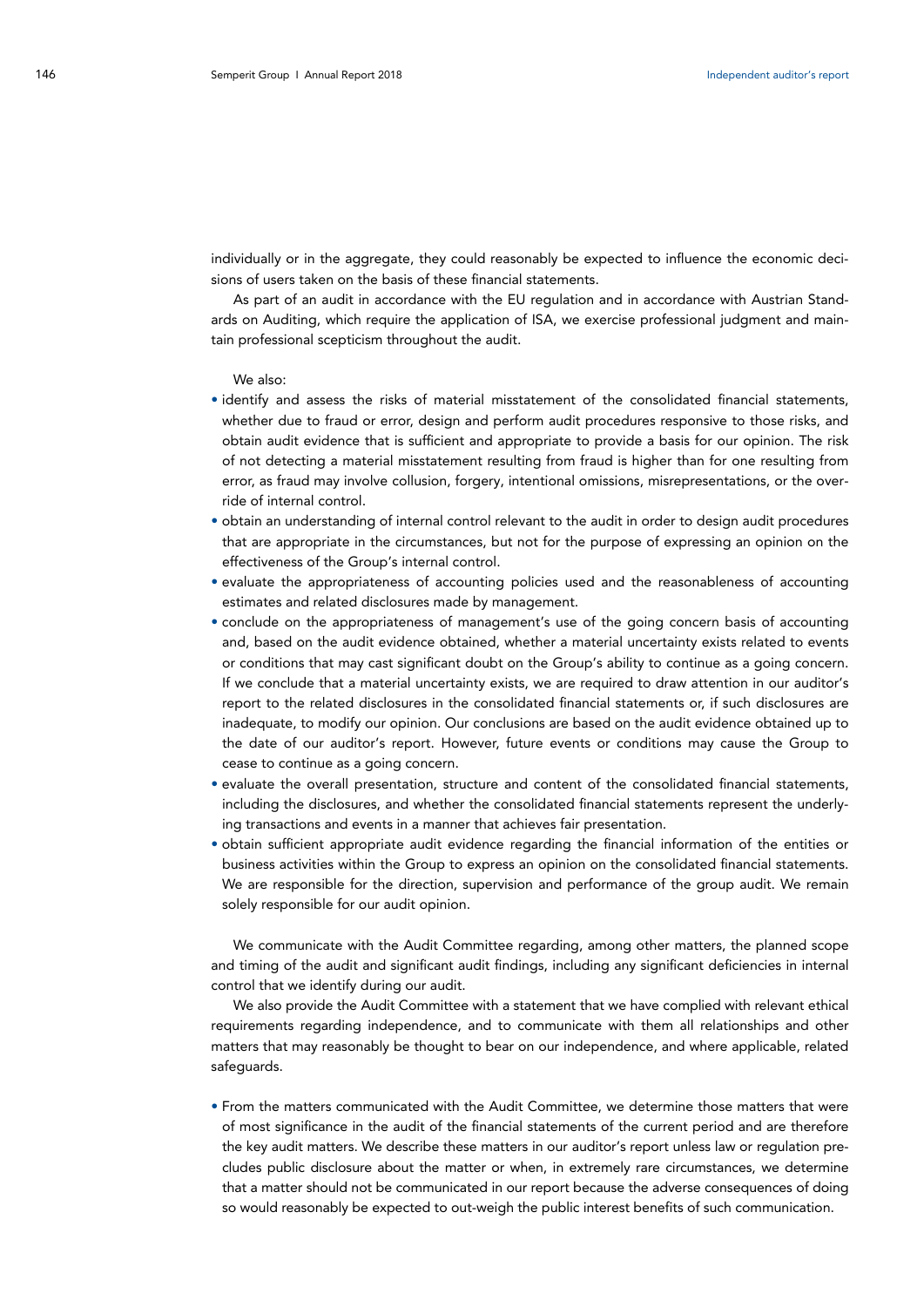## Report on Other Legal and Regulatory Requirements

## Comments on the Management Report for the Group

Pursuant to Austrian Generally Accepted Accounting Principles, the management report for the Group is to be audited as to whether it is consistent with the consolidated financial statements and as to whether the management report for the Group was prepared in accordance with the applicable legal regulations.

Management is responsible for the preparation of the management report for the Group in accordance with Austrian Generally Accepted Accounting Principles.

We conducted our audit in accordance with Austrian Standards on Auditing for the audit of the management report for the Group.

#### Opinion

In our opinion, the management report for the Group was prepared in accordance with the valid legal requirements, comprising the details in accordance with Section 243a Austrian Company Code UGB, and is consistent with the consolidated financial statements.

## Statement

Based on the findings during the audit of the consolidated financial statements and due to the thus obtained understanding concerning the Group and its circumstances no material misstatements in the management report for the Group came to our attention.

## Other Information

Management is responsible for the other information. The other information comprises the information included in the annual report, but does not include the consolidated financial statements, the management report for the Group and the auditor's report thereon. The annual report is estimated to be provided to us after the date of the auditor's report. Our opinion on the consolidated financial statements does not cover the other information and we do not express any form of assurance conclusion thereon.

In connection with our audit of the consolidated financial statements, our responsibility is to read the other information, as soon as it is available, and, in doing so, to consider whether – based on our knowledge obtained in the audit – the other information is materially inconsistent with the consolidated financial statements or otherwise appears to be materially misstated.

## Additional information in accordance with article 10 EU regulation

We were elected as auditor by the ordinary general meeting at May 25, 2018. We were appointed by the Supervisory Board on June 5, 2018. We are auditors without cease since fiscal year 2012.

We confirm that the audit opinion in the Section "Report on the consolidated financial statements" is consistent with the additional report to the audit committee referred to in article 11 of the EU regulation.

We declare that no prohibited non-audit services (article 5 par. 1 of the EU regulation) were provided by us and that we remained independent of the audited company in conducting the audit.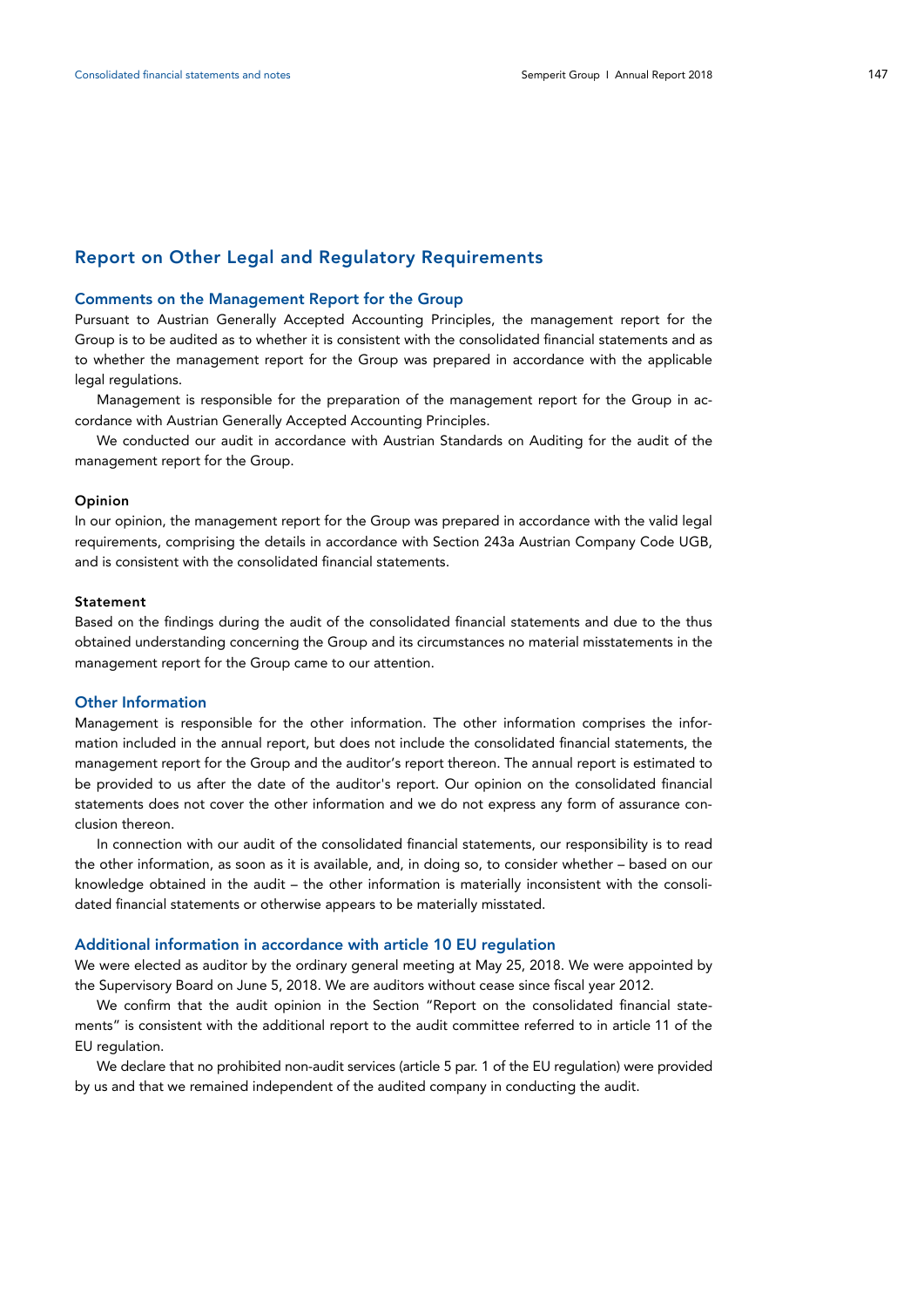## Responsible Austrian Certified Public Accountant

The engagement partner on the audit resulting in this independent auditor's report is Mr. Hans-Erich Sorli.

Vienna, March 21, 2019

Ernst & Young Wirtschaftsprüfungsgesellschaft m.b.H.

Mag. Stefan Uher eh Wirtschaftsprüfer / Certified Public Accountant Mag. Hans-Erich Sorli eh Wirtschaftsprüfer / Certified Public Accountant

\*)This report is a translation of the original report in German, which is solely valid. Publication or sharing with third parties of the consolidated financial statements together with our auditor's opinion is only allowed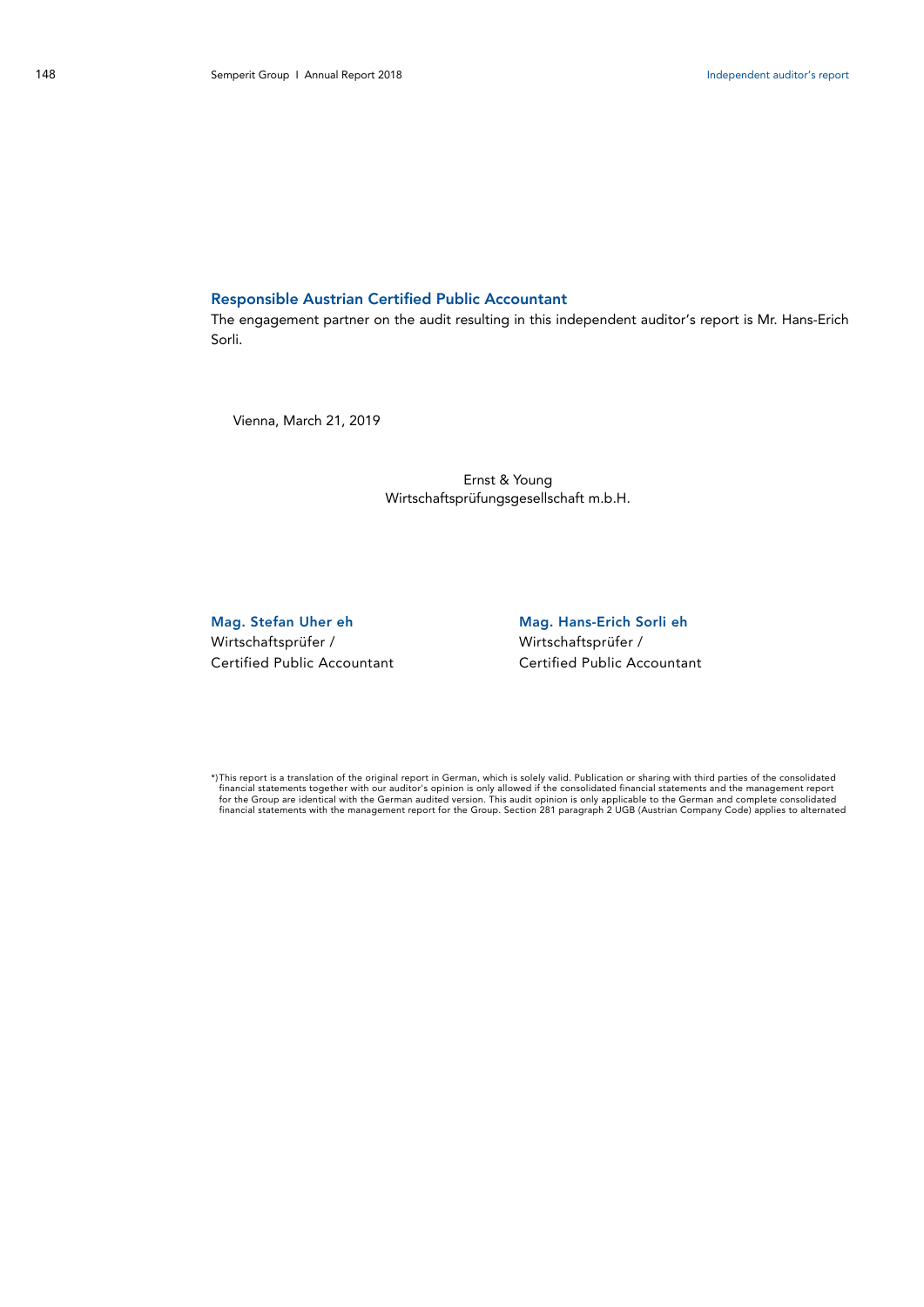## Balance sheet of Semperit AG Holding<sup>1)</sup>

| in EUR thousand                       | 31.12.2018 | 31.12.2017 |
|---------------------------------------|------------|------------|
| <b>ASSETS</b>                         |            |            |
| <b>Fixed assets</b>                   |            |            |
| Intangible assets                     | 3,234      | 5,844      |
| Tangible assets                       | 597        | 752        |
| Financial assets                      | 289,892    | 162,450    |
|                                       | 293,723    | 169,045    |
| <b>Current assets</b>                 |            |            |
| Receivables from affiliated companies | 114,306    | 203,478    |
| Other receivables                     | 3,104      | 1,837      |
| Cash on hand, bank deposits           | 50,248     | 47,998     |
|                                       | 167,658    | 253,313    |
| Accruals and deferrals                | 1,299      | 1,130      |
| <b>ASSETS</b>                         | 462,680    | 423,488    |
|                                       |            |            |
| <b>LIABILITIES</b>                    |            |            |
| Equity                                |            |            |
| Share capital                         | 21,359     | 21,359     |
| Capital reserves                      | 21,540     | 21,540     |
| Revenue reserves                      | 30,399     | 30,399     |
| Net profit for the period             | $-6,307$   | 12         |
|                                       | 66,990     | 73,310     |
|                                       |            |            |
| Hybrid capital                        | 135,327    | 0          |
| <b>Provisions</b>                     |            |            |
|                                       |            |            |
| Provisions for severance payments     | 1,524      | 1,596      |
| Provisions for pensions               | 11,236     | 11,546     |
| Other provisions                      | 6,727      | 7,024      |
| <b>Liabilities</b>                    | 19,487     | 20,167     |
| Corporate <i>Schuldschein</i> loan    | 229,822    | 277,473    |
| Liabilities to banks                  | 5          | 50,006     |
| Trade payables                        | 1,171      | 1,939      |
| Liabilities to affiliated companies   | 9,547      | 138        |
| Other liabilities                     | 330        | 455        |
|                                       | 240,875    | 330,011    |
| <b>LIABILITIES</b>                    | 462,680    | 423,488    |
|                                       |            |            |

<sup>1)</sup> Shortened version.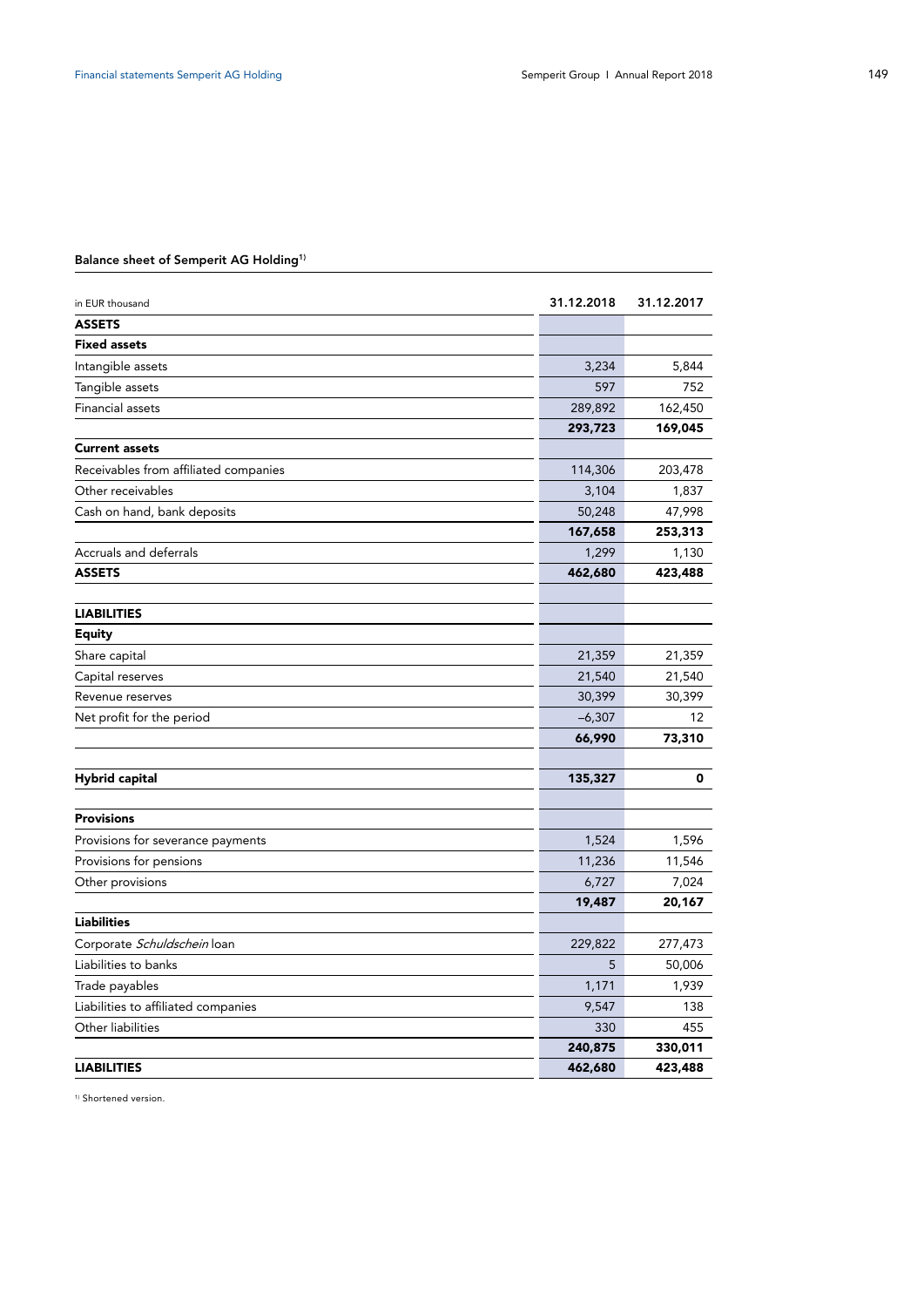## Income statement of Semperit AG Holding<sup>1)</sup>

| in EUR thousand                                                 | 2018      | 2017      |
|-----------------------------------------------------------------|-----------|-----------|
| Revenue                                                         | 36,741    | 27,946    |
| Other operating income                                          | 5,461     | 2,588     |
| Personnel expenses                                              | $-19,191$ | $-20,178$ |
| Depreciation and amortisation of tangible and intangible assets | $-3,529$  | $-7,562$  |
| Other operating expenses                                        | $-39,483$ | $-37,137$ |
| Earnings before interest and tax (EBIT)                         | $-20,001$ | $-34.344$ |
| Income from investments                                         | 0         | 60.000    |
| Income from other securities of financial assets                | 58        | 58        |
| Interest and related income                                     | 29,247    | 23,010    |
| Income from write up to financial assets                        | 9,532     | $\Omega$  |
| Expenses from financial assets                                  | $-3,892$  | $-21,038$ |
| Interest and related expenses                                   | $-22,240$ | $-30,221$ |
| <b>Financial result</b>                                         | 12,705    | 31,810    |
| <b>Result from ordinary business activities</b>                 | $-7,297$  | $-2,534$  |
| Income taxes                                                    | 977       | $-700$    |
| <b>Earnings after tax</b>                                       | $-6,320$  | $-3,234$  |
| Release of other reserves                                       | $\Omega$  | 3,100     |
| Profit carried forward from the previous year                   | 12        | 146       |
| Net profit for the period                                       | $-6,307$  | 12        |

<sup>1)</sup> Shortened version.

The unabridged 2018 annual financial statements of Semperit AG Holding, which were prepared in accordance with Austrian accounting standards and were awarded an unqualified audit opinion by Ernst & Young Wirtschaftsprüfungsgesellschaft m.b.H., Vienna, were submitted together with all the relevant documentation to the commercial register of the Vienna Commercial Court under the commercial register number 112544 g. These financial statements are included in the Annual Financial Report 2018 in German, which is available for download from the Semperit Group website at: www.semperitgroup.com/ir.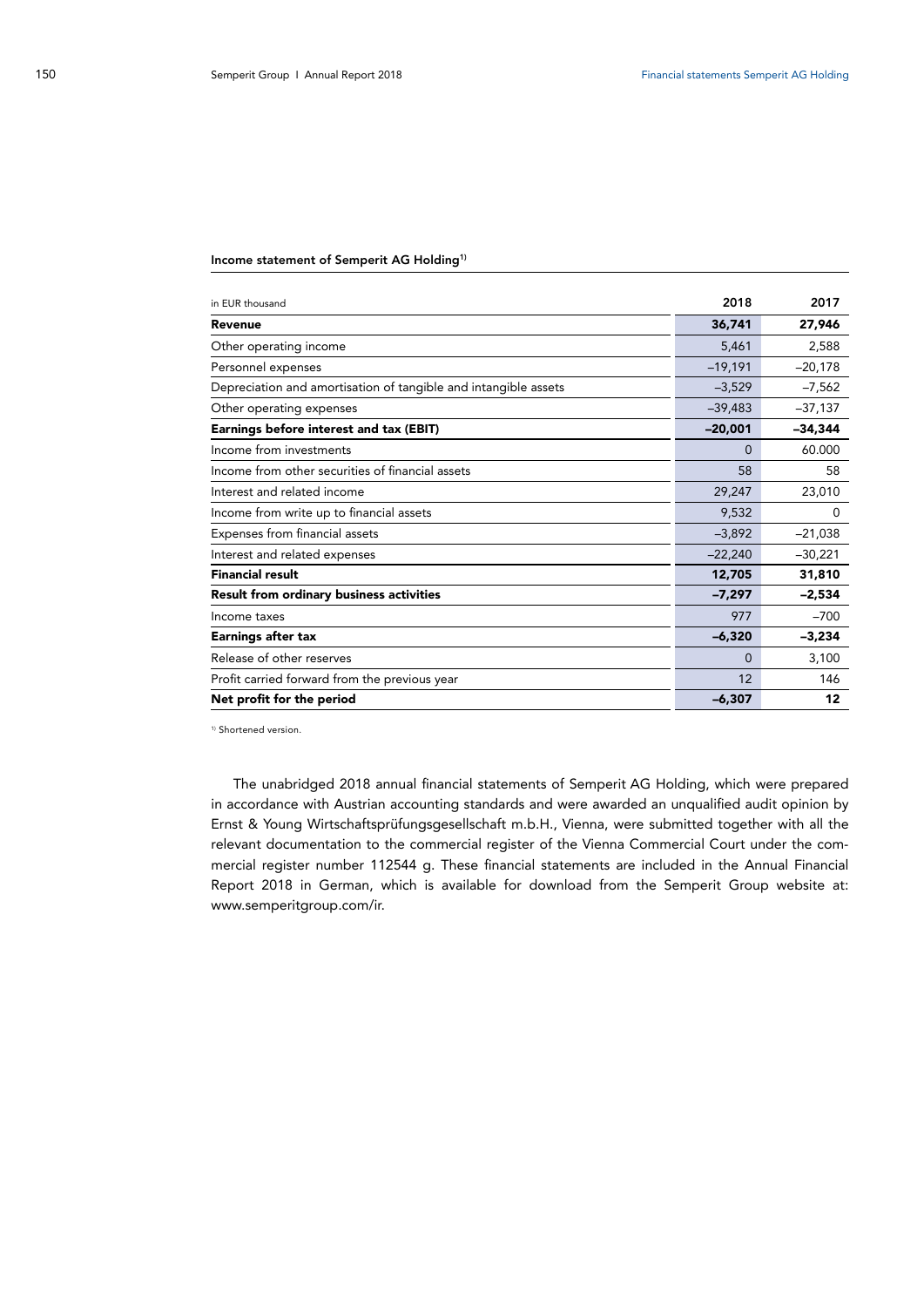The annual financial statements of Semperit Aktiengesellschaft Holding at 31 December 2018 feature a net loss for the period of EUR 6,307,462.19. It is not possible therefore to pay a dividend (previous year: proposal to pay a dividend of EUR 0.00 per share).

Vienna, 21 March 2019

The Management Board

 $\mathscr{D}$ 

Martin Füllenbach Chairman

Frank Gumbinger Chief Financial Officer

Felix Fremerey Member of the Management Board